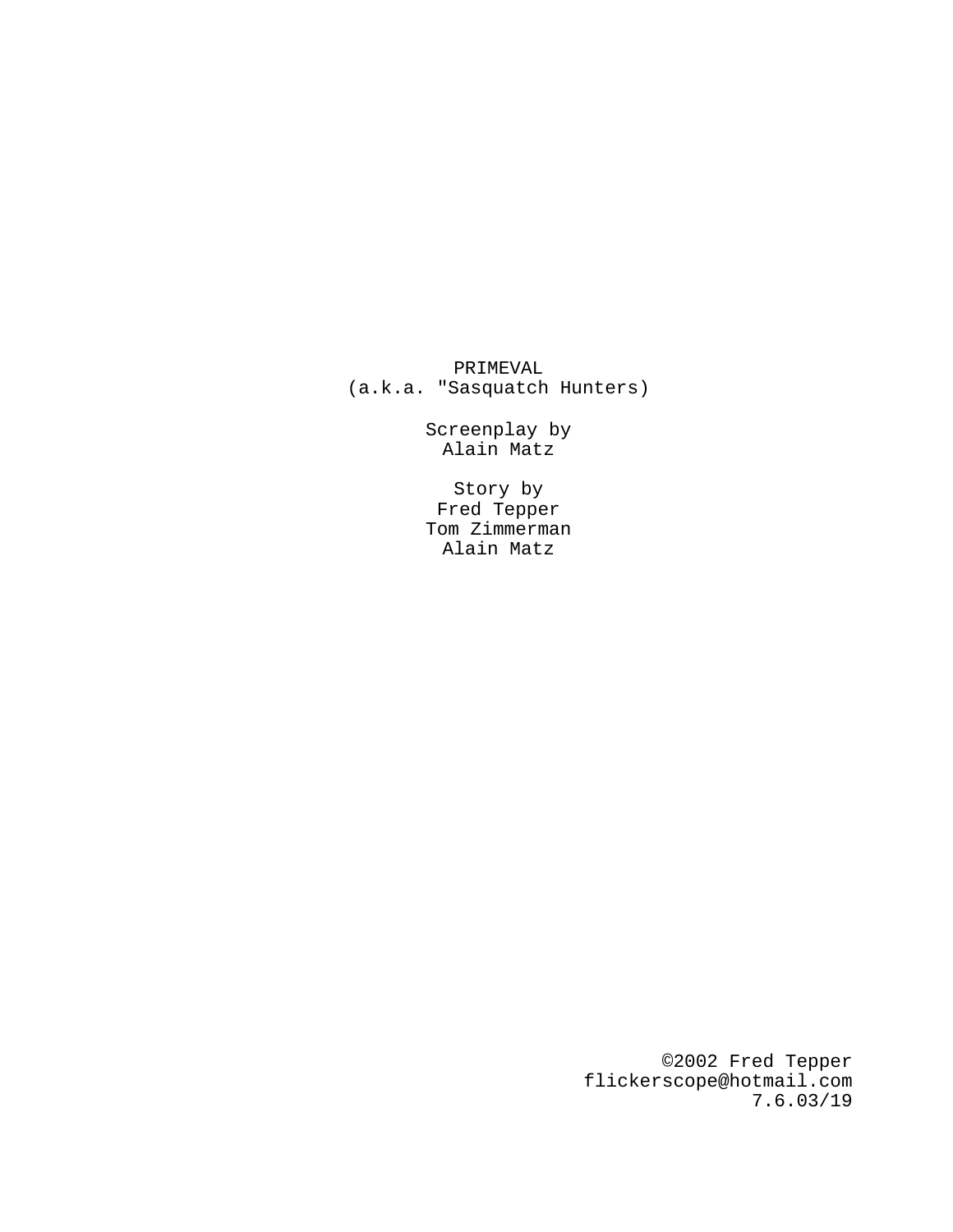# 1A EXT. WOODS - DAY 1A

Things are very quiet. We see the woods from a few angles. Suddenly, a shotgun goes off! We hear it again, and then again!

Three hillbillies come out from behind a bush-- TAYLOR, a man in his mid-thirties, EARL, a young man in his twenties and BOYD, a grizzled old man.

> TAYLOR Crap! He got away.

EARL Fast mother, too. Where the hell'd he get to?

TAYLOR Man, an' that's the first damn thing I seen at all in the last two days.

BOYD With the way you two queens keep yappin' on, I'm surprised we even seen anything at all!

EARL What the hell crawled in your out door?

BOYD Yer sister. Now shut the hell up and c'mon.

Boyd walks by the other two. He's obviously here more for the hunt than drinking beer and shooting at moving targets.

Taylor and Earl regain their composure and look around as Boyd moves ahead. Taylor pulls some ammo out of his pack and begins loading his shotgun.

> TAYLOR You see how big that thing was on its hind legs?

EARL I ain't ever seen a bear that big.

BOYD

An' you ain't ever gonna see it again if you don't get a move on.

Earl ignores Boyd.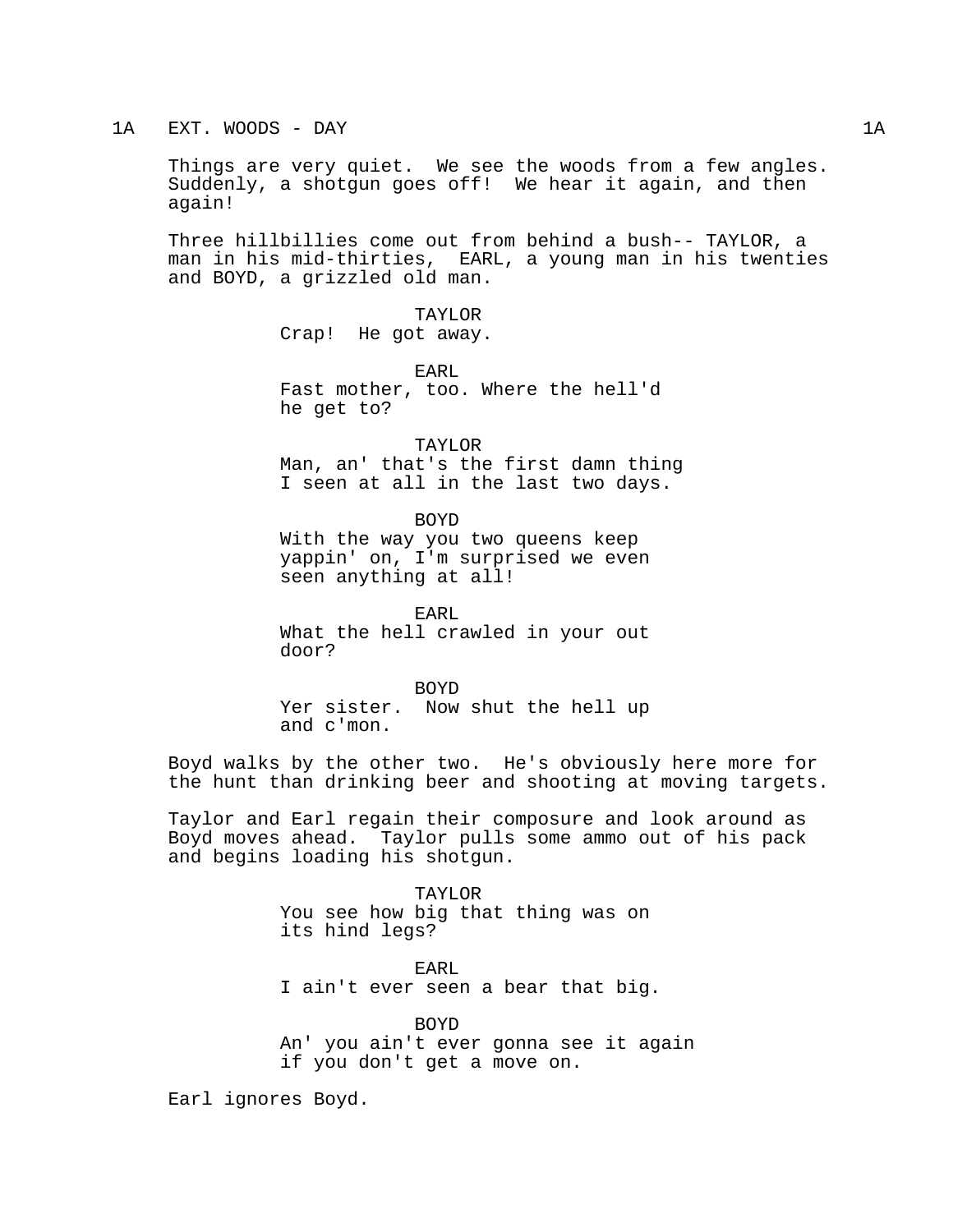EARL

How many times did you shoot at it?

TAYLOR Unloaded the whole damn thing.

EARL An' you didn't hit nothin'?

TAYLOR

Well I ain't seen you even take a shot yet, Earl.

EARL That's 'cause I don't shoot at nothin' if I don't think I'll hit somthin'!

TAYLOR

Yeh, sure. You ain't gonna hit nothing with that pussy little ninemillimeter.

EARL

We'll see about that. And you best make the next ones count, 'cause I ain't walkin' back for no more shells.

TAYLOR You ain't gotta do me no favors, 'cept pass me another one of them beers.

Earl pulls a warm beer out of his pack and tosses it to Taylor, who takes a swig and continues loading his gun. Earl then looks around, over his shoulder.

> EARL Where the hell'd Boyd get to?

Taylor looks around too.

TAYLOR

I dunno, screw that guy. Killin' stuff ain't fun with him. I say we don' invite him anymore.

EARL

Boyd!

There is no answer.

EARL (CONT'D) (screaming) Yo, Boyd!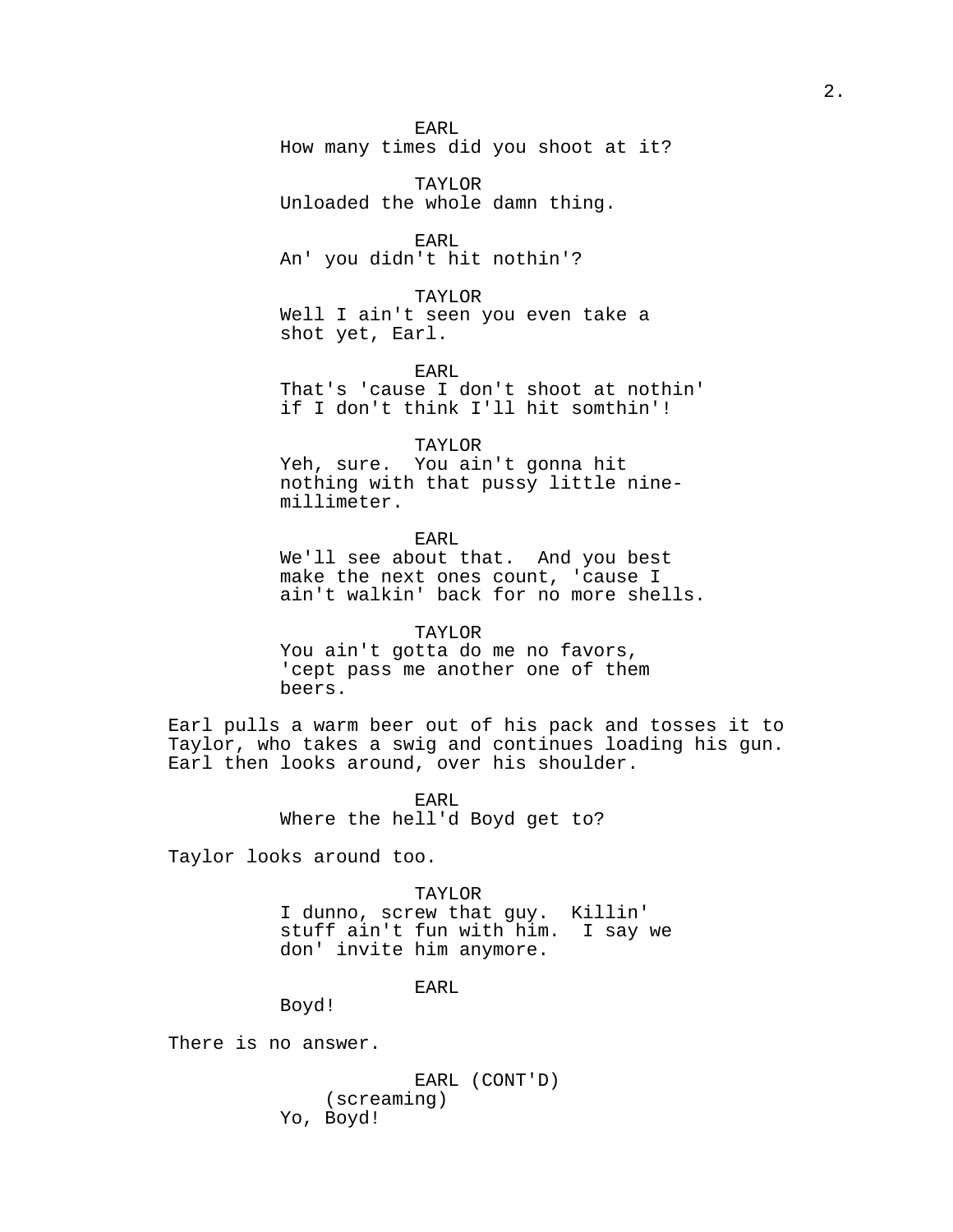Taylor is shocked by the scream and turns, smacking Earl on the shoulder.

# TAYLOR

Jeez, man!

Boyd then pops in, shocking both Earl and Taylor.

BOYD What are you guys doin'?

EARL Where the hell you been?

BOYD Tryin' to track that som'bitch Taylor here done let get away. Now both you guys need to zip it before you get some rangers on our butts.

TAYLOR Ah quit bitchin'! Ain't no rangers out this far anyways.

Taylor puts his gun down and begins drinking his beer. Earl notices a big pile, more like a puddle, of crap.

> EARL Dang, check it out Boyd. Some bear done took a crap here. Must a been a big ol' sucker, too!

Boyd comes over and looks at it.

BOYD Still looks kinda wet. Think this one might still be 'round here?

EARL

Don't know.

TAYLOR (looking at Earl) Sure it wuddn't Maggie?

Boyd and Taylor laugh.

EARL Hey lay off, hair-hole. Least I don't gotta shave my wife's back!

Now Boyd and Earl laugh at Taylor. Tailor looks angry, but he's just playing. He quickly smiles and laughs as well.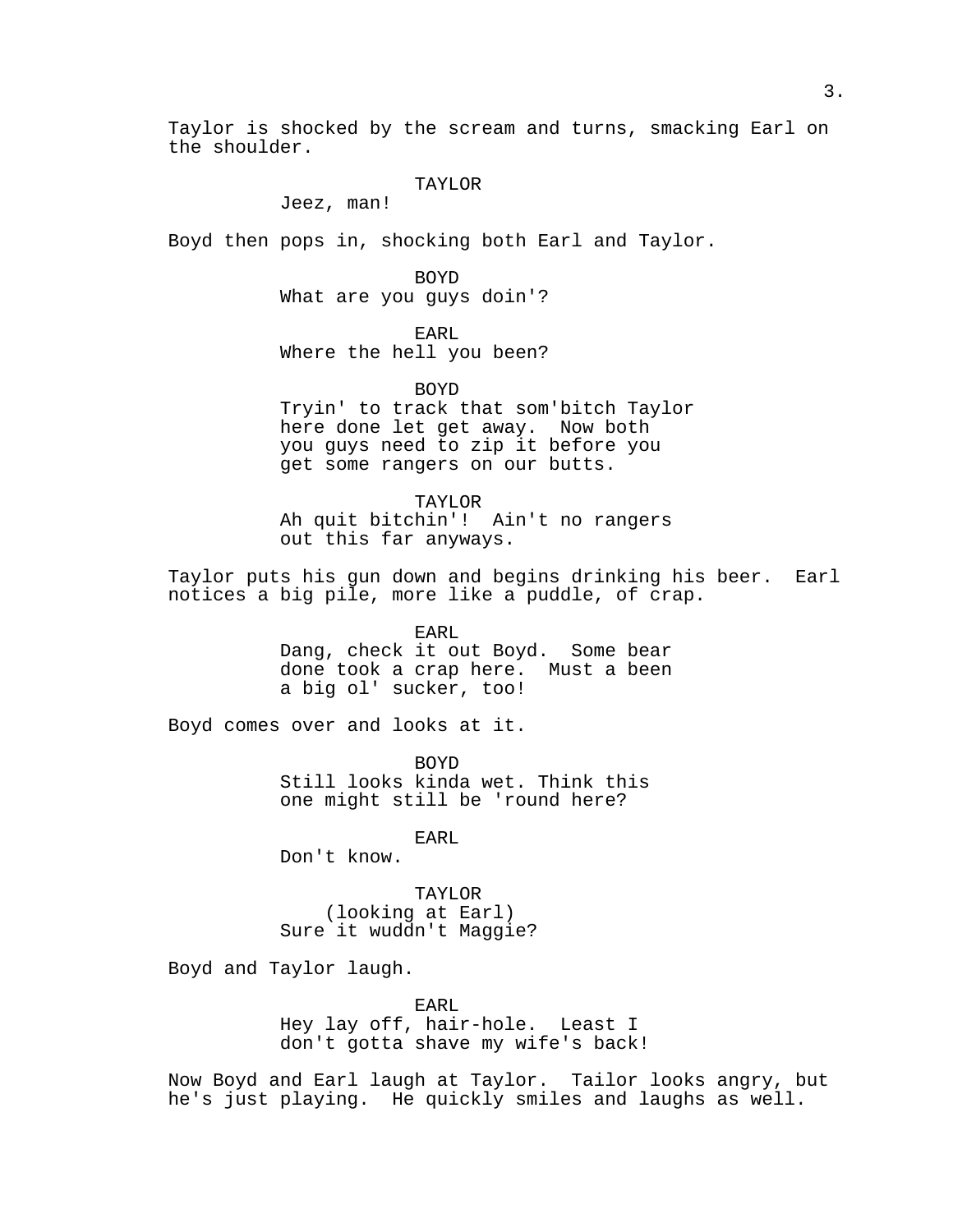EARL Yeah, you'll drink to anything.

TAYLOR (with a smile) I'll drink to that too!

Boyd then notices something on a tree near the poop.

BOYD Hey, check this out.

There is a big swipe on the tree. Three or four long, deep gashes. It looks like claw marks.

> EARL What's that?

BOYD Dunno. Looks like somethin' took a swipe at the tree. Claw marks or somethin'.

Taylor approaches from the other side of the tree.

TAYLOR

(laughing) Maybe the bear takin' that crap had to grab on to somethin'.

EARL

Yeah, maybe. (turns back to Taylor) Well, you freakin' ready yet?

TAYLOR

Hold on.

Boyd and Earl take a few steps away as Taylor looks down at his shotgun as he loads it. Then, Taylor hears something.

> TAYLOR (CONT'D) What the... You hear something?

He turns his head sharply and looks past us and... a blur of fur rushes in, throwing us into blackness.

Quick flashes--

-- A gorilla-like creature's face fills the frame, all anger and sharp teeth.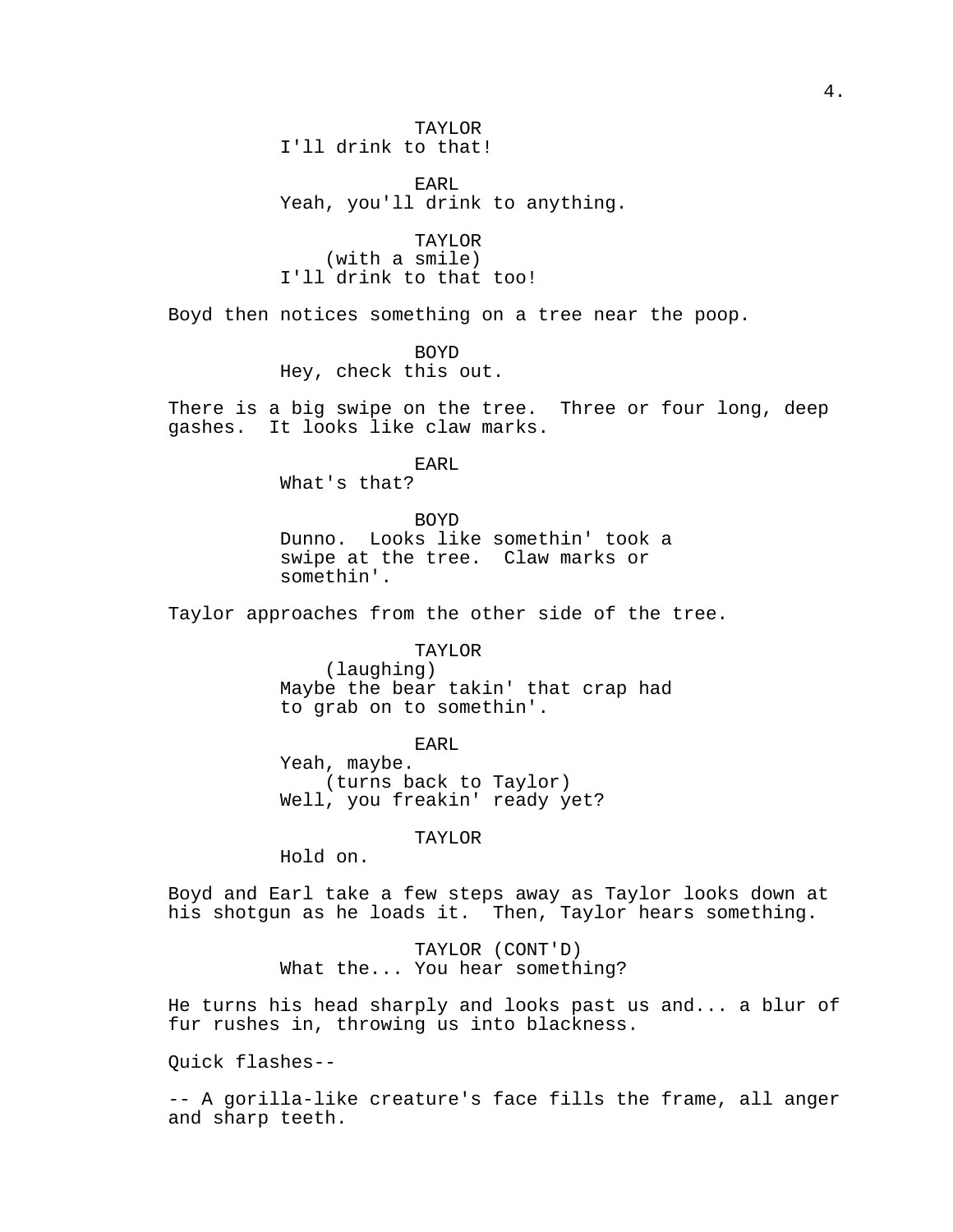- -- Taylor's arm is ripped out of its socket.
- -- Taylor's arm hits a tree and falls.
- -- Taylor's guts are ripped open.
- -- A claw slashes Taylor's neck, sending blood spraying.
- -- Earl and Boyd turn towards the sounds.
- -- The creature's eyes dart toward Earl and Boyd's direction.
- -- Earl and Boyd turn and run.
- -- Earl and Boyd run through the woods.

-- Through the creature's eyes we see it approach and catch Earl. Earl screams!

-- Boyd runs through the forest, disappearing around some trees while Earls screams ring out.

1 EXT. WASHINGTON STATE FOREST -- MORNING 1

The forest is vast. It's beyond vast, it's endless. The sun is about to break the horizon, sending streaks of color across the sky.

Amidst the dense, towering trees, there is a dirt road. It is about two cars wide and fairly smooth (for a dirt road). The sound of an engine pierces the quiet. Soon a JEEP appears, cruising down the road.

> GORDON (O.S.) You know, if you told me where we were going it would have made it a lot easier to pack.

LANDON (O.S.) Ah, but it would have spoiled the surprise.

GORDON (O.S.) I don't like surprises.

LANDON (O.S.) It's not that kind of surprise.

GORDON It's always that kind of surprise.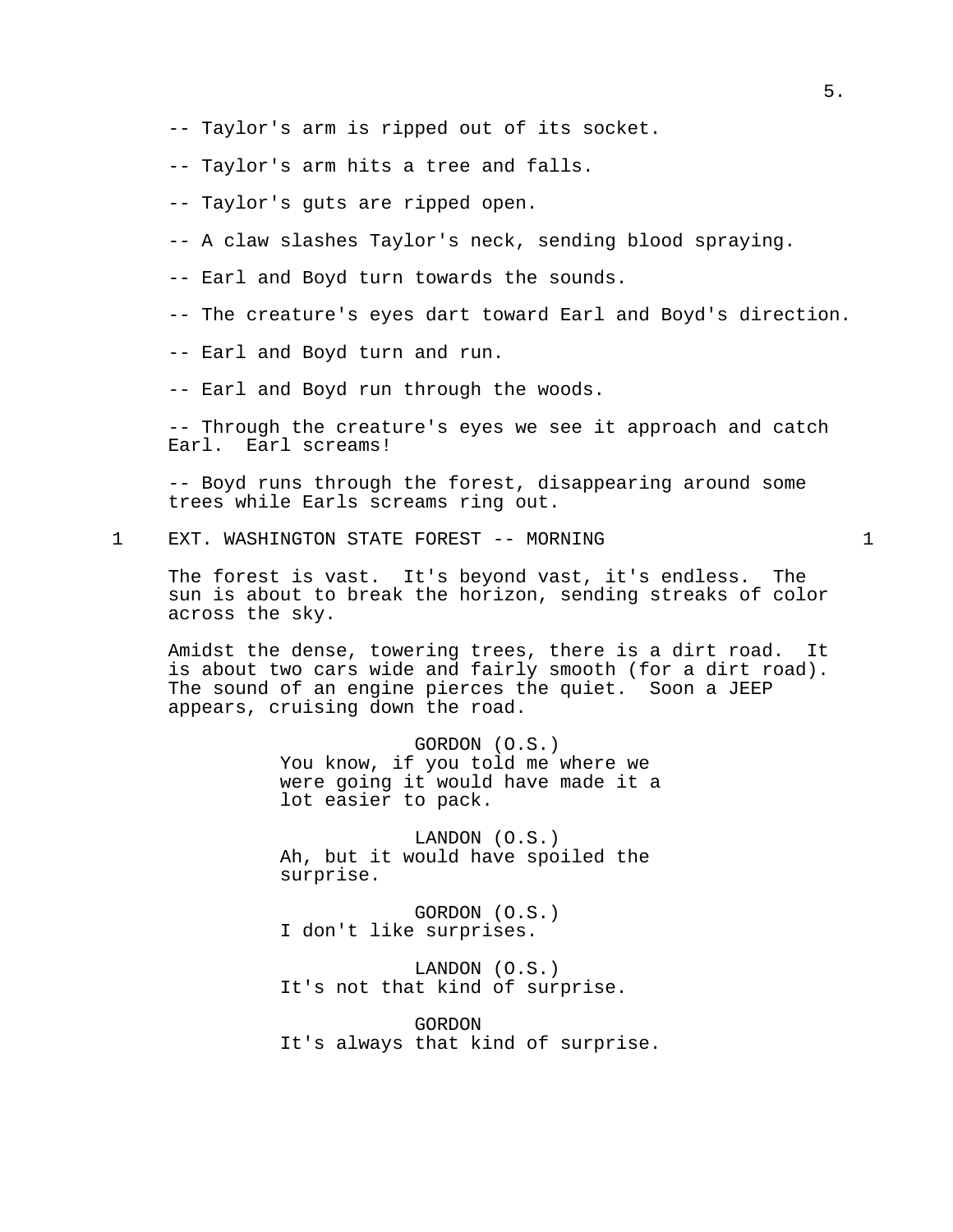# 2 EXT. RANGER STATION -- DAY 2

A bright red Jeep pulls up to the Ranger Station outpost. Driving it is CHARLES LANDON, a rugged man in his late forties. He wears the uniform of a State Forest Ranger.

ROGER GORDON stands at the roadside. He's in his early forties, and just as rugged-looking. He is in amazing shape, clearly he takes care of himself. Both men are obviously the "out doors" type.

Gordon looks up as Landon exits the Jeep.

GORDON Nice day for a hike.

LANDON It'll clear up in a few hours. (looking at Gordon's gear) Why'd you pack so much?

GORDON

You know if you'd have told me where we were going it would have made it a lot easier to pack.

LANDON But that would have spoiled the surprise.

GORDON I don't like surprises.

LANDON It's not that kind of surprise.

GORDON It's always that kind of surprise.

Landon shakes his head.

GORDON (CONT'D) You could have at least given me a little more notice.

LANDON Sorry about that.

GORDON Yeah, well you owe me one.

Landon smiles.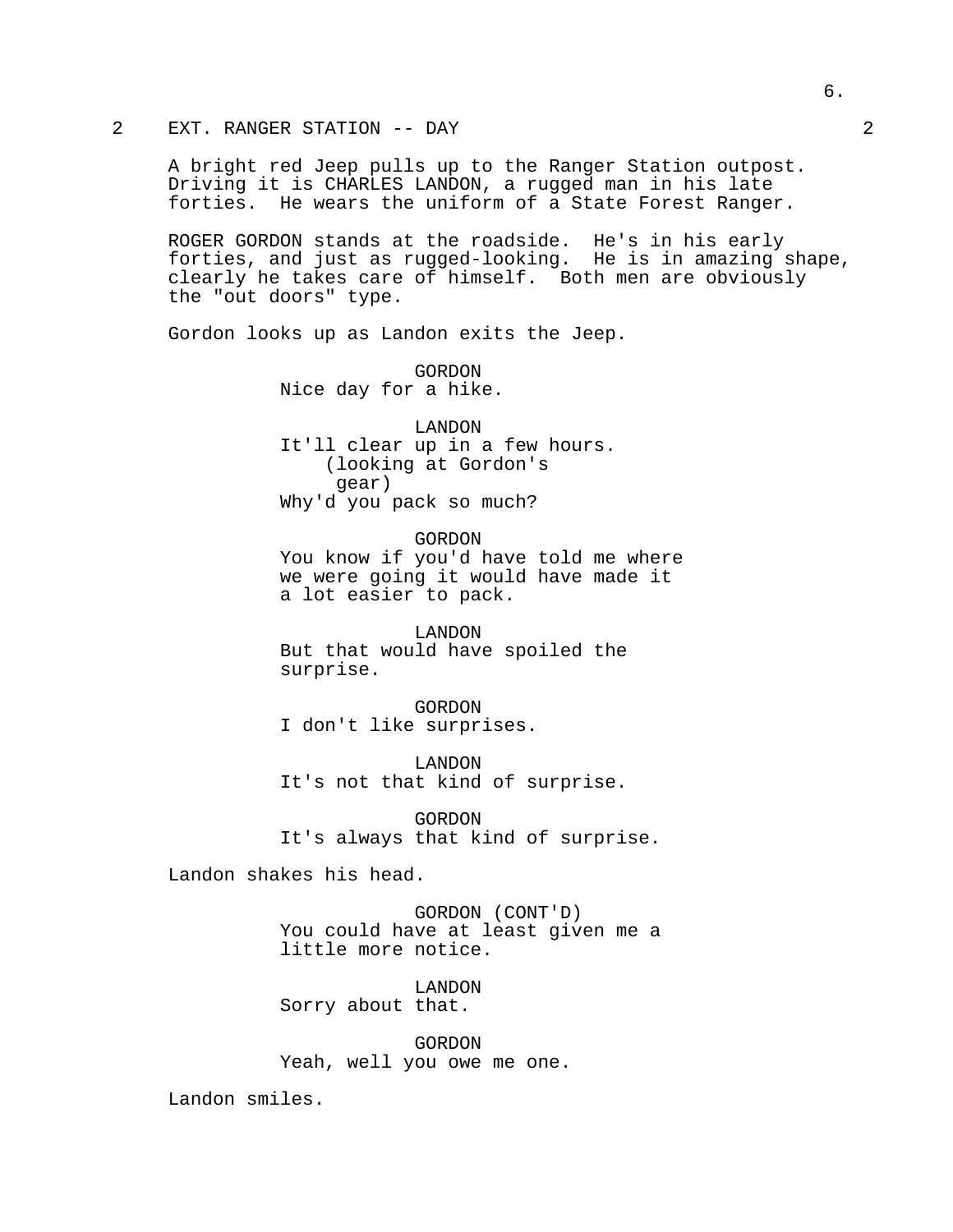LANDON No my friend, you owe me one.

GORDON I thought you owed me one.

Landon shakes his head.

GORDON (CONT'D)

You sure?

LANDON Absolutely. Remember? You and the thing...

GORDON Right, right, right.

LANDON Are we ever going to be even?

GORDON Not the way you keep score.

They laugh.

LANDON Well, this is gonna be fun. It'll be like old times.

GORDON What makes you think that's a good thing?

LANDON Yeah, yeah. You about ready?

GORDON

Let's go.

They smile and get into the Jeep. The engine roars to life and they drive off, down a long dusty road.

3 EXT. FOREST ROADSIDE -- DAY 3

Two Forest Ranger pick-up trucks sit by the side of the dirt road at the edge of the forest. DR. HELEN GILBERT, an attractive woman in her early thirties, unpacks her gear from one of the trucks. Standing next to her is DR. ETHAN EDWARDS. He's easily in his early fifties but is in such good shape, he covers it up well.

Also unloading the truck are two State Forest Rangers, SPENCER and JANET COMBS, brother and sister who are about 30 and 25, respectively. Spencer is a well built guy.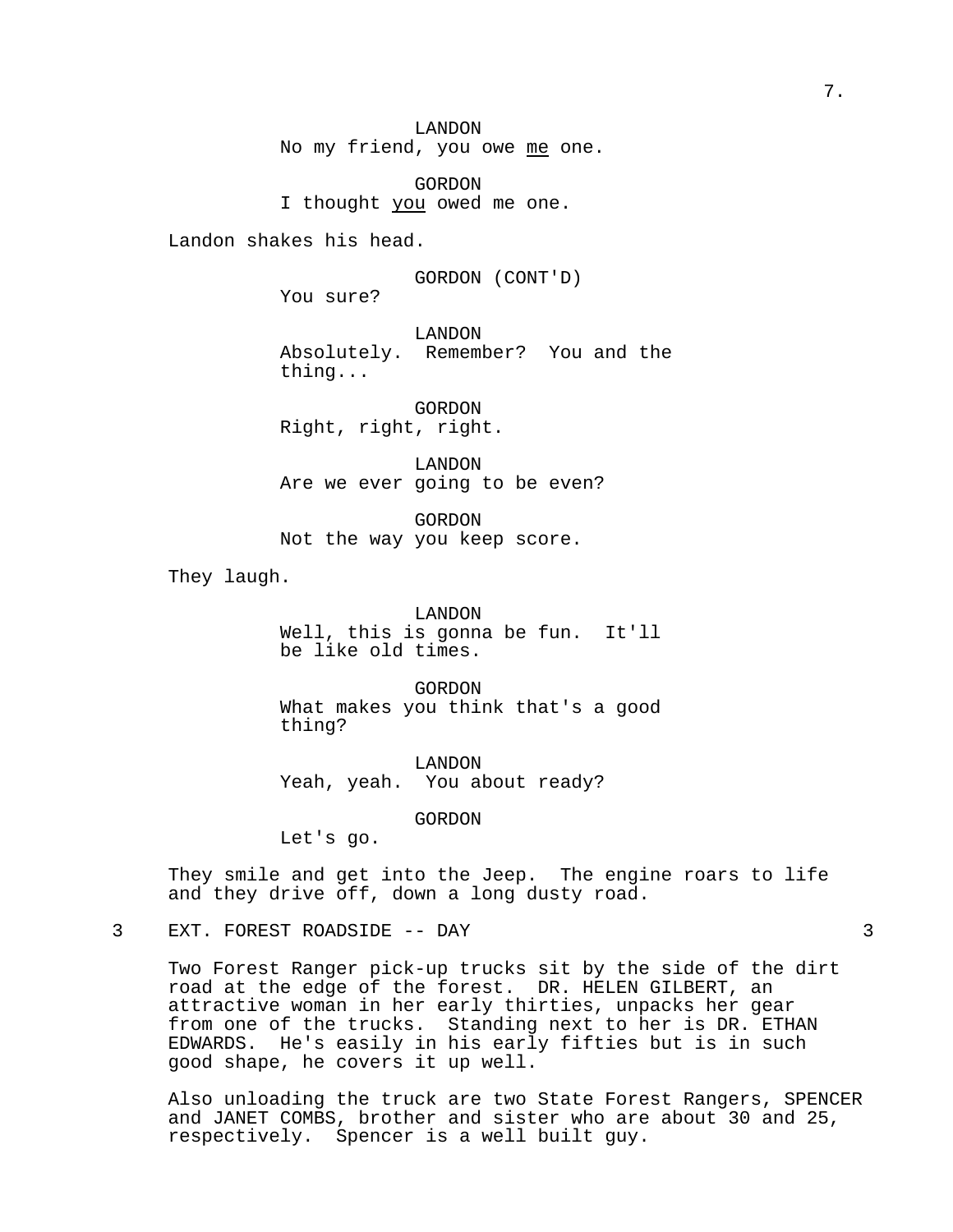He could easily take care of himself in the wild.

Also, present are LOUISE KEATON (Lou), a beautiful college student, and BRIAN STRATTON, a State Forest ranger who doesn't look much older than Lou, if at all.

Everyone is unloading backpacks and gear for a hike, as the pick-up truck drivers, RANGER 1 and RANGER 2 look on.

Brian pulls some gear from the back of a pickup truck.

BRIAN Ugh, it's too early!

SPENCER Come on, Brian. Where's your spirit?

BRIAN Back home, sleeping.

Helen pulls her pack out of the truck and almost hits Ethan in the head with it.

ETHAN

Whoa! Helen, I know you're excited to get there, but just remember, to get there we actually have to get there.

Helen chuckles.

HELEN

Sorry.

LOU She always like this, Dr. Edwards?

ETHAN Pretty much. But that's okay. (to Helen) It kind of reminds me of myself when I was your age.

HELEN Uh oh, nostalgia alert.

ETHAN You do. I used to be all full of piss and vinegar on my way to a new site too.

LOU And you're not anymore?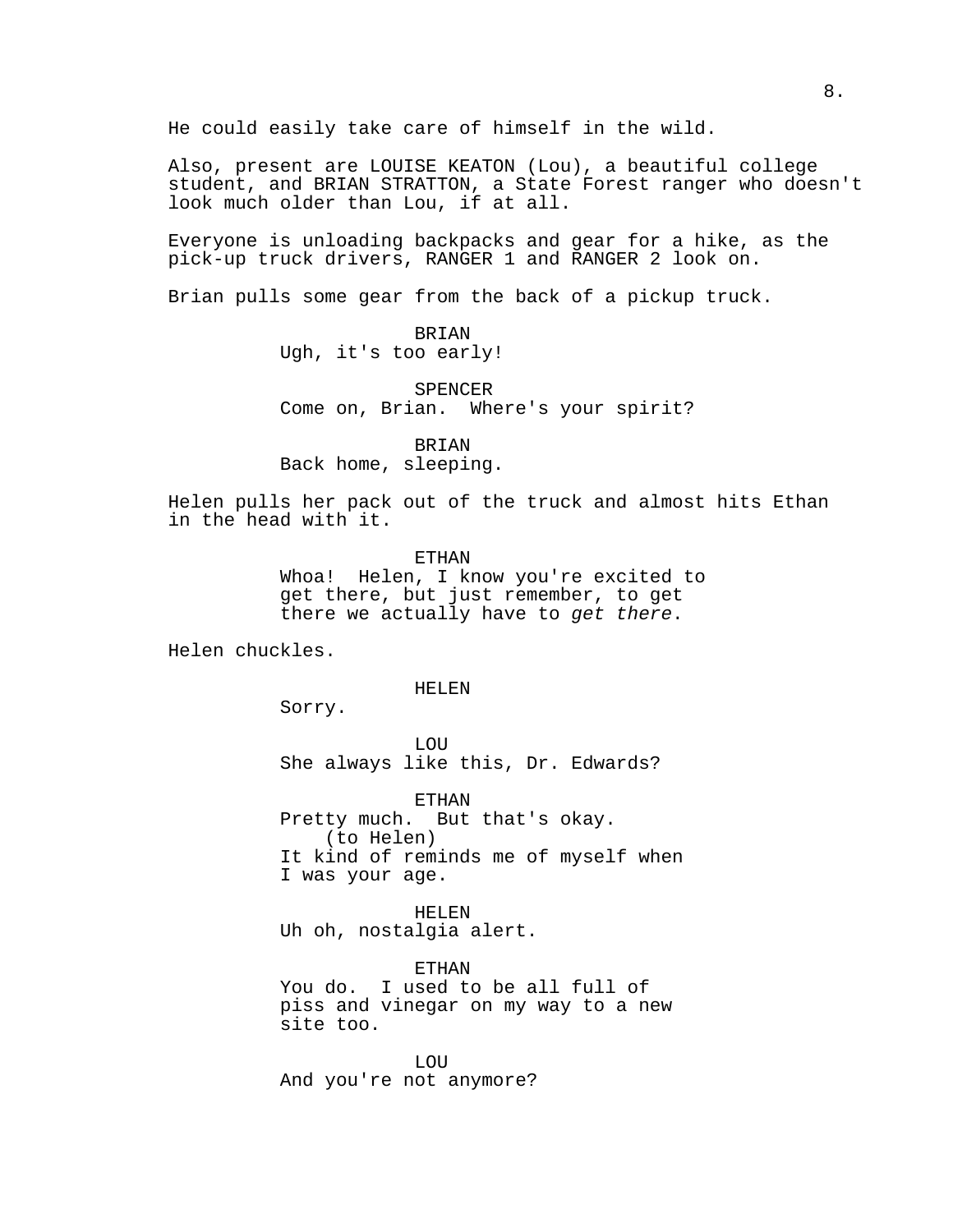ETHAN

I've been dragged to enough digs that turned out to be nothing, that I know not to get excited until I actually find something.

## HELEN

Yeah, but this is something.

ETHAN

Not yet, it isn't.

HELEN

We'll see.

# ETHAN

(smiling) But it's still nice to see you excited. You remind me of a puppy I once had.

LOU

Oh, that's nice!

HELEN

A younger you and a puppy. Anything else I remind you of?

# ETHAN

You know, you do remind me of my third grade teacher.

Ethan smiles. Lou carries her backpack away.

- 4 OMIT 4
- 5 OMIT 5

6 EXT. FOREST ROADSIDE -- DAY 6

The team continues to check their gear. Brian and Janet are off to one side, away from the others. Brian looks over toward one of the trucks and sees Lou bending over to check something in her backpack which is on the ground.

# BRIAN

College babe. Nice.

He suddenly remembers that he's with Janet, and looks over at her. She looks at him with a sarcastically stern face.

> BRIAN (CONT'D) What? Come on, ya gotta admit, she's pretty friggin' hot. Chicks like that don't usually come out here.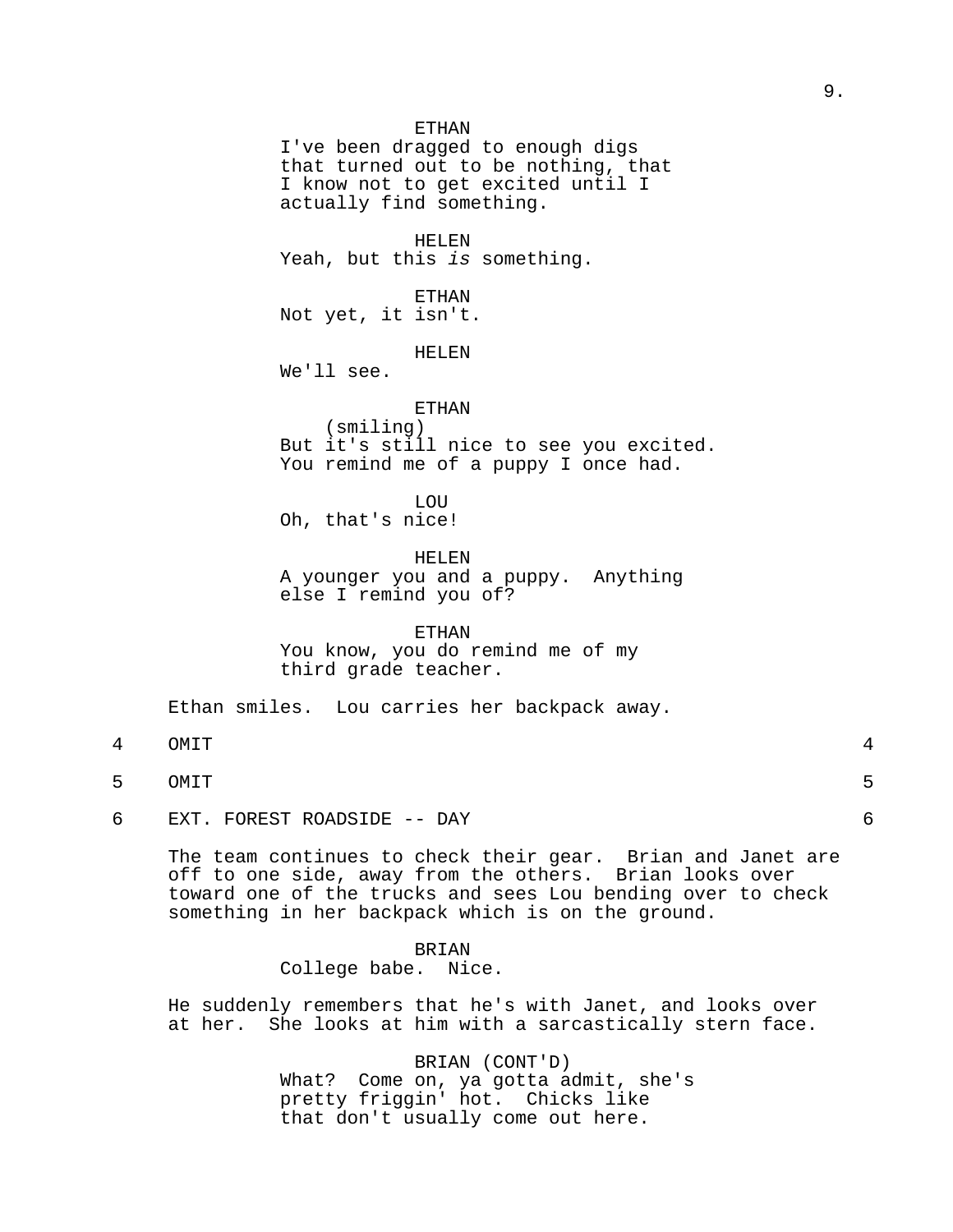"Chicks?"

BRIAN Yeah. I mean, you should see the fat tree-hugging Plain-Janes we're usually stuck with.

JANET

What's the difference? You're supposed to be working. According to the regulations, a Ranger on duty is supposed to be--

BRIAN Yeah, yeah, whatever.

JANET OK Mr. Raging Hormones.

Gordon and Landon's Jeep pulls up and they turn to it.

7 INT. JEEP -- DAY 7

Landon turns off the ignition. Gordon turns to him.

GORDON What the hell is this?

LANDON This is the crew.

GORDON The crew for what?

Landon smiles at him.

GORDON (CONT'D) Baby sitting? You brought me along to baby sit? (shaking his head) Oh, that's low Charles, even for you.

LANDON What baby sit? These are all experienced people. Mostly.

GORDON You were paying attention when I said I didn't like surprises, weren't you?

Landon laughs and opens his door.

LANDON Come on. Let's meet the troops.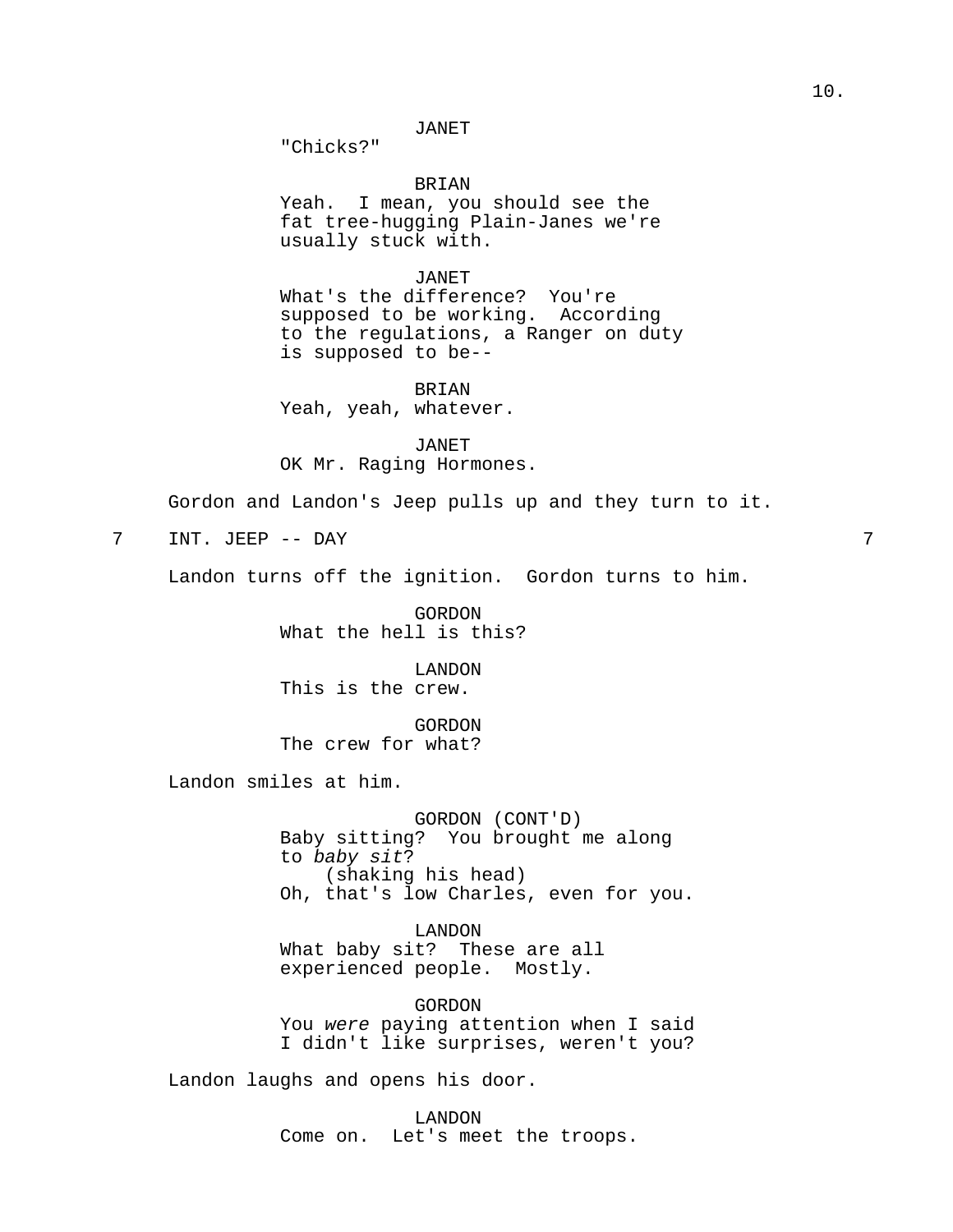8 EXT. FOREST ROADSIDE -- DAY 8

Gordon remains in the Jeep, but Landon approaches the group and shakes hands with Helen and Ethan. It's obvious he knows everyone here pretty well.

Gordon takes a deep breath and steps out of the Jeep. He approaches the others.

Janet sees him and nudges her brother, Spencer.

# JANET

(quietly) Mmm, who's the stallion with the Chief?

Spencer looks at her like she's insane. She smiles. Brian leans close to her.

> BRIAN OK Miss Raging Hormones.

Janet gives him a "very funny, mister" look.

Landon sees Gordon approaching.

LANDON

Ah, good.

Landon smiles and makes the introductions.

LANDON (CONT'D) Dr. Helen Gilbert... Dr. Ethan Edwards... Roger Gordon.

They shake hands.

LOU Louise Keaton. (cocking her head toward Helen and Ethan) I'm their slave.

They shake.

ETHAN Lou's one of my top students.

BRIAN (holding out his hand) Brian Stratton.

GORDON Roger Gordon.

They shake.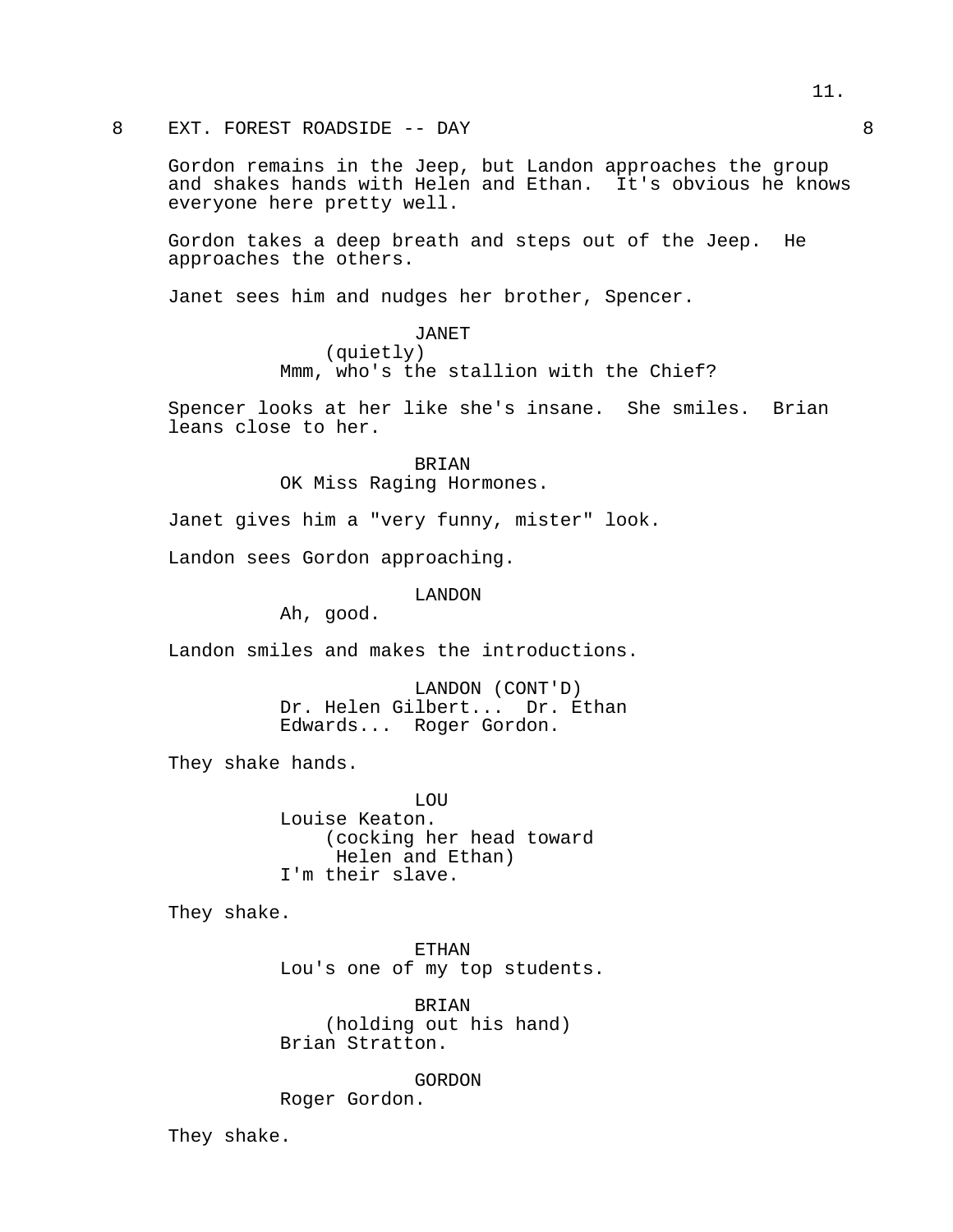LANDON This is Spencer Combs and his sister, Janet.

Janet stares at Gordon, wide-eyed. Instant crush.

JANET

Hi.

SPENCER Nice to finally meet you. Landon's told me so much about you.

Gordon shoots a glance at Landon.

LANDON Keep and eye on Spencer. He's one of the best I've worked with. He's just like you when we were young. (quietly to Gordon) Except he wouldn't give up so easy.

Gordon laughs off the comment, though it clearly bugs him. Helen notices it.

> LANDON (CONT'D) OK everyone listen up, Gordon is here because I think he'll be invaluable to our trip. He listens to me, you all listen to us.

Everyone nods in understanding.

LANDON (CONT'D) What we're basically here to do is help the good Doctors-- (reacting to Lou and smiling) --and Lou, get to where they need to be. So snap it up.

GORDON Sounds easy enough. (to Helen and Ethan) What exactly are we looking for?

HELEN Bones or fossils.

GORDON

Of what?

HELEN That's what we're hoping to find out.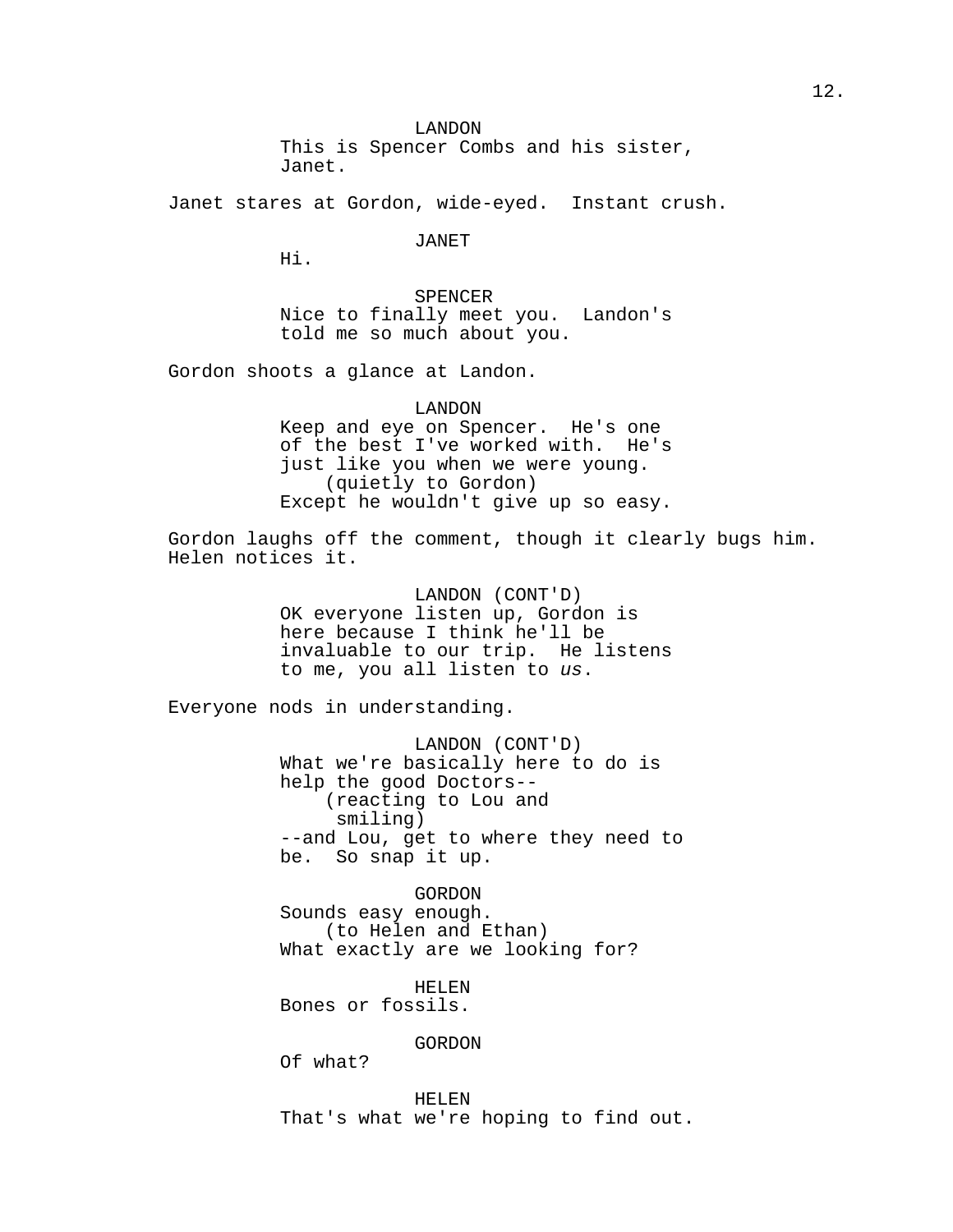Baby sitting and looking for fossils. This is not Gordon's idea of a fun trip.

GORDON

Great.

Gordon walks back to the Jeep and takes out his pack.

9 OMIT 9

10 EXT. FOREST ROADSIDE -- DAY 10

The rest of the crew walks over to Gordon at the Jeep. Brian is the last to approach.

> BRIAN What do you say, Pops? Almost ready?

Gordon just looks at Landon.

GORDON

Yeah.

JANET I can't believe I finally get a chance to get out in the field.

Gordon throws Landon a quick, "what?!" look. Landon waves it off.

> SPENCER Yeah, well just remember who got you here, and don't blow it.

JANET Don't you worry about me. Look at this pack. Perfect. Wait till you see my tent.

Gordon notes the holstered sidearm that each Ranger wears.

GORDON I see everyone's got standard issue.

LANDON

Yeah.

GORDON (to Ethan, Helen & Lou) You guys?

Ethan shakes his head.

GORDON (CONT'D)

Want one?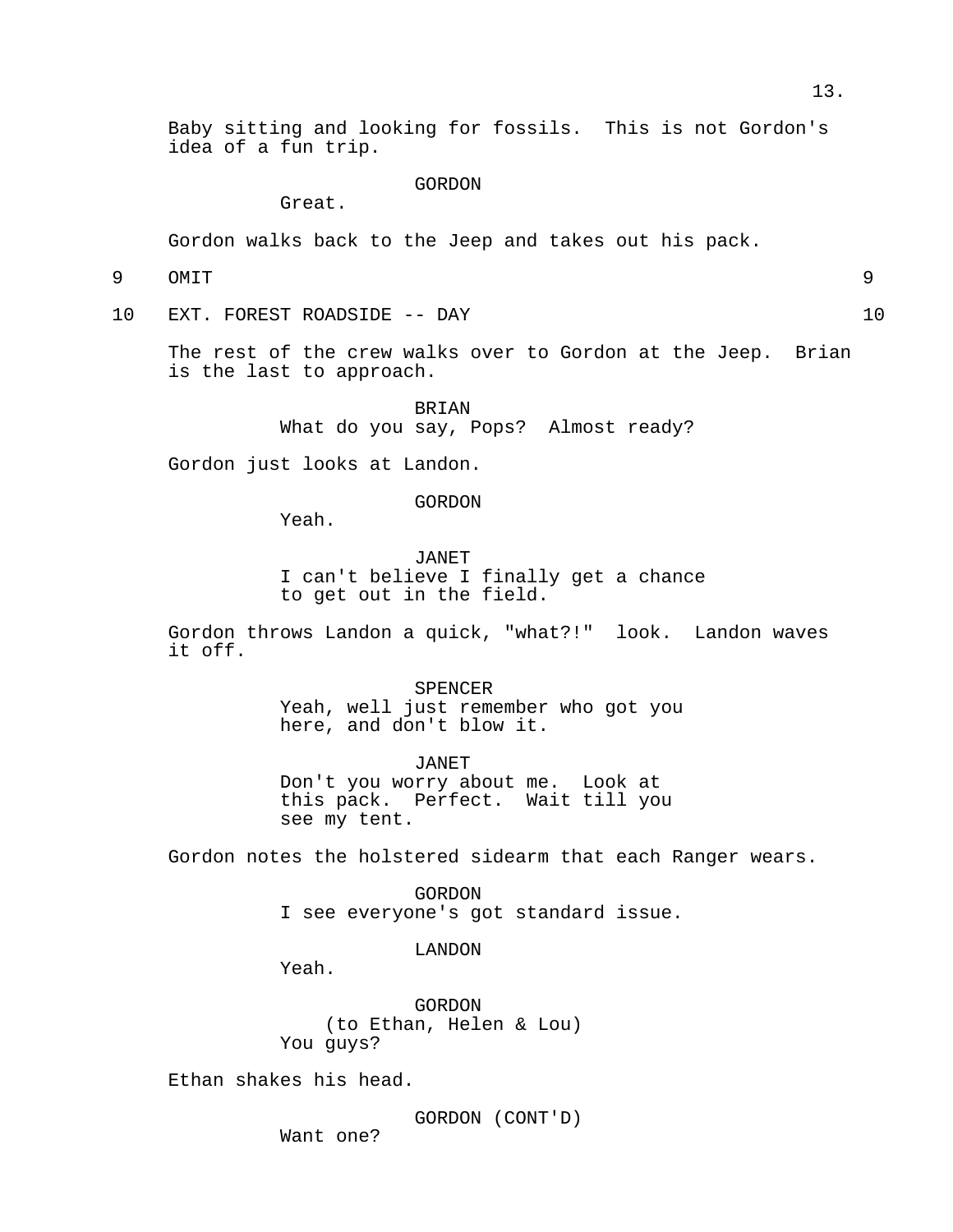Gordon pulls a rifle out of the Jeep. He looks at Helen. She shakes her head.

> HELEN I'm not much of a gun person.

Gordon tosses a rifle to Brian.

GORDON

You know how to use one of these?

BRIAN Sure. Rifles, pistols... I even run with scissors once in a while.

GORDON That's dangerous. Stick with guns.

HELEN What do we need rifles for?

GORDON Well, sometimes you need something to stop a charging bear or wolf. Doesn't happen often, but it does happen.

HELEN So you kill them?

Gordon shakes his head and pulls a small box out the Jeep.

GORDON Tranquilizers.

LANDON We're Park Rangers, Helen. We're supposed to protect the integrity of the forest. Not kill it.

GORDON Well, you are Rangers. I'm cautious.

ETHAN Do those really work?

GORDON

Not always.

Gordon reaches into the Jeep and turns around with a shotgun.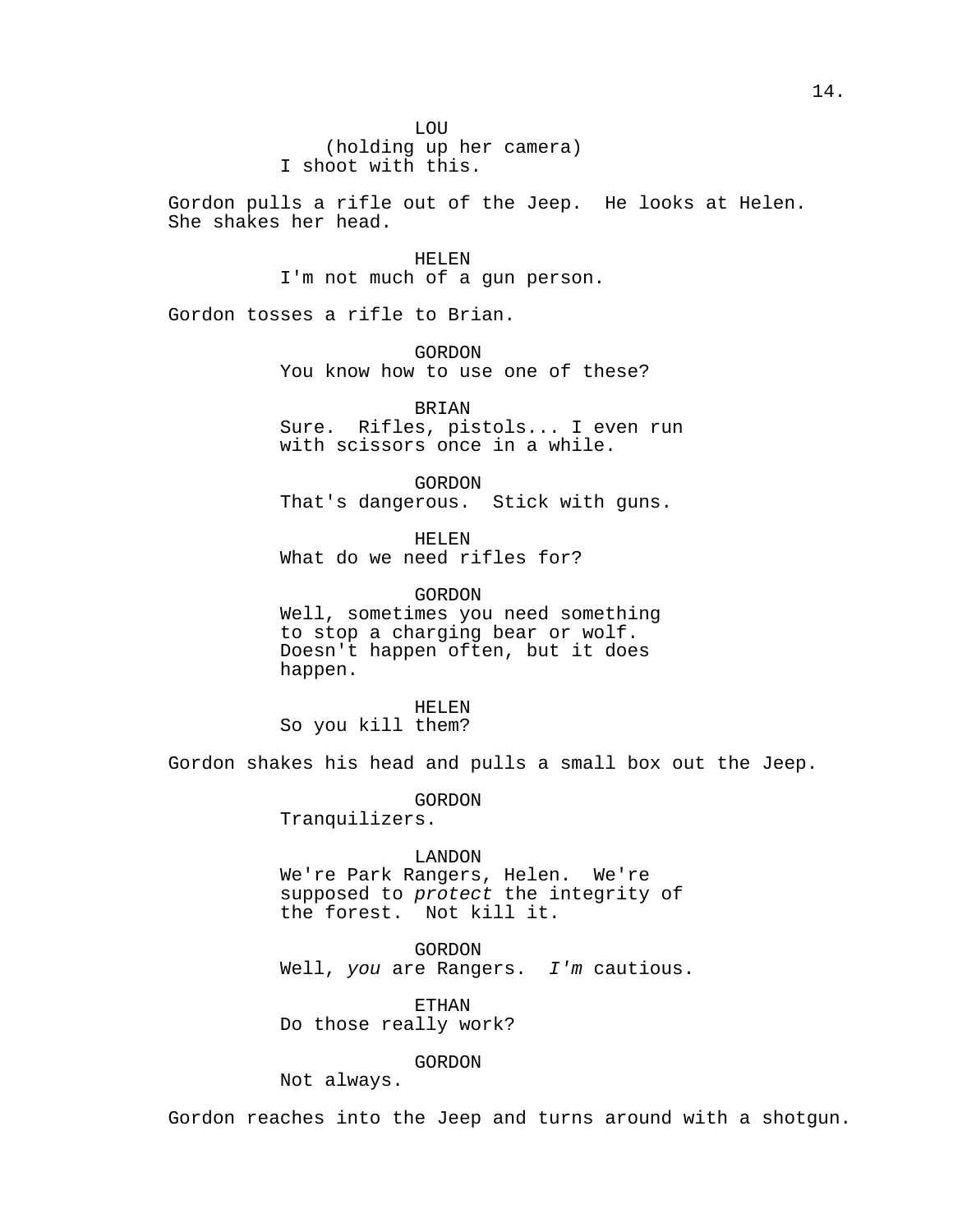GORDON (CONT'D) That's what this is for.

Helen stares at the gun, then at him.

GORDON (CONT'D) (smiling) And it always works.

HELEN

Got'cha.

Helen has to duck as Gordon slings the gun over his shoulder. He then tosses another rifle to Landon.

LANDON

Are we ready?

BRIAN

Let's go.

11 EXT. FOREST ROADSIDE -- DAY 11

The pick-up truck drivers, Ranger 1 and Ranger 2, get in their respective trucks and start them up. Ranger 1 leans out of his window and calls to Landon.

> RANGER 1 Don't forget to write! And bring back souvenirs!

Landon smiles and gives him a thumbs-up. The trucks drive away, leaving just the team and Landon's Jeep.

12 EXT. FOREST ROADSIDE -- DAY 12

Landon turns to the team.

LANDON

All right folks, let's try to keep it together. We've got a lot of hiking over the next few days. We follow the river first, then go deep.

# SPENCER

Real deep.

LANDON Exactly. Now let's go.

The group files into the forest and it isn't long before we can't see them anymore.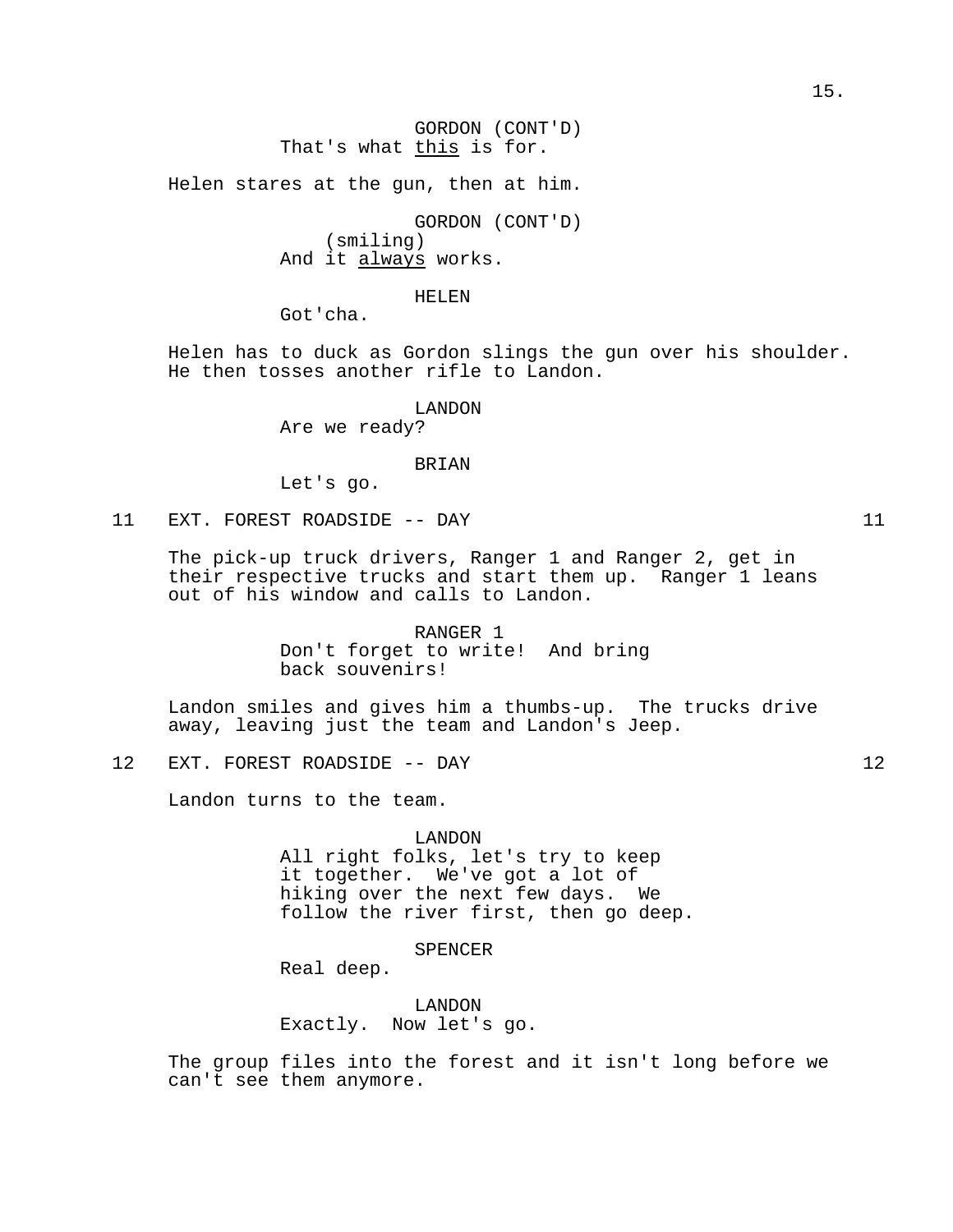# 13 EXT. FOREST -- DAY 13

The group makes its way through some of the thickest forest you've ever seen. Gordon leads the way, followed by Landon, the doctors, and then the Rangers.

They go up and over hill, through gullies, and cross an occasional stream.

Along the way, Lou snaps pictures with her digital camera.

# 16 EXT. FOREST -- AFTERNOON 16

The trek through the forest continues. Gordon and Landon are in the lead.

> LANDON How do you think we're doing on time?

GORDON You're asking me?

LANDON I don't know the area.

Gordon glances at his watch, then tries to see the sky through the thick trees.

> GORDON If we don't lose any more time we'll be OK.

#### LANDON

Good.

GORDON Just keep the newbies moving.

Farther back in the line, Helen walks up to Spencer.

### HELEN

(nodding toward Gordon) So, what's the story with Wild Bill?

SPENCER

Gordon? He and Landon go way back. They used to lead the squad together. Not really sure why he's here though.

HELEN

What about you?

Spencer gives a smile, like he's laughing a little on the inside.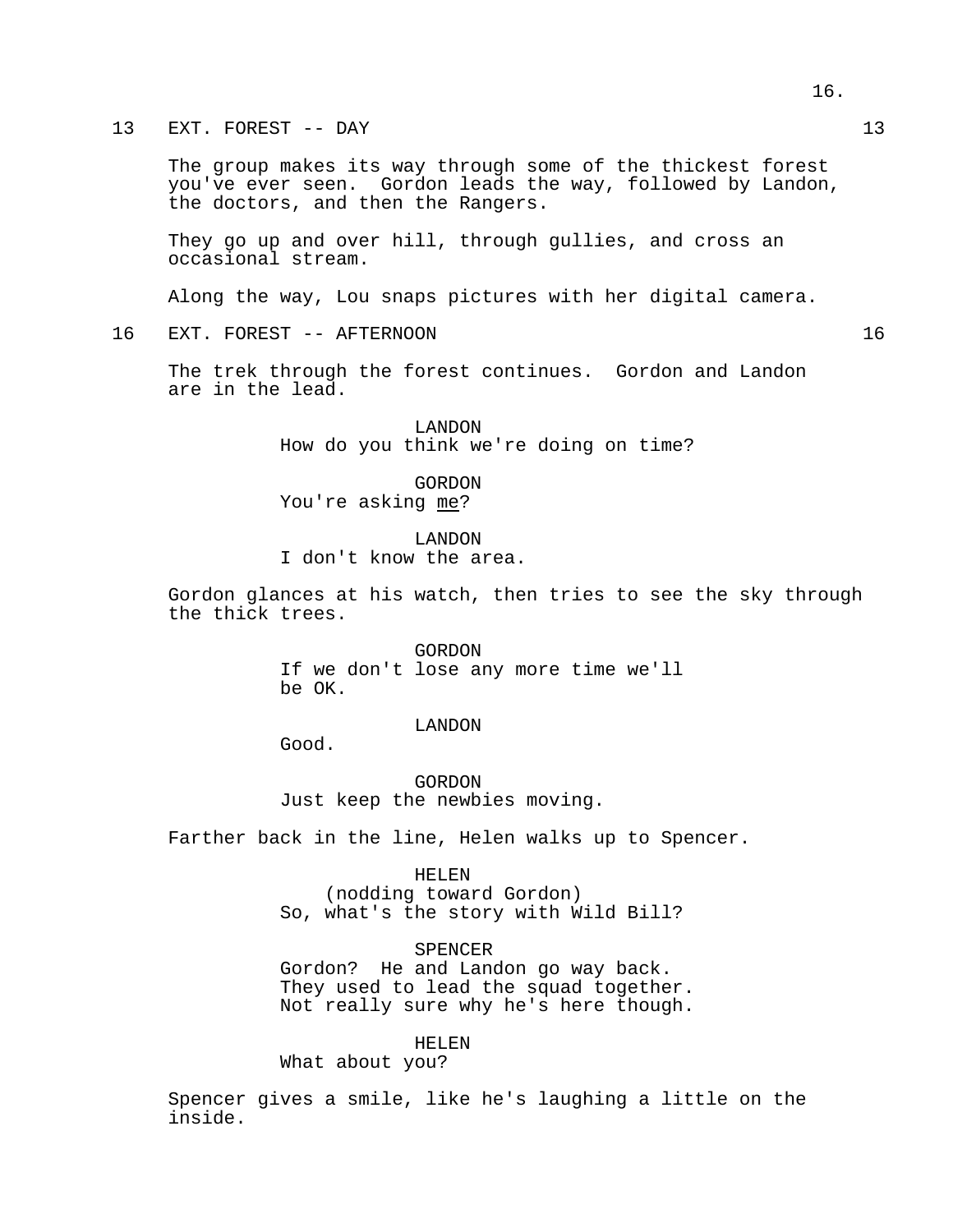Janet's first time out. I convinced Landon to let her jump out from behind the desk and play the field.

Helen smiles-- she gets it now.

HELEN And he wanted you to tag along and keep her out of trouble?

SPENCER Something like that. Little sisters... whadda ya gonna do?

JANET (O.S.)

I can hear you.

Spencer and Helen chuckle.

GORDON (O.S.)

So can I.

That wipes the smile off their faces like they've been scolded by the teacher.

They all continue walking as the sun sets.

14 EXT. FOREST -- LATER 14

Gordon is in the lead. His eyes constantly scan the surroundings. Ethan walks next to him.

> ETHAN I never realized how big this place was.

> GORDON They don't have maps at the museum?

ETHAN Well, yeah, but until you actually see it... it's amazing.

They take a few more steps in silence.

GORDON I just don't get it. A four day hike into the woods to see if you can find something that's been dead for a zillion years.

ETHAN It's how we learn.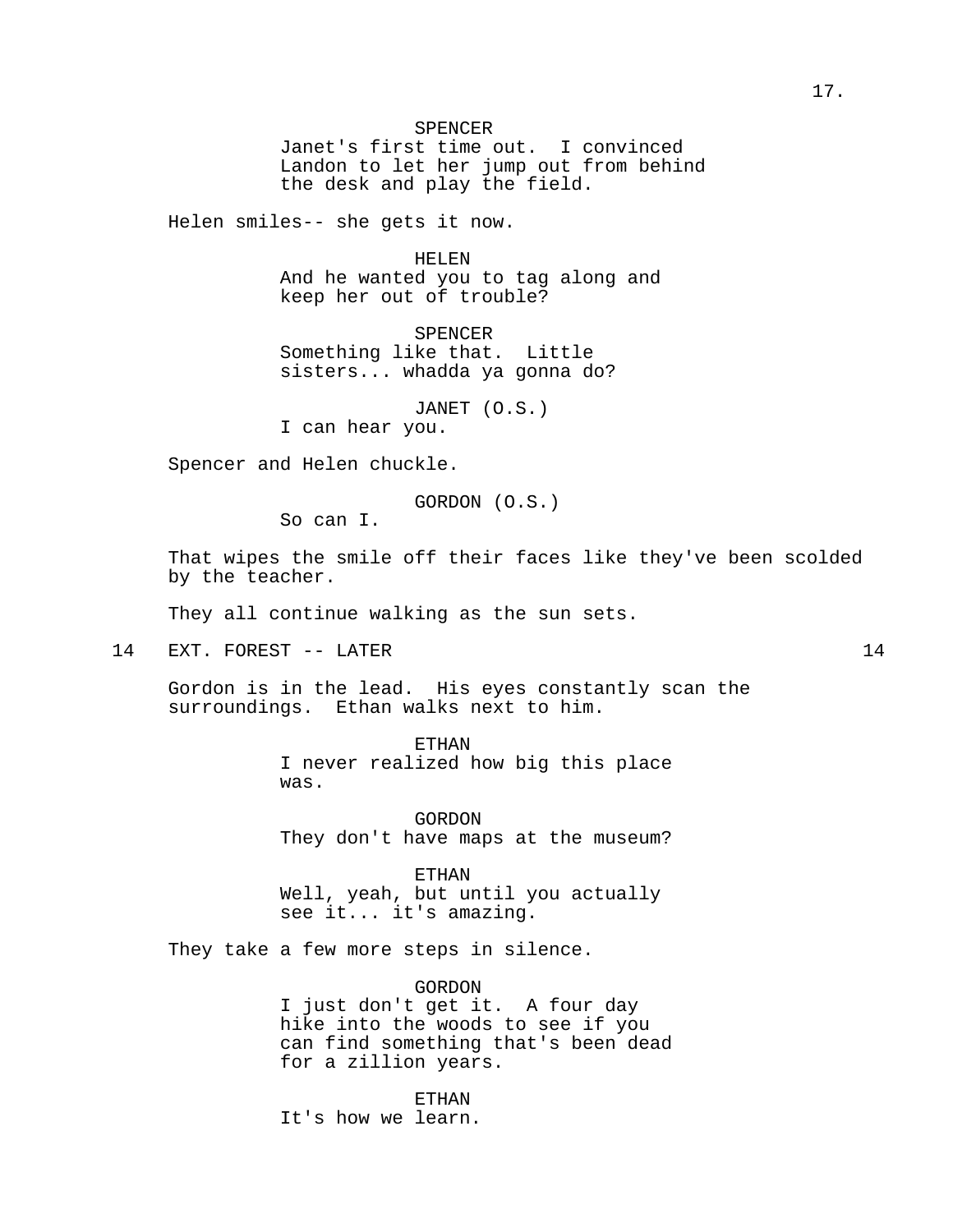# GORDON

I get that, I just don't get why anyone would be so excited about it.

ETHAN

I guess you could say the same thing about a man who babysits scientists.

GORDON Who says I'm excited about it?

Gordon suddenly stops. He grabs Ethan's arm to stop him.

# **ETHAN**

What's going on?

Gordon raises his hand quickly, silencing rest of the team.

He drops his backpack and motions to Landon. Landon takes his rifle and hands it to him.

At the sight of this, Brian also takes his rifle and loads a dart. Spencer quickly grabs his side arm and looks around. Janet looks pretty frantic-- this is the first time she's pulled her gun and she looks a little awkward.

Gordon quickly loads a tranquilizer dart and holds the rifle up. He looks through the scope. No one can see anything out of the ordinary.

Helen and Ethan look at each other and shrug.

LOU (quietly to Helen) This is a great start.

Gordon scans the forest through the scope. Everything is eerily quiet.

There is a sudden rustling of branches and everyone turns quickly. There is nothing there.

A twig snaps, and while everyone turns in the direction of the sound, Gordon quickly turns the other way and fires. There is a loud roar from the bushes nearby.

Everyone turns and looks at Gordon. He is already loading the second dart and aiming.

There is another roar, quieter, then a huge thud.

Gordon looks over and sees that Spencer was the only other one who was looking in the right direction. He's impressed.

Gordon gives an all clear gesture.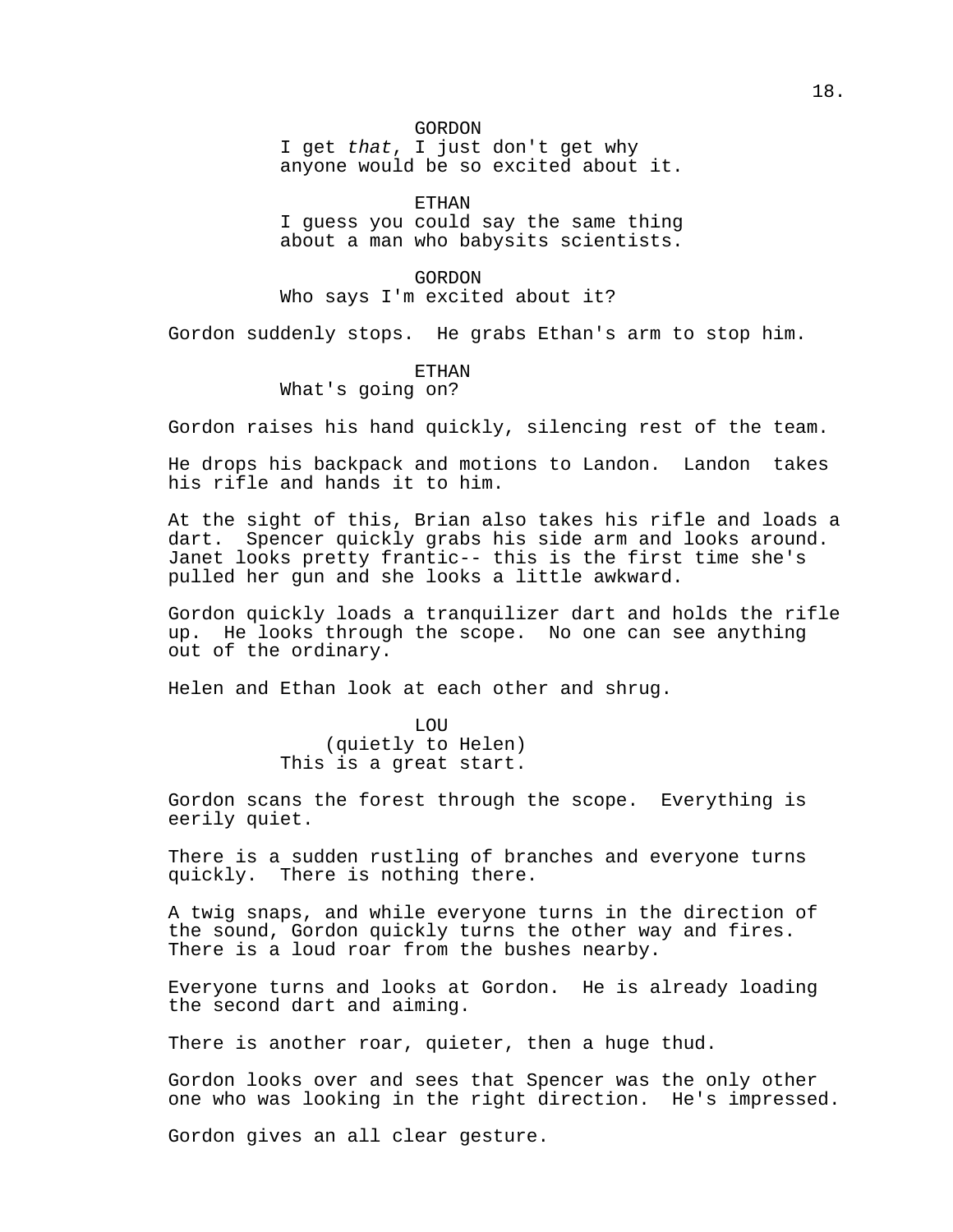# 15 EXT. FOREST -- DAY 15

The team walks over to the direction Gordon fired and stands by the body of a large bear.

> ETHAN Where'd that come from?

GORDON It was watching us.

ETHAN How the hell did you even know it was there?

GORDON You spend enough time out here, you pick up on things.

LANDON I told you he was good.

BRIAN

No shit.

ETHAN Was it going to attack?

GORDON Looks like a female... probably got some cubs nearby.

HELEN I never even heard her coming.

GORDON That's the plan. Hunting or protecting, when you're this big, you have to be quiet.

LANDON Yep, you wouldn't know she was around till she was right on top of you.

Helen shakes her head in amazement.

LANDON (CONT'D) Well, she'll only be out for a few minutes so let's move on. She's bound to be pretty grumpy when she wakes up.

BRIAN

It wasn't the tranquilizers, it was beauty killed the beast.

19.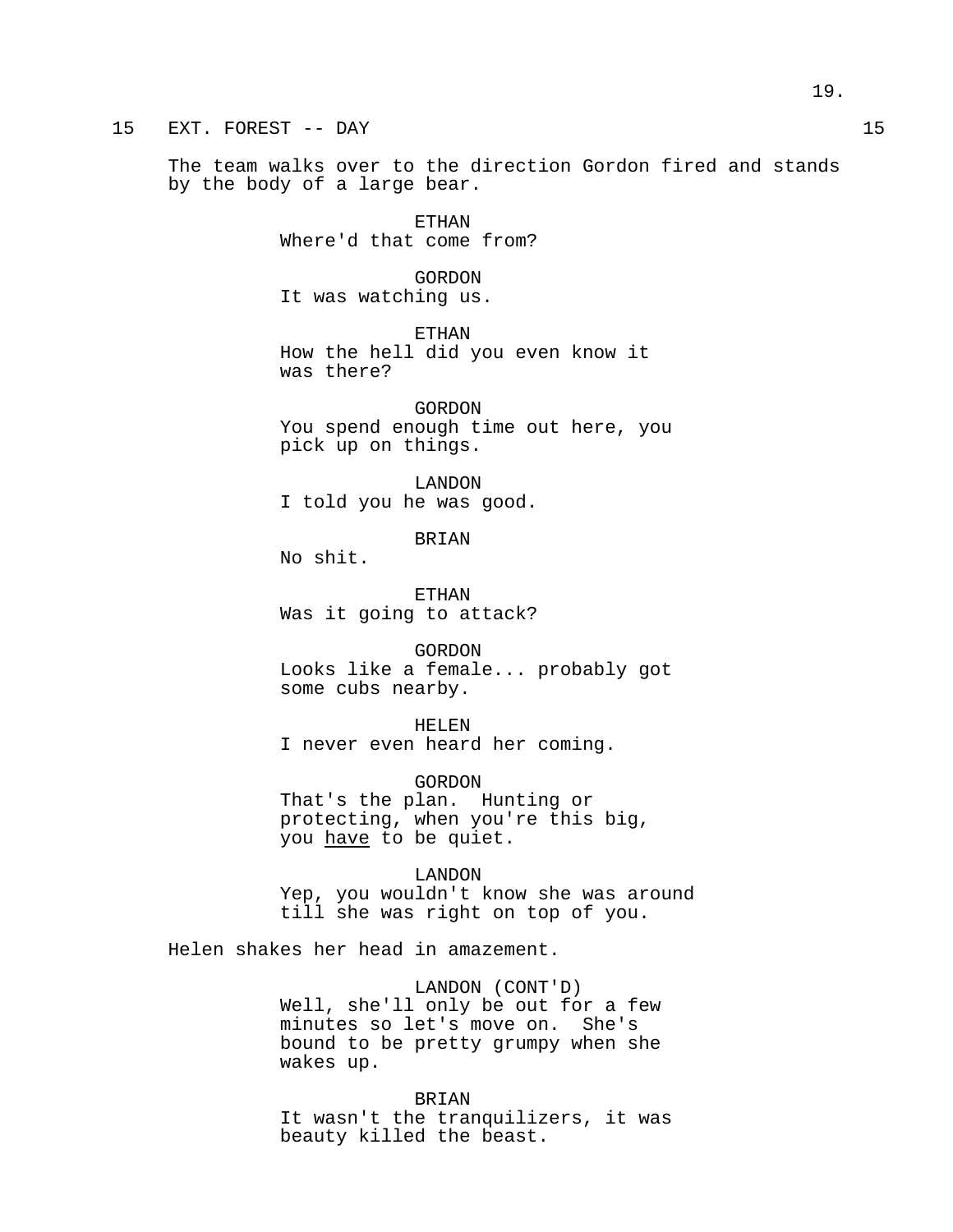Gordon starts to move on, walking past Spencer and Janet. Janet watches him go by, then tugs on Spencer's shirt sleeve.

> JANET (dreamy) Isn't he the best?

SPENCER My heart is all aflutter.

Everyone moves on. Brian approaches Lou.

BRIAN

You know, I would have protected you.

LOU

My hero.

Spencer is right behind Brian and throws his arm around Brian's neck.

> SPENCER Who's gonna protect you?

Lou smiles and moves on.

SPENCER (CONT'D) Try to stay focused on the job, OK?

Brian smiles and nods as they walk off.

15A EXT. FORREST -- DAY 15A

The area is pretty quiet. But the silence is broken by someone breathing, terribly out of breath. Then, Boyd stumbles into view and falls. He's dirty and has a few scratches on his face.

He looks around as he tries to catch his breath. A twig snap nearby puts him on even heightened alert. He listens but doesn't hear anything else.

Cautiously, he moves on. He walks slowly, trying as hard as he can to move quietly and scan the area with his eyes and ears.

But unseen by him, a massive shape darts past in the background.

Then something grabs his attention. Off in the distance he sees Gordon and the rest of the crew, heading deeper into the woods, away from him. He runs a few steps to get a better view.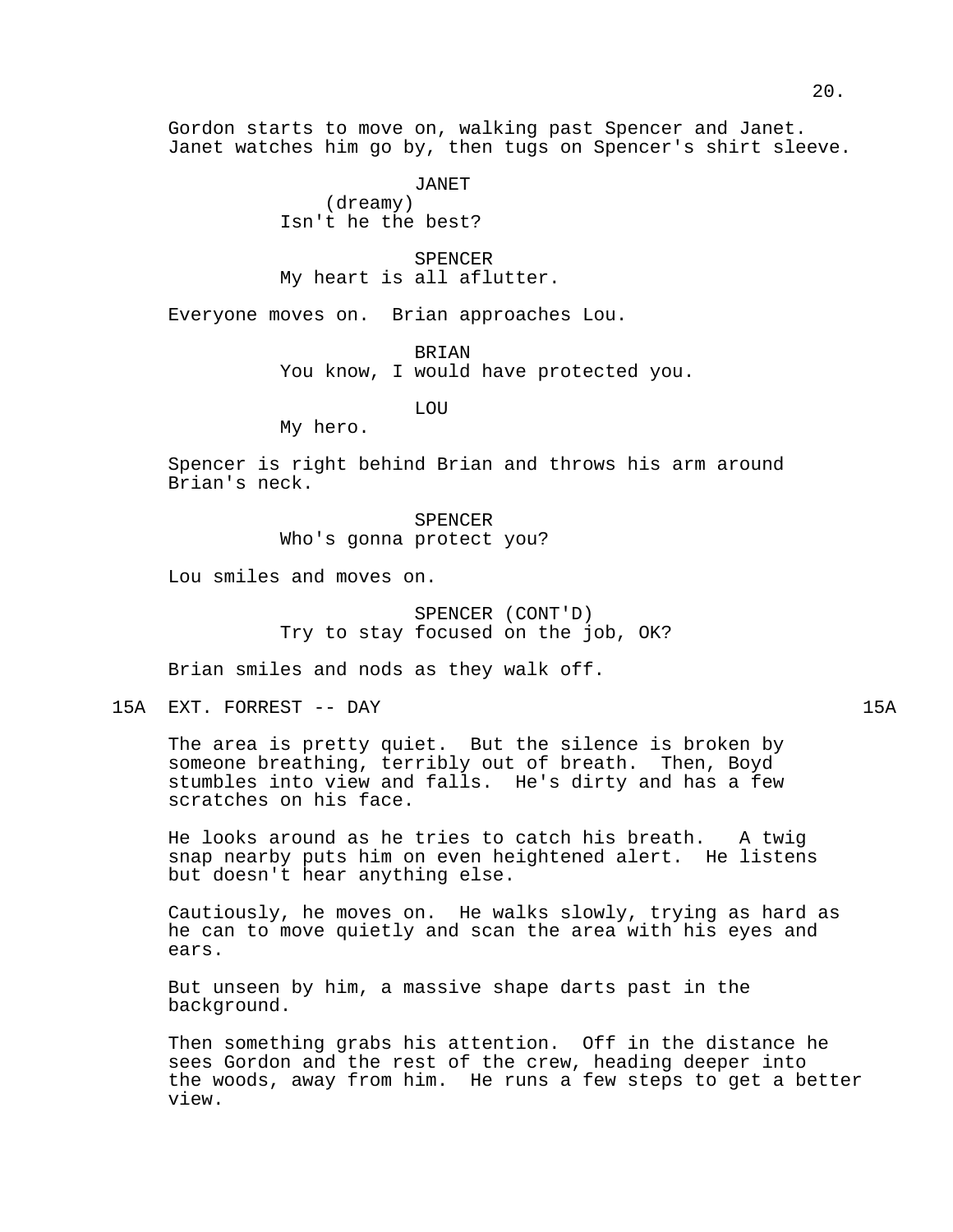A look of relief comes over him and he takes a few deep breaths and opens his mouth to scream. But a massive, hairy hand swipes his face before he can get out a single word. His body is tossed to the ground. Then the massive hand picks him up and swings him like a rag doll slamming him against a tree.

There is a terrible growl, the sound of bones snapping on impact and a muffled gurgle of death. Blood slings across a tree and some bushes.

Off in the distance, we can still see Gordon and the crew disappear into the dense forrest. Our focus then shifts to the foreground, where the body of the creature stands, looking out at them.

22 EXT. FOREST -- DAY 22

The crew continues its hike through the thick forest. Brian manages to position himself next to Lou, in front of Spencer and Janet. He looks at her as if he wants to say something. She stares ahead.

After a few more steps, Brian looks away and bites his lower lip, getting his courage up. Finally, without looking over, he speaks to Lou.

> BRIAN So, think me and you could, maybe, get some dinner or something when we get back?

He turns back to Lou but she's not there. Spencer has stepped up and is walking along side of him.

> SPENCER Are you asking me out on a date?

Brian looks up, and sees that Lou has sped up.

# BRIAN

I... thought...

# SPENCER

Uh-huh.

Spencer walks away with a laugh.

BRIAN

Shit.

Janet passes him, reveling in the fact that she can now laugh at his expense.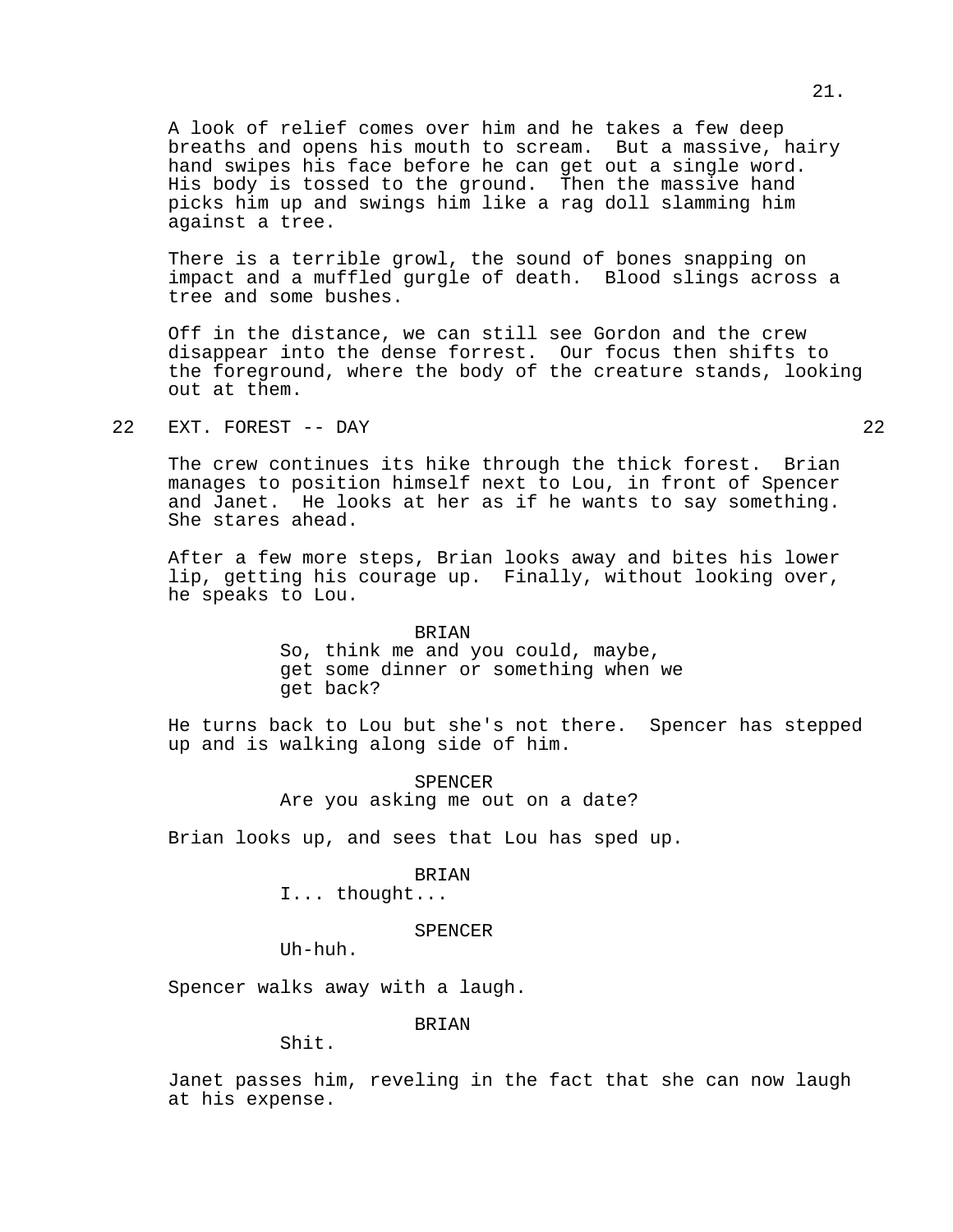# JANET Smooth. Did he say yes?

She continues past Brian. He stops.

## BRIAN

Shit.

17 EXT. CAMP -- NIGHT

It's pitch black around the campsite. The tents are set up in a circle, and a nice sized fire blazes in the center.

18 EXT. CAMP -- NIGHT 18

Janet's tent is absolutely perfect. You could bounce a coin off the side of the thing. She brushes a fallen leaf off the side of it then proudly turns to Spencer.

## JANET

So?

## SPENCER

So what?

JANET What do you think of my tent?

SPENCER

Looks fine.

JANET Fine? It's the best tent here. I told you I could do this.

SPENCER

Yeah, I know.

JANET I'm a born Ranger.

SPENCER Mm hmmm. Well, come on Ranger Janet, let's get some food.

She smiles and follows Spencer off.

# 19 EXT. CAMP -- LATER 19

Everyone sits around the campfire eating oh-so-scrumptious dehydrated camping food. Landon walks up and sits down.

> LANDON We made good time today. You guys hold up a nice pace.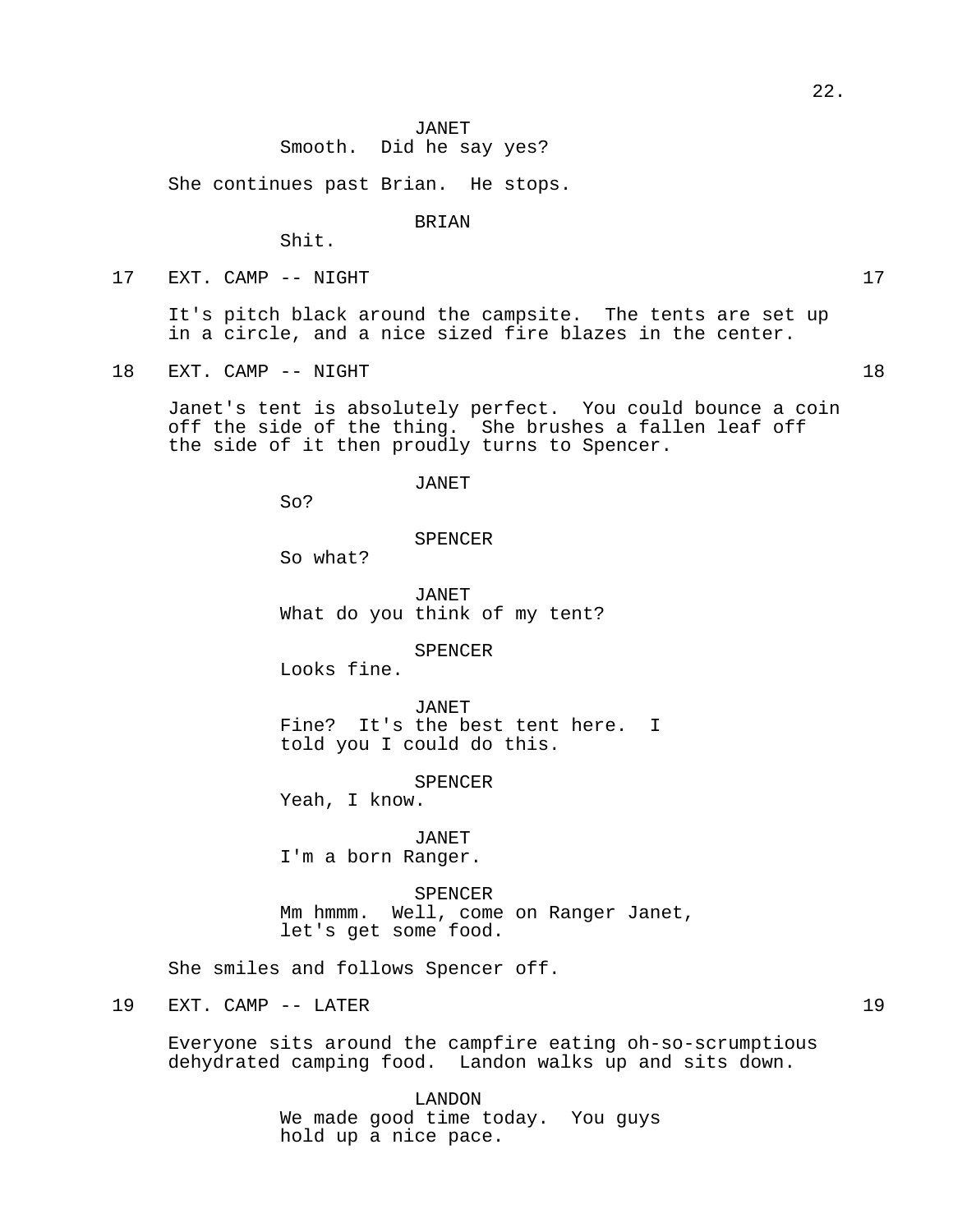HELEN Well, we've had some practice.

ETHAN Speak for yourself, my legs have seen better days.

JANET Where'd you say you were studying?

HELEN Southern Africa.

**BRIAN** What the hell's in Africa?

HELEN

Gorillas.

## SPENCER

Really?

JANET Wow that must have been great.

HELEN

It was.

BRIAN

Jungles like that probably make this seem like nothing.

# HELEN

It's strange, this area reminds me a lot of where I was in Africa... well, except we don't have 10 inch, poisonous spiders jumping off trees here, so yeah it has its perks.

# GORDON

You spent six months in the jungle, with 10 inch spiders, watching gorillas, and you didn't have any guns with you?

Helen shrugs.

JANET Were you there too, Dr. Edwards?

ETHAN In and out. Helen's the anthropologist so she pretty much ran the show.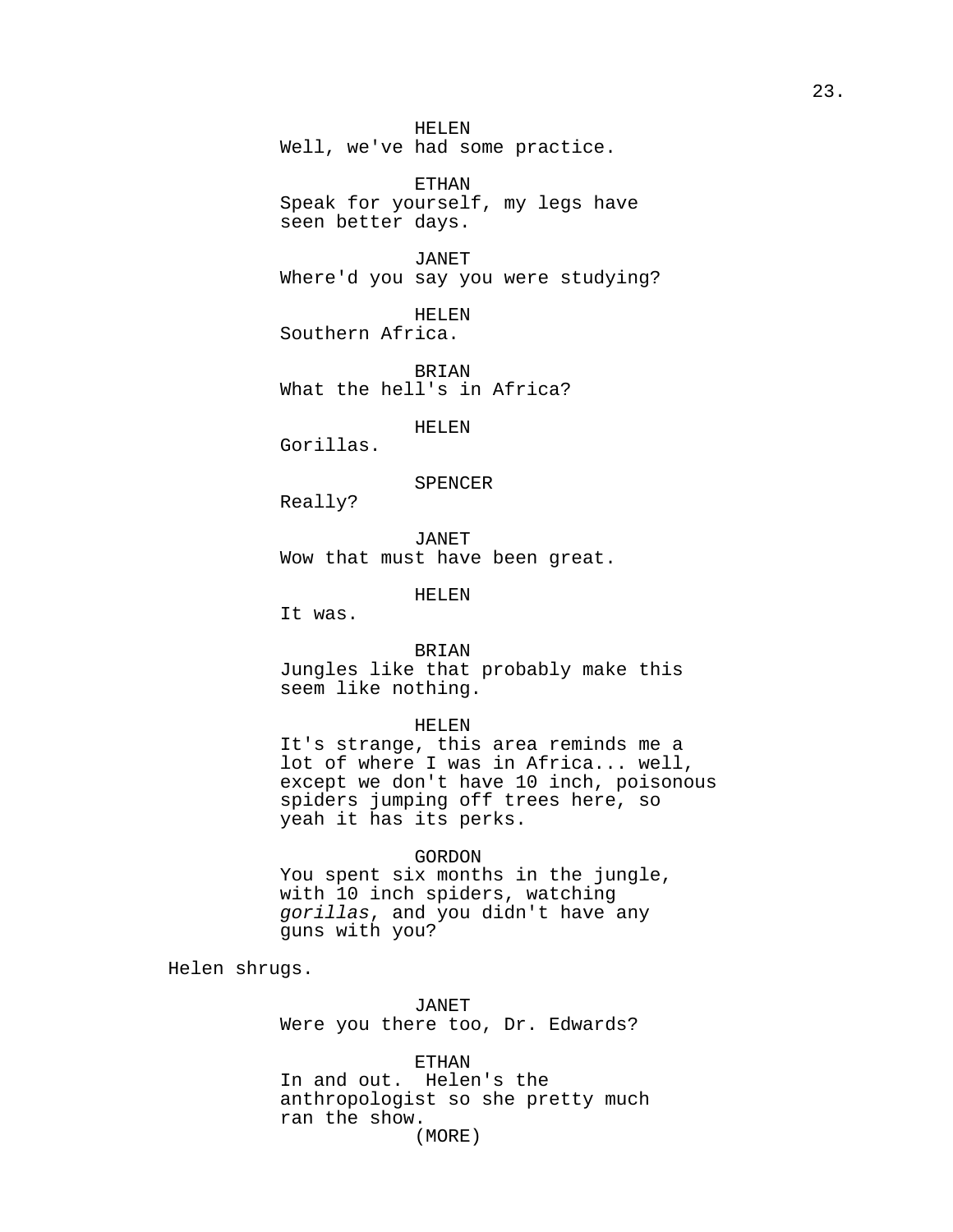ETHAN (CONT'D) I'm a paleontologist, so I don't get very excited unless they find something dead.

GORDON So you were babysitting too.

#### ETHAN

(smiling) I don't know that I'd call it "baby sitting" but as long as you get us there you can call it whatever you want.

JANET

(to Ethan) Where are we going anyway? No one tells me anything.

ETHAN

Actually this is Helen's parade.

Everyone looks at Helen. She takes a moment to gather her thoughts, then:

HELEN

Well, about two months ago, just after we got back from Africa, a colleague of mine came to the museum with some kind of bone she found. At first I thought it was a gorilla. But then she told me she found it out here, and...

GORDON

And the only gorillas in North America are in cages.

HELEN

Exactly, it made no sense. So I brought the bone to Ethan, but he couldn't identify it either.

SPENCER

Really?

ETHAN Other than that it's definitely some sort of ancient primate.

BRIAN So what do you think it is?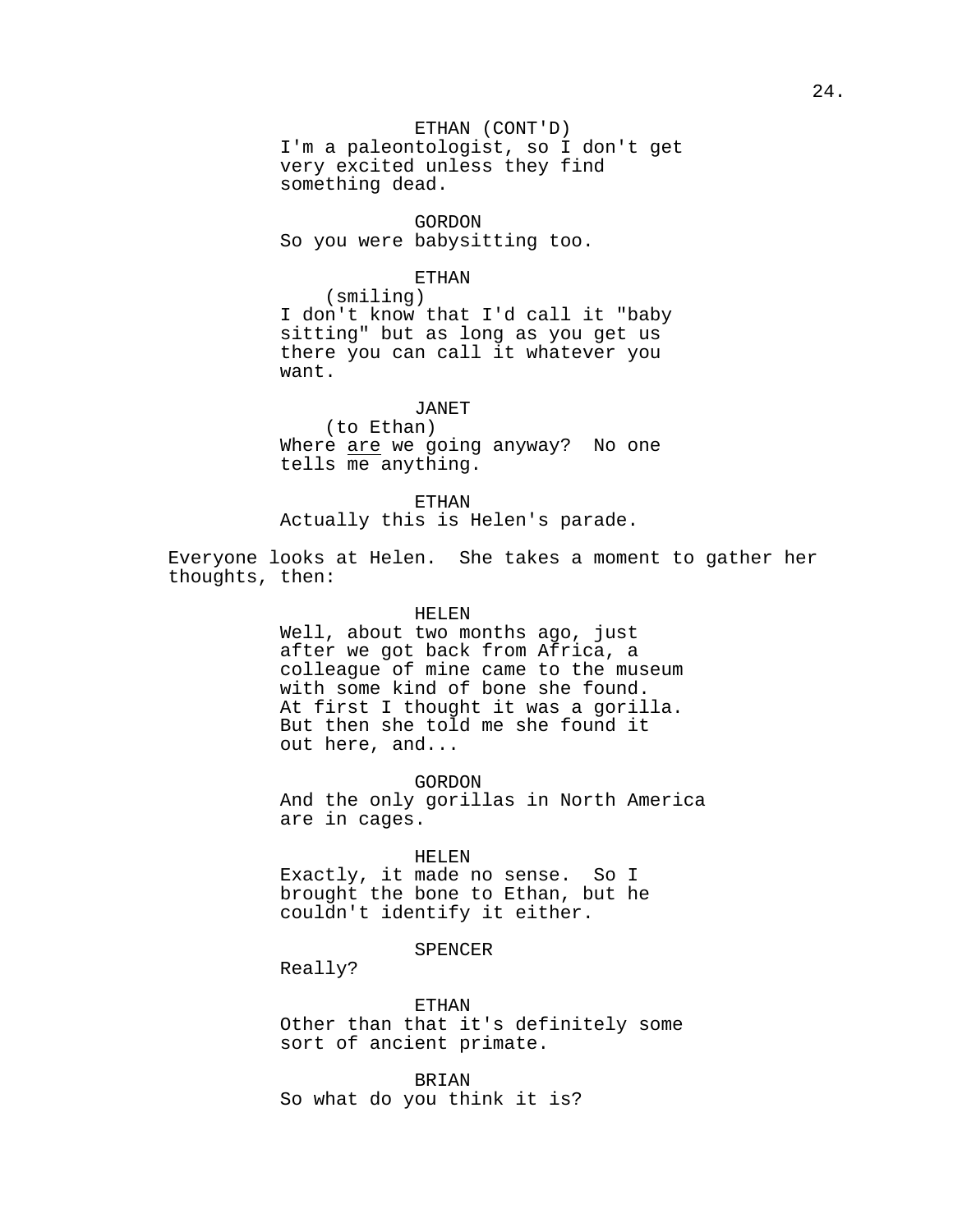# ETHAN

A gorilla.

BRIAN You just said it wasn't a gorilla.

## ETHAN

Just because I can't identify it as one, doesn't mean it isn't. If you found the Elephant Man's bones, would you think it was a man?

SPENCER

But how would you explain finding a gorilla bone here?

## ETHAN

Well, it's quite old. The gorilla probably escaped from a zoo or circus and died out here.

# BRIAN

That's it?

ETHAN That's what I suspect.

## BRIAN

Well, that's pretty damn boring.

#### HELEN

Well, I'm hoping to find something else.

# GORDON

Like what?

#### HELEN

Like a full skeleton. We searched the museum's records for anything like it and came up with something from 1898.

### BRIAN

Damn, they got records for shit that old?

ETHAN The museum keeps everything. (smiling) It's like a museum.

Brian laughs.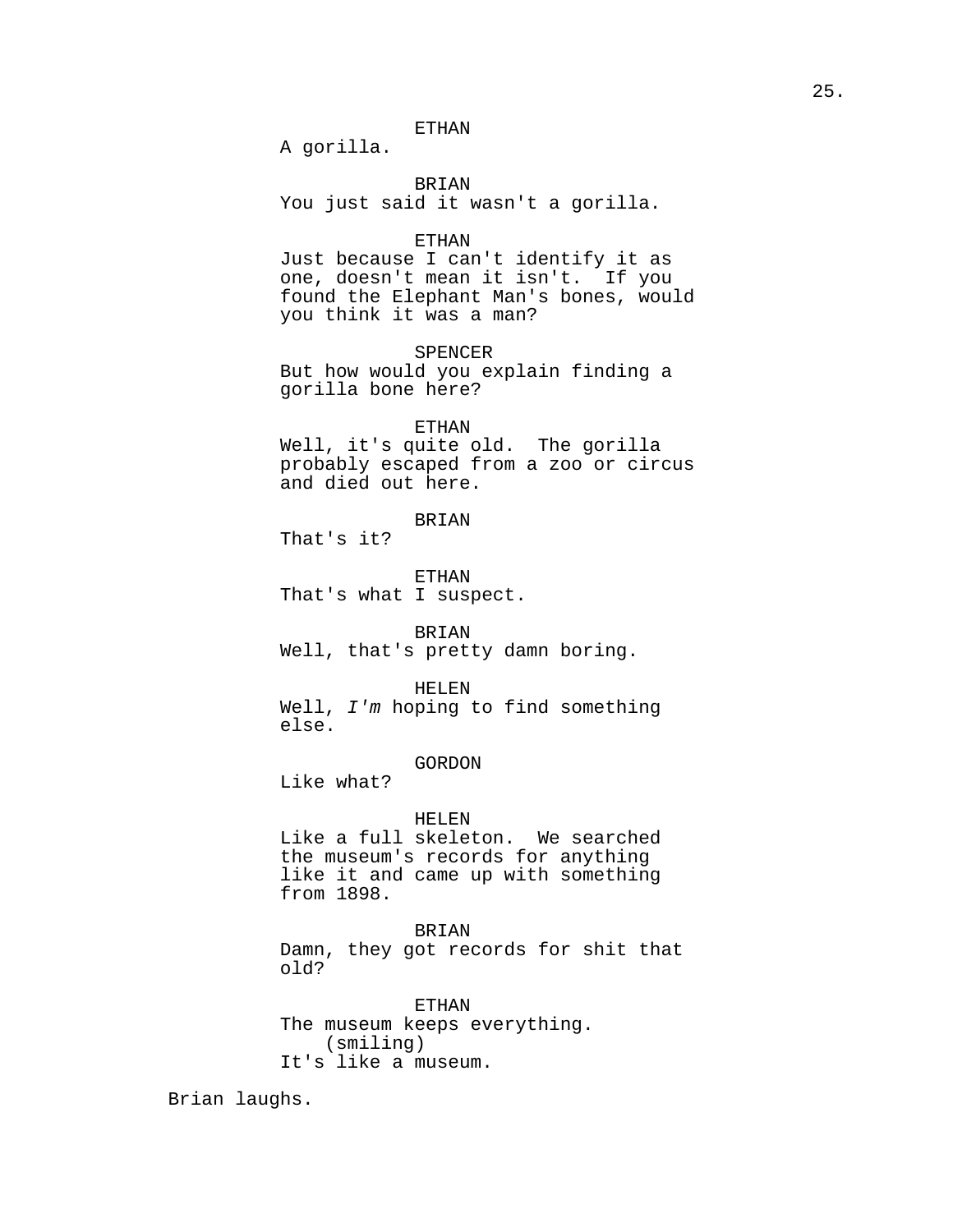#### HELEN

So, back in 1898, this trapper, Horace something-or-other brought in this strange bone he found. No one could figure out exactly what it was though. It looked like the femur of a gorilla, but it wasn't. So they put it in a box and locked it up.

#### SPENCER

Why?

# GORDON

Yeah, I thought you digger types were always looking for something new.

#### ETHAN

Well, us digger types are, but back in 1898, if you weren't finding T-Rex bones, no one really cared.

#### HELEN

But since now we had two bones, the museum thought it was interesting enough to let us come out and investigate.

# LOU

Maybe it's one of those man-bear things.

#### SPENCER

What?

LOU You know the thing the Indians are always freaking about. Wendo... Windo... some thing.

#### BRIAN

Window washer?

LOU Yeah--no! Come on.

## BRIAN

What?

LOU

I'm serious.

# BRIAN

You never heard of the legendary window washer?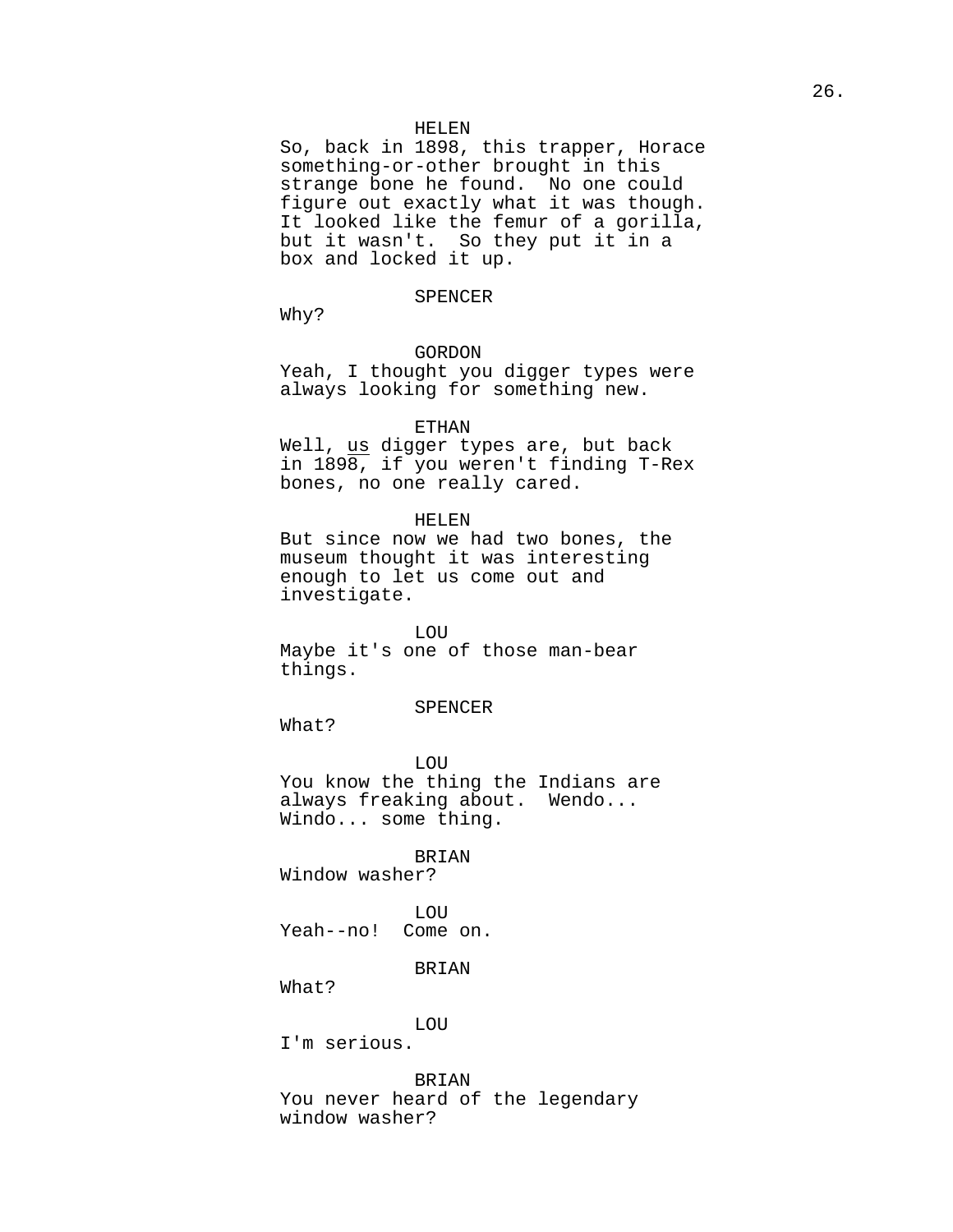LOU

And you never heard about spending the rest of your life alone?

BRIAN

Ouch.

GORDON

Wendigo.

LOU

That's it.

JANET

So these trappers, did they ever find anything else?

ETHAN

According to the records they said they could find more, but never came back.

#### JANET

I wonder why?

### LOU

Probably because it would take them two weeks to walk back home from the city, find some and walk two weeks back to the museum. I'd say screw that, too! It wasn't putting money in their pocket or food on the table.

ETHAN

And I don't think it mattered to anyone that much. Wasn't a big find.

Brian turns to Landon.

BRIAN

I thought you said no one lived this far out.

LANDON Not now. But in the 1800's this was trapper heaven.

SPENCER Well, great stories. All of them. But I'm tired.

JANET

Not me.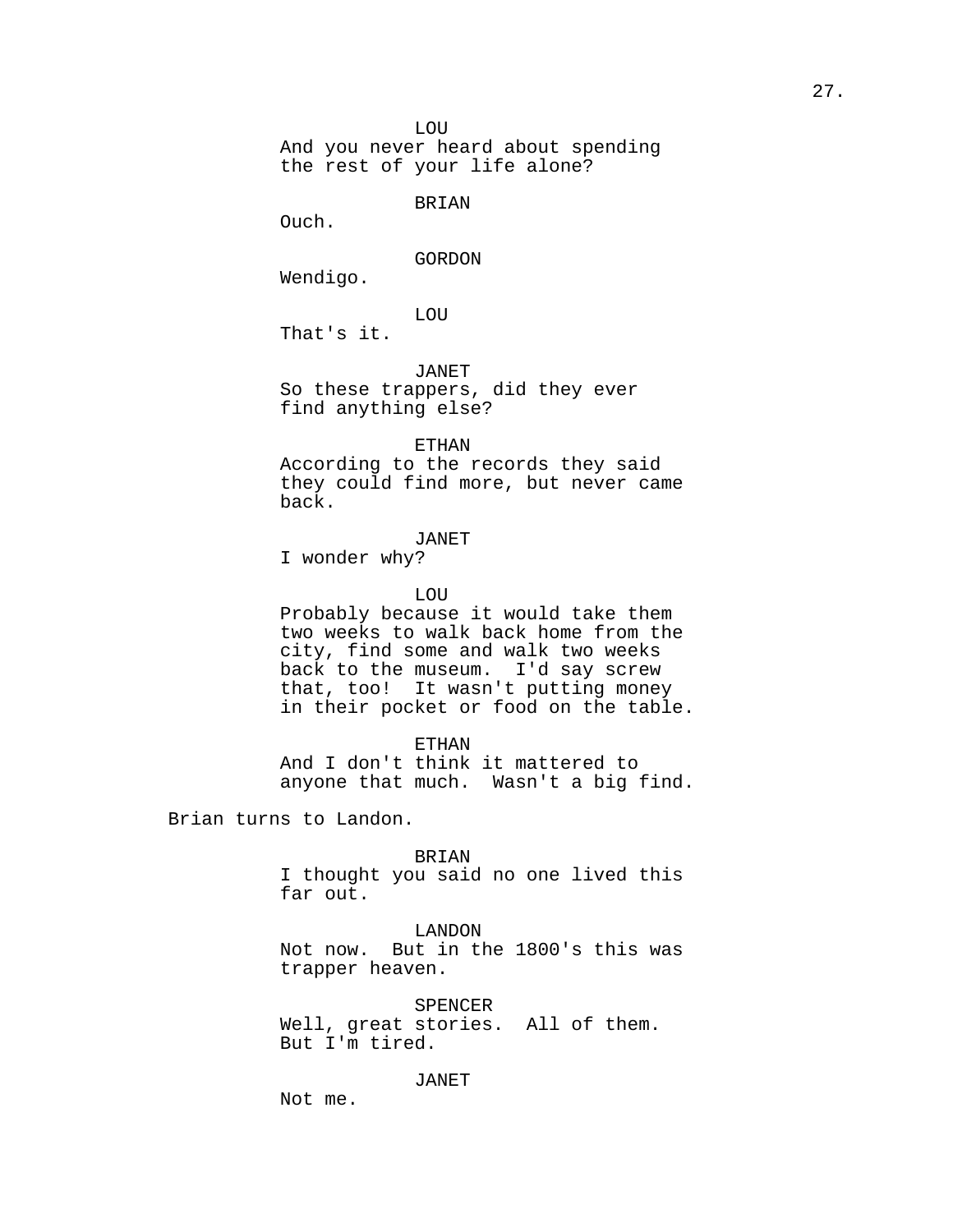But Spencer's right, let's all hit the sack. We have a few more days of hiking before we make our mark. Sleep tight.

The campers stand and head to their tents.

# 20 EXT. CAMP -- NIGHT 20

Brian walks with Lou up to her tent.

LOU

Where are you going?

BRIAN

I just thought, maybe you'd feel a little better if I protected you from the big, bad woods.

**LOU** 

Uh, I'll be fine. Thanks.

Brian smiles and steps aside.

BRIAN

Okay, but you know where to find me if the Window Washer comes.

He goes to his tent, walking past Spencer and Janet. He gives a little jokey salute to Spencer as he passes. Spencer eyes Brian, making sure he goes to his tent.

JANET

Hey.

SPENCER

Yeah.

JANET

What's... (checks if anyone's around) What's an Elephant Man?

Spencer laughs and shakes his head.

SPENCER I'll tell you some other time. Good night.

21 EXT. FOREST -- MORNING 21

Lou is taking a shower with the compact portable shower near the river bank. She's not naked, but wearing a bikini.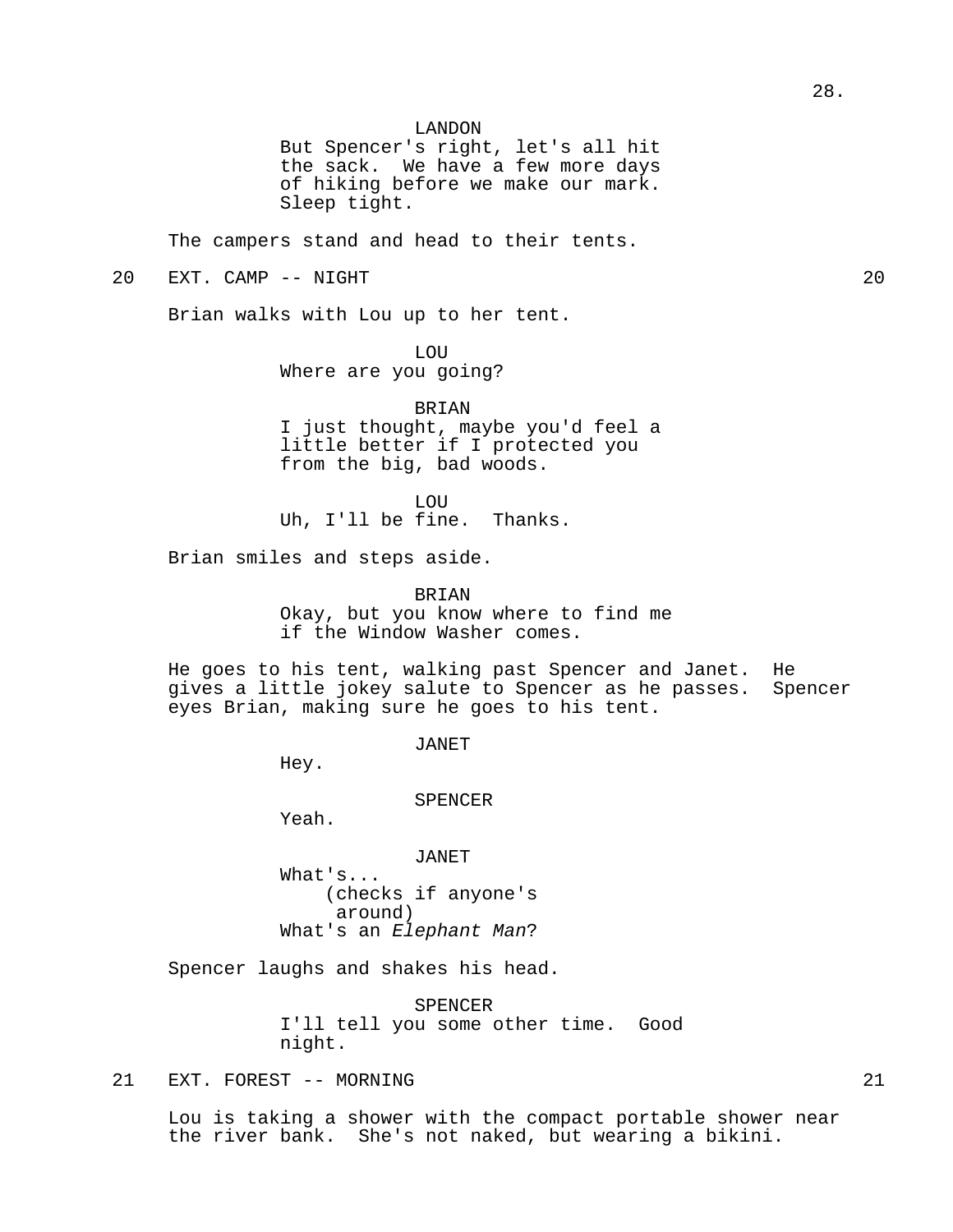Brian is nearby, and sees her. He smiles as he approaches.

LOU Can I help you?

BRIAN

You just did.

LOU

Huh?

**BRIAN** Oh, I was gonna just offer to do your back.

LOU Already did it.

BRIAN Okay. Can I do your front?

LOU I got a better idea. Why don't you go tell Helen she can have the shower.

BRIAN

Okay.

Brian turns to walk away as Lou starts to towel off, then stops and looks at her.

> BRIAN (CONT'D) Are you sure? 'Cause I could really--

LOU (interrupting) Already did that too.

Brian shakes his head and walks away. Lou laughs and watches him. It's just possible that she's starting to like him.

23 EXT. FOREST 23

Moments later, Janet bounces along, making her way to the lead to be by Gordon. Her crush is reminiscent of a young schoolgirl.

JANET

Hi Roger.

Gordon is still on the alert for trouble, and is a bit bummed she has come to talk. He can sense the crush, and feels a bit awkward but plays along.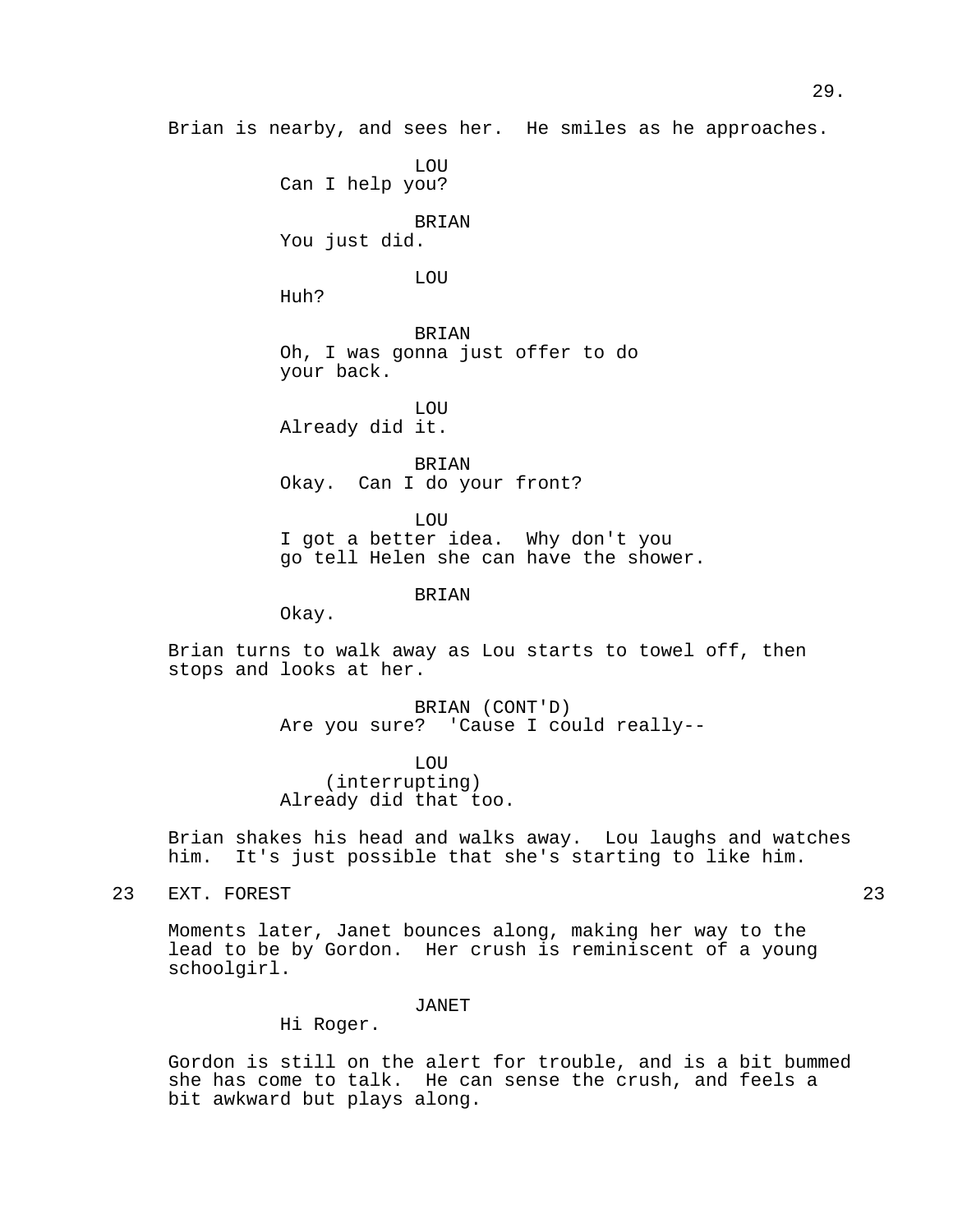GORDON

Hey, Janet.

JANET So, how do you think I'm doing?

GORDON I don't know, Janet. How the hell are you doing?

Janet laughs a bit too much for his little joke.

JANET You know what I mean. How do you think I'm doing on the trip? Look at this pack.

GORDON Very nice. And your tent looked good too.

Janet is thrilled that Gordon noticed.

JANET You saw that? My tent was the best one.

GORDON Yep, you're a real Ranger Janet. Hey,look at that.

Gordon points to a large tree they walk by.

GORDON (CONT'D) I've never seen one of those in this part of the forest.

Janet becomes as excited as he is and runs over to the tree.

JANET Really? I mean, I can't see a difference in this than any of these other trees. What's so special...

She turns around and sees that Gordon has kept walking. In fact, so has the rest of the group, and some of them noticed the trick he played on her, and laugh softly. Even Gordon laughs. Janet is a bit embarrassed by being duped, but takes it all in stride. ("Hey, they're treating me like one of the gang-- I'm really fitting in!")

As she walks back to the group, Brian is waiting, a big smirky smile on his face.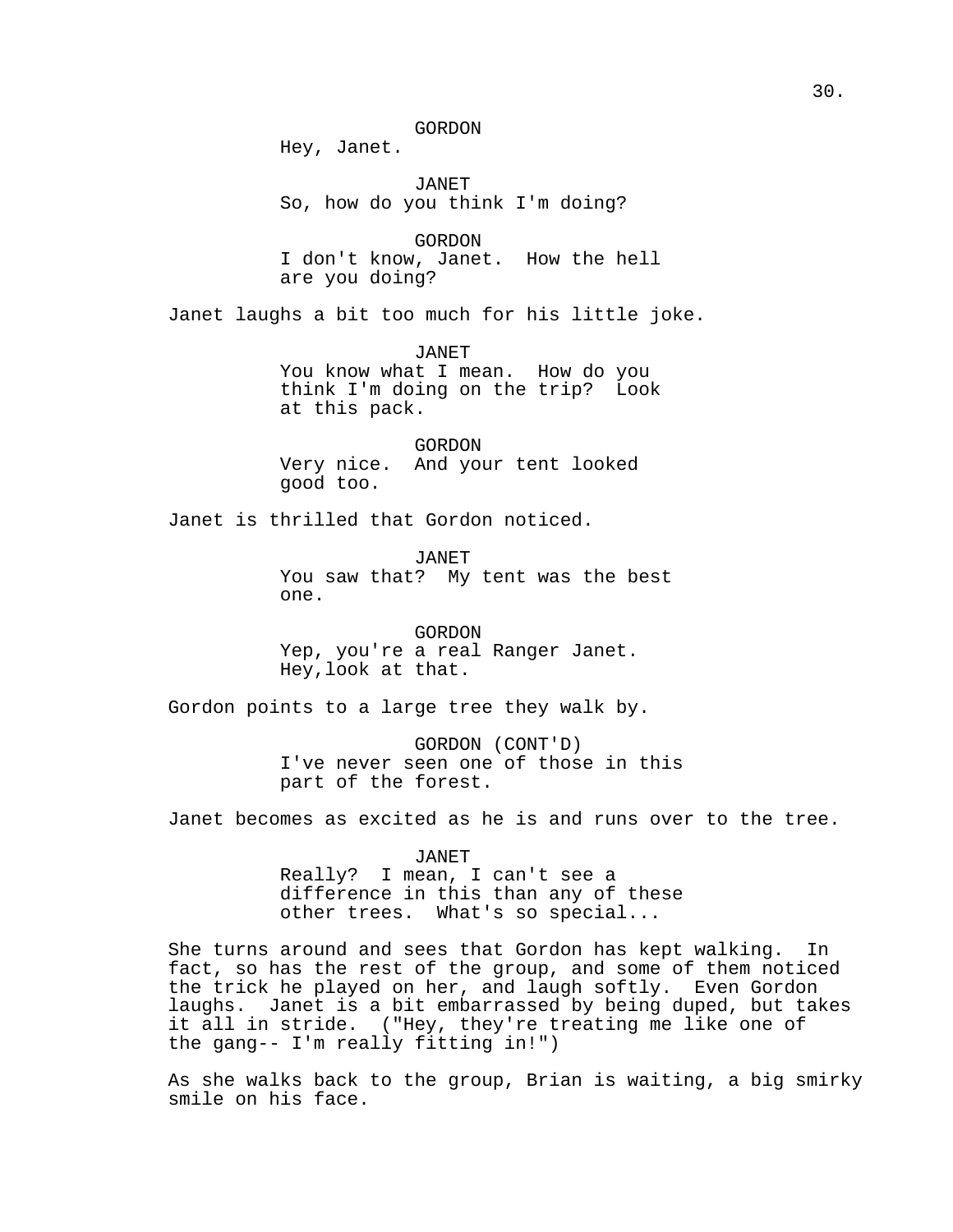BRIAN How'd that go?

JANET

Whatever.

FADE OUT

24 EXT. FOREST -- MORNING 24

Day three. The team takes down their tents and packs up for the rest of the hike.

Lou comes out from behind some trees, carrying the portable shower. Her wet hair drips onto her shirt. She hands the shower to Helen.

> LOU Here. The river bank's right back there.

LANDON Enjoy it while you can, we leave the river today.

Helen takes the shower contraption from Janet.

HELEN Thanks. Is the water cold?

LOU Yeah, but it feels good.

BRIAN

Looks good.

Lou jokingly gives him the finger. He laughs it off and walks away.

25 EXT. FOREST -- DAY 25

Again the team has a rough day trudging through the forest. Eventually the sun goes down once more over the endless forest.

26 EXT. FOREST -- EVENING 26

Landon stops near the edge of a clearing and looks at his compass and the map.

> LANDON Well, we're still about two miles out. Let's camp here and we'll finish up in the morning.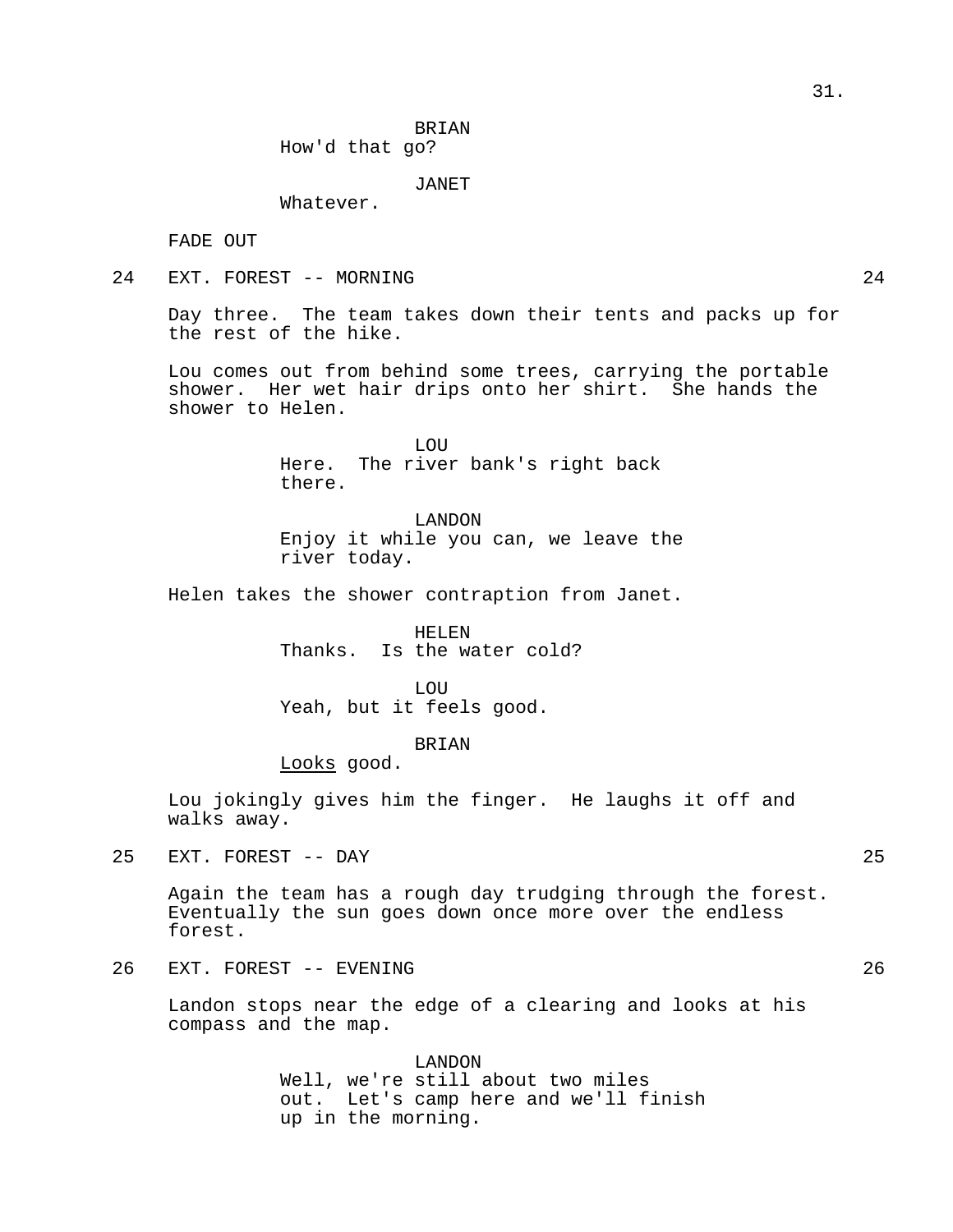ETHAN

What? You said we're only two miles away.

LANDON Yeah, and it's dark.

ETHAN So let's just go. If it's dark, it's dark.

# LANDON

Bad idea.

# ETHAN

Look, we've all done this sort of thing before. I know there's all sorts of little things that can bite or sting us, but at this point, I'll take that risk, just to get there.

# GORDON

Listen, we should have stopped an hour ago but we gave you this much, OK? Now it's too dark and everyone's tired. This is when accidents happen.

# ETHAN

Yeah, but listen, we're not--

#### GORDON

But nothing. We're here to tell you what to do, and we're telling you right now.

Landon squints to see in the dark. Even with a flashlight it's hard to see anything.

## LANDON

There's a clearing right over there. Don't bother to unload everything, we'll get up extra early to make up the time.

They wearily make their way to the clearing and remove their packs.

FADE OUT.

# 27 INT. HELEN'S TENT -- MORNING 27

Helen is startled awake by Ethan clawing at her tent.

# ETHAN

Helen! Wake up. Wake up!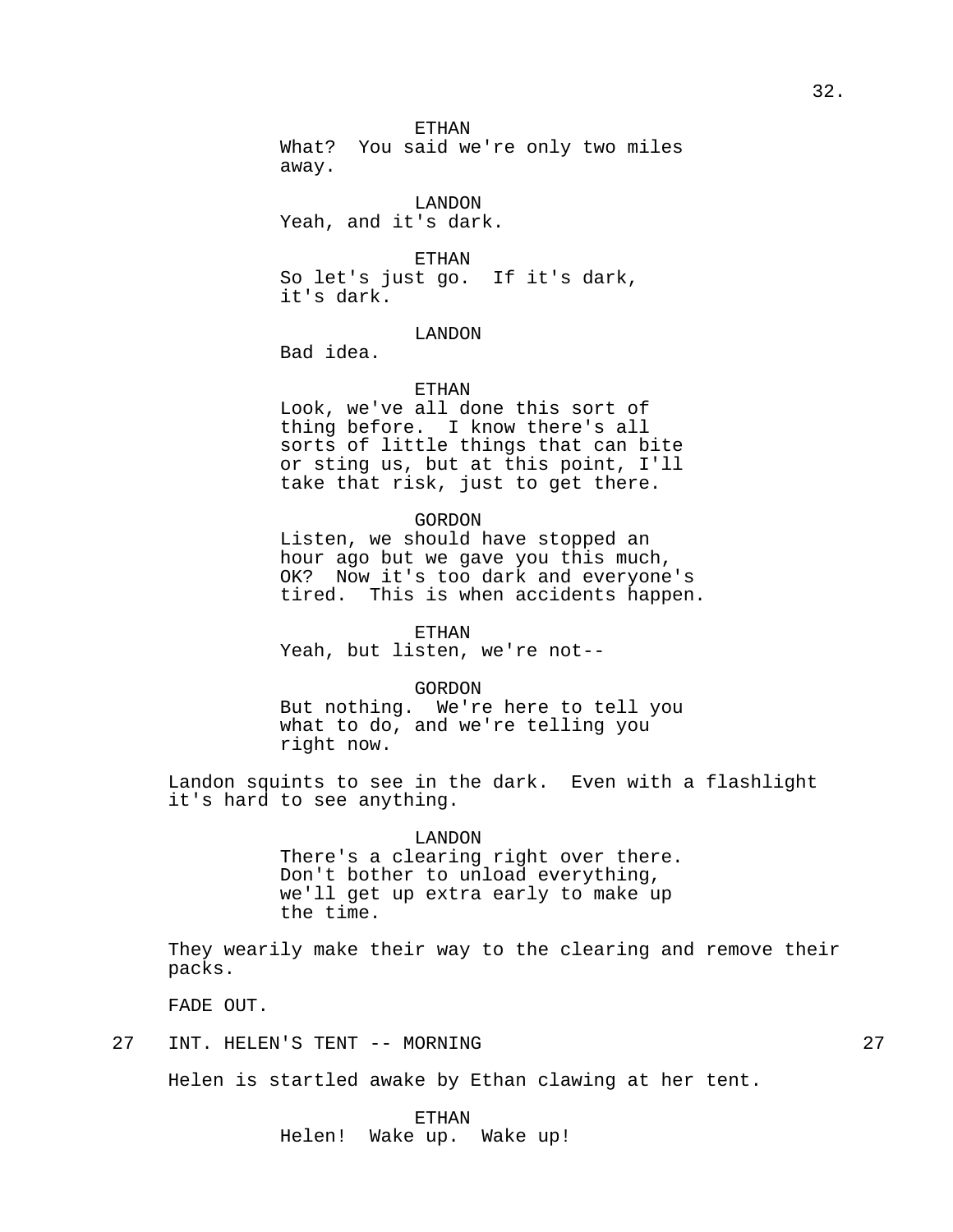HELEN

What?

ETHAN

Come out here.

HELEN

What's wrong?

ETHAN

Quick!

HELEN Okay, okay, I'm coming.

Helen unzips her tent and goes out.

28 EXT. BONEYARD -- MORNING 28

Helen rubs her eyes, and looks around. She's lying in a small clearing in the woods. All around her are mounds of dirt that seem to be methodically placed. Everyone is wideeyed. Ethan is as giddy as a school boy on his first day of summer vacation.

## HELEN

What the...

ETHAN We completely missed this coming in in the dark.

HELEN What the hell is this?

# ETHAN

Look.

He helps her up and walks with her to one of the mounds. A bone is partially sticking out of the dirt.

> ETHAN (CONT'D) And I found this one too. From a mound over there.

He shows her another bone.

GORDON So what do you think, Doc?

ETHAN Well it's obviously a burial ground.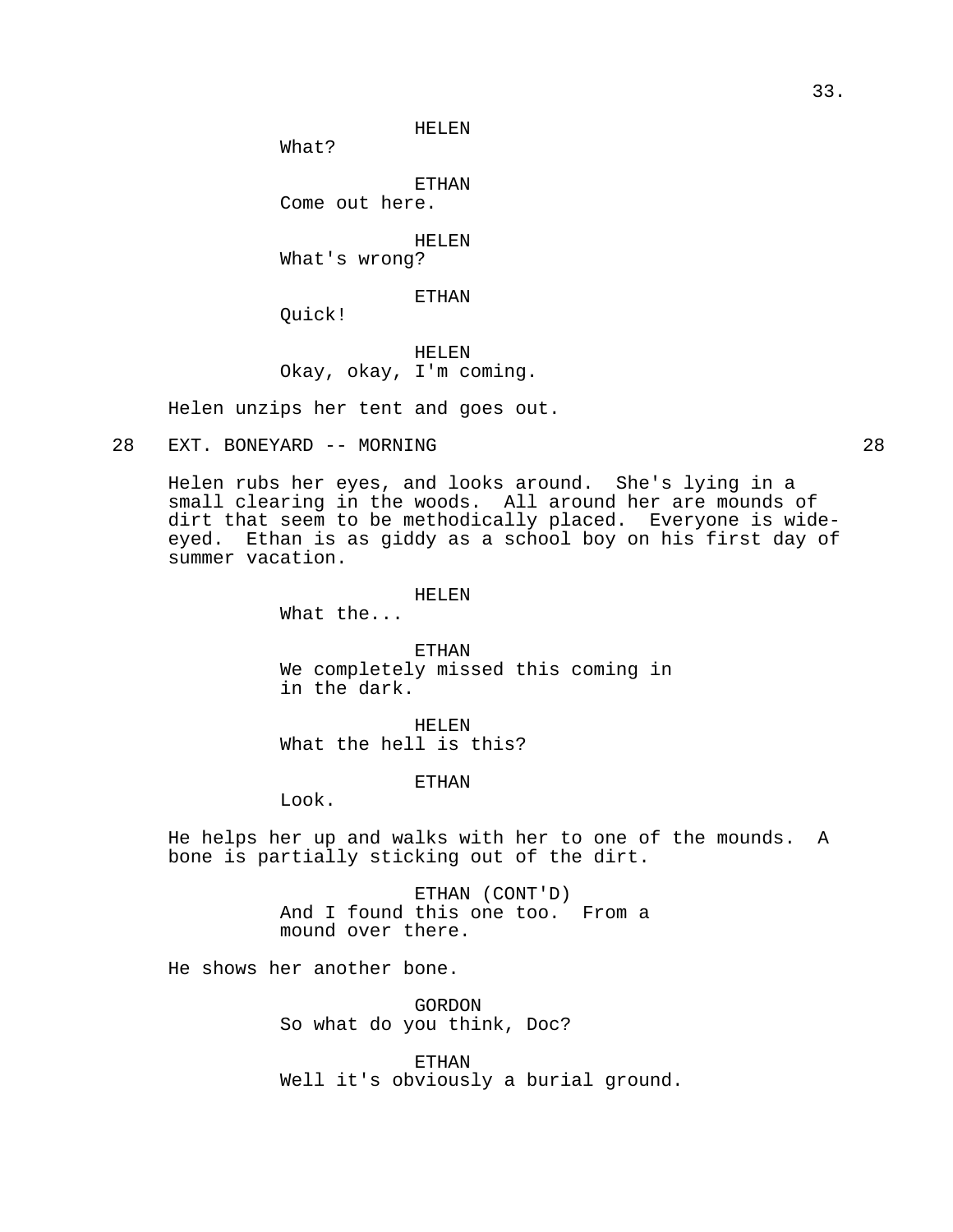# GORDON

Yeah, I get that. I mean who is buried? And more importantly, who buried them?

ETHAN

Not really sure.

JANET Indians? An ancient burial ground?

LANDON This is too recent to be Indians. Well, some of it.

BRIAN Maybe some crazy hillbillies.

Helen inspects a bone.

HELEN I don't think so. These aren't human bones.

## GORDON

What?

Helen looks up at Ethan. Lou is taking pictures of the site.

ETHAN

What we have here are the same types of bones we have back at the museum.

# HELEN

Only way bigger. The other samples must have been juveniles.

BRIAN So what does it all mean?

### ETHAN

Well until we bring some back and run some tests, which is gonna take a while, we--

## HELEN

It means that up until sometime very recently, there was an entirely unknown species of mammal out here.

LANDON

Unknown?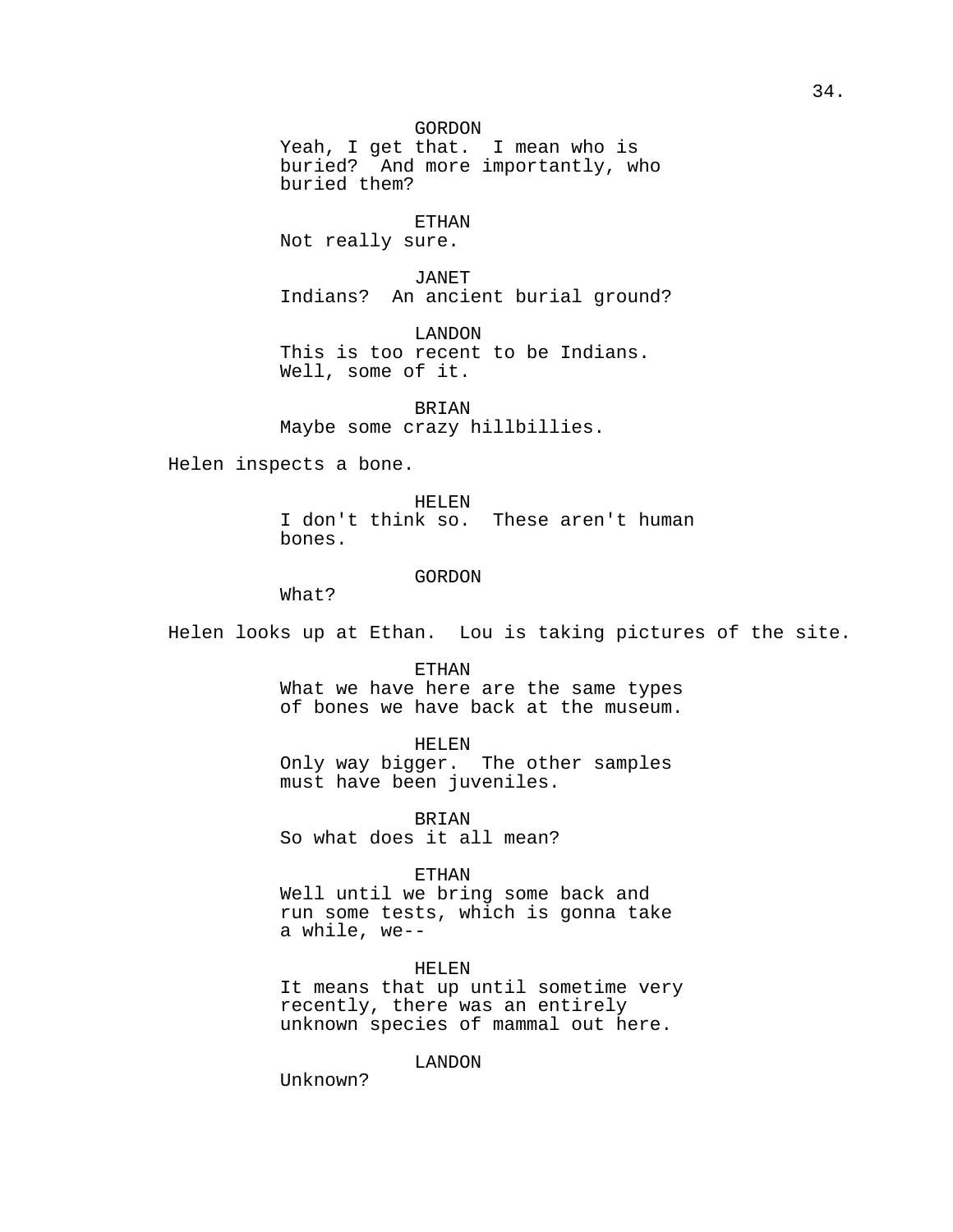Gordon shakes his head in amazement. Helen looks up at Ethan with joy in her eyes.

> HELEN (CONT'D) My god, Ethan. This is the find of the century!

Spencer calls from the edge of the woods, then appears and waves them over.

> SPENCER Hey! Come here!

#### LANDON

What is it?

The group walks toward Spencer.

# SPENCER

Check this out.

They all walk off into the woods.

29 EXT. FOREST -- DAY 29

Spencer stands in front of a tree, pointing up. There is a big, hairy, bloody mess slung up on a branch about 10 feet up. It's a mutilated bear.

Lou snaps some pictures.

**BRIAN** 

Oh Jesus.

JANET That is so gross.

LOU What the hell happened to it?

They look in silence. No one can really come up with an answer. Gordon starts inspecting the area around the tree.

BRIAN

Poachers?

LANDON Nah. The pelt is still there.

**LOU** Besides, that thing's been torn apart.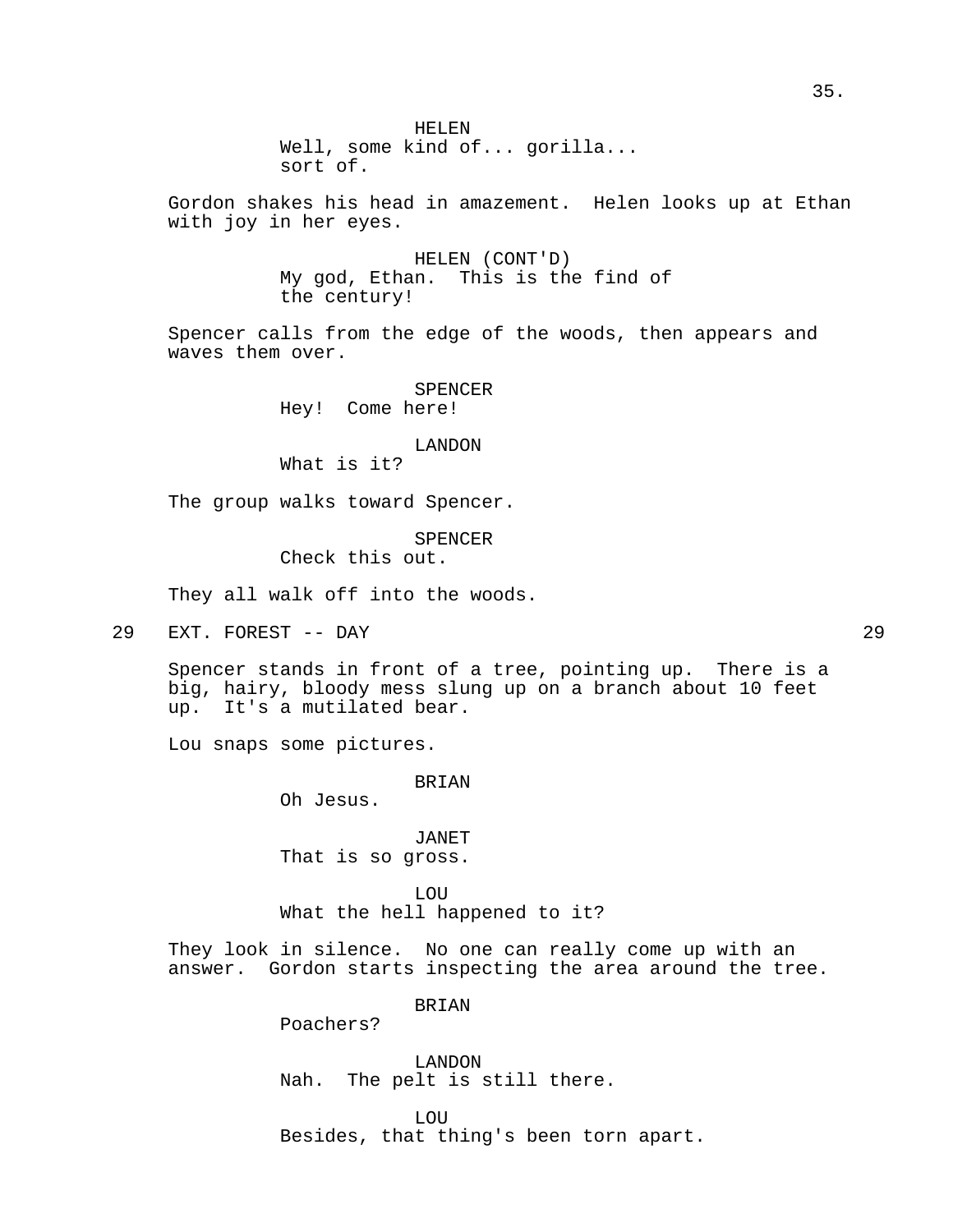ETHAN

Another bear?

HELEN (not buying it) Would a bear throw it up in a tree like that?

BRIAN

Maybe another bear killed it, and then something else dragged it up there.

#### JANET

Maybe wolves.

This finally makes Gordon look up at the team. He stands.

#### GORDON

Good work team. So the theory we're going with, is it's a homicidal bear with tree climbing wolves for accomplices.

#### JANET

Well maybe...

Spencer quickly shakes his head at her.

JANET (CONT'D) Well, I don't see anyone else offering up any suggestions.

#### GORDON

It wasn't a wolf, and it wasn't a mountain lion. It had to be a bear, and a pretty fucking big bear too, 'cause this one is pretty fucking big.

#### BRIAN

Well, I'm glad we missed what went down here.

## GORDON

Yeah, which leads me to my next point. The other bear may still be around here so stay close and stay alert.

#### JANET

No argument here.

#### GORDON

Good. Anything that has the strength to do this, I don't ever want to meet.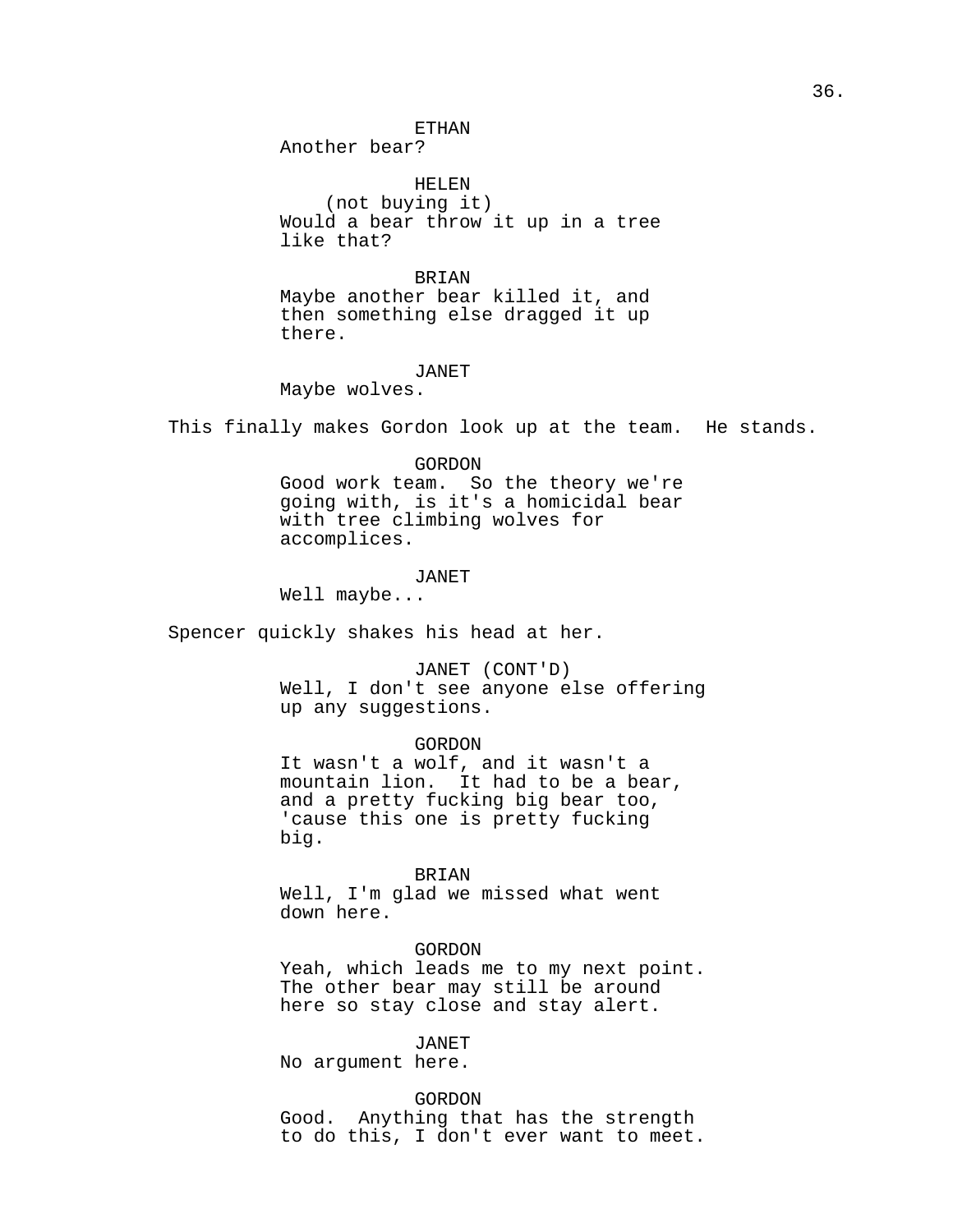There is a sudden sound that gets everyone's attention. It sounds like a large tree being bent and swaying dramatically.

> HELEN What the hell is that?

They listen some more, but the sound stops.

GORDON

Well I'm no scientist, so I don't know the technical term, but it's what we Rangers call "the wind."

Helen laughs.

ETHAN OK, let's start digging.

He turns and motions back toward the mounds.

**LOU** 

I didn't come here to dig. I'm here to document.

**ETHAN** 

So come on.

Ethan, Lou and Helen start walking.

ETHAN (CONT'D) We need to see how many more of these graves there are.

HELEN And see if we can find a complete skeleton.

Ethan, Helen and Lou disappear, heading back to the mounds. Brian and Janet follow.

Gordon approaches Spencer.

GORDON Spencer, look around the perimeter of the clearing. See if you can find anything else we should be aware of.

SPENCER

Okay.

GORDON And be careful.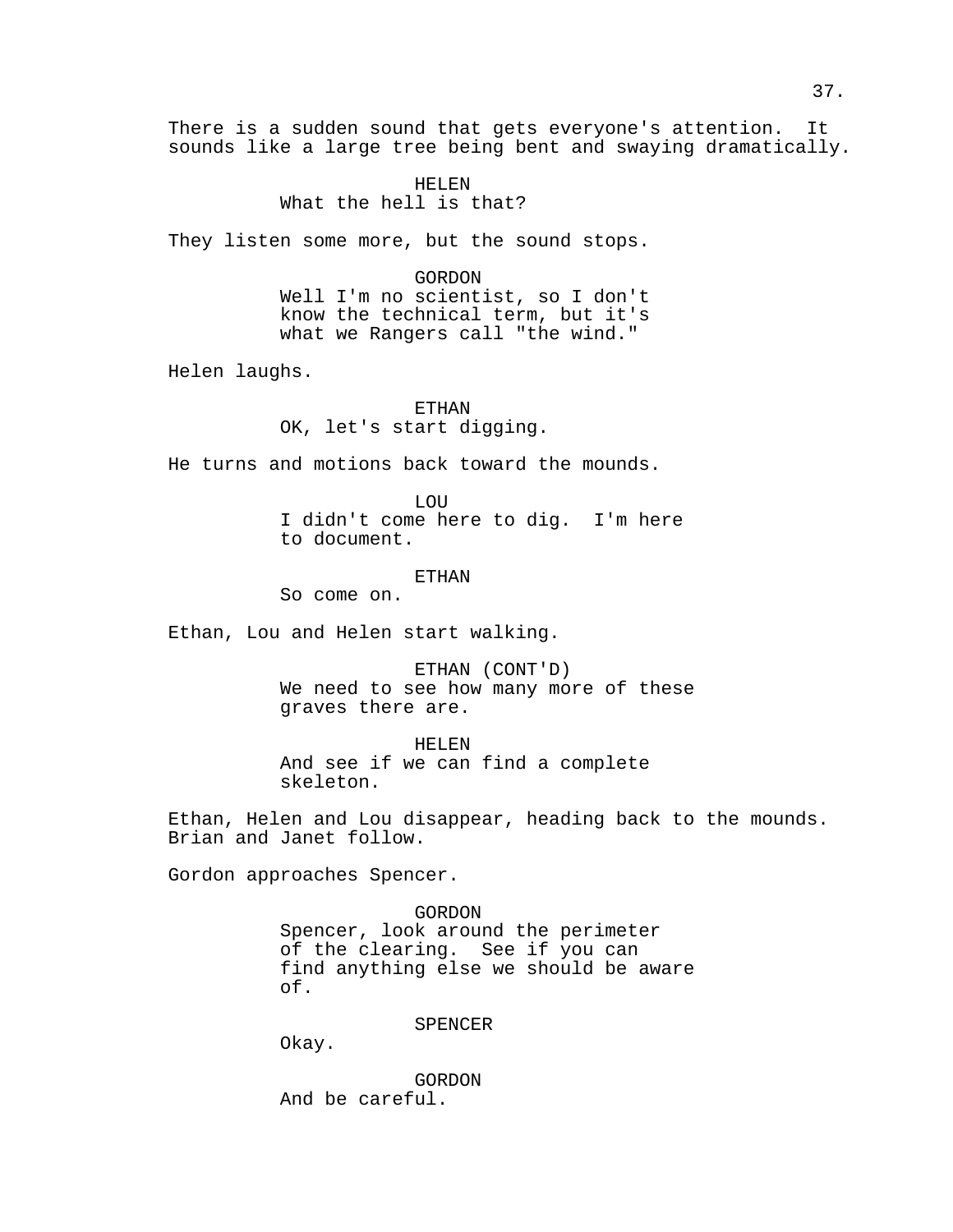# SPENCER

Darn, you mean I shouldn't have smeared honey all over myself?

Spencer walks off into the woods. Landon moves to Gordon.

LANDON Playing it safe huh?

GORDON

Playing it smart.

Landon turns to walk away but suddenly stops and turns back to Gordon.

LANDON

Can you do me one favor though? Try not to be so cryptic. I think you're freaking everyone out. Okay?

Gordon nods.

LANDON (CONT'D)

Good.

He walks away toward the dig site, leaving Gordon alone. He scans the woods.

30 EXT. BONEYARD -- AFTERNOON 30

Ethan and Helen have been digging for a while.

A few of the mounds have been dug up, but there's one in particular that has everyone gathered around it. It's much deeper than any of the others.

A collection of bones lie around the hole.

ETHAN This is amazing. Utterly fantastic.

GORDON Give it up for the plain folk, Doc. What are we looking at?

ETHAN These bones are all from the same species. And the deeper we dig, the more bones we find.

GORDON So, whatever these things are, they've been getting buried here for a long time.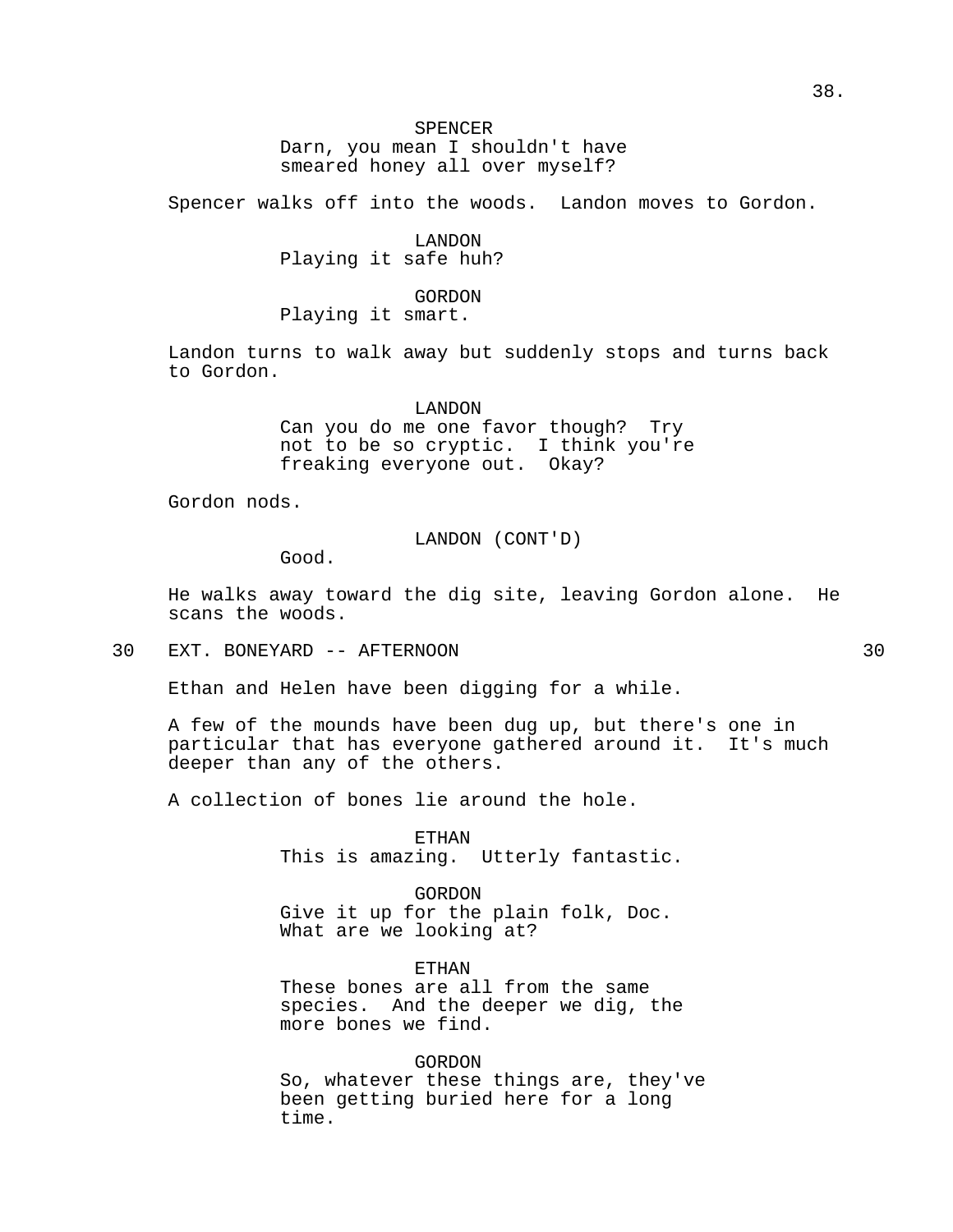# ETHAN

Exactly.

GORDON Any idea how old they are?

#### ETHAN

Well, I can't be sure without carbon dating. But I would guess that these bones here near the top... (he shrugs) At least a couple hundred years old. But there's a lot of layers-- it just seems to go on and on.

LANDON

And we still have no idea what we're looking at?

HELEN

I can't place them. I mean exactly.

ETHAN

Yeah, I've never seen anything like them.

HELEN

The closest I can guess, based on the skull is maybe some kind of descendent of Gigantopithecus.

GORDON

Is that a gorilla?

HELEN Sort of. Think of a gorilla and double the size.

#### BRIAN

Jeez.

ETHAN

But the only known fossils are from China.

HELEN (smiling to Brian) And don't worry, they're almost six million years old.

JANET So, what's the next step?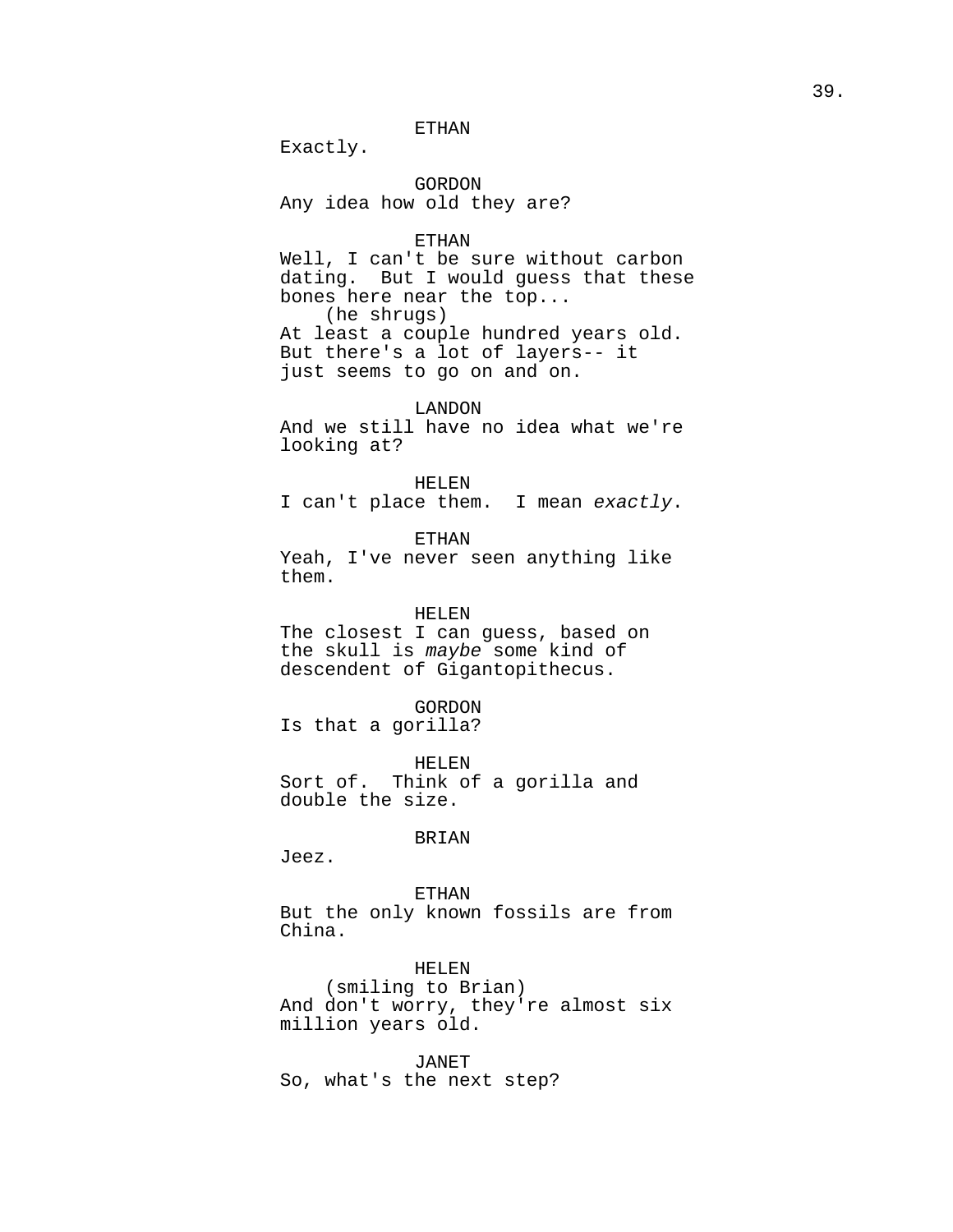# ETHAN

Well, we take a few samples back with us. And come back with the proper equipment.

GORDON So you wanna go back?

#### ETHAN

There's not much we can do here with just a few shovels. We weren't expecting something like this.

HELEN

I've never even heard of anything like this.

ETHAN But we'll be back soon.

# LANDON

Alright, I guess we pack up our gear and leave first thing in the morning. (to Brian) Why don't you let Spencer know.

ETHAN Okay, where the hell is he?

GORDON He's checking the perimeter.

BRIAN What, for six hours?

Everyone looks around.

JANET Oh my god. Do you think he's alright?

LANDON He's a professional, Janet. I'm sure he's fine. We'll go get him.

# 31 EXT. FOREST -- DAY 31

The entire group scatters through the woods and searches for Spencer. They call his name but he never answers.

Very soon the sun begins to set and they head back to the boneyard.

32 EXT. BONEYARD -- EVENING 32

The team stands near the tents at the boneyard.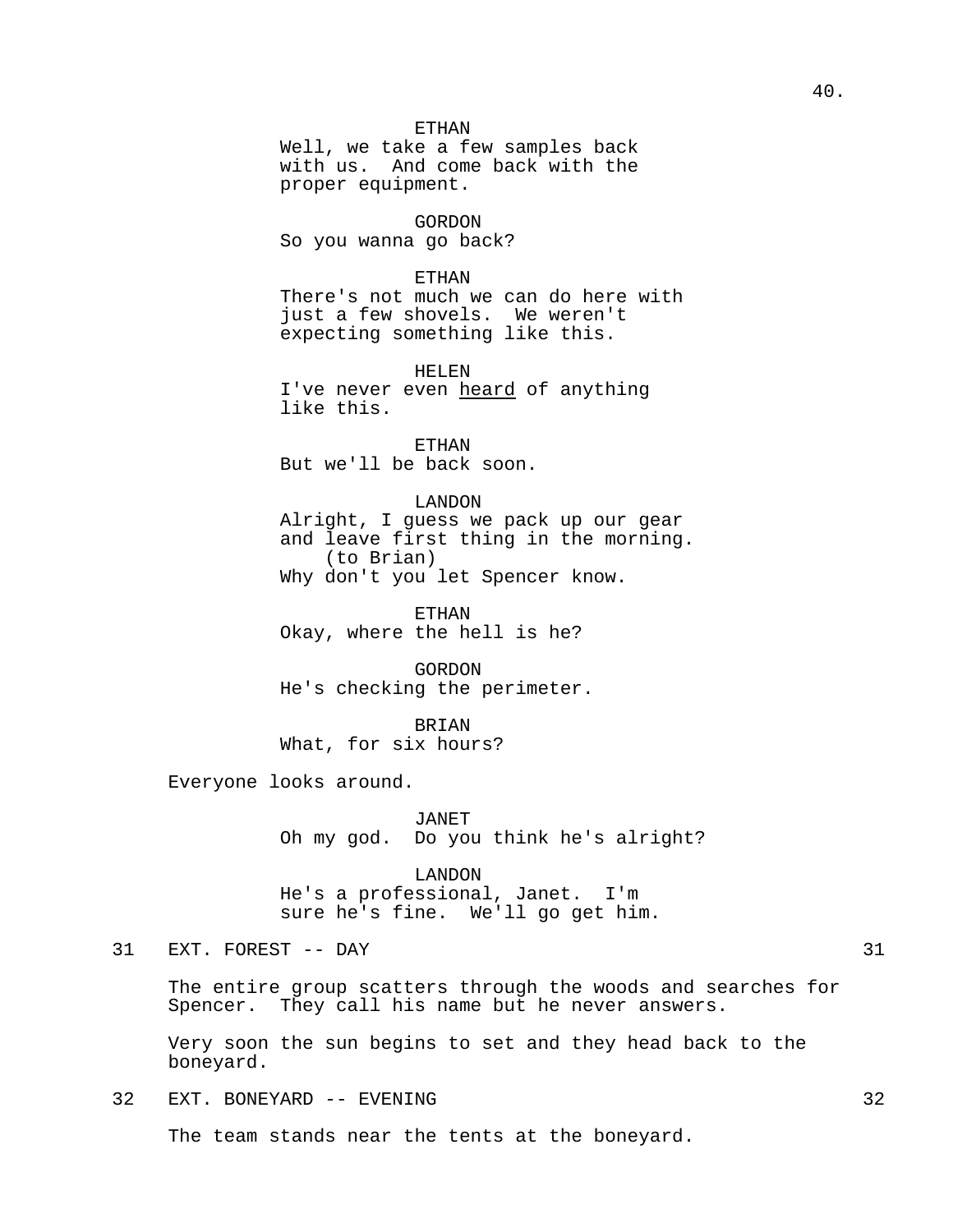JANET I'm really scared now. Where the hell is he?

BRIAN He's probably playing a joke.

JANET No. He wouldn't do that.

GORDON Well there isn't anything we can do in the dark. We'll have to look in the morning.

JANET But what if he's hurt? He's all alone out there...

Gordon grabs her and stops her from freaking out.

GORDON Janet, there's nothing we can do until morning. Spencer knows what to do if he gets hurt or lost. We'll find him. I promise.

That calms her. She stares up at Gordon.

Helen takes Janet from Gordon and walks her back to her tent. She nods to Gordon that she'll take care of her.

> HELEN Come on. You should try and get some sleep.

> JANET But Spencer's probably in real trouble. What if the thing that killed that bear got him?

> HELEN Relax. I've got just the thing.

Helen and Janet walk off to Janet's tent.

Janet is in her sleeping bag. Her eyes are tearing a bit. Helen pulls a small bottle from her pocket. She opens it and pours out two pills, handing them to Janet.

> HELEN This'll get to you sleep. It works for me out here.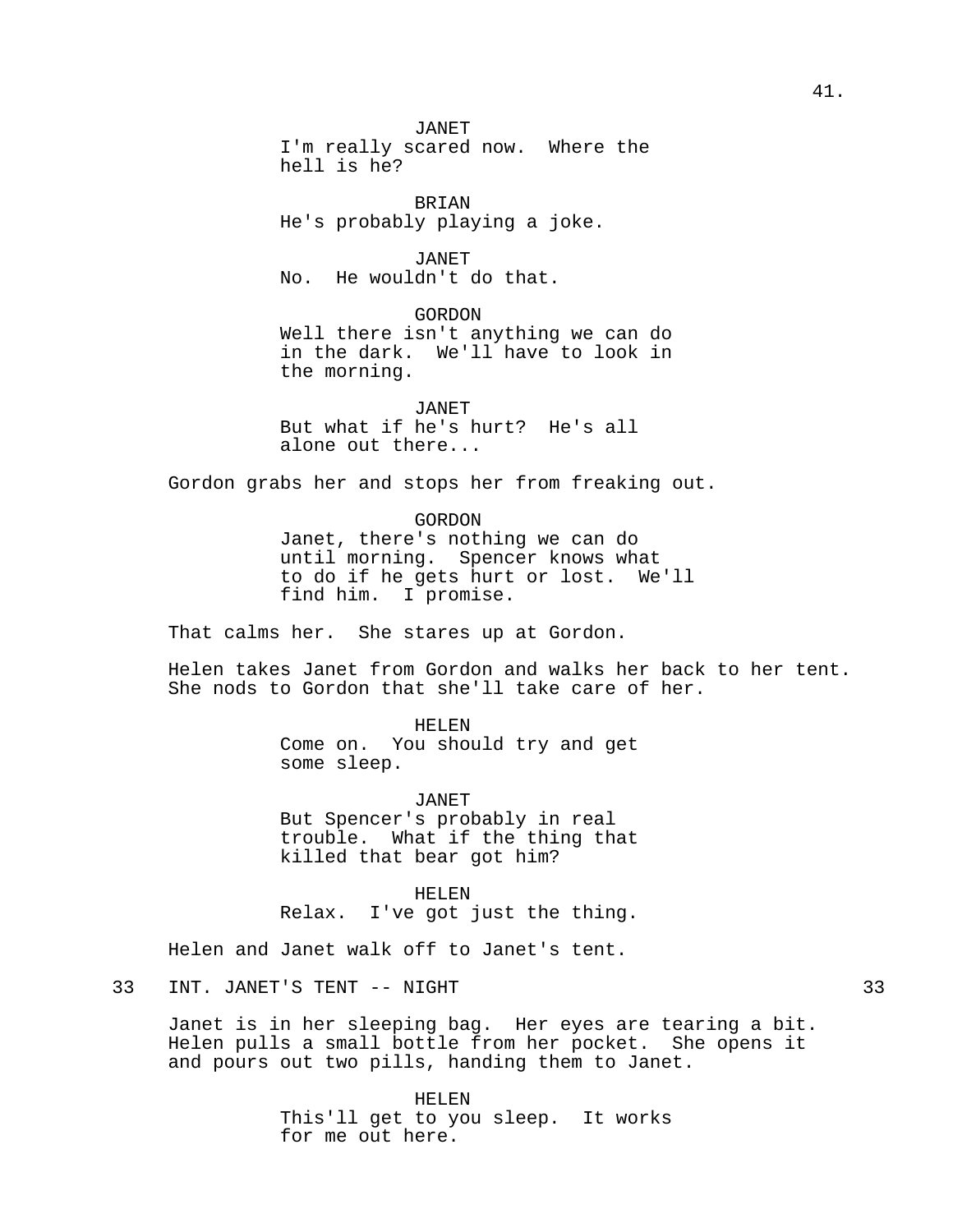HELEN He's not dead.

Helen pushes Janet's hand up so she'll swallow the pills, then hands her a canteen. Janet takes a swig.

> JANET He was gonna be thirty next month.

# HELEN

I didn't know that.

## JANET

I've been planning a huge surprise party for him. Friends from all over. I even got our parents to agree to come and sit in the same room together, and trust me, that's no easy feat.

Helen smiles a little, but it's hard.

JANET (CONT'D) It was going to be a great party.

HELEN

It will be.

JANET Now, I have to call everyone and tell them it's canceled. (crying)

And I have to tell them why.

HELEN Hey come on, have a little faith in him, huh? Your brother's a pro and you know that. (an idea pops up) Gordon thinks he's the best he's seen.

That does the trick. Janet smiles slightly. Helen gives her a hug then lays Janet back in her sleeping bag.

# 34 EXT. BONEYARD -- NIGHT 34

Helen comes out of Janet's tent and walks over to the rest of the group at the dirt mounds.

> HELEN Poor thing. At least she'll sleep now.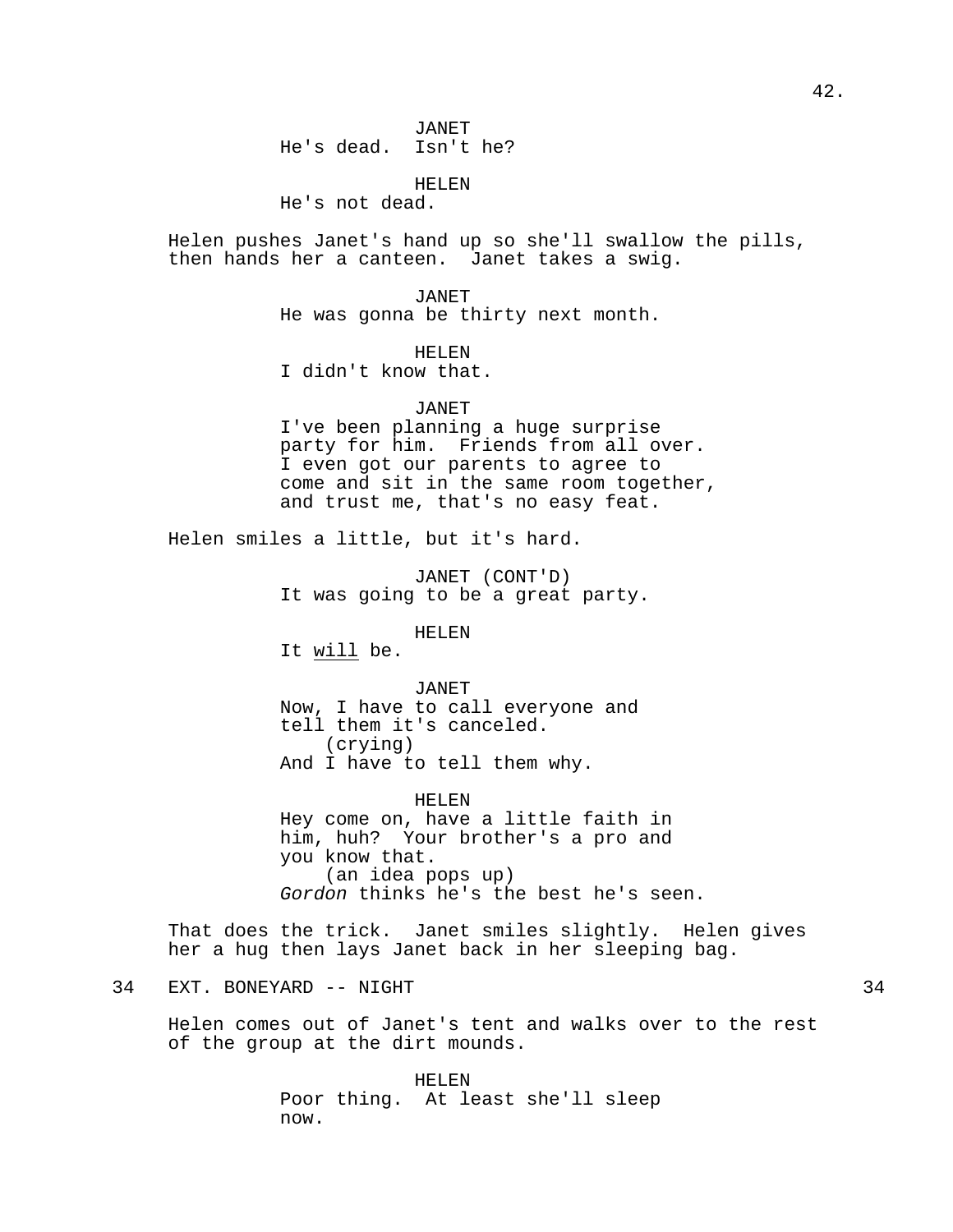She notices the stern faces around her.

HELEN (CONT'D) What, what's up?

## ETHAN

Look.

Ethan points to the dirt mounds.

HELEN The graves are filled in. What the hell'd you do that for?

# ETHAN

We didn't.

# HELEN

Well who did?

GORDON That's the question of the hour.

HELEN (looking around) The tents are OK. Our food's still here.

They are startled by the sounds of twigs snapping and branches breaking.

> LOU What was that?

They listen. Nothing.

LANDON

Spencer!

There is no answer.

Dead silence.

GORDON

Doc.

# ETHAN

Yeah?

Gordon pulls the shotgun from his pack.

GORDON Start a fire.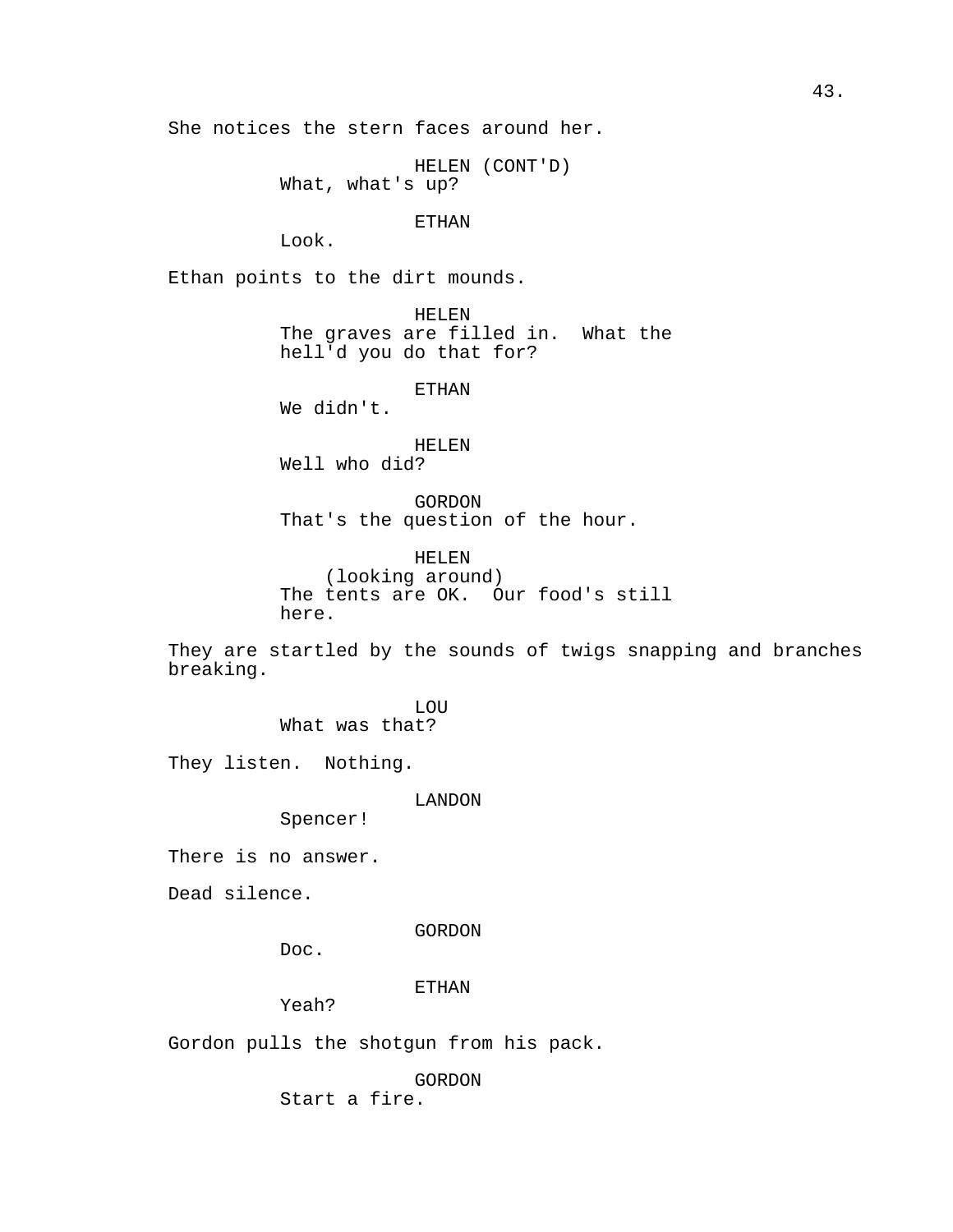# 35 EXT. BONEYARD -- NIGHT 35

Gordon, Helen, Ethan, Lou, Landon and Brian sit around a small campfire.

> LOU I don't get it. Why would he just pick up and leave? Don't you guys have to check in with each other or something?

LANDON He didn't leave. He wouldn't do that. Something happened to him.

Helen motions to Janet's tent and puts a finger to her lips to signal them to talk quietly. They understand.

> HELEN You sure he's not just messing with us?

LANDON He's not like that. He's the best Ranger I have.

They sit quietly for a minute.

HELEN What do you think those sounds were?

LANDON The forest has sounds. Animals, trees get old and fall over, wind... it could have been anything.

LOU Do you think Janet was right? What if the thing that killed that bear got him?

GORDON And what thing would that be? We don't know what did that.

Everyone is silent, staring at the fire. A thought strikes Helen.

> HELEN You know, it's strange. How long ago do you think it was killed?

LANDON Looked about two days to me.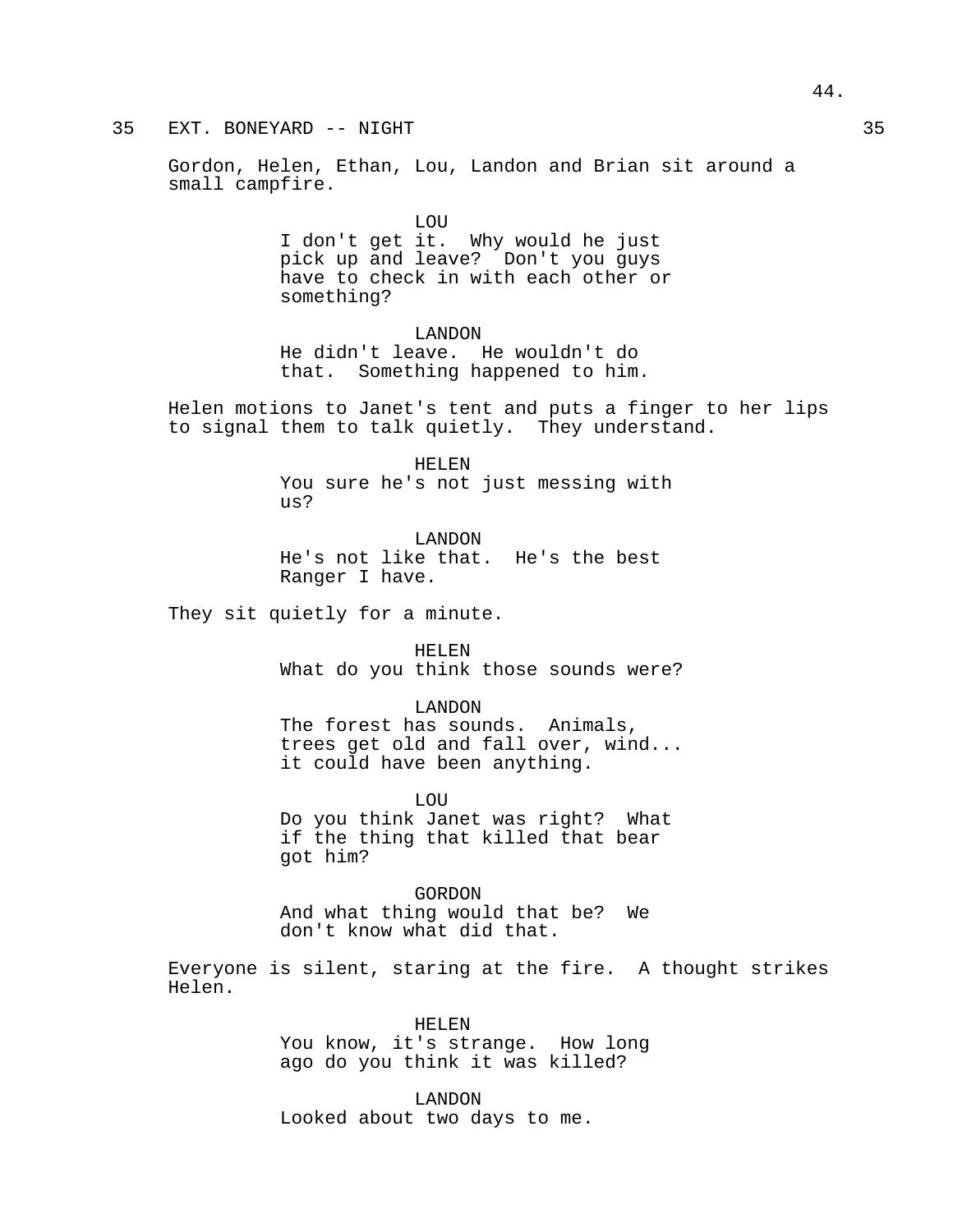Gordon and Helen both shake their heads.

# GORDON

Three.

Gordon and Helen exchange a glance-- they were thinking the same thing.

HELEN

Right. From what I've seen, when something dies in the wild, it only takes minutes for the first scavenger to show up.

## BRIAN

And?

GORDON And that bear wasn't even touched.

## ETHAN

So?

GORDON What Helen is saying-- (he glances to her and smiles slightly) --is why isn't anything eating it? A dead bear is a smorgasbord out here. That thing should have been reduced to bone by now.

BRIAN

So, why isn't it?

GORDON I guess we can just add that to our list of questions.

LOU In fact, has anyone noticed a complete lack of any animals at all around here?

They all glance around, their confusion and nervousness clearly showing.

FADE OUT.

36 EXT. BONEYARD -- MORNING 36

Gordon and Brian are away.

The others at the camp have almost everything packed up for the trek home.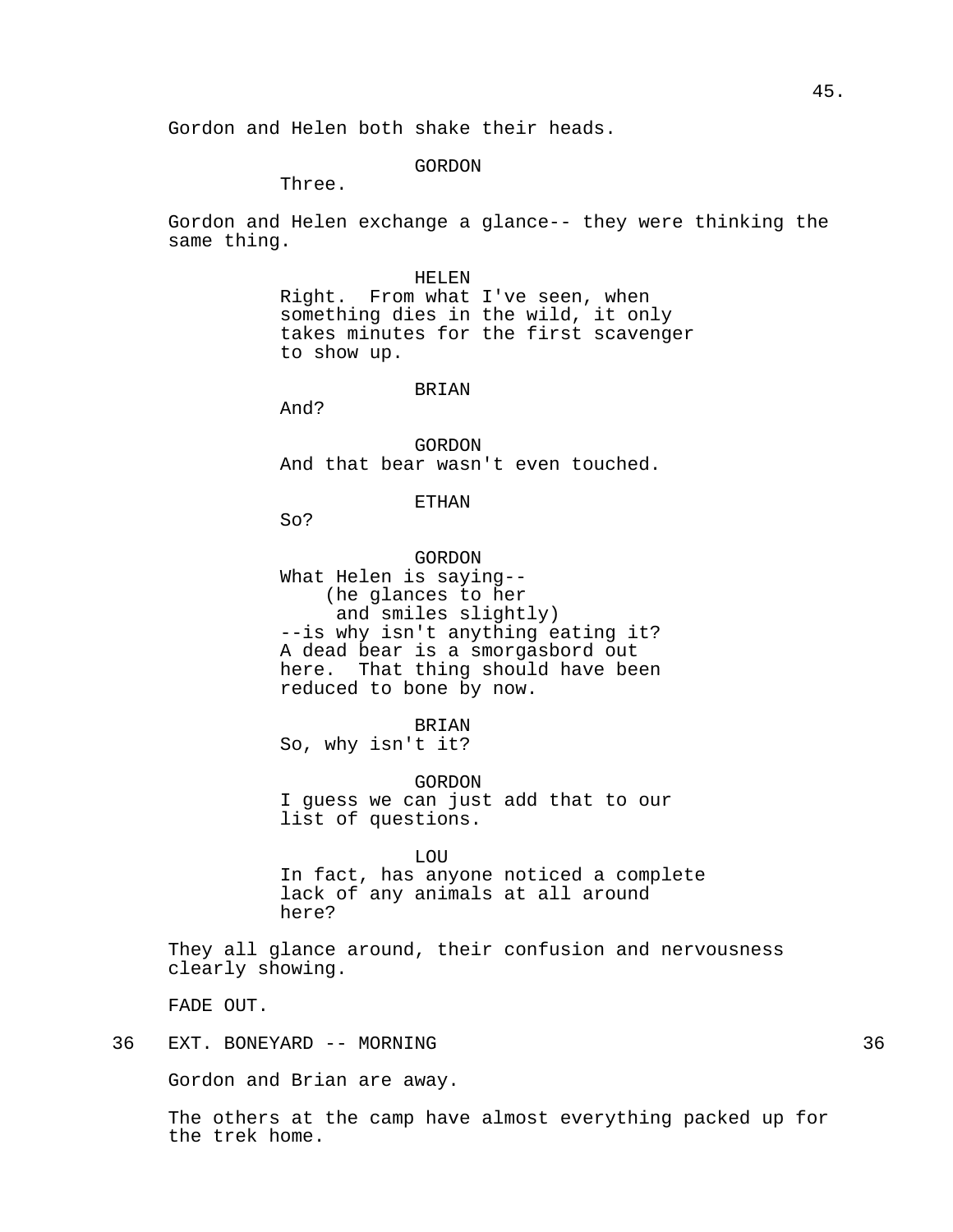Janet paces around, making everyone a little nervous.

JANET I wish Gordon let me go with them. Why wouldn't he let me go? It's my brother. (pause, then shouting) Spencer!

HELEN Janet, please. I'm sure everything will be okay.

Janet lets out a frustrated sigh. Helen puts her arm around her.

37 EXT. FOREST 37

Gordon and Brian are about twenty yards apart, slowly walking through the woods.

Gordon grips his shotgun tightly. His eyes intently scan the surrounding area.

# **BRIAN**

Spencer! Spencer!

Gordon looks around as Brian's long "Spennnncer's!" Fill the air.

After a few minutes of searching, Gordon suddenly realizes something: He no longer hears Brian's cries of "Spencer!"

He looks around. Brian is no where to be seen.

GORDON

Brian?

No response.

GORDON (CONT'D)

Brian?!

Still, no response. Gordon holds his shotgun up and pumps it. His eyes scan the area.

Suddenly there's a huge ROAR and something huge and dark jumps out at him from behind. He spins with his shotgun but a huge hairy hand swings out and flings him against a tree. He hits the ground hard but still has the shotgun in hand. He fires, without really being able to aim. But the creature is gone. Everything is over as quickly as it started.

He relaxes back against the tree, trying to catch his breath.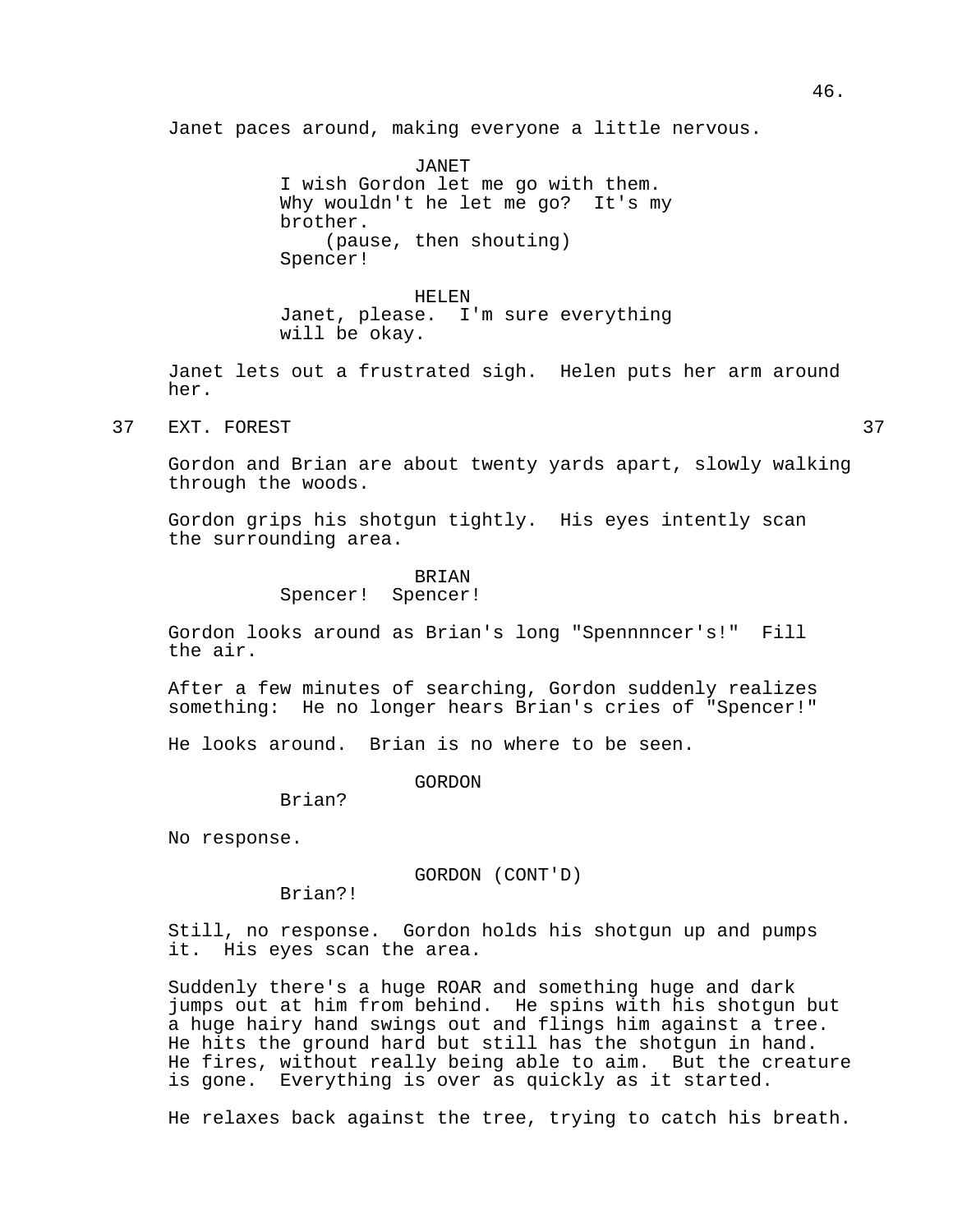Brian appears and sees Gordon and rushes to him.

BRIAN What happened, was that you shooting?

GORDON Did you see it?

BRIAN

See what?

GORDON That "thing."

BRIAN All I've seen is trees and dirt.

He leans down to help Gordon up but Gordon waves him off. Gordon stands. He's a little bruised, but OK.

> GORDON Come on, we gotta get out of here.

His eyes scan the area.

38 EXT. BONEYARD -- DAY 38

The rest of the team stand nervously and look out in every direction.

> LANDON No, there's nothing else.

LOU What was he shooting at?

HELEN Do you think they're okay?

LANDON Everyone just calm down. Panicking won't help.

HELEN Well, Christ, Charles. Gordon just shot at something and we're missing some of our team. That's worth panicking about!

# ETHAN

Over there!

Gordon comes rushing out of the woods with Brian.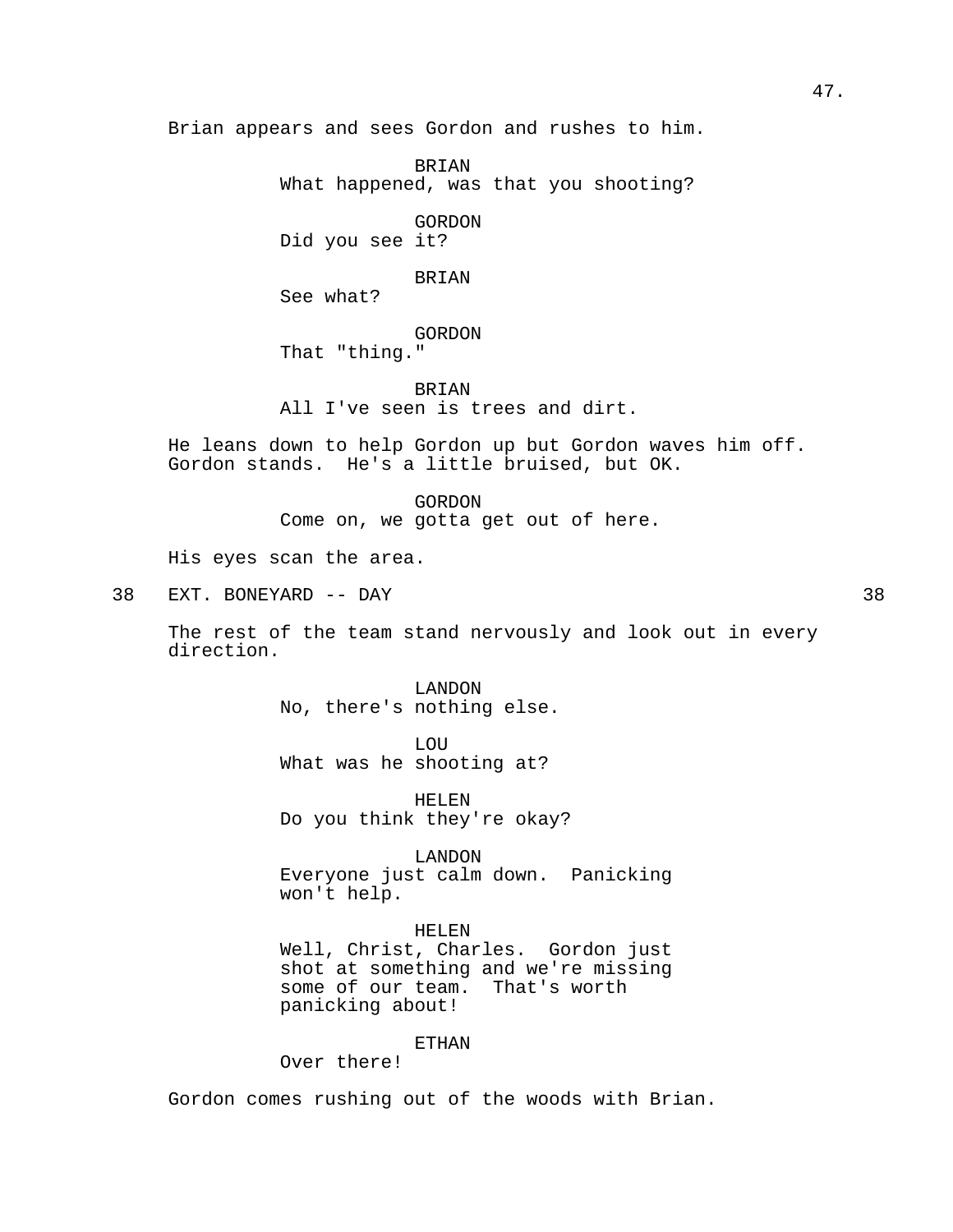HELEN

Gordon!

LOU What happened?

They all rush to them and help.

LANDON What happened?

GORDON Drop your gear, we're getting the hell outta here!

LANDON What are you talking about?

GORDON I was attacked, that's what happened!

LANDON

A bear?

GORDON It wasn't a bear. I don't know what the fuck it was, but it was no bear.

JANET Did you find Spencer?

LANDON Calm down Roger, you're not making any sense.

GORDON I'm making perfect fucking sense! There's a fucking monster out there!

Landon turns to Brian.

LANDON What happened out there?

BRIAN

I don't know. I came over and found him on the ground. I didn't see anything.

Gordon shoves the others aside.

GORDON

Dammit, listen to me! There's something out there and it almost killed me!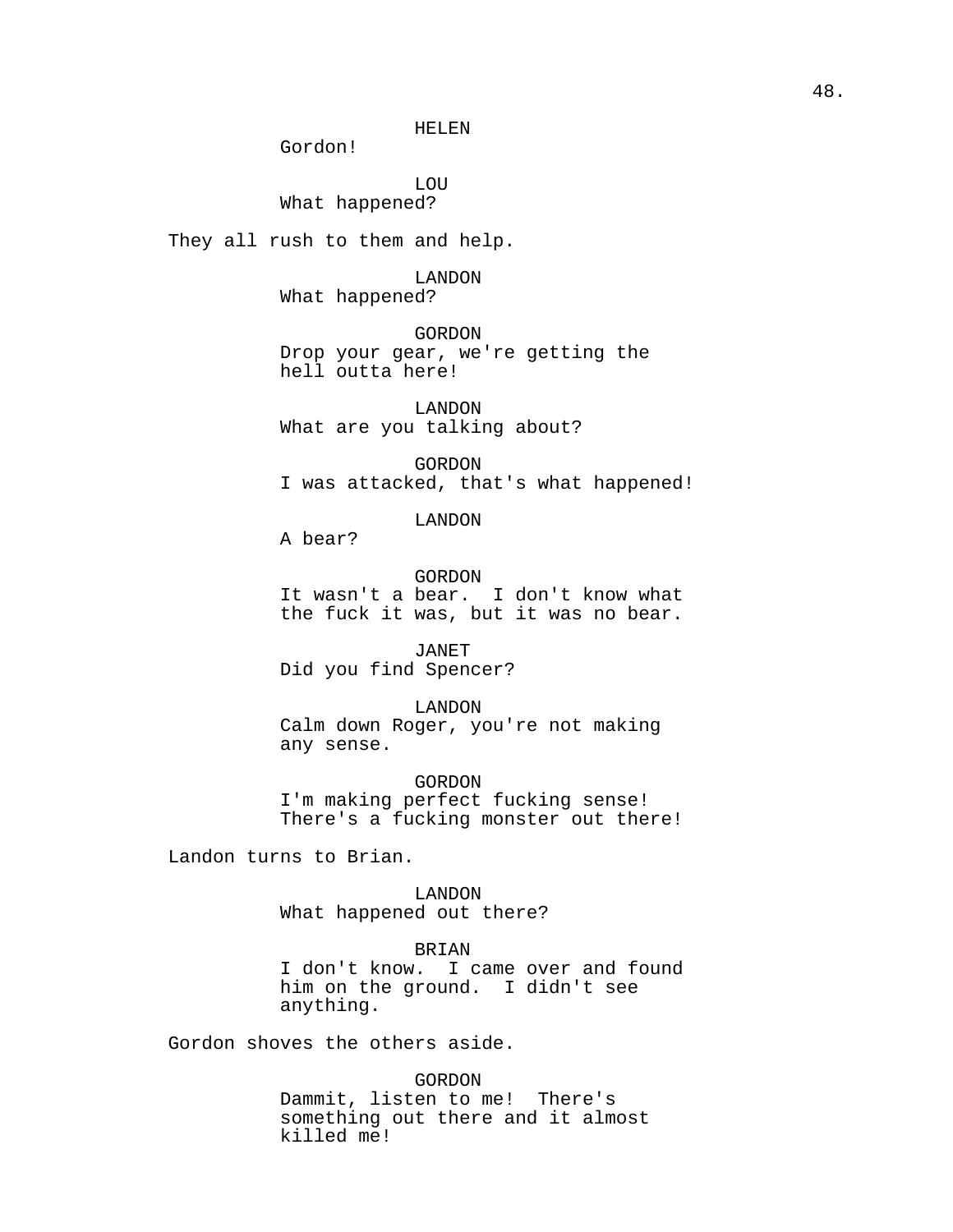JANET I'm getting scared.

ETHAN What attacked you?

Gordon reaches down and picks up the skull of one of the creatures.

> GORDON This! This is what it was! It was a ton of fucking Evil, that's what it was!

JANET Did it take Spencer, too?

GORDON (continuing, to Landon) It came out of nowhere, attacked me, and ran off after I shot at it. (to Janet, lighter) And we never found Spencer.

The others are quiet.

HELEN Okay... so what do we do?

GORDON It's real simple. We get the hell outta here.

LANDON But we're not all packed up yet.

GORDON

Leave it.

# ETHAN

But I have to take some of these samples back. We need evidence to make a report so we can come back with proper equipment.

#### GORDON

Let me make this real clear. There's some kind of gorilla, bear, I don't know what the fuck, kind of thing out there. But it's big, it's fast, and it sure as shit didn't flinch when I fired at it.

(MORE)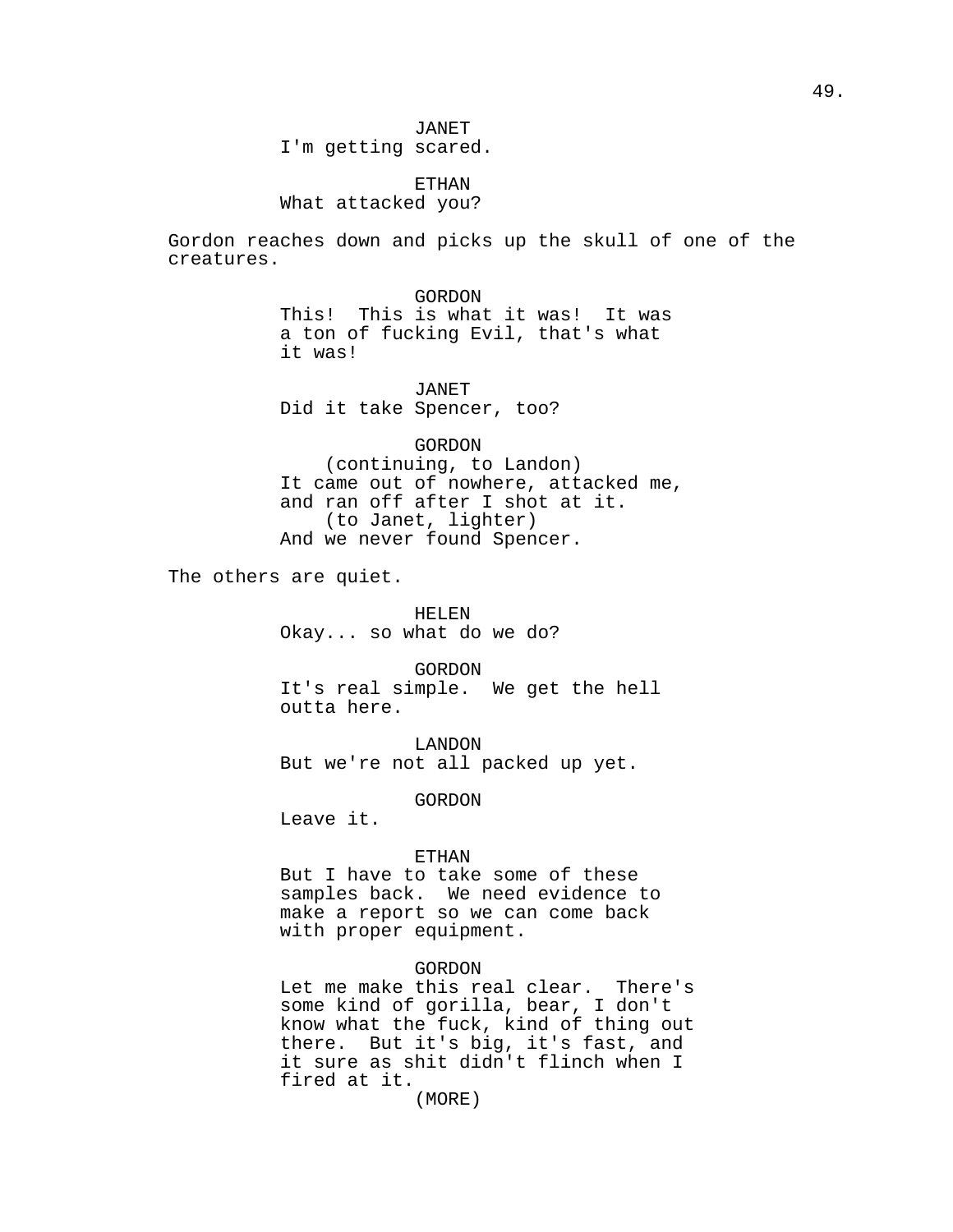# GORDON (CONT'D)

Now we have a three day hike back to the Jeeps, and I suggest we bring as little as we can and move as fast as we can. Or fuckin' "Bigfoot" out there is gonna make sure there ain't anyone left to report this find of yours.

The others take a moment to let that sink in. Landon looks at Gordon. Gordon nods.

> LANDON Okay, we're out of here.

Everyone walks off toward the tents. Brian watches Janet then walks toward her.

39 EXT. BONEYARD -- DAY 39

Brian approaches Janet near her tent. His normal high spirits have sunken completely. For once he talks to her quietly and with sincerity.

#### BRIAN

Hey. Janet, I'm...

He looks her in the eyes, then looks down at he ground, unable to continue.

> BRIAN (CONT'D) I'm... real sorry, about Spencer. But I'm sure he's OK... probably just took a wrong turn. We'll find him.

She wipes a tear from her eye and gives him a hug.

## JANET

Thanks Brian.

But the look in Brian's eyes as they hug shows that he doesn't have any hope for Spencer's return.

39A EXT. FOREST -- DAY 39A

Montage. The team makes their way through the forest. They move quickly, though Janet is obviously still depressed.

40 EXT. FOREST -- EVENING 40

It's pretty dark now. The group continues walking, now looking pretty worn out. They are all pretty quiet, cautiously looking around as they walk.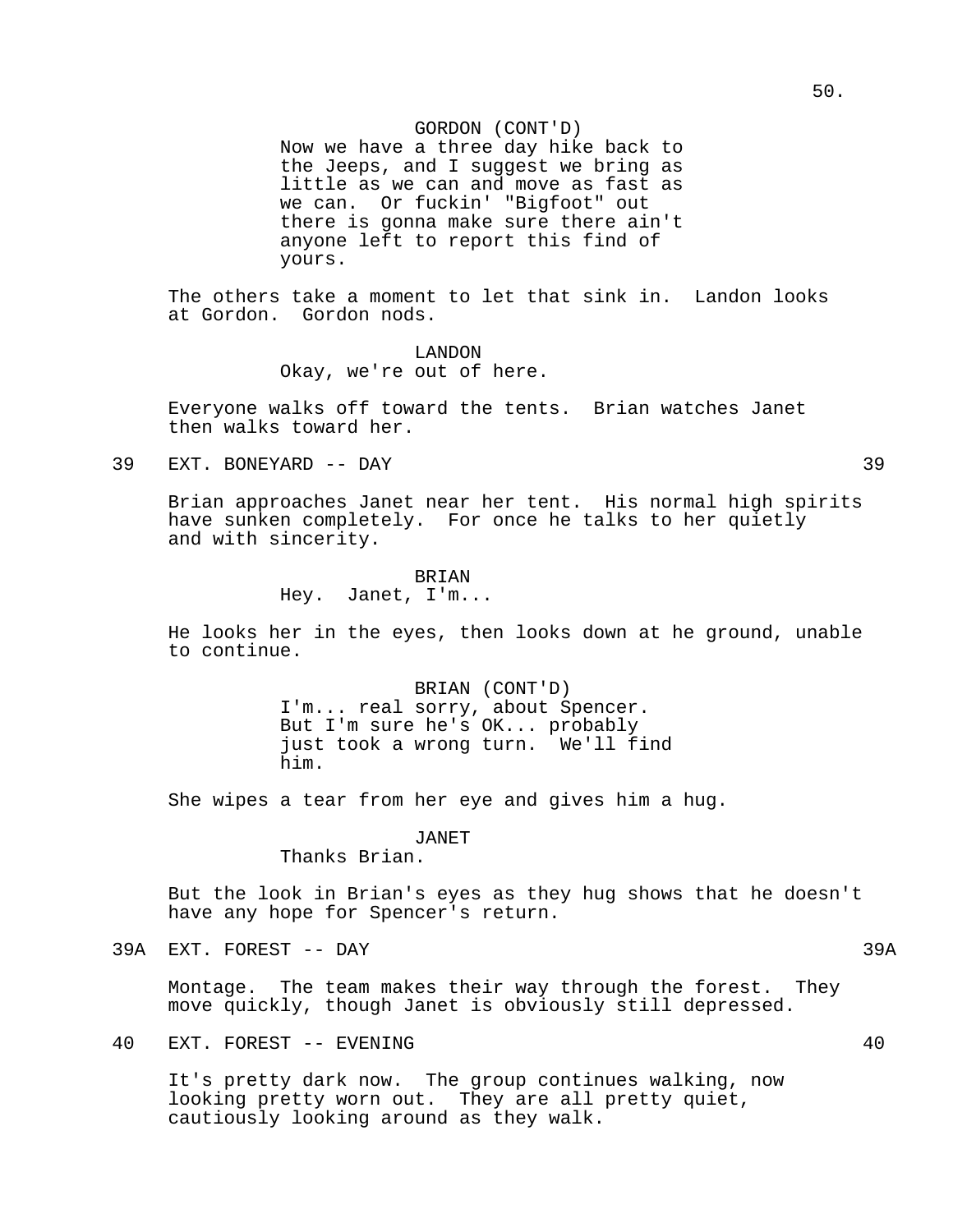At the front of the line Janet talks to Gordon. As they approach we start to hear their conversation.

> GORDON But he knew that. That's his job.

> > JANET

It's not fair.

#### GORDON

Look, Janet, I'm sorry too, I really am, but you wanted to be a Ranger and your responsibility is to the civilians.

JANET But you don't need me. I could go back and look for him.

GORDON (shaking his head) We're not splitting up. If we stay together we're safe.

JANET Spencer's all alone.

GORDON There's nothing we can do about that. We'll come back for him, I promise.

Janet doesn't respond. She knows there's no use arguing and she's too upset anyway.

As the group continues to walk she falls back to the end of the line, head-down the whole time. Pretty soon she's fallen back to the point that the group is a good ten yards ahead.

Suddenly she comes out of her daze and realizes she's behind. But just as she's about to run ahead something catches her attention off to the side. She stops, trying to see into the darkness. Her flashlight doesn't offer much help.

She walks off the path and past some trees, cautiously scanning around with her eyes and ears. She stops for a second, scared, thinking she's heard something, but it turns out to be nothing.

She continues searching. Soon up ahead she spots something. Her flashlight is dimming but she can make out someone standing next to a tree up ahead, facing away from her.

> JANET (whispering) Hello?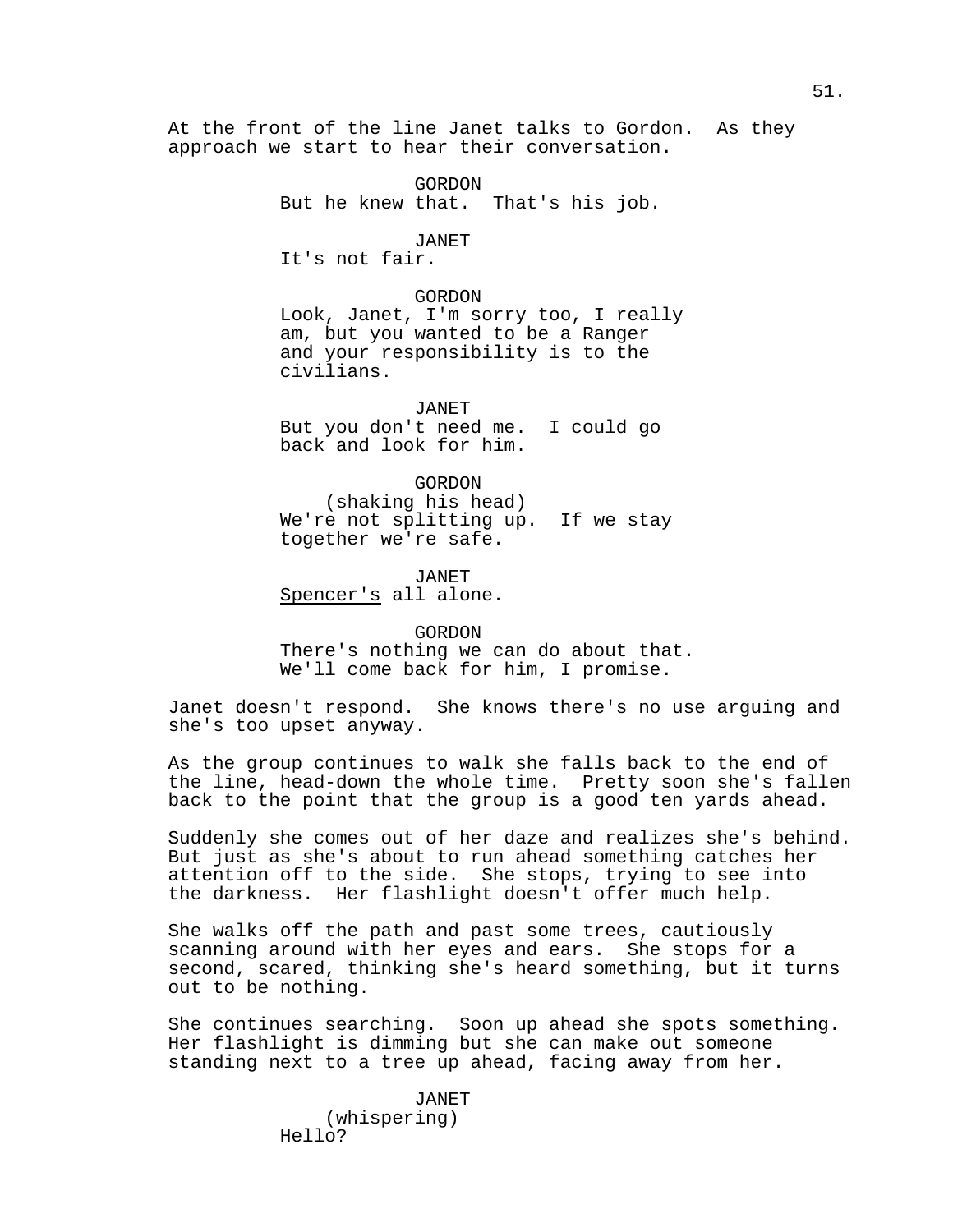No reply. She takes a few steps forward.

```
JANET (CONT'D)
    (whispering)
Spencer?
```
Still no reply but she's moving more quickly now. As she nears the person she sees that he's wearing a Ranger uniform! Her eyes light up, though from the way he's leaning on the tree he's obviously hurt or exhausted.

She runs up, full of excitement and joy and grabs his shoulder to turn him around.

## JANET

Spencer!

Spencer's body rolls around, revealing that his front is slashed and hacked to ribbons, oozing blood. He falls onto Janet, who collapses under his weight.

His bloody face comes right down onto hers and she's too horrified to scream. She pushes the body away, only to reveal the huge snarling face of the creature lunging down at her. Blackness.

Gordon and the team stop as they hear the blood-curdling screams of Janet. Gordon reacts immediately, slinging his shotgun swiftly into his hands.

#### GORDON

Don't move.

He runs off at top speed down the path they've just created. The rest of the team look at each other, scared out of their minds.

Gordon quickly reaches the point near where Janet left them and hears the creature roaring and grunting. He follows the sound and sees something on the ground.

He runs in looks down. Spencer's body is lying in the leaves and dirt.

GORDON (CONT'D)

Damn it.

But Janet is nowhere to be seen.

Gordon doesn't have time to linger though because suddenly the forest rings out with the sounds of screams from the rest of the team followed by a roar and a gunshot!

He races back to the team but when he gets there everyone is gone. He looks around in all directions but can't see anyone.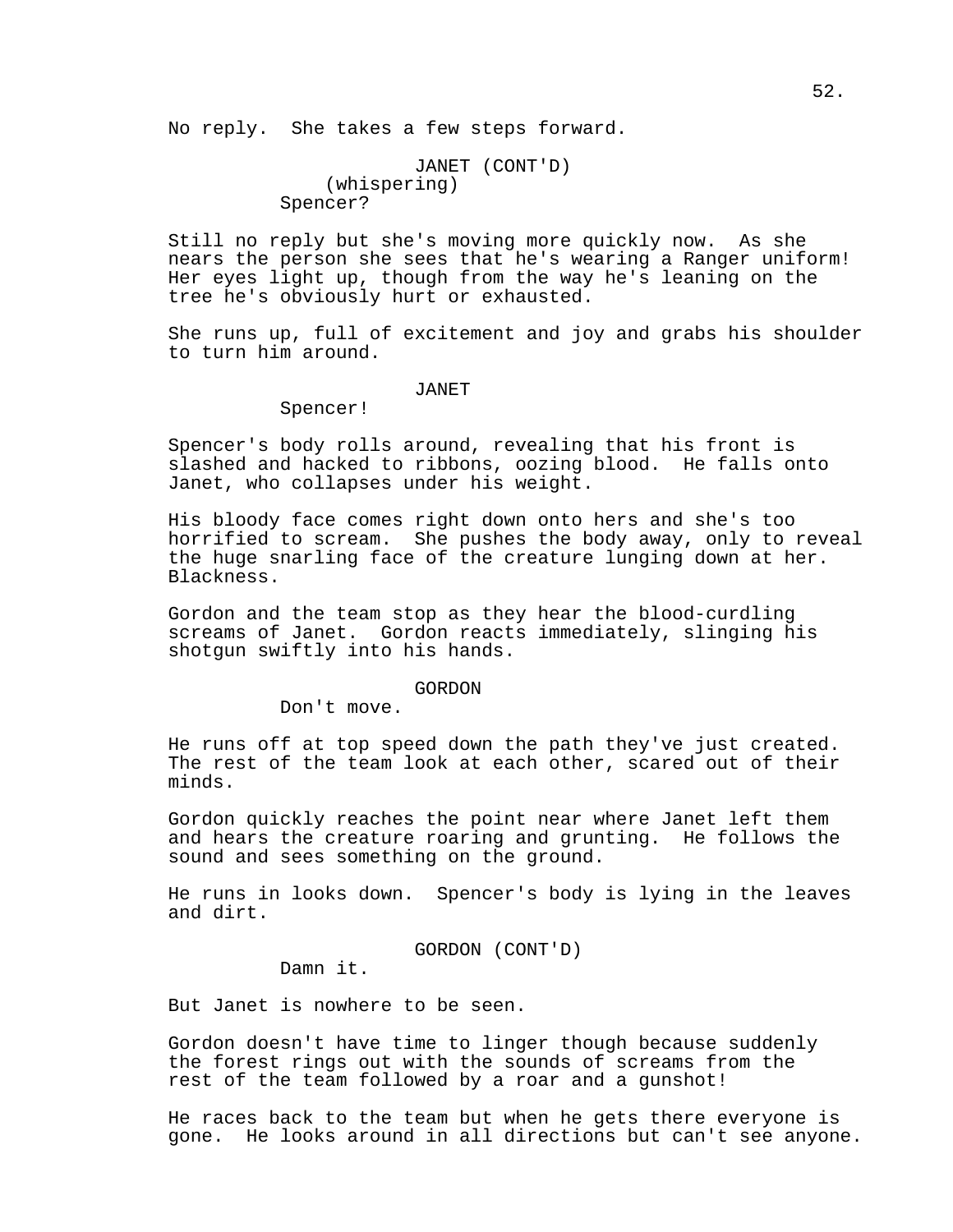41 EXT. FOREST -- EVENING 41

off in search of the team.

The group has been broken up. Everyone took off in fear. And now it is dark.

Helen is with Landon. Brian, Ethan, Lou and Gordon are each on their own.

Gordon keeps his shotgun ready as he slowly walks through the woods, looking for anyone.

#### GORDON

Brian? Doc?

The sounds of the woods surround him and are downright creepy.

42 EXT. FOREST -- EVENING 42

Helen and Landon stop to catch their breath. Landon turns and looks at her.

# HELEN

Where is everyone?

#### LANDON

I don't know. But we need to find them, we're safer in numbers.

#### HELEN

Are you so sure?

He tosses her the tranquilizer rifle he has slung over his shoulder.

> LANDON You know how to use this?

She is clearly very uneasy about having a gun.

LANDON (CONT'D) You only have one shot at a time, so if something comes, try not to miss.

The rustling of bushes grabs their attention.

HELEN

I think we should keep moving.

# 43 EXT. FOREST -- EVENING 43

The sounds of the rustling also get the attention of Brian. He takes a sharp breath and holds his sidearm ready.

53.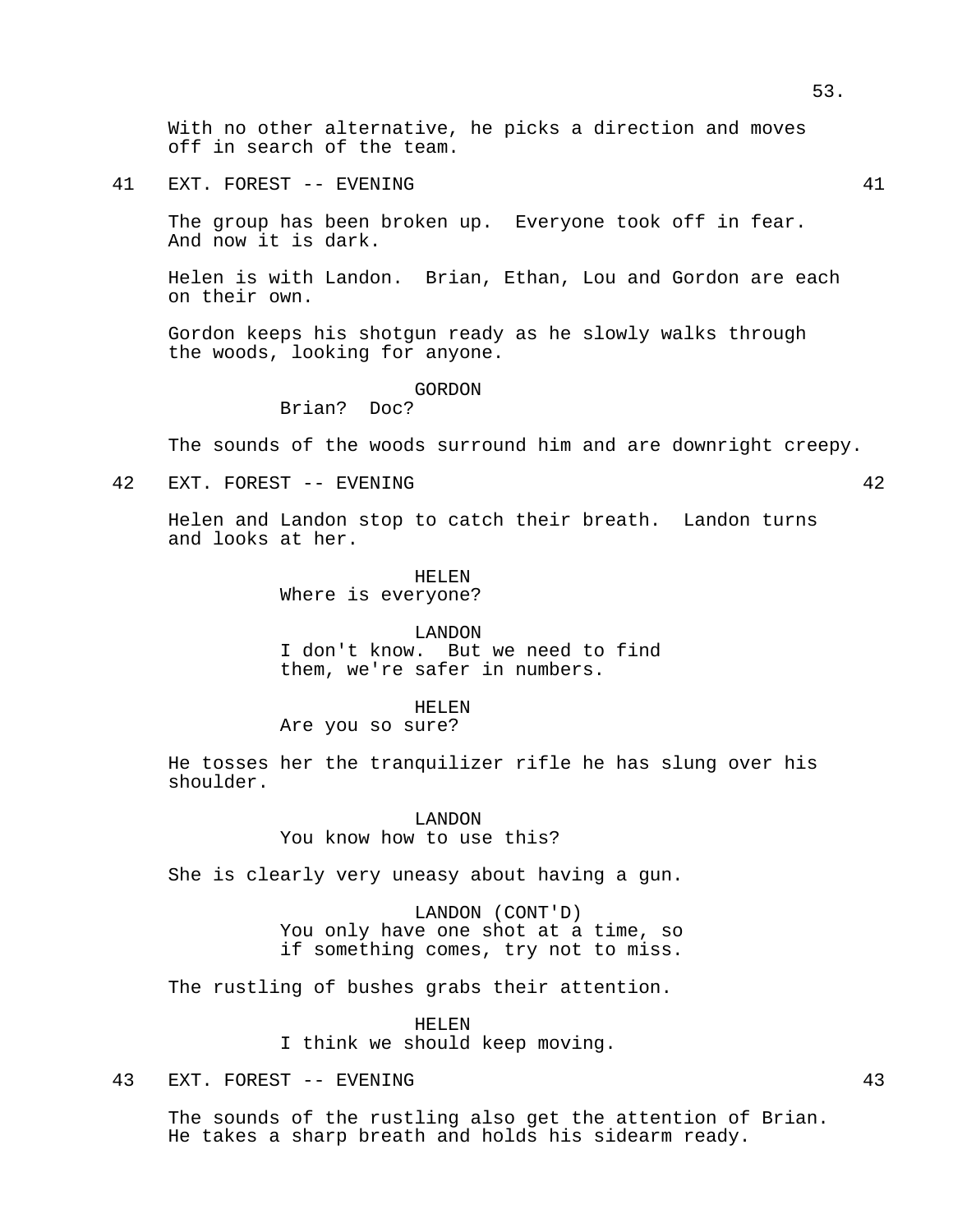The noise from the trees and brush seems to come from every direction. He looks around.

> **BRIAN** Gordon. Gordon?

There are no answers.

Bushes begin to rustle violently, heading in his direction.

BRIAN (CONT'D) Jesus Christ!

Brian begins firing his sidearm as he runs. Something is following him and gaining quickly!

44 EXT. FOREST -- EVENING 44

The others in the woods can hear the gunshots, but can't tell where they are coming from.

LANDON

Come on!

They run through the woods.

HELEN

Gordon!

LANDON

Brian!

45 EXT. FOREST -- EVENING 45

Gordon also hears the gun shots.

GORDON

Brian!

He pumps the shotgun and heads in the direction he thinks the shots are coming from.

46 EXT. FOREST -- EVENING 46

Brian keeps running. The creature is close behind, hidden in the thicket.

Brian's gun empties. Silence; no sound of the creature either.

Brian takes a second to catch his breath and reloads. The creature seems to have gone away.

Suddenly it jumps at him, but he dives away as he fires at it. Rolling back onto his feet, Brian turns and runs. The creature quickly chases.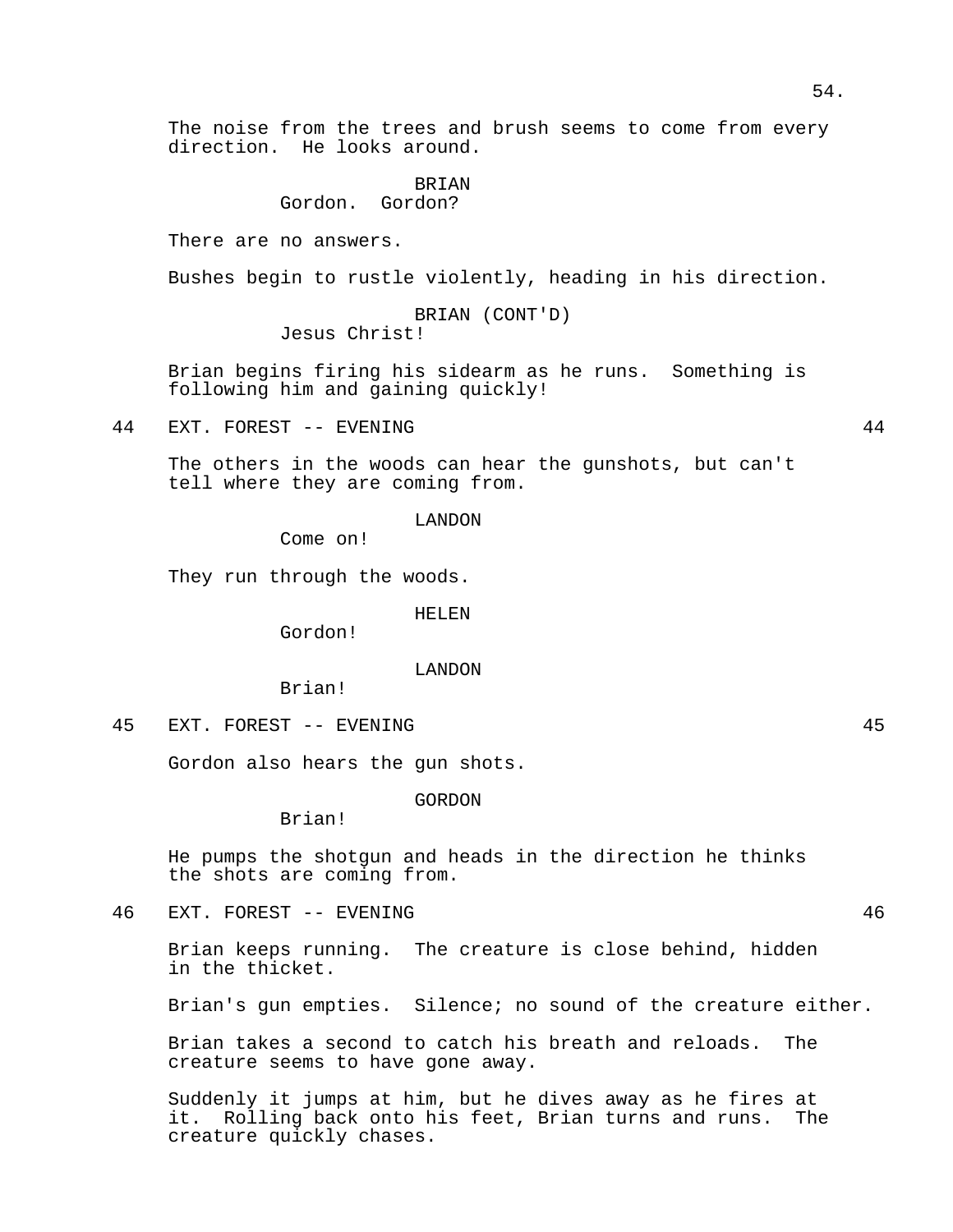Brian jumps over a log and lands on the mangled remains of Janet. He is shocked and slips, falling to the ground into a puddle of blood and entrails.

Suddenly the creature jumps out at him, but Gordon appears and unloads with the shotgun.

The creature quickly turns and leaps back into the foliage. Gordon keeps firing, unloading 12 gauge lead.

Gordon helps Brian up. They look at Janet's corpse.

GORDON

Shit.

Her body has been pulled apart at the limbs-- all of them- and everything was just left in a pile. Brian is at a crossroad between tears and nausea.

GORDON (CONT'D)

Come on.

He leads Brian away. Brian looks back at Janet's remains until he's out of view.

47 EXT. FOREST -- EVENING 47

Meanwhile, Ethan has heard all the noises made by the creature and the guns. He's out of breath and stops. He drops his backpack to the ground.

> ETHAN Somebody! Help!

The rustling of plants catches his attention. It sounds as if something is circling him.

> ETHAN (CONT'D) Shit. Anybody?

Things get very quiet.

ETHAN (CONT'D)

Helen?

He picks up his pack and starts backing up. He trips, dropping the pack, and falls backwards into a big pit.

48 EXT. DIRT PIT -- EVENING 48

The pit is about seven feet deep and a few feet wide. Some kind of animal bones lie on the floor. Ethan is a bit dazed but manages to stand.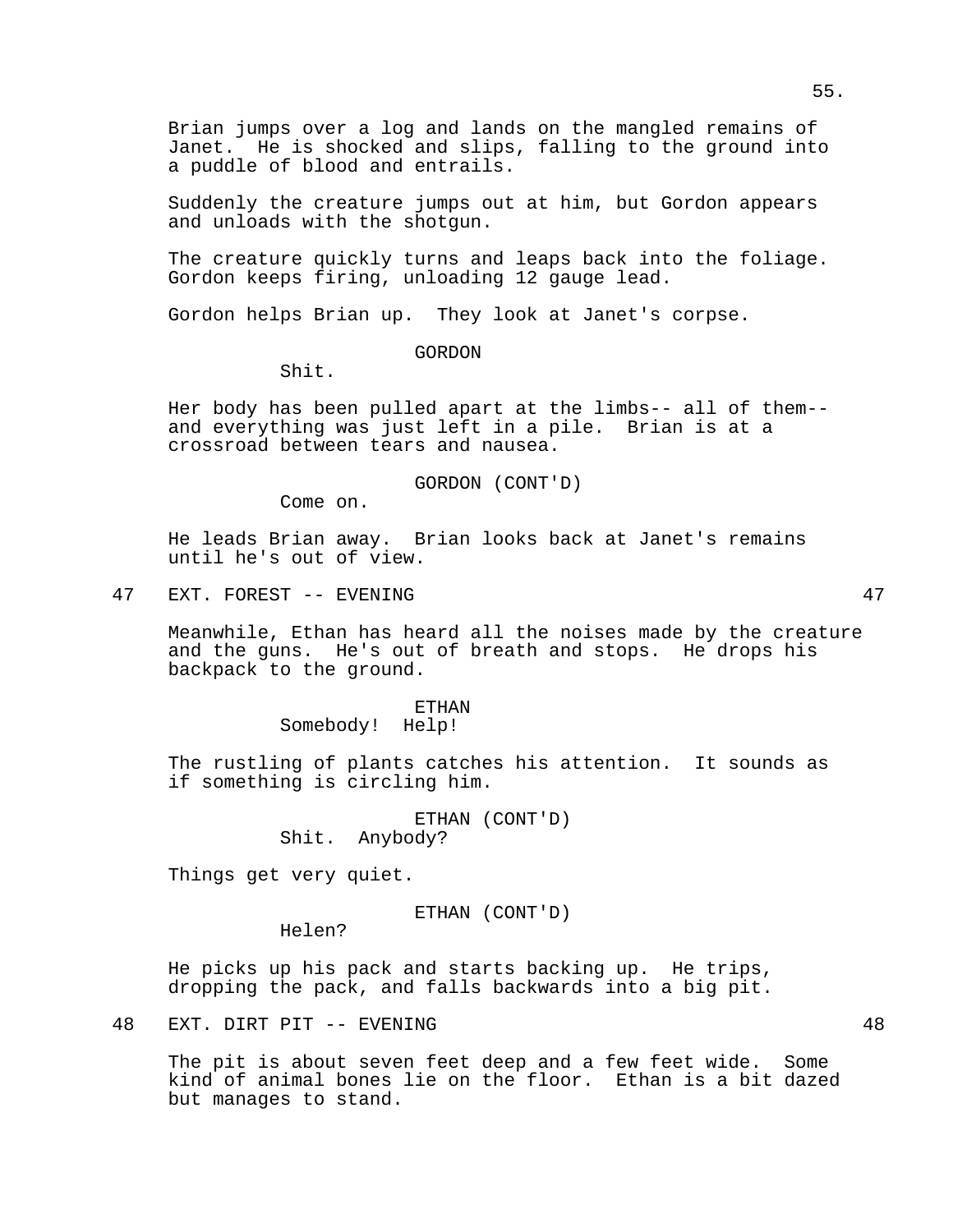Great.

The pit is just deep enough that he can't reach the edge to pull himself out, though he tries. He sees his pack sitting on the edge of the pit. He reaches for it, but just misses.

Then he hears the sound of leaves crunching.

ETHAN (CONT'D) Guys I'm down here!

The sound of crunching leaves stops. Ethan looks at his pack on the edge of the pit. It is slowly pulled away from the edge.

He looks relieved-- someone has found him. He tries to make his way up the wall again. Suddenly the creature's face roars into view over the edge of the pit sending Ethan right back down.

The huge hairy hand of the creature comes down after him. He tries to crouch down as low as he can to avoid being grabbed, but it keeps swinging its way closer.

Finally he's as flat down to the bottom of the pit as he can get, but the hairy paw is still getting closer!

It seems to reach its limit just inches away from Ethan's neck. He looks relieved. Then suddenly it lunges down and grabs him by the shirt! Ethan struggles but is quickly lifted up and up. Soon he's completely out of view.

BANG! A shotgun blast rings out. A deafening pained roar screams out and Ethan drops back into the pit. He looks up just in time to see the dim outline of the creature jump over the pit.

A moment later, Gordon peeks over. There is a silent moment.

GORDON

Doc?

He reaches down to help Ethan out of the pit.

49 EXT. FOREST -- EVENING 49

Ethan wipes himself off. Brian is there too, and he picks up Ethan's pack and hands it to him. It is completely torn apart.

BRIAN

This yours?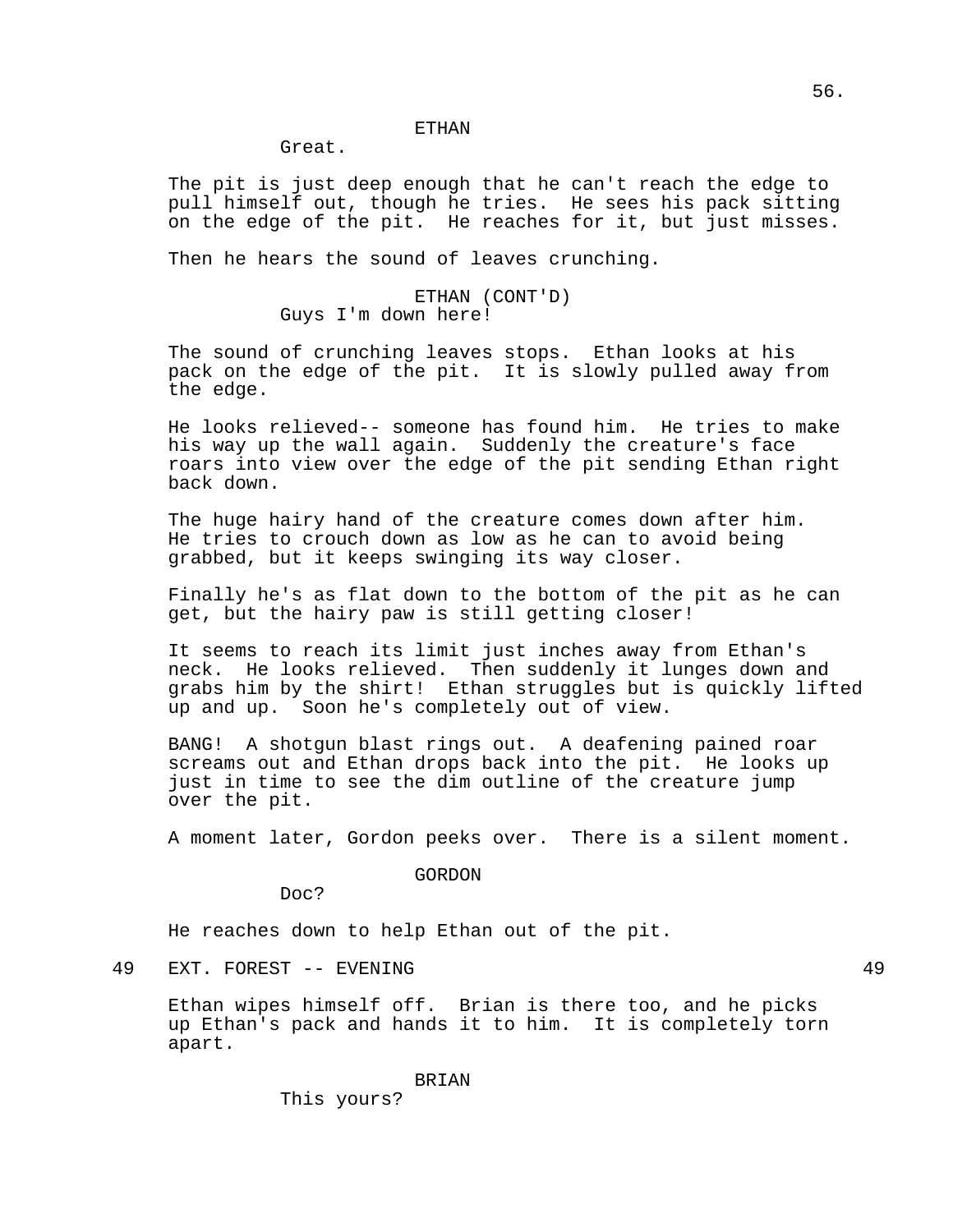# ETHAN

Dammit.

He throws it to the ground.

GORDON

Come on.

Ethan notices the blood on Brian's clothes.

ETHAN

What happened to you?

Brian looks upset and just walks off. Gordon leans close to Ethan.

> GORDON (quietly) We found Janet.

Off Ethan's reaction, Gordon nods dejectedly.

GORDON (CONT'D) And I found Spencer right before you all separated.

This is almost too much for Ethan. He's speechless.

They head off.

50 EXT. FOREST -- EVENING 50

Helen and Landon look for the others in the woods. They keep low, trying to be as quiet as possible. They stop.

> LANDON Did you hear that?

HELEN I'm hearing all sorts of stuff. I

don't need you freaking me out more than I already am.

A nearby twig snaps.

HELEN (CONT'D) Shit, I did hear that.

LANDON

Come on.

They continue making their way through the dark forest.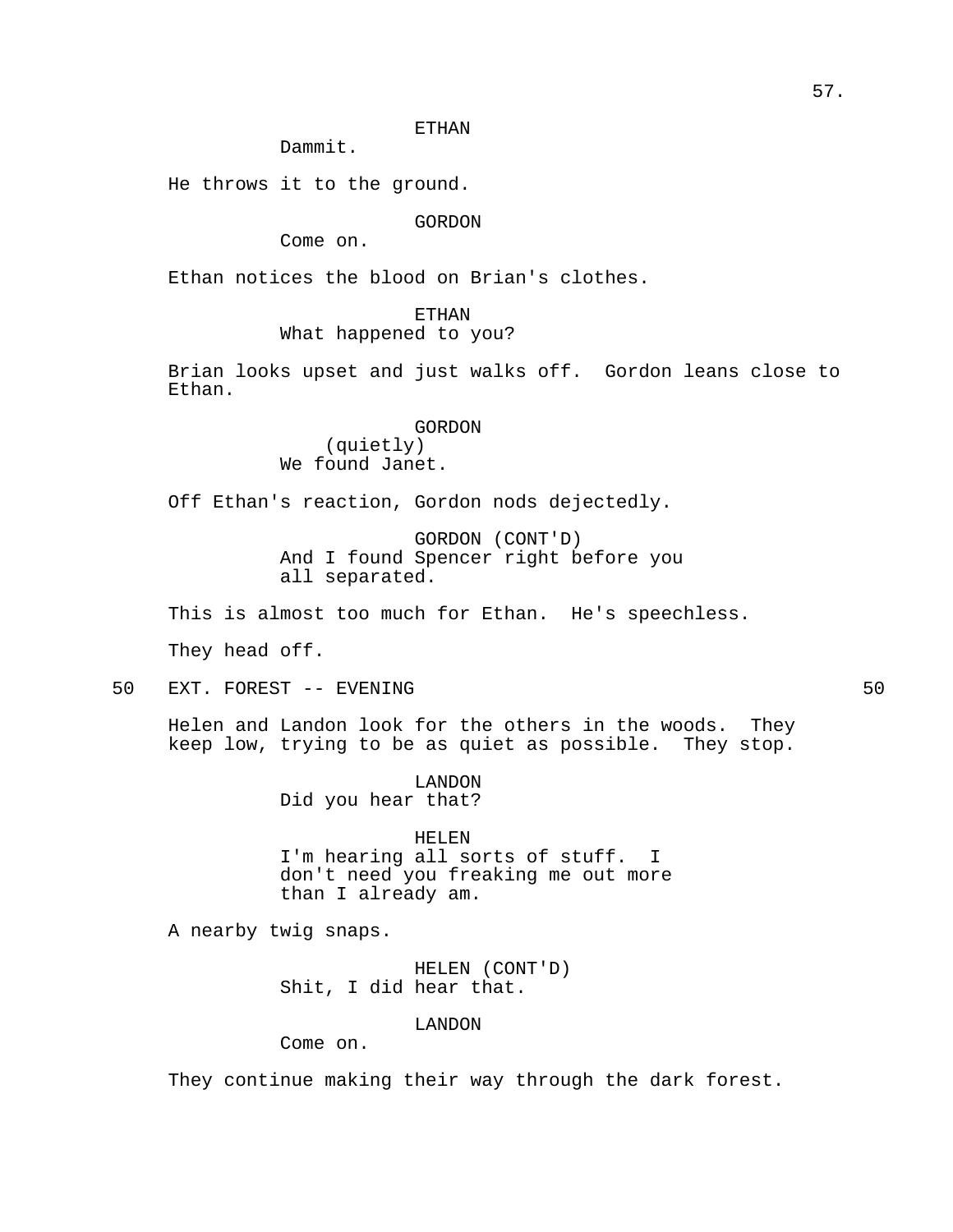51 EXT. FOREST -- NIGHT

Lou is still all alone. She wanders around, desperate to find any one-- preferably all-- of her friends.

52 EXT. FOREST -- NIGHT

Helen and Landon continue through the woods, searching for the others. They stop when they hear rustling bushes near them.

> HELEN What's that?

> > LANDON

Shhh.

They listen quietly.

LANDON (CONT'D)

Gordon?

BAM! The creature jumps out at them.

LANDON (CONT'D)

Run!

They break into a sprint as the creature runs in hot pursuit. Landon pushes Helen ahead.

LANDON (CONT'D)

Keep going!

She sees that he's intending to decoy it.

HELEN

No!

#### LANDON

Go!

He turns back and pushes her on, then turns and fires a few shots from his pistol. The creature stops for a second. Landon runs in a different direction than Helen, making sure the creature follows him.

53 EXT. FOREST -- EVENING 53

Helen is now alone. She hears the sounds of Landon firing his pistol. She has no idea where she is, or where to go.

58.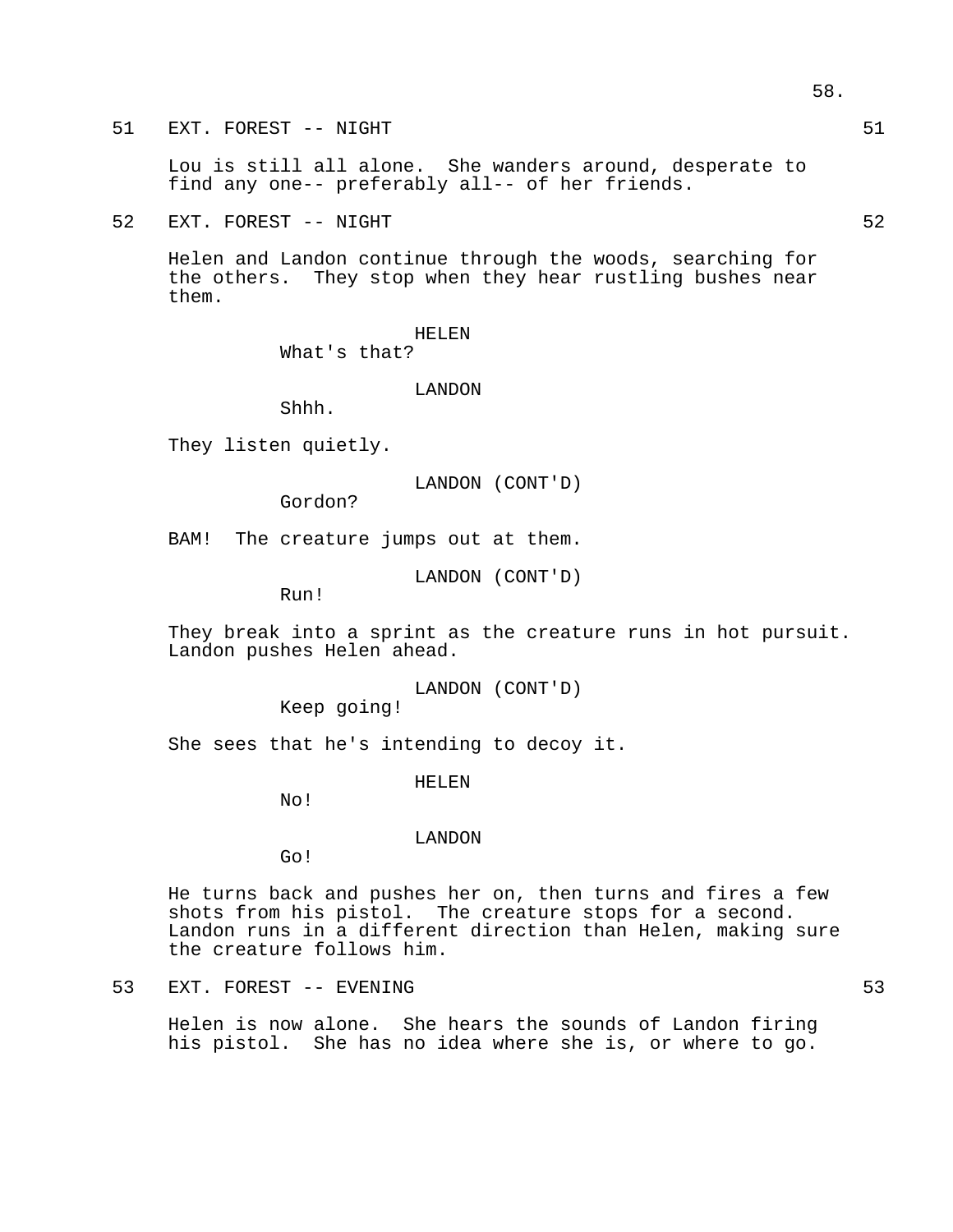54 EXT. FOREST -- EVENING 54

Landon continues running as the creature chases him. His gun clicks after the last bullet is fired but he keeps running as the creature bears down on him.

Landon trips over a log and falls down into a ravine. Something drops down behind him. He rolls over and screams!

> GORDON It's me! It's me!

He looks up and sees Gordon leaning down to help him up. Brian helps Ethan over to them.

LANDON

Oh, thank God.

GORDON

You okay?

LANDON

Yeah.

He pauses, then looks at Gordon, fear in his eyes.

GORDON

Spencer's dead.

Landon reacts to this horrible news.

GORDON (CONT'D) And we found Janet, too.

This is too much for Landon but he tenses up and pulls himself together.

> LANDON Are you okay, Ethan?

ETHAN I think so. Where's Helen?

LANDON She, took off while I distracted that... that...

GORDON

"Bear?"

Everyone knows what he means. He was right.

GORDON (CONT'D) Well, Lou's still out there, too.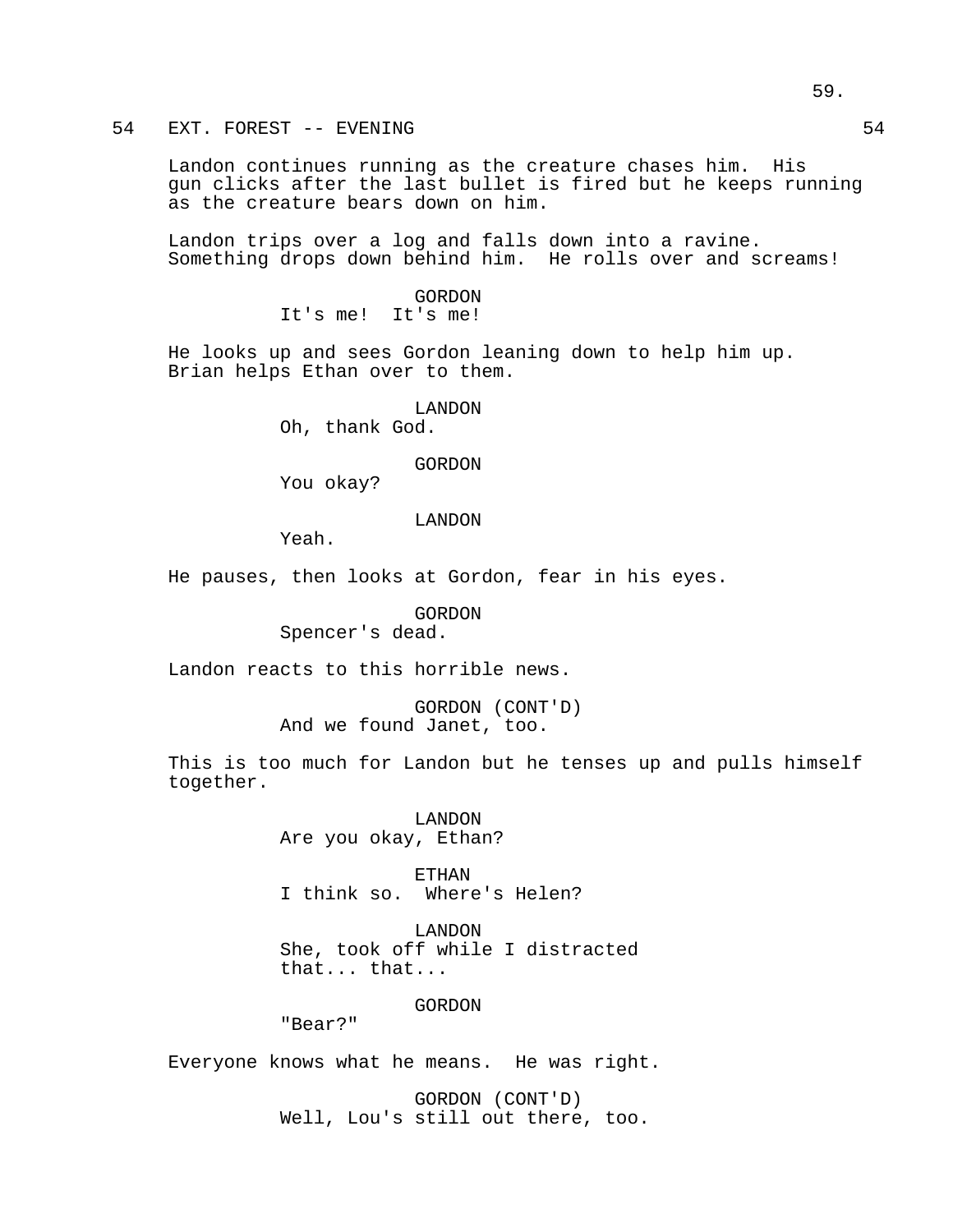Gordon takes a deep breath and looks around.

GORDON (CONT'D) Hold on, what's that?

He takes a few steps and points his flashlight over at something. Anyone else that has a flashlight, shines it over as well. It's an old cabin. Very old.

# GORDON (CONT'D)

Come on.

They all start walking.

55 EXT. CABIN -- EVENING 55

The cabin is weather-beaten and half broken. No one has lived here in a long, long time. The door is slightly ajar.

They walk toward the front door.

Suddenly there's a metallic noise, a loud SNAP, and Landon drops to the ground, screaming. An old bear trap clings to his leg.

Gordon and Brian pry the trap open while Ethan grabs Landon and drags him away, trying to keep him from screaming too loud. His leg is bleeding profusely.

Gordon stands and looks around.

GORDON What the hell is all this?

The beam of his flashlight reveals that the cabin is surrounded by bear traps. Some have been sprung, but most are still set, half covered in leaves and dirt.

> GORDON (CONT'D) Watch your step.

They help Landon to the cabin.

56 INT. CABIN -- EVENING 56

They walk in.

The place is a mess. It looks as though it has been ransacked. The furniture is smashed up and there is a massive hole in the roof. One part of the back wall has even been torn down.

> BRIAN Yeah, this place is friggin' great.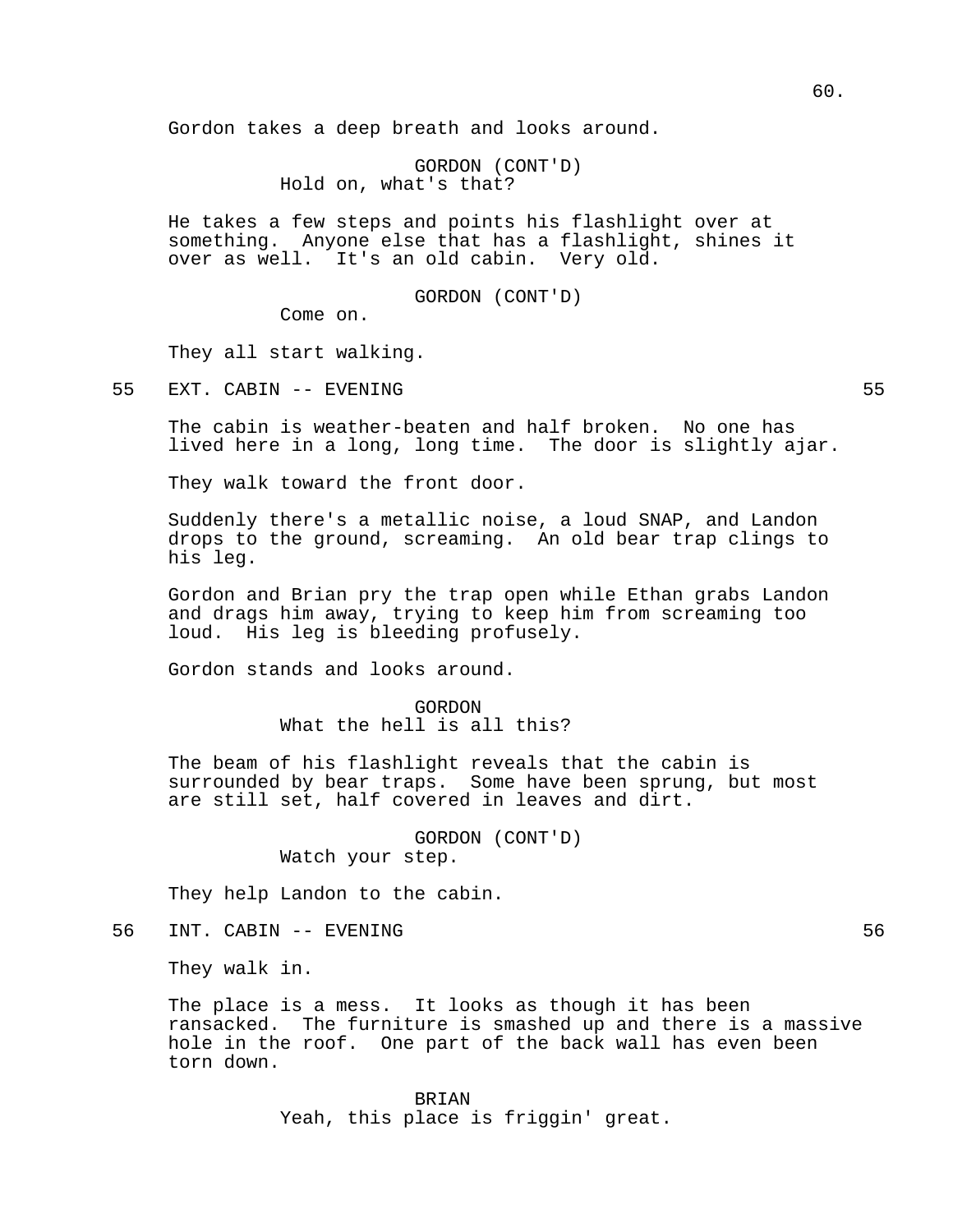To everyone's horror, there are human bones strewn on the floor.

BRIAN (CONT'D)

Aw, Jesus.

Gordon is quick to close the door. Brian and Ethan sit on the bed.

GORDON

How's it look?

BRIAN Pretty fucking bad. (to Landon) How's it feel?

LANDON Pretty fucking bad.

#### ETHAN

You're lucky that thing wasn't in better shape. Your leg would probably still be sitting out there.

LANDON Thanks, I feel so much better.

GORDON Doc, you think you can find something to fix him up with?

ETHAN (glancing around) I think so.

#### GORDON

Good.

ETHAN It's not really the kind of bones I'm used to working with.

Gordon heads to the front door.

LANDON (through the pain) Where are you going?

GORDON Helen and Lou are still out there.

LANDON How do you even know they're alive?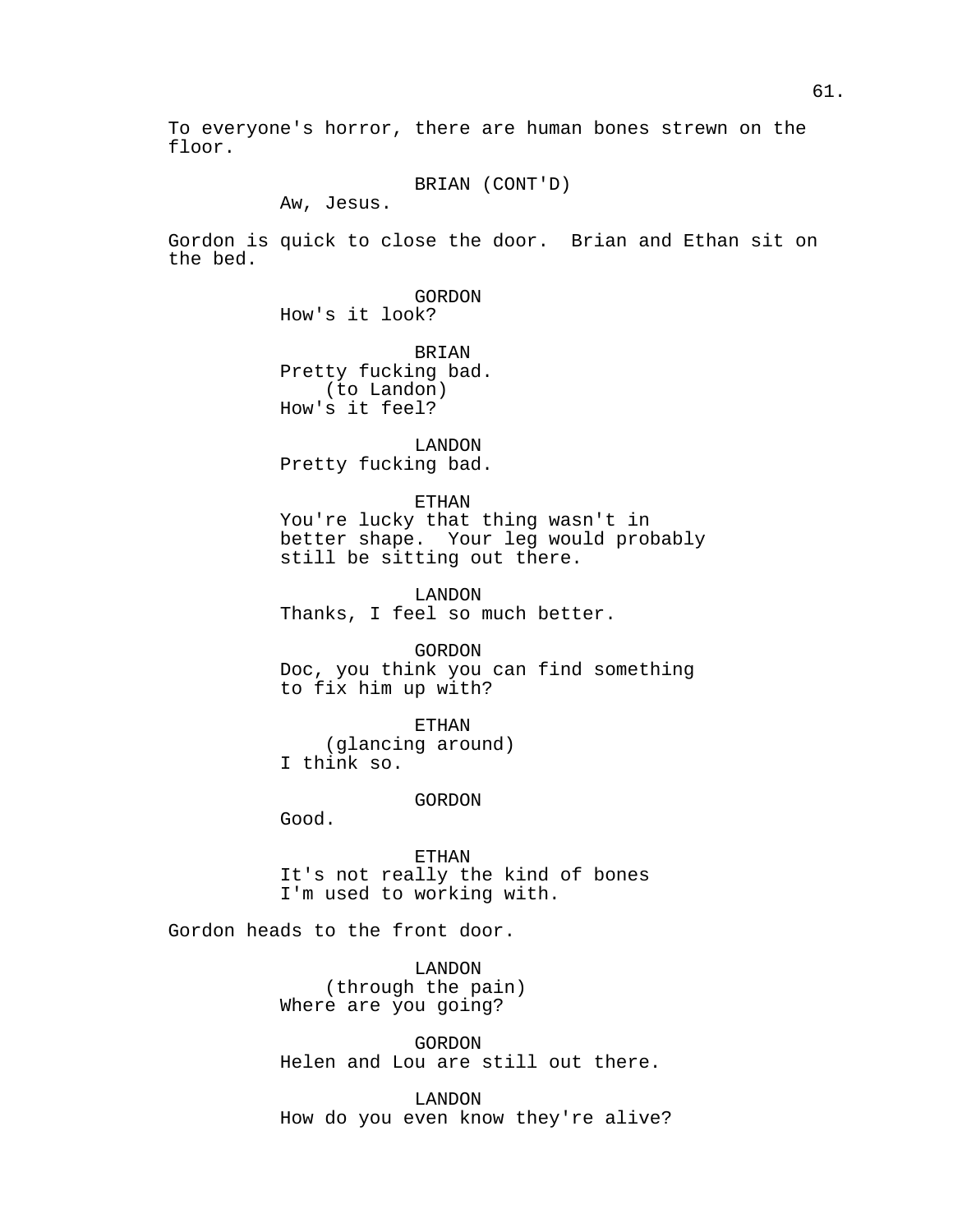# GORDON

I don't. But I'm not leaving anyone out there if there's a chance.

LANDON Roger, it's suicide.

## GORDON

Then leaving them out there is murder. Now, when was the last time any of you saw them?

Brian shakes his head.

BRIAN Back when we were all together.

ETHAN

Yeah.

Landon realizes it's useless to try stopping Gordon.

#### LANDON

I lost Helen about two hundred yards straight back from where I found you. And she ran north from there.

Gordon thinks for a moment, then nods in understanding.

ETHAN I'm coming with you.

GORDON You stay right here and fix that leg. Brian, watch the door. Landon, keep an eye on things.

Gordon walks towards the door.

LANDON

Roger.

He turns and looks at Landon.

LANDON (CONT'D)

Good luck.

Gordon nods to him and goes outside. Ethan looks around for something to make a bandage out of.

> BRIAN That guy is crazy.

ETHAN Brian, help me with this.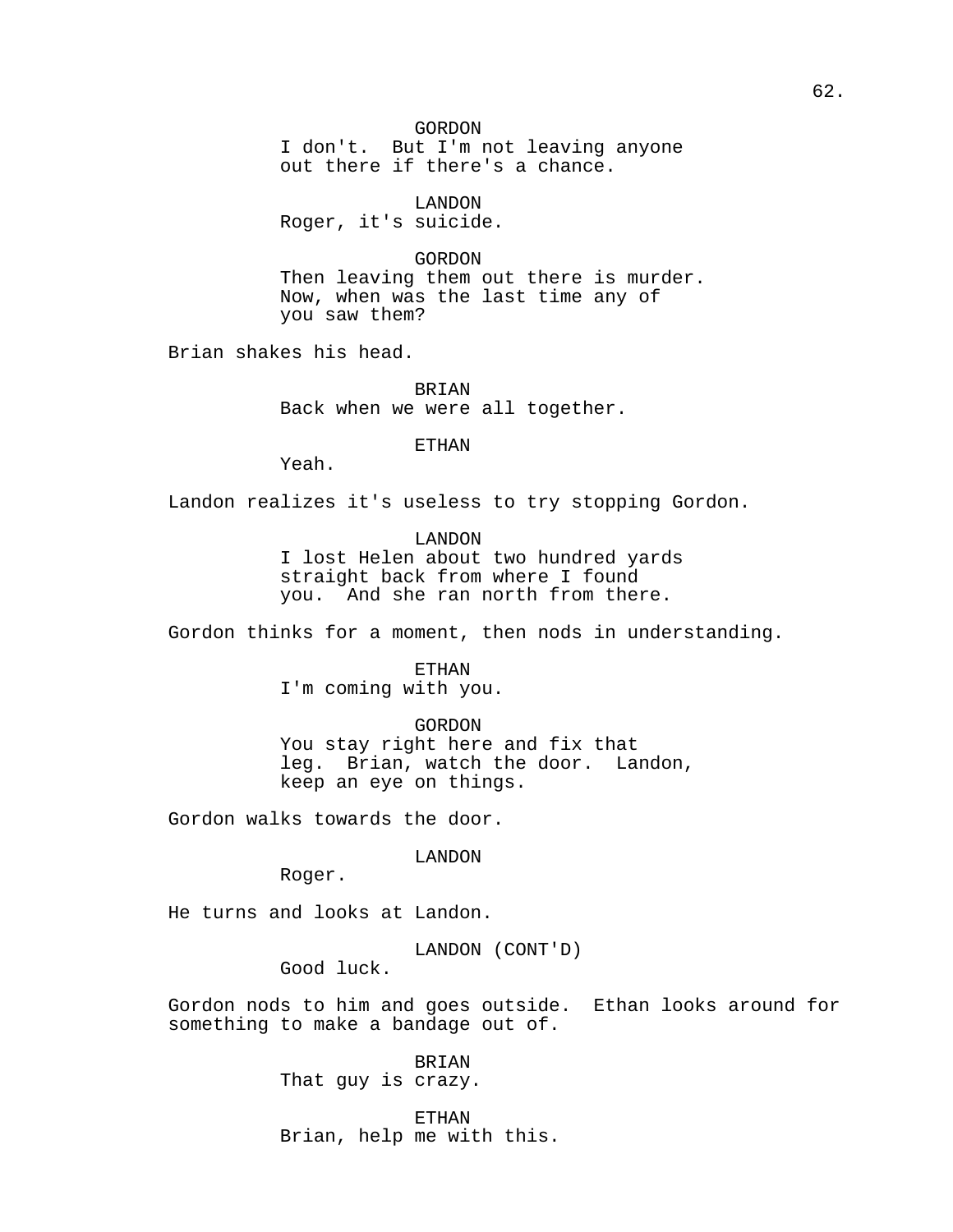Brian helps Ethan tear up an old sheet.

57 EXT. FOREST -- NIGHT

It's inky black in the forest, and the only sounds are from Helen as she walks quietly through the woods. She is scared out of her mind. Every time a twig snaps or the wind blows some leaves, she clumsily points the rifle in that direction.

58 EXT. FOREST -- NIGHT

Gordon carefully makes his way through the dense black forest.

He checks the ground for footprints to make sure he's still on the right track.

59 EXT. FOREST -- NIGHT 59

Lou staggers around the dark woods. She's having a hell of a time seeing. She holds her camera in front of her and sets the flash off to see.

She gets a view of the area in front of her for an instant.

# **LOU** Gordon? Landon?

She sets the flash off again. Nothing.

60 EXT. FOREST -- NIGHT 60

Gordon continues searching. He makes sure to never let his guard down. He looks at some broken branches on a bush he's standing next to, then looks left and right. He shines his flashlight on the ground. A trail of small hiking-boot footprints leads off. He follows.

He walks on, trying to be as quiet as possible, something that's hard to do with all of the leaves and twigs covering the ground. Then a mistake: he steps and snaps a twig loudly. Suddenly a shape rises before him, about a hundred feet ahead. It's the creature, and it's heard the snap! It rises up onto its hind legs, a towering mass of fur and muscle, then looks around and moves toward the sound.

It walks through the area where Gordon was standing, but he's nowhere to be found.

Then it moves near a tree, carefully scanning the area. The top of its head is only three or four feet from Gordon as he looks down on it, right below him.

As it moves away, Gordon tries to reach for his gun, but he's too precariously perched to get hold of it without risking a noise, or worse, falling.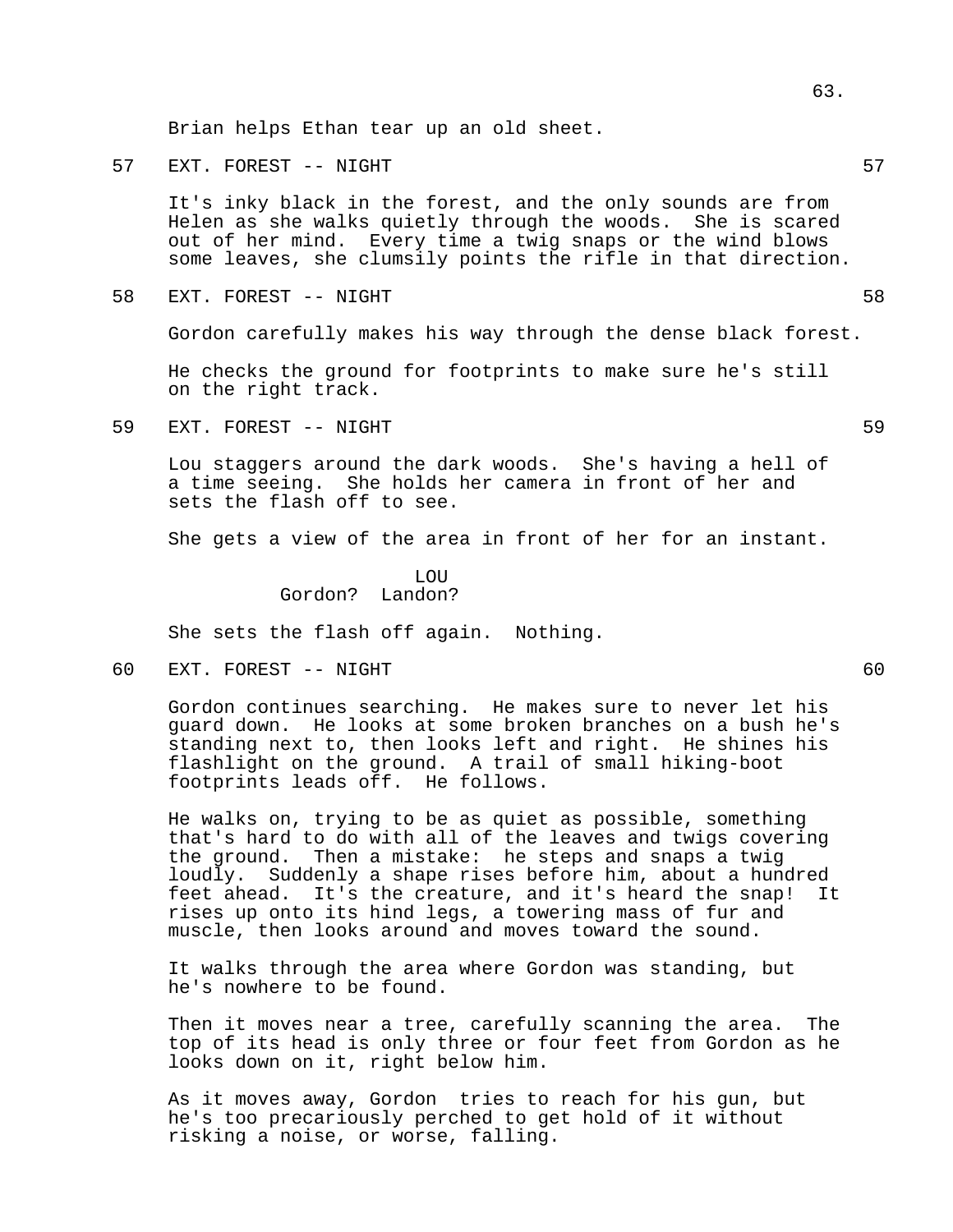The creature stands below him, sniffing the air. As it looks around, Gordon struggles to keep his gun and from not falling. He acts quickly and takes flashlight, and throws it far off into the bushes. The creature quickly darts toward the noise.

Gordon takes the moment and steadies himself and gets a grip on his gun.

But before he can get into firing position, the creature stands, it's attention drawn to something as it sniffs the air. And in an instant it disappears into the woods.

61 EXT. FOREST -- NIGHT 61

Lou continues walking.

LOU (to herself) Come on guys, where are you?

No reply.

62 EXT. FOREST -- NIGHT 62

Helen comes to a stop and turns around. She holds the tranquilizer rifle ready.

63 EXT. FOREST -- NIGHT 63

Gordon lowers himself from the tree and immediately brings his gun up, ready for trouble. But all is quiet. He cautiously moves away from the tree and continues his search.

64 EXT. FOREST -- NIGHT 64

Helen sits by the tree, rifle in hand. She is absolutely terrified, but tries to keep herself together. She's certainly not about to go down without a fight. Something grabs her attention.

She points her rifle into the darkness. Then the sounds come from somewhere else. She slowly stands and starts backing up. She's sure to constantly look around.

The sounds begin to bombard her, as though they might only be in her mind. They're driving her crazy. The world seems to start spinning around her. The damn noises! She begins to laugh and cry uncontrollably.

The snap of a twig nearby snaps her out of her delirium. Then something catches the corner of her eye. She nervously raises her rifle and pulls the trigger.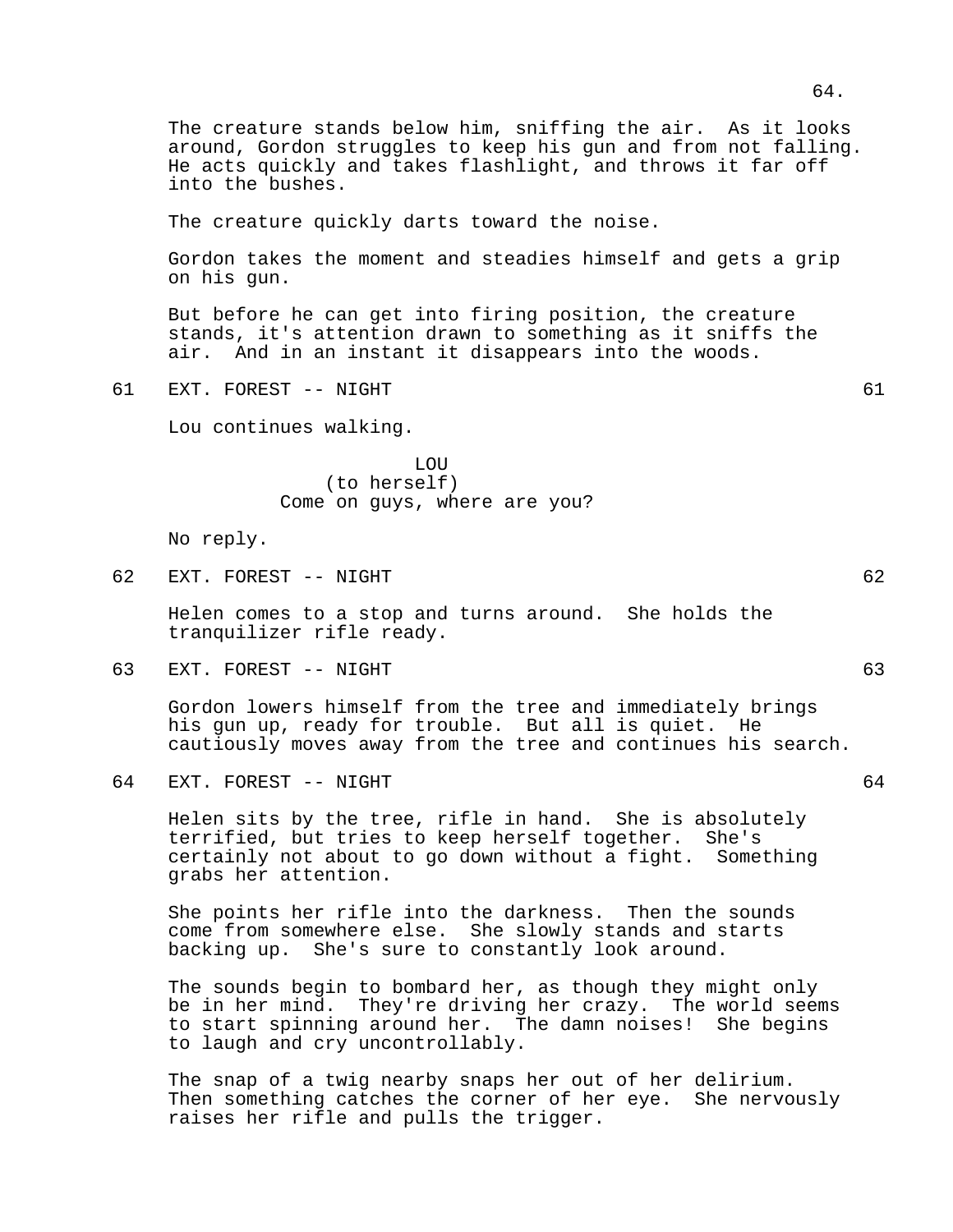FWAP!

Gordon comes out of the darkness and grabs her. She's still freaking out.

> GORDON Helen. Helen, it's me. It's me!

Helen starts to calm down.

GORDON (CONT'D) There you go. Calm down, it's just me. You're okay now.

She starts to laugh a bit and hugs Gordon.

GORDON (CONT'D) It's alright. You're okay. Damn, I ought to rescue women more often.

As she hugs him, she notices the dart from the rifle sticking out of his arm. She pushes away.

HELEN

Oh my god!

Gordon looks down. The dart went into the sleeve of his shirt. It hangs, missing his skin by less than a hair. He plucks the dart out and hands it back to her.

> GORDON That's as close as it gets, lady.

Helen laughs a bit, out of sheer relief.

GORDON (CONT'D) You don't get too many second chances with these. Make the next one count.

Gordon takes the rifle and reloads it then hands it back to Helen.

> HELEN Did you find anyone else?

GORDON Yeah, and we found a cabin. Come on.

They walk but Helen stops suddenly and looks around, nervously.

HELEN

Is it safe?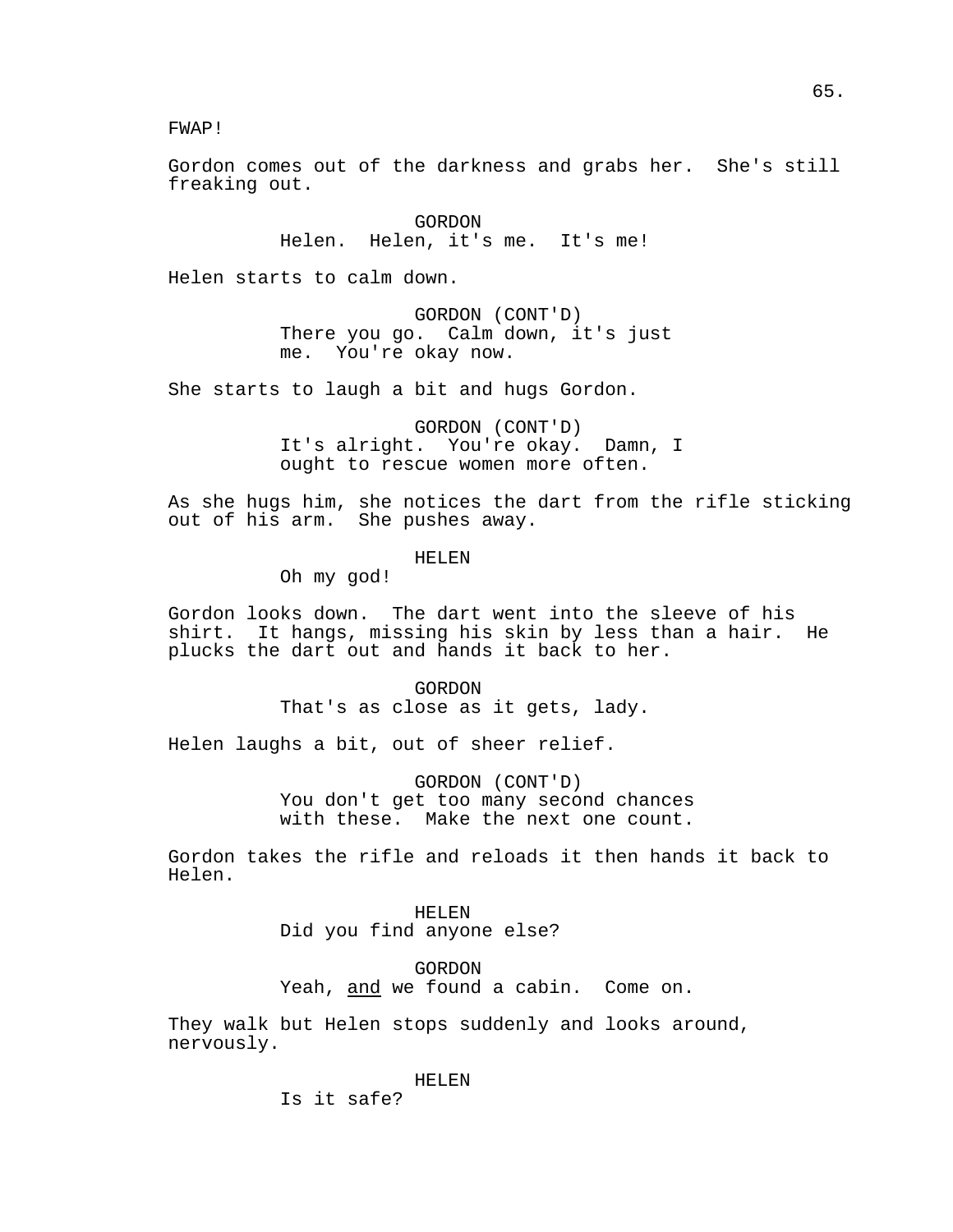HELEN How can you tell?

GORDON Because we're still alive.

They start walking.

65 INT. CABIN -- NIGHT 65

Landon pulls a few glow-sticks from his back pack and places them on the floor, like a glow-stick campfire. They pretty much offer up the only light in the room, besides the dim moonlight coming in from the hole in the roof. But it's an eerie, other-worldly glow and it certainly does nothing to raise the spirits of the cabin's new tenants.

Landon moves back and painfully props his leg up on the sofa.

Brian stands by the window, looking out. Ethan is covering the broken wall at the rear of the cabin.

> ETHAN Maybe one of us should go look for them.

BRIAN Oh that's a great fucking suggestion, Doc. Got any more ways you could screw us?

ETHAN What the hell does that mean?

BRIAN We're all gonna die and it's your fault.

ETHAN

My fault?

LANDON

Guys, shut up! It's not anyone's fault.

BRIAN

Bullshit. If these guys didn't wanna come looking for some fucking bones, we never would have come out here!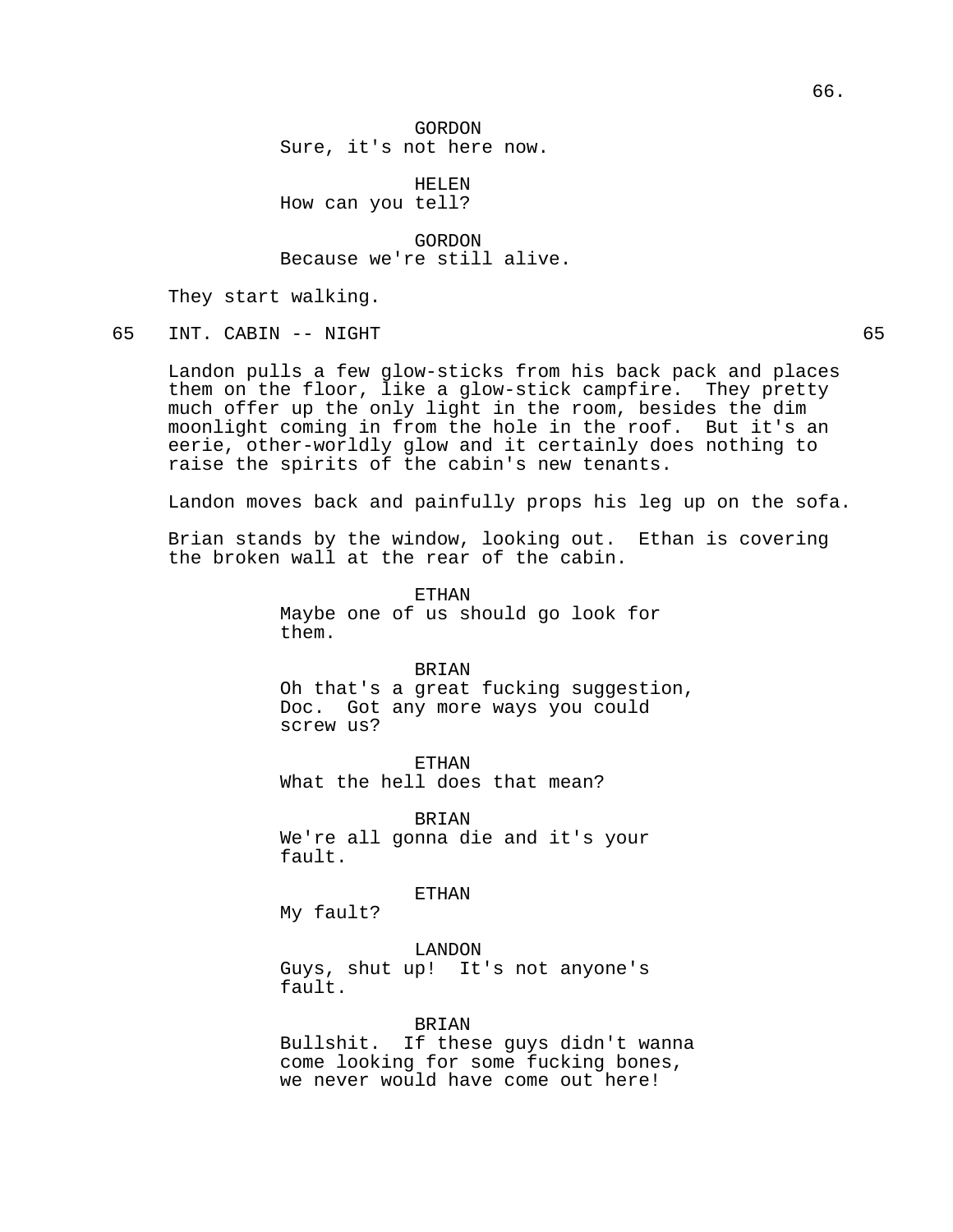ETHAN That's the dumbest thing I've ever heard!

LANDON I said shut--up! It's no one's fault, OK? And even if it was, who cares?

He looks at Brian, who is obviously still angry.

LANDON (CONT'D) Fine, it's all Ethan's fault. There, OK? Are we magically saved now? So can it already. That's an order.

Brian shakes his head and looks back out the window.

66 EXT. FOREST -- NIGHT 66

Gordon and Helen slowly make their way through the woods.

HELEN You sure you know where you're going.

GORDON Trust me. (looking around) I think so.

They walk on in silence for a while. Finally, Helen breaks the silence, speaking quietly.

> HELEN I'm glad I'm not very good with guns.

> > GORDON

Huh?

Helen motions with the tranquilizer gun.

HELEN (with a smile) You'd be asleep right now.

GORDON

I wish I was.

HELEN I know what you mean.

GORDON We'll be alright though.

HELEN

I hope so.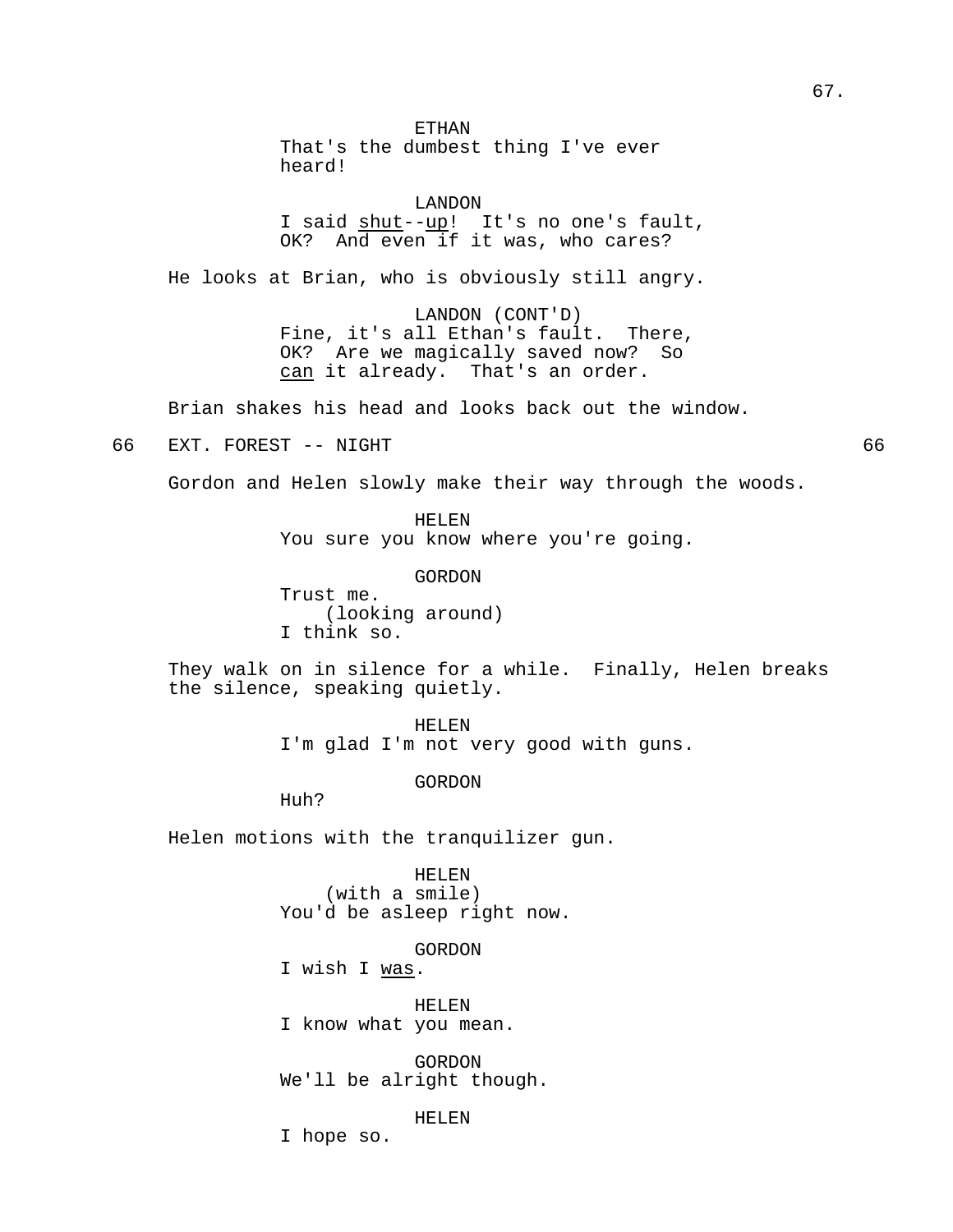GORDON

I know so. Give yourself some credit-- I sure as hell am, and I'm a tough sell.

Helen smiles warmly and puts her hand on Gordon's shoulder.

HELEN

Thanks.

Gordon smiles.

GORDON Just stick close and pay attention.

HELEN Landon was right, you should have stayed on the force.

This stops Gordon in his tracks.

GORDON You don't know the whole story.

HELEN About the fire and the hikers?

Gordon reacts. He doesn't like thinking about this.

HELEN (CONT'D)

He told me. And there was nothing you could have done. The fire was spreading too fast and you'd have been killed before you even got to them.

GORDON Tell that to their families. I took the easy way out.

HELEN So what are you doing here? Give yourself some credit-- I sure as hell am and I'm a tough sell.

She smiles at him and his mood brightens visibly.

GORDON Tell ya what, let's hold the applause till we get out of here.

Helen gives him a "yeah, I know what you mean" look.

They walk on a few seconds in silence. Suddenly Gordon stops and puts his hand up for Helen to stop.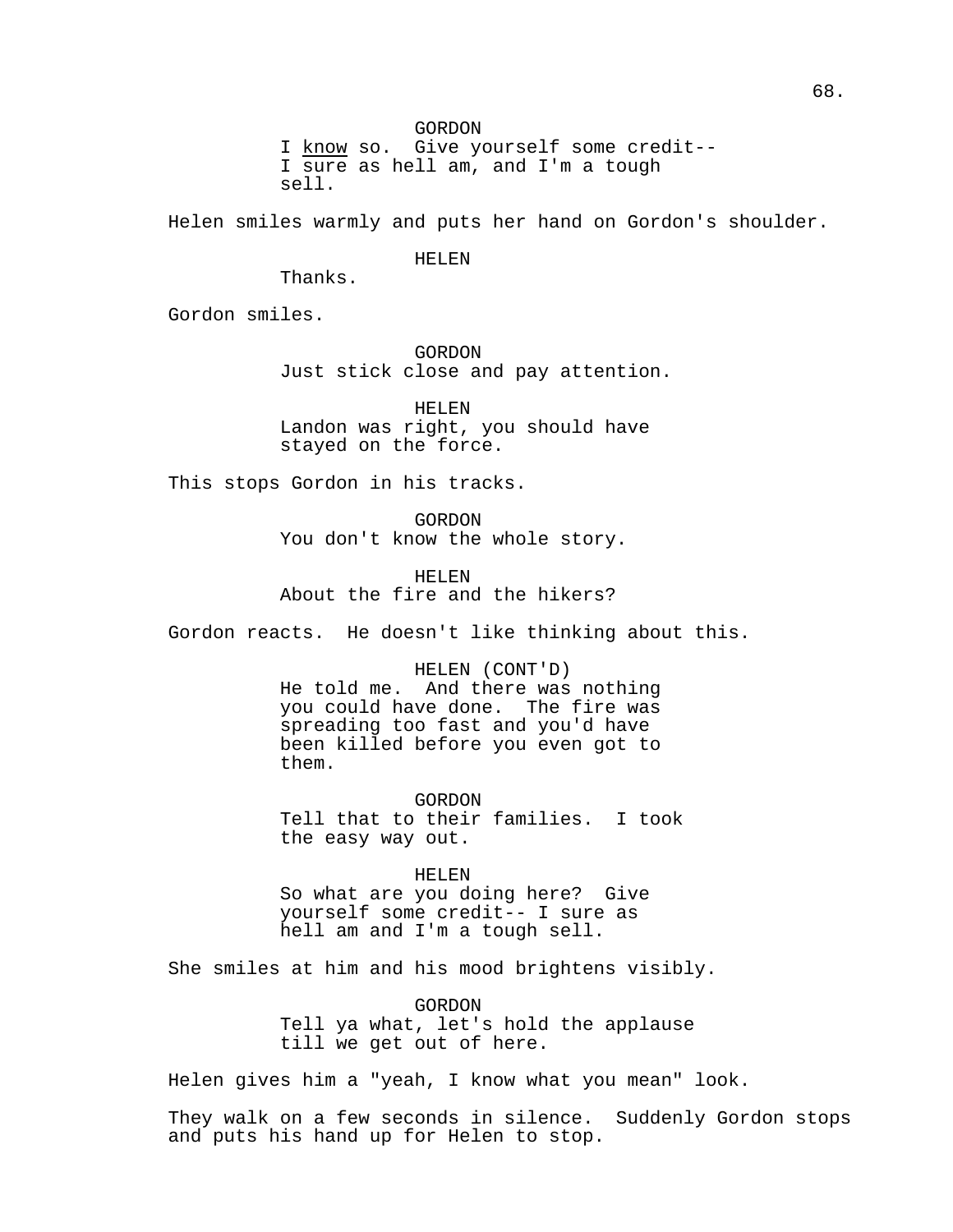There is no sound, not even crickets.

HELEN (very quiet) What is it?

GORDON Do you hear that?

HELEN I don't hear anything.

# GORDON

Exactly.

He motions to her gun and she raises it while he intently scans the surroundings, straining to hear. Helen looks scared again. But the crickets and other night sounds resume. Helen and Gordon look at each other with relief.

Suddenly a flash goes off, far in the woods.

HELEN

Lou.

Come on.

GORDON

They move off.

67 EXT. FOREST -- NIGHT 67

Lou continues trying to find her way to safety. She still uses the camera flash to see. Flash. Nothing. Flash. Nothing.

She sets the flash off again. This time, we see a shape behind her for a micro second. When the flash goes off again, it's gone.

Flash. Nothing. Flash. Nothing.

LOU

Come on.

68 EXT. FOREST -- NIGHT

Gordon and Helen run through the forest. The flashes out in the trees get brighter.

GORDON

Lou!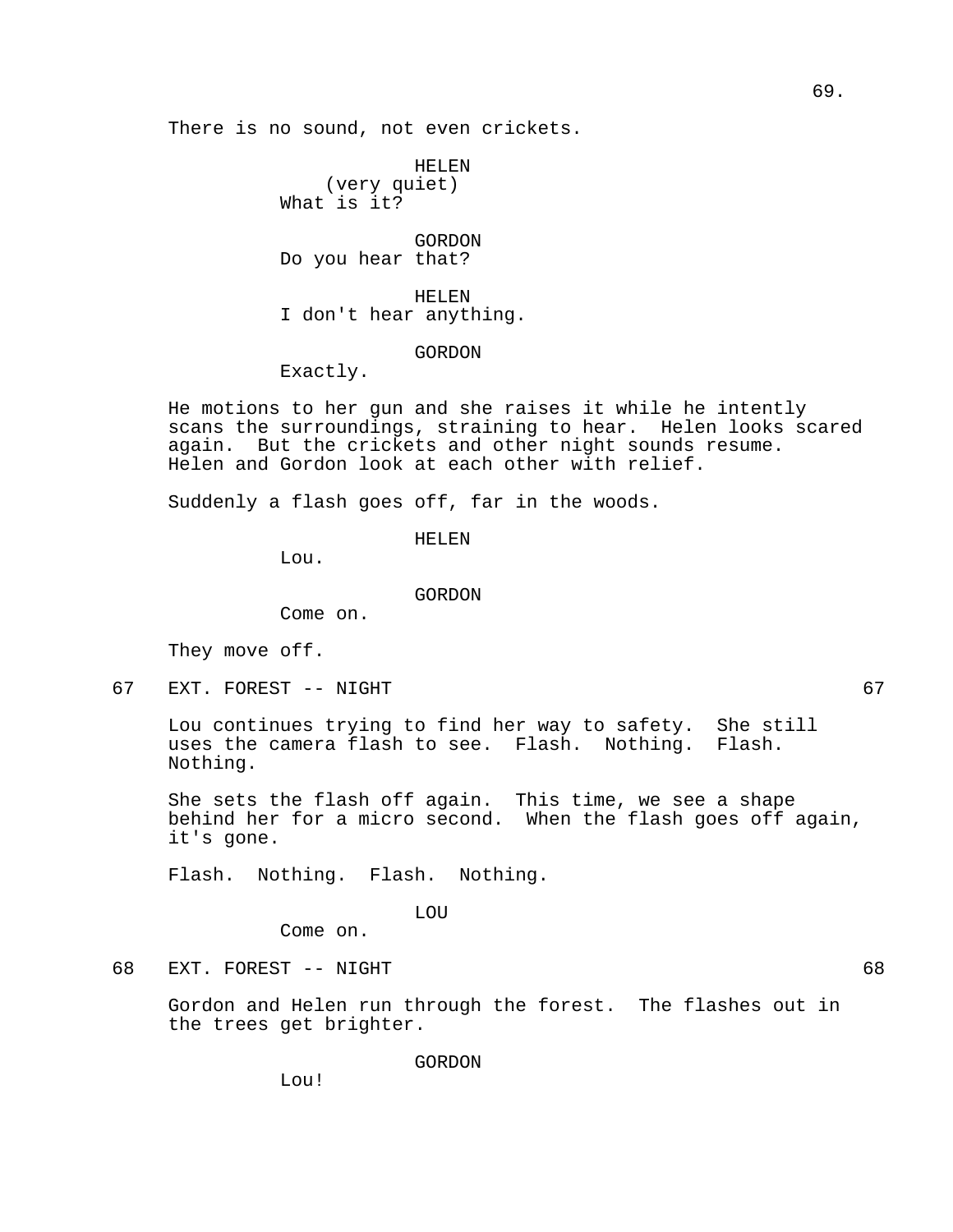70.

69 EXT. FOREST -- NIGHT 69

Lou looks in every direction and flashes the camera to see.

LOU

Where are you? GORDON (O.S.)

We're coming, don't move!

LOU I can't see you!

She turns and sets the flash off again. Nothing. Flash. Horror. The creature is right in front of her, gaping jaws glistening with drool!

70 EXT. FOREST -- NIGHT 70

Gordon and Helen run through the woods. They can hear a deep growl and a blood curdling scream for help that's cut horribly short.

#### GORDON

Lou! Lou!

They get to where the flash seemed to have come from. Gordon is ready with the shotgun.

But there's nothing there. Silence. No Lou. They look around, cautiously, using hand signals to communicate.

Gordon walks over to some bushes and looks behind them. He's shocked to see Lou's mangled remains there.

> GORDON (CONT'D) (to himself) Shit.

He bends down to see if she's still alive, but he first has to move part of the bush out of the way.

Meanwhile Helen approaches. We can clearly see that something is upsetting her. And then we see what it is: she holds up Lou's camera.

#### HELEN

Look.

Gordon turns toward her. The sight of the camera upsets him too.

> HELEN (CONT'D) What's that?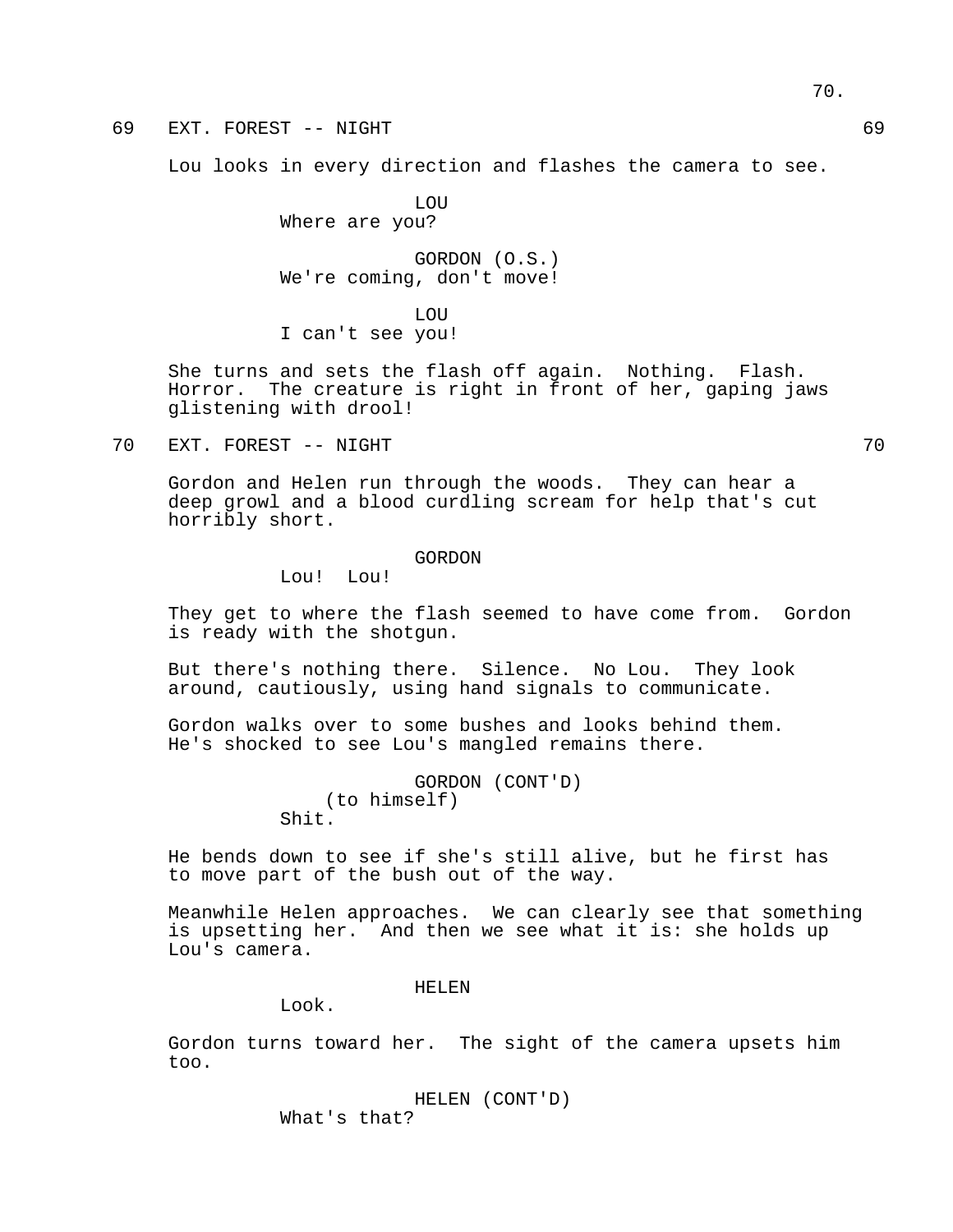Gordon is uncomfortable at having to break the news.

# GORDON Lou. But I can't--

Suddenly Lou's hand grabs Gordon's and her eyes flash open! Gordon turns to her. Lou tries to talk but she's too ripped up to do anything but make some short choking sounds. Her face is covered with blood and tears fall from her eyes.

Helen jumps in and tries to help Gordon as he breaks the bushes away from Lou. But in a moment Lou's choking stops and her grip loosens letting her hand fall away from Gordon. Her dead eyes stare at the night sky.

Helen slumps back while Gordon gently closes Lou's eyes. Gordon looks over to Helen. She's in tears. She looks at Gordon.

#### HELEN

(crying) It's my fault. She wouldn't have been here if it wasn't for me.

GORDON It's not your fault.

HELEN I killed her. I killed her.

She stands.

HELEN (CONT'D) It's all my fault.

Gordon stands and moves to Helen.

HELEN (CONT'D)

She's dead!

Gordon grabs Helen.

GORDON

Helen.

She ignores him, lost in thought.

GORDON (CONT'D) Helen it's not your fault, do you hear me? It's not your fault.

HELEN She's just a kid. Just a kid and I killed her.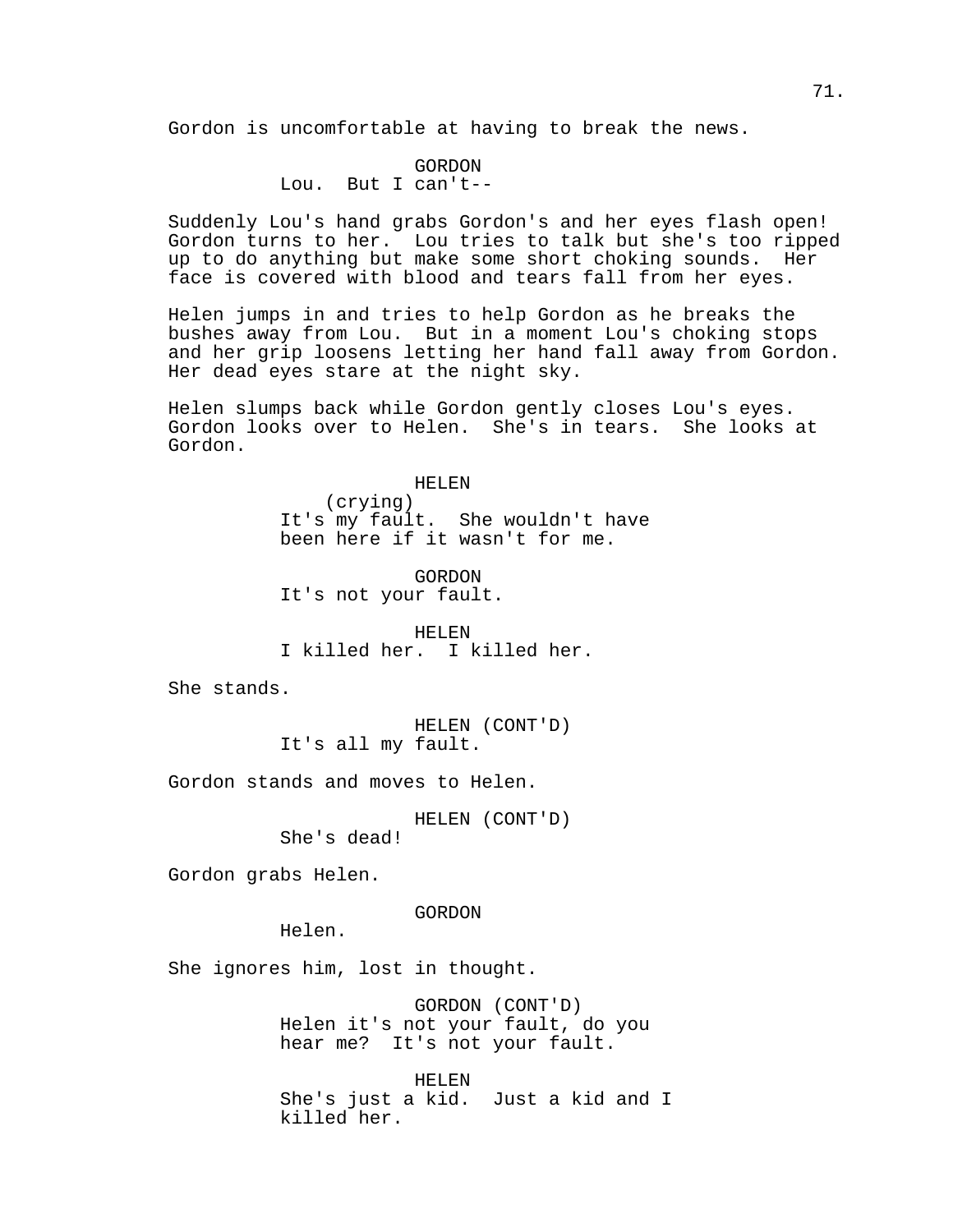No, Helen look at me, you did not kill her, you understand?

Helen, still in tears, shakes her head continuously while looking down at Lou.

> GORDON (CONT'D) Do you hear me?

He turns her head to look at him.

GORDON (CONT'D) This is not your fault, do you understand? Just... calm down. It's gonna be OK.

Helen pulls away.

HELEN

It's not gonna be "OK", it's never gonna be "OK!"

She walks away. Gordon follows. He catches up to her and stops her.

GORDON

Listen to me.

Helen's head is down.

GORDON (CONT'D) Listen to me! This is not your fault, you did not kill her. There was nothing you could have done.

HELEN

She was doing me a favor, being here. She didn't want to come but she knew I'd need help. And now...

GORDON

And now it's up to us to help the others, which we can't do if we get killed, understand?

Helen wipes her eyes.

GORDON (CONT'D)

We have to get back to the cabin and help them. We are gonna beat this thing. For Lou and Janet and Spencer we are going to beat it.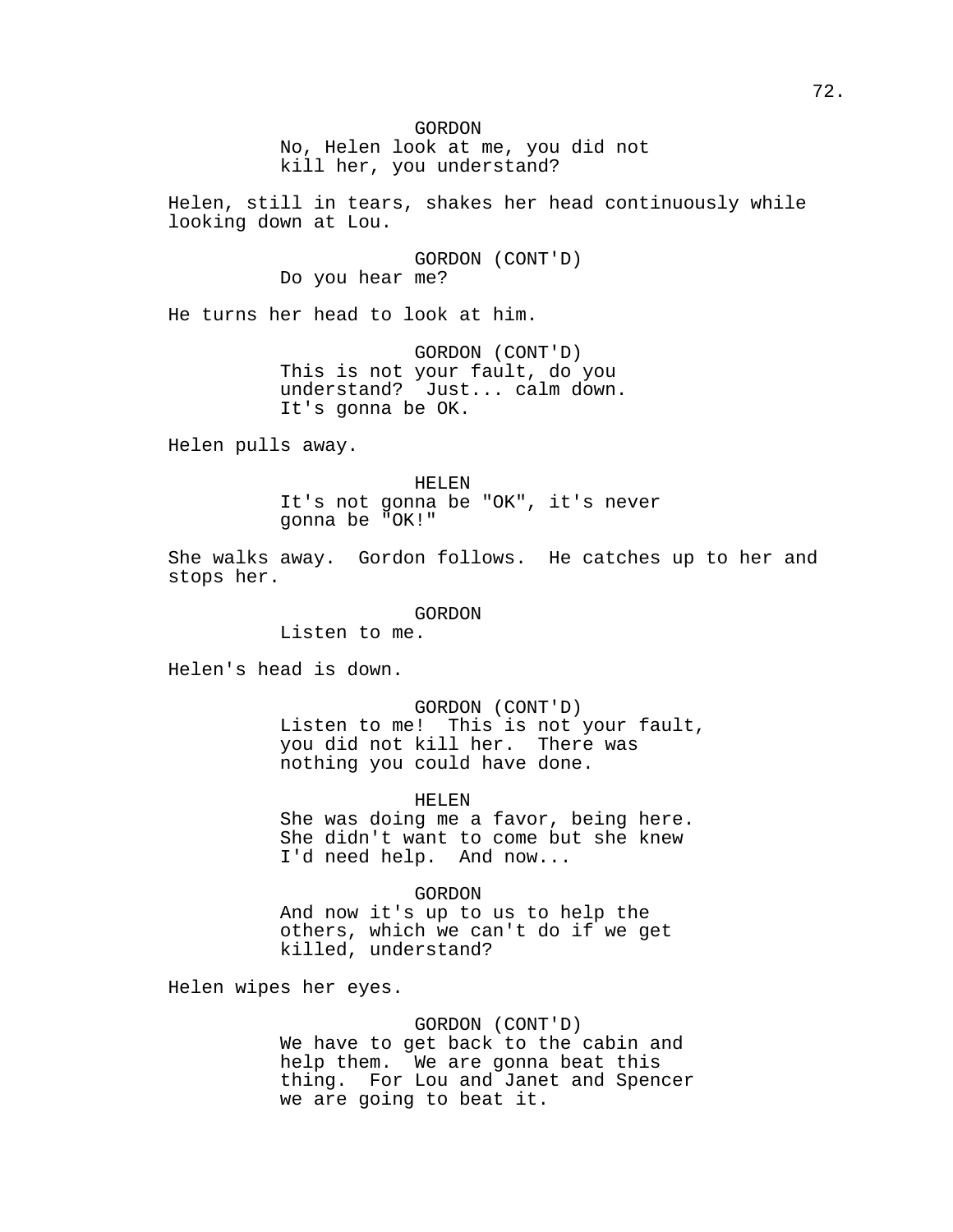Helen and Gordon eye each other for a moment. Gordon raises his brow as if to say "OK?" Helen's lips tighten into almost a smile.

But their little moment is short-lived. The sounds of the crickets dies down, throwing them into complete silence. Gordon looks around. Something catches his attention near Lou's body.

GORDON (CONT'D)

Run!

He pushes Helen in the right direction and the two of them race off.

The creature bursts through the bushes, stepping on Lou as it goes, and bounds off after them.

The following montage is intercut with POV shots from Helen and Gordon, plus ones from the creature in its distinctive "creature vision."

- -- Helen and Gordon race through the woods at top speed.
- -- The creature races through the woods.
- -- Helen and Gordon...
- -- The creature...
- -- Gordon turns and fires his shot gun.
- -- The creature keeps coming.

-- Helen and Gordon climb over a fallen tree, wasting precious seconds.

-- The creature is gaining.

-- Gordon fires again.

-- The creature keeps coming, easily leaping over the fallen tree.

- -- Wild fear shows in Helen's eyes.
- -- The creature's feet stomp on everything in their path.
- -- Gordon tries to get a clear shot as he runs.
- -- The creature keeps coming.
- -- Gordon and Helen jump over a deep gully.
- -- The creature roars.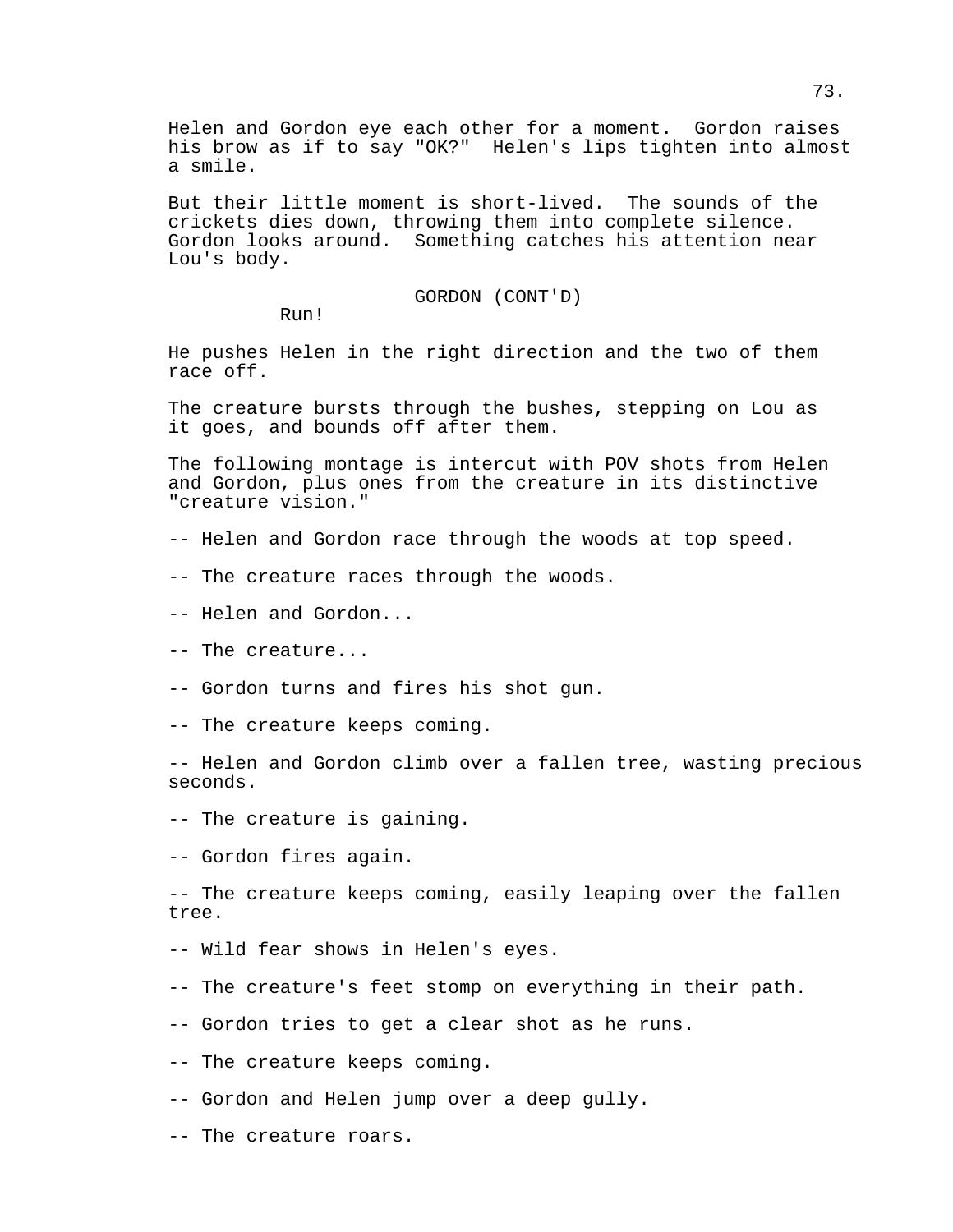- -- Helen and Gordon race for their lives.
- -- The creature bounds over the gully.

-- Helen and Gordon reach a dead end. They're standing at the edge of a deep ravine, with nowhere to go. Gordon pumps his shotgun and turns to face...

-- The creature runs toward them at top speed.

-- Gordon tries to get the creature in his sights but the erratic movement of the creature as it runs makes it difficult. He shoots. BANG!

- -- The creature keeps coming.
- -- POV down the barrel of the shotgun.
- -- Gordon's eyes in intense concentration

-- POV down the barrel of the shotgun. The creature's head is perfectly lined up in the sight.

-- Gordon pulls the trigger. Click!

GORDON (CONT'D)

Damn!

-- Gordon lowers the shot gun only to see the creature is nearly upon them. BANG! He looks over to see Helen with the tranquilizer gun aimed right at the creature!

-- The creature barrels down on them, the tranquilizer dart clearly sticking out on its chest.

-- Gordon turns the shot gun around, grabbing it by the barrel, ready to use it as a club.

-- The creature is nearly upon them, but now is slowed down a little and as if its focus is lost. The tranquilizer is clearly taking effect but it might be too late.

-- Gordon and Helen brace themselves.

-- The creature, having trouble staying on foot hurtles toward them but passes right between them, falling into the ravine!

Gordon and Helen hear branches breaking as the creature falls. Then silence. They peer over the edge but can't see anything.

HELEN

Is it dead?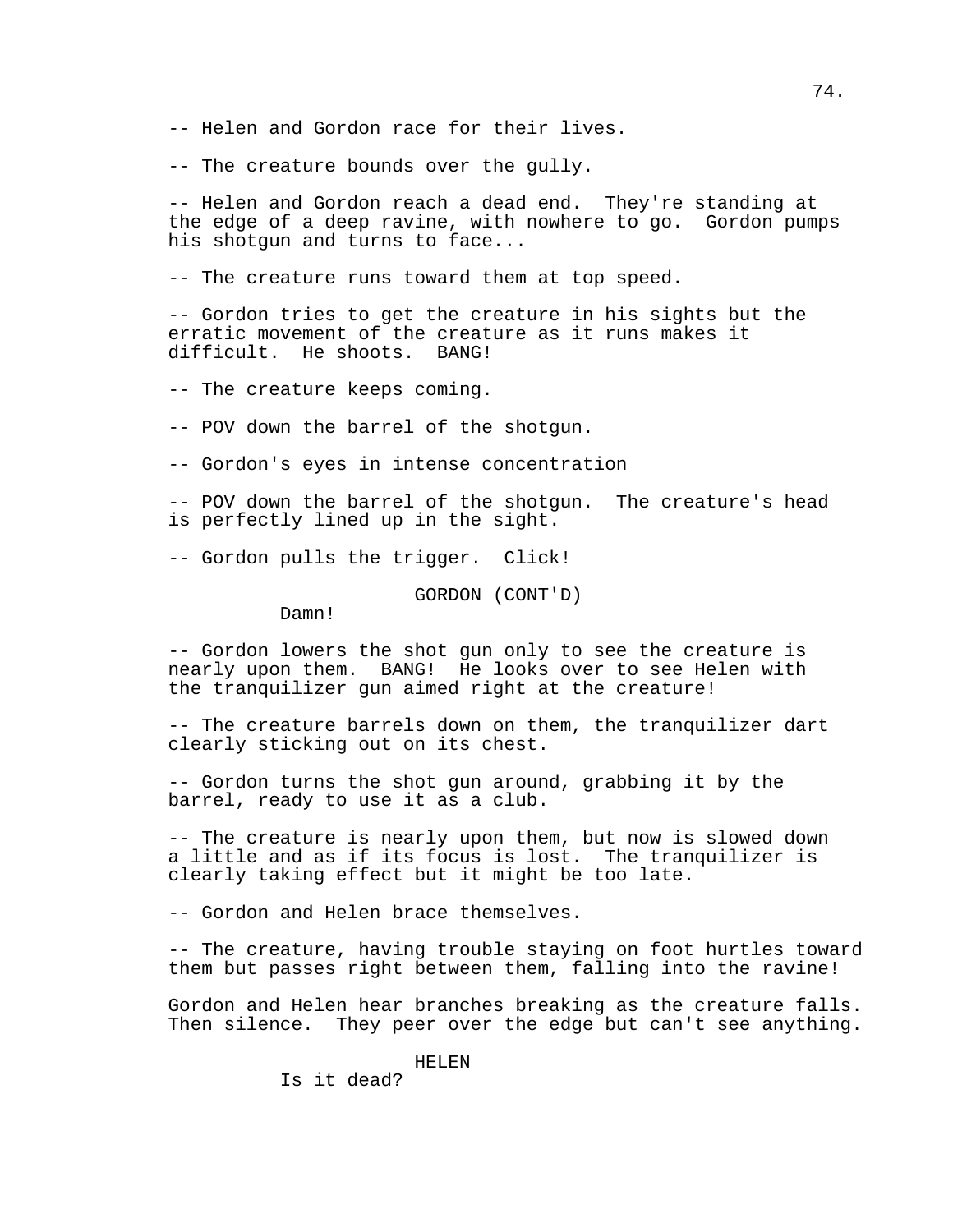GORDON I don't intend to find out, let's go.

Helen still looks down the ravine.

GORDON (CONT'D)

Come on!

He grabs her arm and they run off.

71 INT. CABIN -- NIGHT

Brian, Landon, and Ethan are very quiet.

ETHAN He's been gone awfully long.

LANDON He'll be back.

ETHAN I hope Helen and Lou are okay.

Suddenly Brian straightens up.

BRIAN Something's coming.

LANDON Someone or something?

## BRIAN

I can't tell.

With Ethan's help, Landon hobbles over to the front window.

Soon, they can make out the dim shapes of Gordon and Helen coming out of the woods.

> GORDON (O.S.) Hey, in the jail, open up!

#### ETHAN

Get the door.

Landon opens the door and Gordon and Helen come in. Ethan and Helen are quick to embrace each other.

> ETHAN (CONT'D) Oh God, Helen. Are you okay?

## HELEN

I'm fine.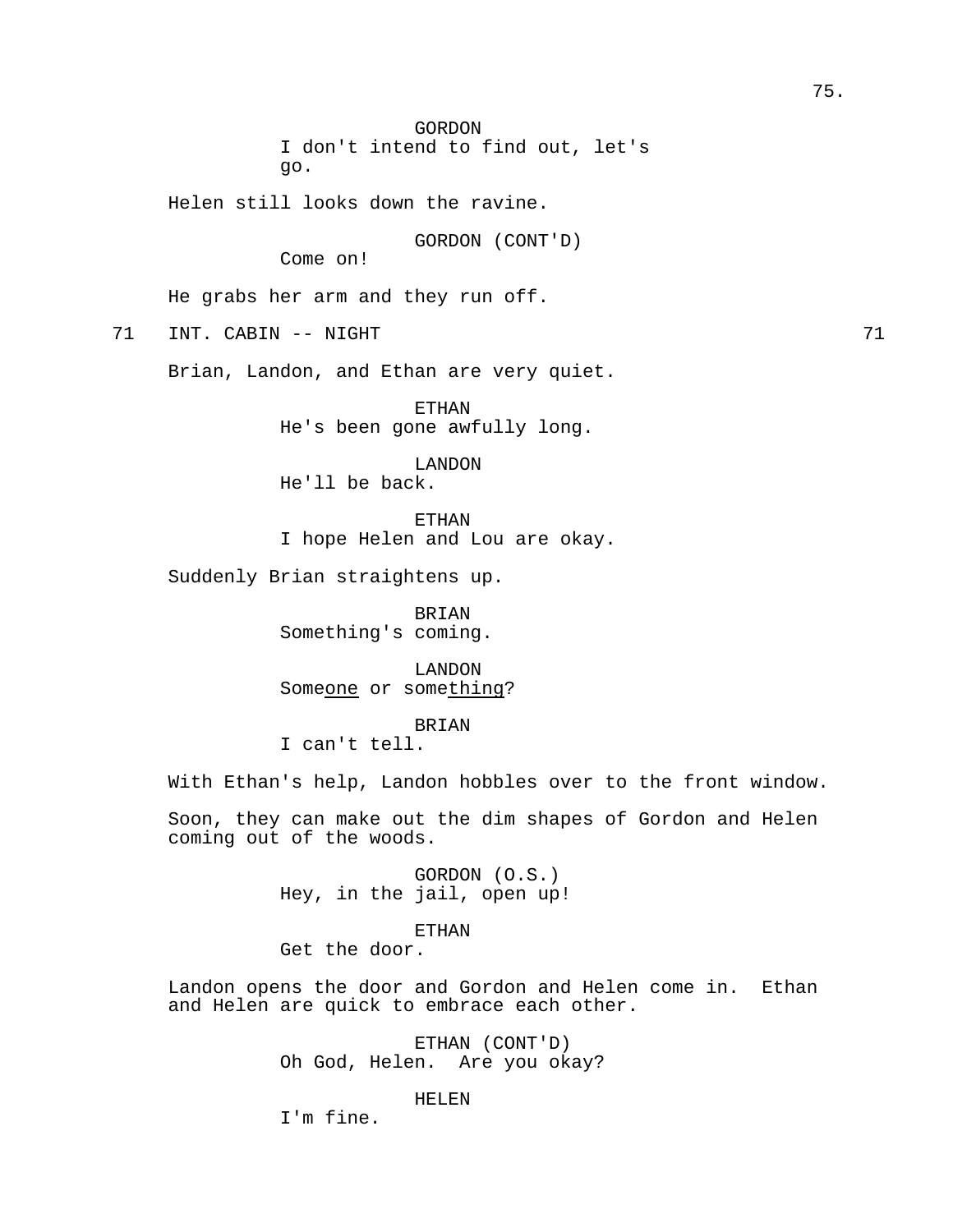## ETHAN

You sure?

HELEN Yes, I'm just glad Gordon found me. Are you okay?

ETHAN Yeah, fine. Where's Lou?

Gordon shakes his head and tosses the camera down. Landon pats Gordon on the shoulder.

Brian is visibly shaken by the news. Gordon turns to him.

GORDON Keep an eye out front.

Brian seems to have a new respect for Gordon.

#### BRIAN

You got it.

Brian gets back to his post at the front window.

GORDON

Alright. We need to start figuring out what the hell is going on out there and what we can do.

He looks at Ethan and especially at Helen.

GORDON (CONT'D) Now, what the fuck is that thing?

HELEN

I don't know.

## GORDON

Well you gotta have some *ideas*, right? Smart girl like you? Come on, what kind of animal would hunt a human?

ETHAN You think it's hunting us?

GORDON Well it sure as shit ain't baking fucking cupcakes. (to Helen, softer) So, ideas.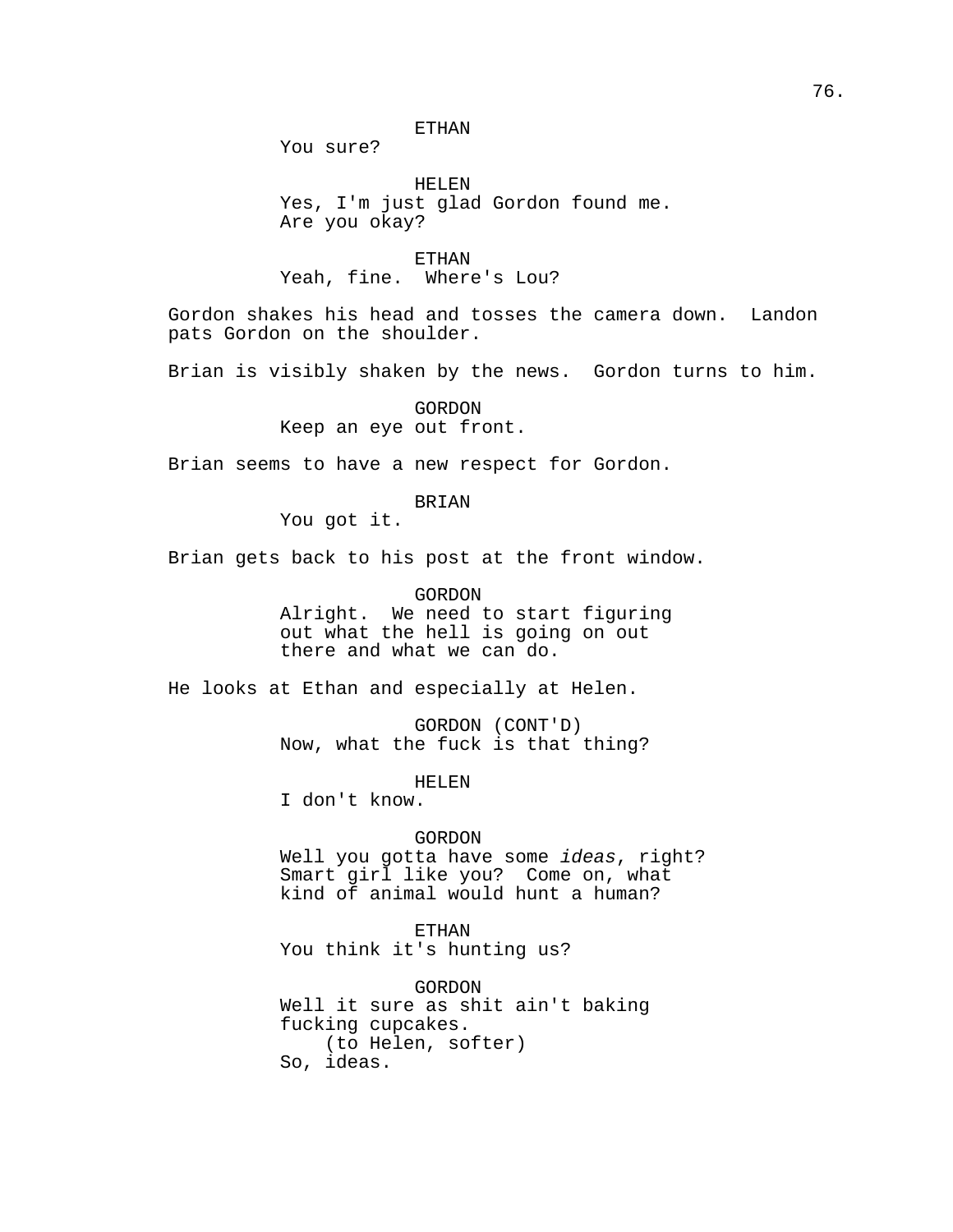If it is Gigantopithecus, or a relative, that would explain some things. This thing's hunting skills are downright... scary. It actually seems to be using some sort of tactic.

## GORDON

Definitely. Is that normal gorilla behavior?

## HELEN

No. I mean, I've seen gorillas and other apes defend territory and hunt, but not like this.

## BRIAN

Now hold on, lot's of animals defend territory.

#### HELEN

Beating off an intruder is one thing. Methodically stalking them is another.

ETHAN Why would it be hunting us? Clearly not for food.

Gordon turns and looks at Ethan.

#### ETHAN (CONT'D)

And if it was territory, aren't we out of it by now? Otherwise, why didn't it attack while we were on our way in?

GORDON Why do you think?

HELEN Because we disturbed sacred ground.

#### LANDON

Sacred?

#### BRIAN

What the hell does that mean? They're fucking animals. They wouldn't know what fucking sacred is.

GORDON Obviously they do.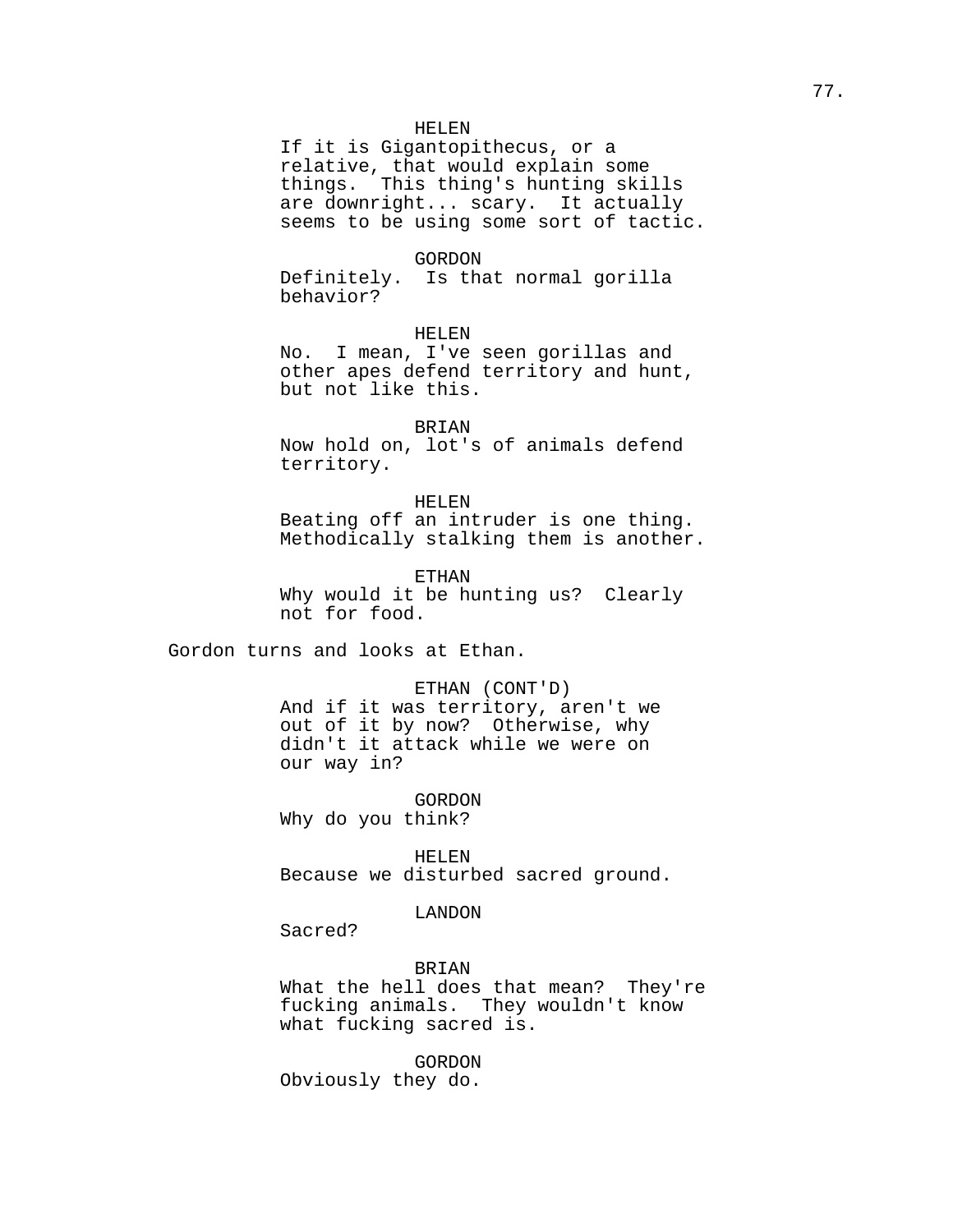What makes you think the ground was sacred?

## HELEN

Look at the facts. We are dealing with an obviously intelligent creature.

#### BRIAN

What?

#### HELEN

Intelligent enough to bury it's dead consistently-- the same way every time. And we came in and pulled those bones right from the ground.

BRIAN That doesn't make it intelligent.

#### LANDON

Right.

## GORDON

Well maybe you geniuses haven't noticed the way this thing is hunting us. It hides, grabbing whoever is the easiest target. And that was a god damned trap, that Ethan fell into.

#### ETHAN

Well our solution is simple. We stay close together the rest of the way. If this thing's taking us one at a time, we just won't give it the opportunity.

#### GORDON

That's a good theory, Doc. And we'll be able to try your little gamble at first light. Till then, I suggest we keep a rotating watch.

## BRIAN

I ain't sleeping.

## 72 EXT. CABIN -- NIGHT

The moon is out and the cabin looks downright eerie in its glow.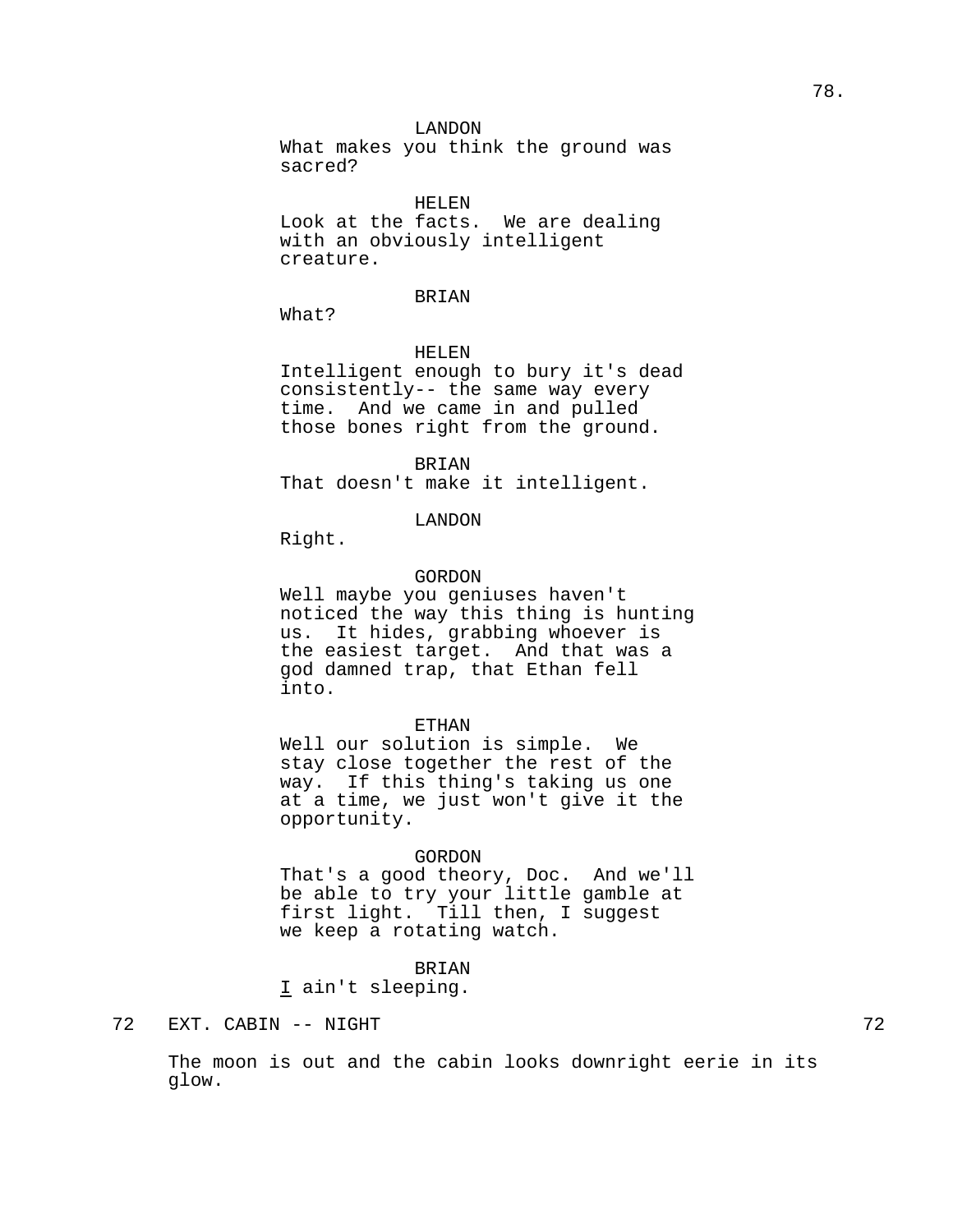73 INT. CABIN -- NIGHT 73

Landon and Ethan both sit on the edge of the bed. Brian is at the broken back wall of the cabin. Gordon stands by the front window.

Helen looks at pictures on Lou's camera. They are images of everyone from the team, as well as shots of the wild. Some pictures make her smile, like a picture of Spencer and Janet, and other people from the team laughing and smiling.

The pictures also evoke a sense of sheer sadness and fear. The shots of the mangled bear, for example, make her cringe.

At one point, she looks up and notices Gordon watching her, and looking over her shoulder at the pictures. They exchange a glance, acknowledging each other. Gordon smiles slightly and moves away.

Then Helen comes across the pictures Lou took when she was alone. The woods at night as she tried to find her way. Then the image of the creature as it is about to kill Lou.

> HELEN Oh my god, we got a picture of it.

She shows the picture to the others.

GORDON Yeah, that's it. Mean son of a bitch.

Helen takes the camera and places it down.

BRIAN This forest sucks, Landon. As soon as we get outta here I'm on the first plane back to P.A.

Landon turns to Gordon.

LANDON What's it look like out there?

GORDON

Dark.

BRIAN Do you know how to get back to the road from here?

GORDON I got a pretty good idea.

Helen looks at the old bones that lie on the floor of the cabin.

79.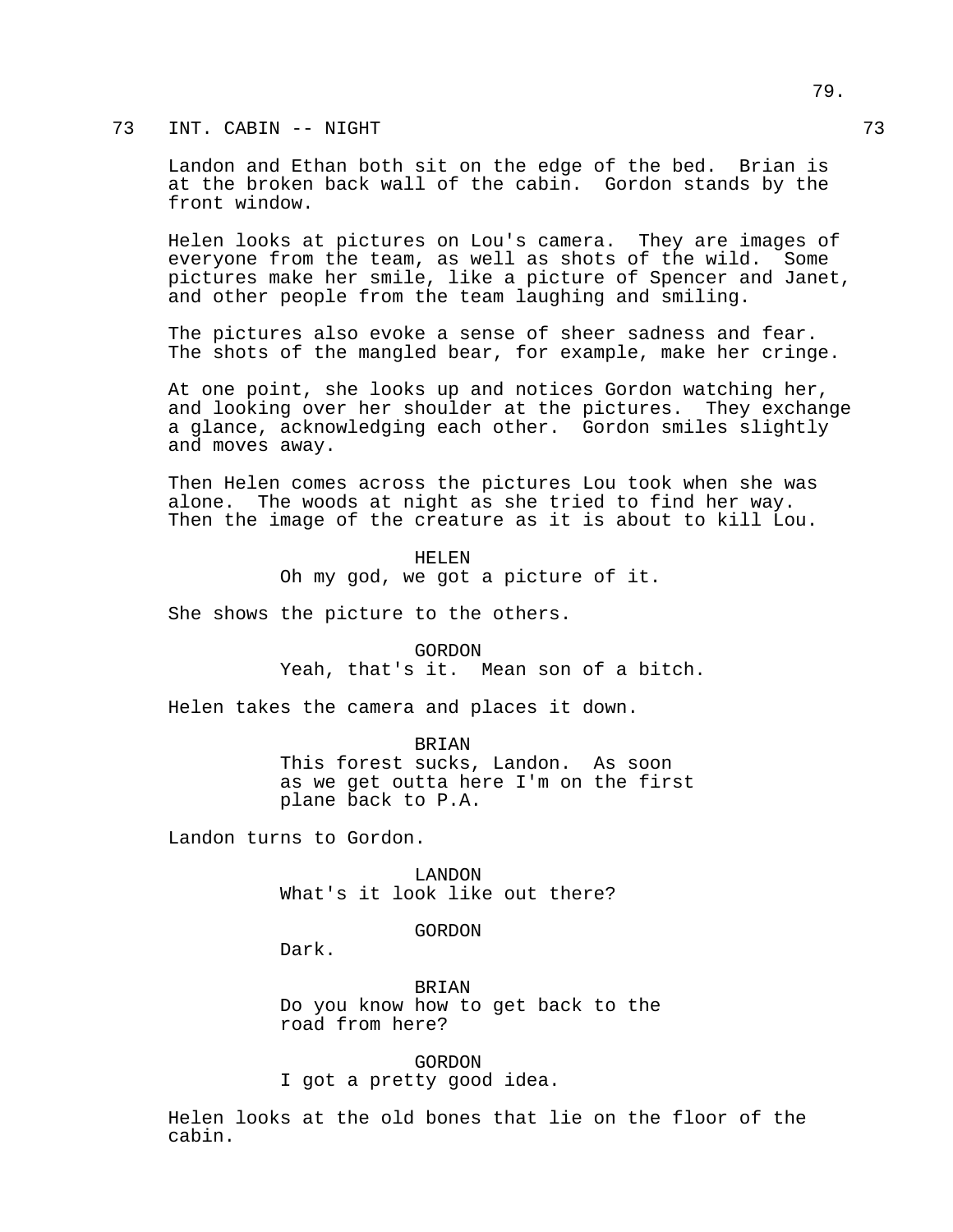I wonder what happened in here.

ETHAN

Who knows?

#### HELEN

Look at this.

She points to one of the skeletons.

HELEN (CONT'D) The clothes are all ripped up. These poor people must have been beaten to death.

LANDON

I wonder who they were?

Helen stands and begins looking through more of the junk in the place.

ETHAN

Well, I can tell you they've been here for at least 75, maybe 80 years. Probably more.

#### LANDON

(massaging his wounded leg) Yeah, well someone should have told them leaving all those bear traps out there is a bad idea.

BRIAN

Fucking hillbillies. What the hell would they need that many for, anyway?

GORDON Depends, were they trapping, or defending?

They look at the skeletons. The bones are really mashed up.

ETHAN You think it was that thing out there?

GORDON Whatever it was, they went out pretty bloody and painfully.

Helen grabs a dusty picture from some rubble near the fireplace.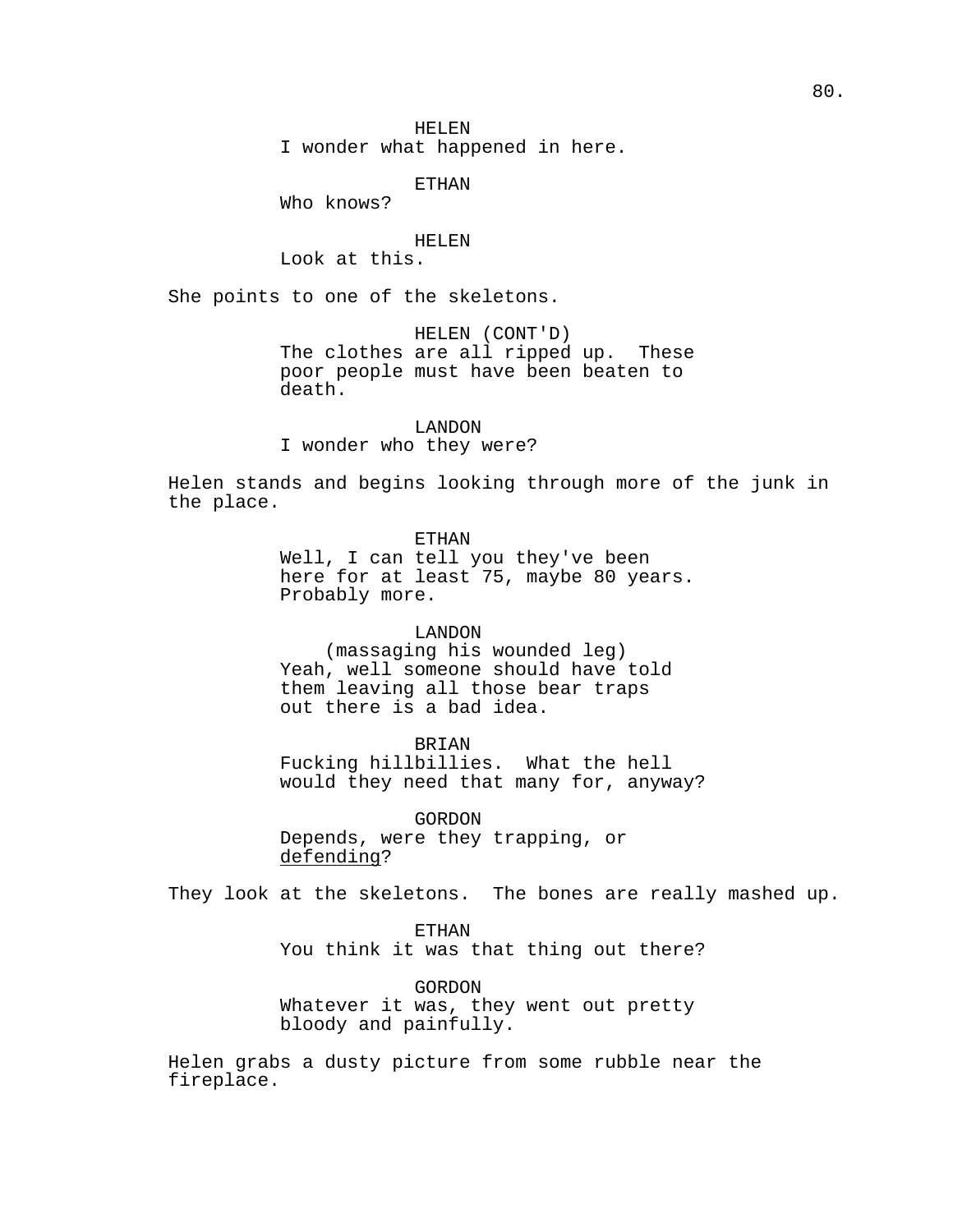Hey, Ethan, do you remember the name of those people that brought the first bone to the museum?

ETHAN

The fur trappers?

HELEN Yeah. Wasn't it Horace something?

**ETHAN** Peasley. Horace J. Peasley and his wife.

## HELEN

Oh shit.

She shows him the picture. It's of a couple, probably in their late forties. The man has a long beard and wears a ragged black suit. The woman wears a dark full length dress that looks extremely uncomfortable. They stand proudly in front of a cart loaded high with pelts.

There is a sign hanging on the side of the cart: "Peasley's Pelts."

> BRIAN Are you saying that thing out there is a hundred years old.

GORDON What makes you think that's the same one that killed them?

HELEN More importantly, What makes you think there's only one of them?

The thought finally hits everyone that there may be more.

BRIAN

As if I wasn't shittin' enough before.

# LANDON

No kidding.

Ethan walks to the desk and does some rummaging.

LANDON (CONT'D) If there were more than one, wouldn't they just all come down and kill us?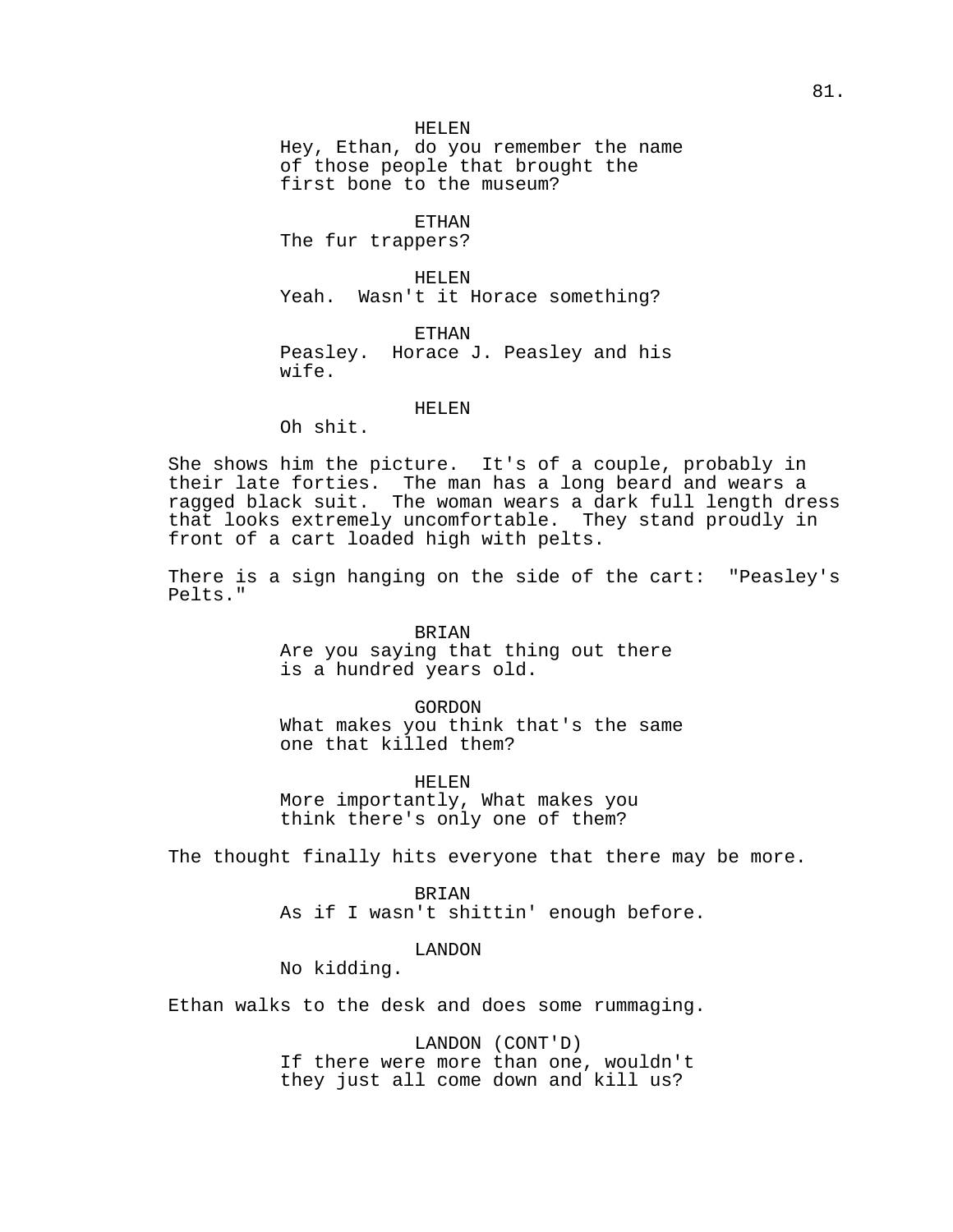Not necessarily. With gorillas, the only one that does any territory fighting is the alpha male. Unless things get really ugly, then the others come to help.

#### BRIAN

Great. So they have a sense of community only when it comes to war. Lovely.

ETHAN We're no different.

Helen looks at the picture again. This hundred year-old picture is very upsetting to her.

#### HELEN

I guess we know why they never went back to the museum. (looking around) They must have barricaded themselves in when they realized what they were up against.

LANDON Imagine being all alone out here with those things.

#### GORDON

I think I got a pretty good idea.

Ethan notices something in the rubble and picks it up. His eyes light up.

> ETHAN Hey, look at this.

#### GORDON

What is it?

Gordon takes it. It's a crude, hand-drawn map.

GORDON (CONT'D) It's a map. It's a God damned map of the area.

HELEN Is it right? Would the road be on there?

LANDON Well, it can't be too far off. This place hasn't changed in years.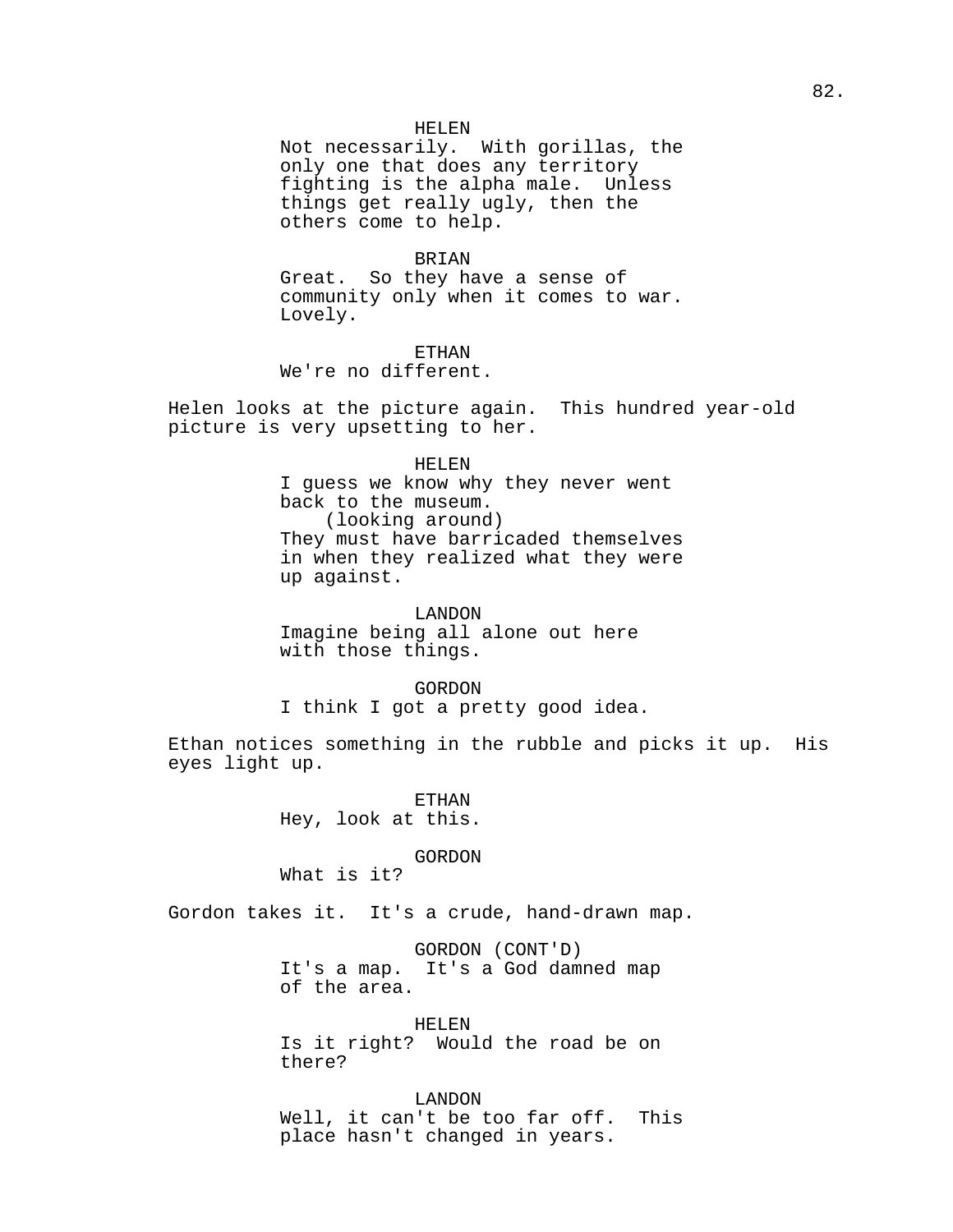Nah, this is good. Look, The river, the lake. That would put the... just imagine the radio towers here. And it looks like we're about here.

## LANDON

Right. That puts the road over here.

They look at the distance between where Gordon points to the cabin, and where Landon points to the road.

## BRIAN

We're screwed.

GORDON

Nah, we can do this in a few hours.

SNAP! Their attention is drawn to the loud snap of one of the traps outside. Followed by a blood curdling growl.

Everyone jumps to the back of the room.

GORDON (CONT'D)

Shit!

## BRIAN

It's here!

GORDON

Get down!

Things become very quiet. Gordon grabs his shotgun and points it at the window.

> GORDON (CONT'D) Anybody else got a flashlight?

## BRIAN

I lost mine.

## GORDON

Great.

It's too dark outside to see anything. Brian is at the back wall, looking out.

GORDON (CONT'D)

Brian?

BRIAN (shaking his head) Nothing.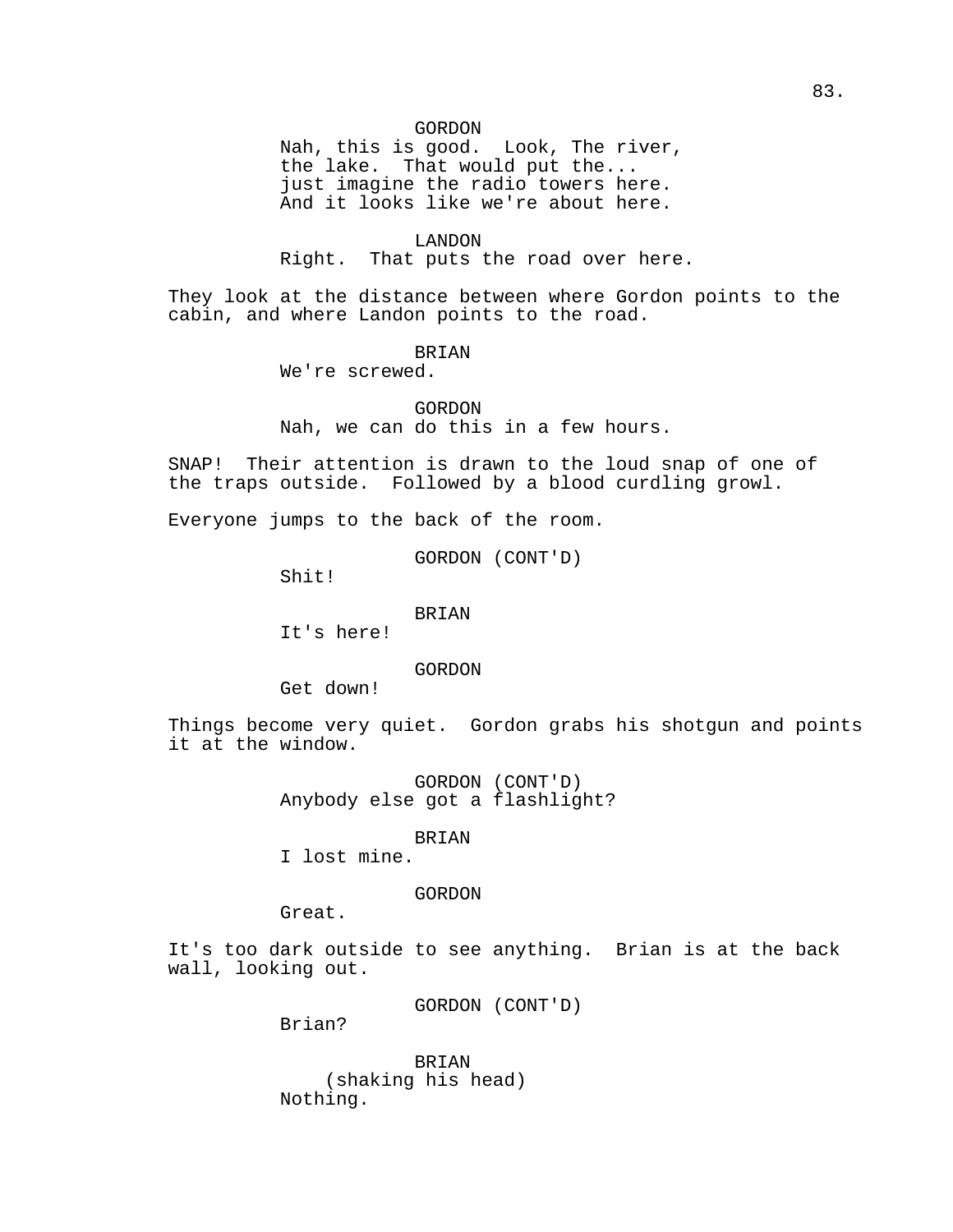## It's out there.

Suddenly, from the hole in the wall, something grabs Brian and yanks him out! Gordon runs over and looks out, shotgun ready, but there's nothing to see. He looks back at the others, who are now sticking close together in the middle of the room.

Suddenly, a blood curdling roar, followed by the snap of a bear trap springing and a shattering human scream.

Silence.

A growling roar, then SNAP! Another scream, this time from another side of the cabin.

Everyone turns.

SNAP! Another scream, this one weaker. Everyone is a hair's breadth from uncontrolled panic. Except Gordon. He's listening intently, following the sounds with his shotgun.

Two more traps snap shut.

#### HELEN

Shoot it!

#### GORDON

I can't see it!

There is more growling as the traps continue to be sprung! With each snap of a trap, there is a monstrous growl and the blood-chilling screams of a man being tortured.

Landon hobbles to the front door and opens it. He begins firing shots into the darkness. The flash from the muzzle reveals the shape of a huge beast out front.

GORDON (CONT'D)

Shut the door!

With each flash, Landon sees the creature in a different place, but by the time he fires, it is someplace else.

Gordon sees something in the darkness at the rear of the cabin and fires. A shape runs by in the flash from the gun.

> GORDON (CONT'D) It's back here!

Landon continues to shoot blindly out the door.

GORDON (CONT'D) Shut the door!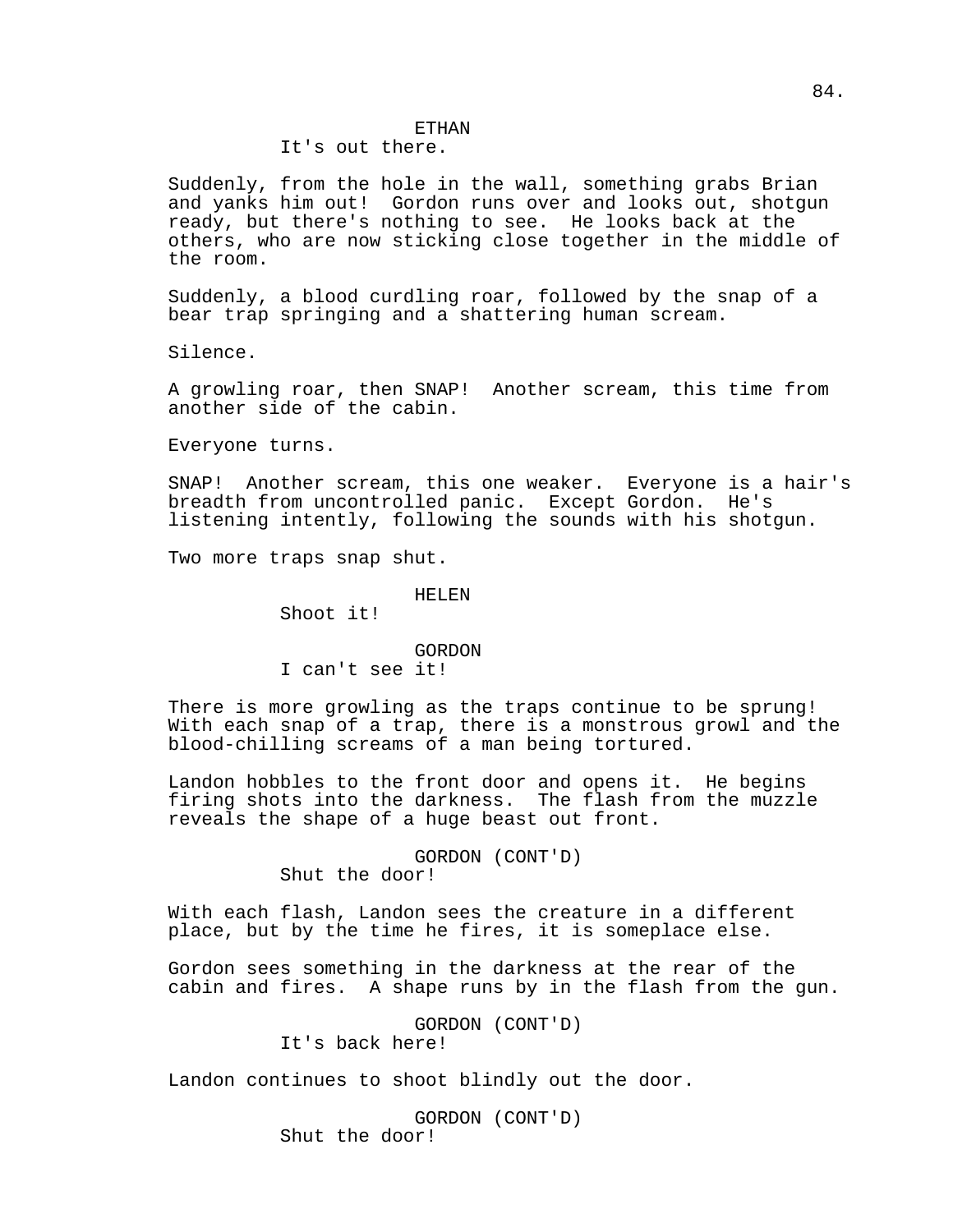Shut the door!

Gordon moves to Landon and throws him to the side. A bear trap comes twirling in at them. Gordon quickly slams the door.

> GORDON (CONT'D) Save your god damned ammo!

LANDON It was right there.

GORDON You're seeing things. It's out back.

LANDON

I'm telling you, I saw it!

Another growl and another SNAP! But no scream...

There is an eerie silence. Helen looks up at Gordon.

HELEN There's more than one of them out there.

GORDON Coming in to help the alpha male.

LANDON

War.

There is a loud thud on the wall of the cabin. Gordon points the gun at the wall.

Then two more traps are sprung and the growling seems to circle the cabin.

Gordon follows it. He slowly spins in the room. He tracks with the gun, now pointing at the others, aiming at the wall behind them. Turning slowly. He completes his turn with his gun pointing at the front window.

There is dead silence again.

GORDON

Get down!

Gordon ducks just in time-- the front window crashes in as something huge is flung through it.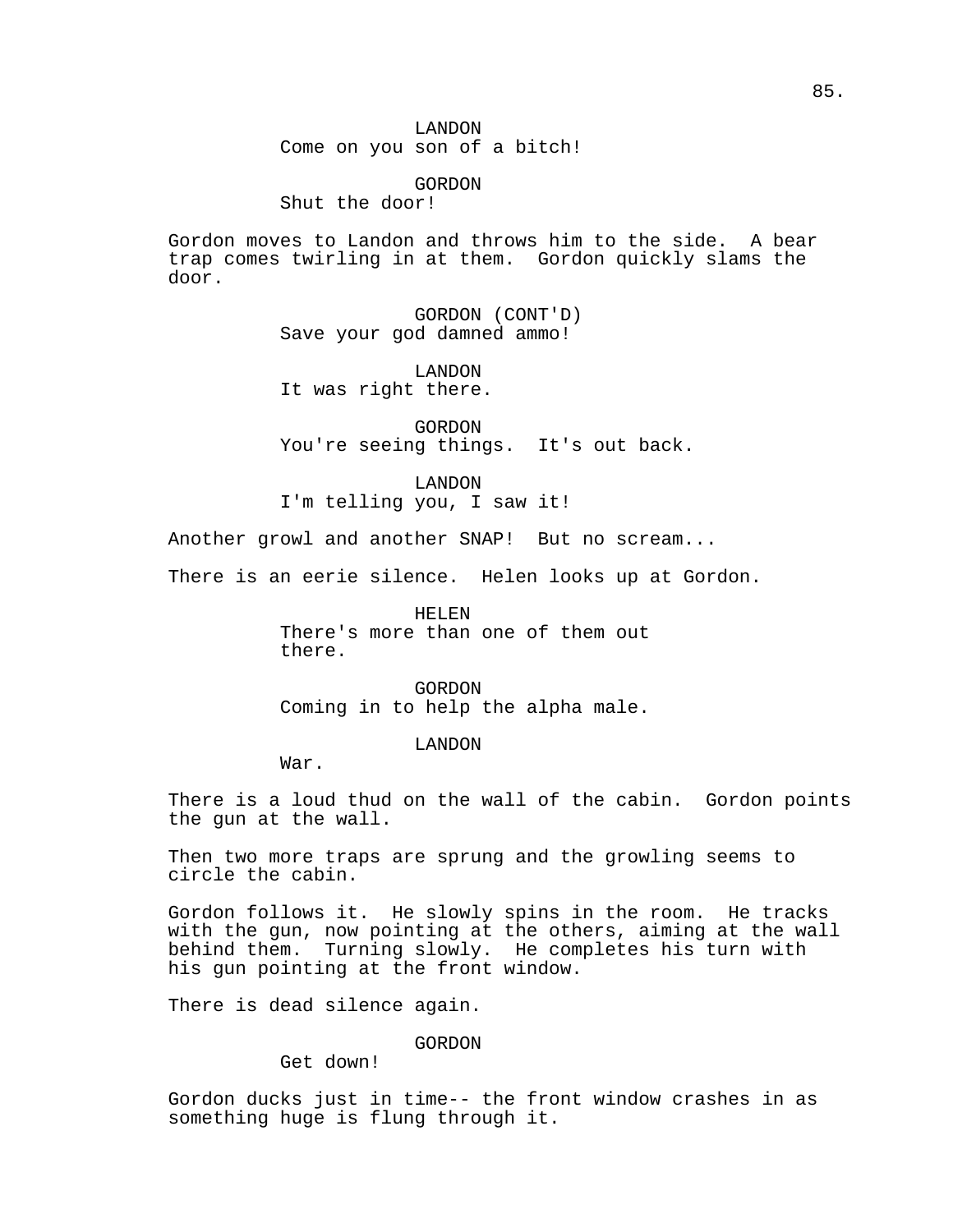He quickly rises and fires out the broken window, then looks out but can't see anything.

Finally he turns back to his friends. Their faces are frozen in horror, staring down. He looks down and is met with an unimaginable sight: Brian's mangled, body lies on the floor, a bear trap clamped across his face. Huge chunks of flesh have been torn out of him.

There is an awful growl, a roar that fades off outside as it seems to disappear into the woods. Then there is nothing but the soft howl of the wind coming in through the shattered window.

FADE OUT.

74 EXT. FOREST -- MORNING 74

The sun hasn't quite broken the horizon, and the valleys of the deep forest still sit in darkness.

75 INT. CABIN -- MORNING 75

Landon is perched by the remains of the front window as the others prepare to leave. Brian's body lies on the bed, covered as well as possible by the remnants of a sheet.

> GORDON How's it looking out there?

LANDON I haven't seen anything.

HELEN Well, that's good, right?

GORDON Doesn't mean something isn't watching us.

ETHAN

Jesus. A little optimism might help us, you know?

#### GORDON

Okay, how's this for optimistic? We still have at least a full day before we get back to the road, your head's still messed up, and Landon's leg sure as hell ain't gonna make things go any faster. Did I forget anything?

LANDON Well, we have the map. (MORE)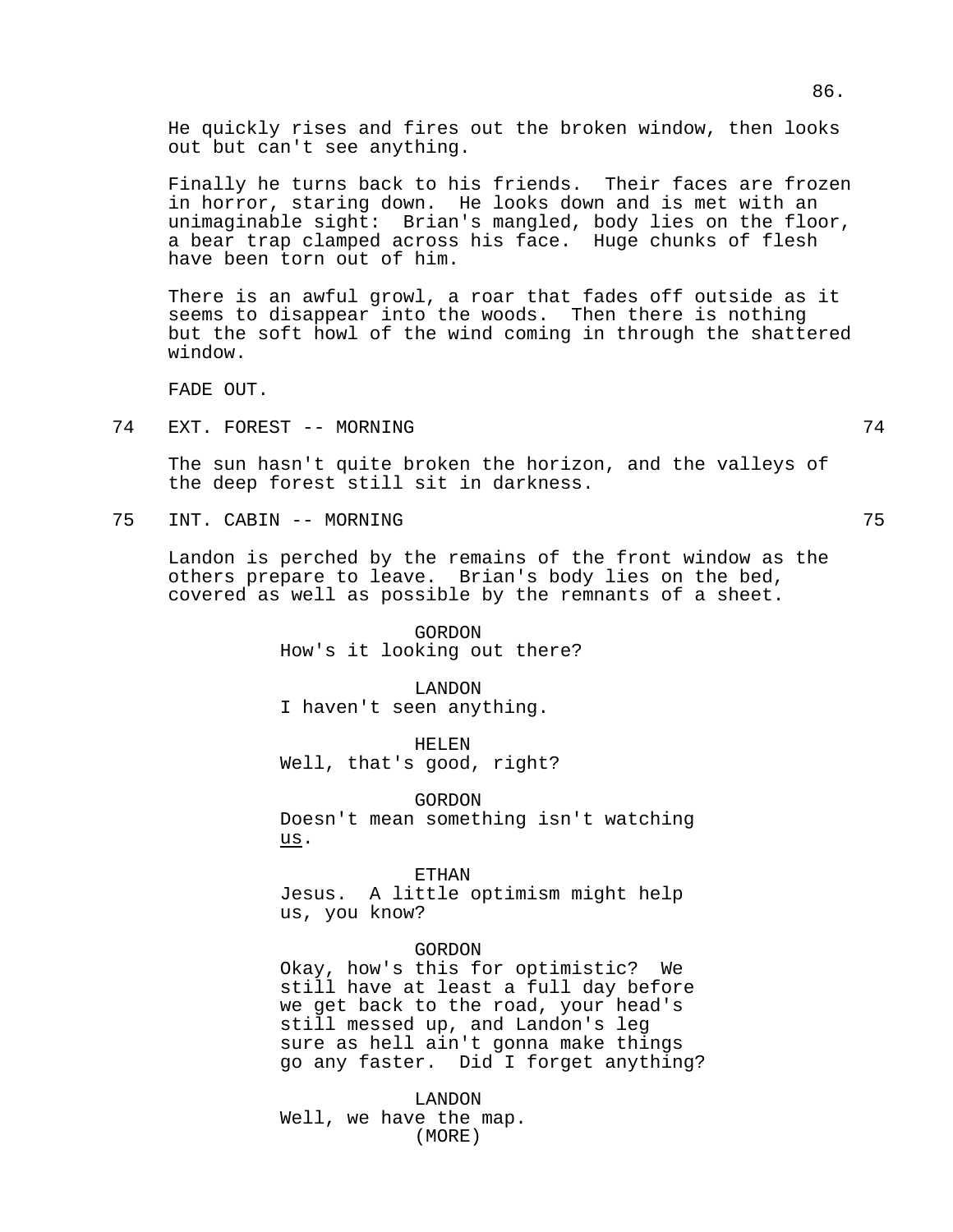LANDON (CONT'D) That's a plus. At least we know which way to go for sure.

GORDON

Hey, there ya go. Optimism. Okay, come on. I want everyone to stay sharp.

ETHAN I don't know about this.

GORDON You wanna quit Ethan?

ETHAN That'll be the day.

Gordon at Helen and Ethan.

GORDON Okay. You two help Landon.

LANDON I think I'm okay to walk on it.

GORDON Yeah, well lets keep you off it till it's time to run.

HELEN

Oh, wait.

Helen turns and grabs Lou's camera.

76 EXT. CABIN -- MORNING 76

Gordon slowly steps out from the front door, shotgun pumped and ready. He looks around and signals to the others that the coast seems clear.

The others cautiously follow, Helen and Ethan helping Landon walk. Landon takes one last sad look back into the cabin at Brian's body, then continues on.

> ETHAN Where are they?

Gordon looks around.

GORDON

I don't know.

LANDON Maybe we scared them off?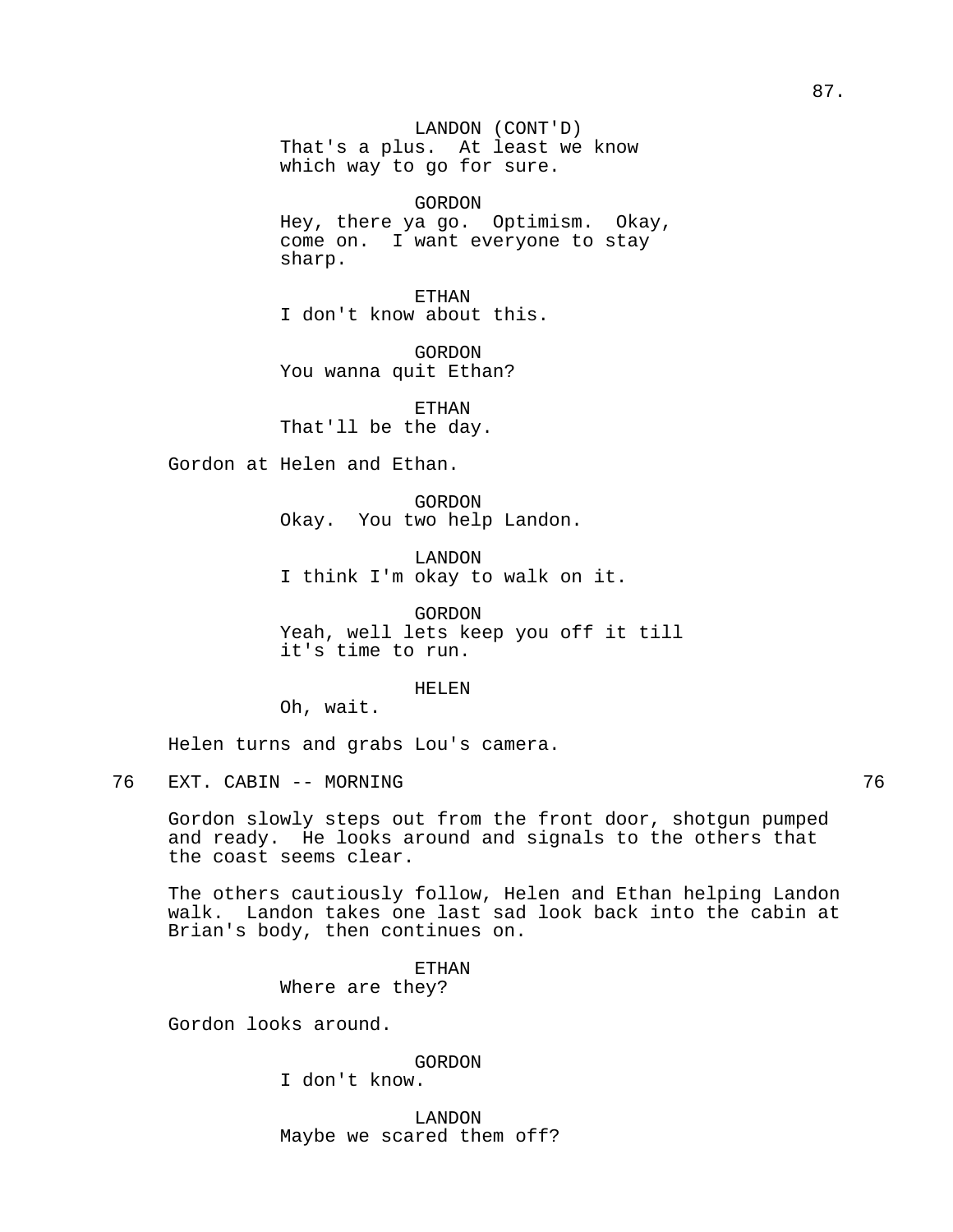Not likely.

HELEN They won't stay out in the open.

GORDON

Look at this.

He points to the ground. There's some blood and hair in the dirt. The area near it looks like something has been dragged across it.

> GORDON (CONT'D) Something was dragged away here.

> > LANDON

Think I got one?

#### GORDON

Looks that way.

As they walk, they notice all the sprung bear traps. They have dried, sticky blood on them. Pieces of flesh and torn clothes dangle from the clamps. Pieces of Brian.

Helen forces her eyes shut and turns away. Ethan, Landon and Gordon look at the trap and at another nearby.

Gordon points to a trap with blood and thick, dark hair on it.

> GORDON (CONT'D) This look like one of our boys, Doc?

ETHAN Could be-- you've seen more than I have.

GORDON Well, chalk one up for the fur traders. I bet they're smiling somewhere.

HELEN

I'm glad.

They walk away from the cabin.

77 EXT. FOREST -- MORNING 77

The small group walks slowly, cautiously. Landon is doing better now and just needs Ethan's help.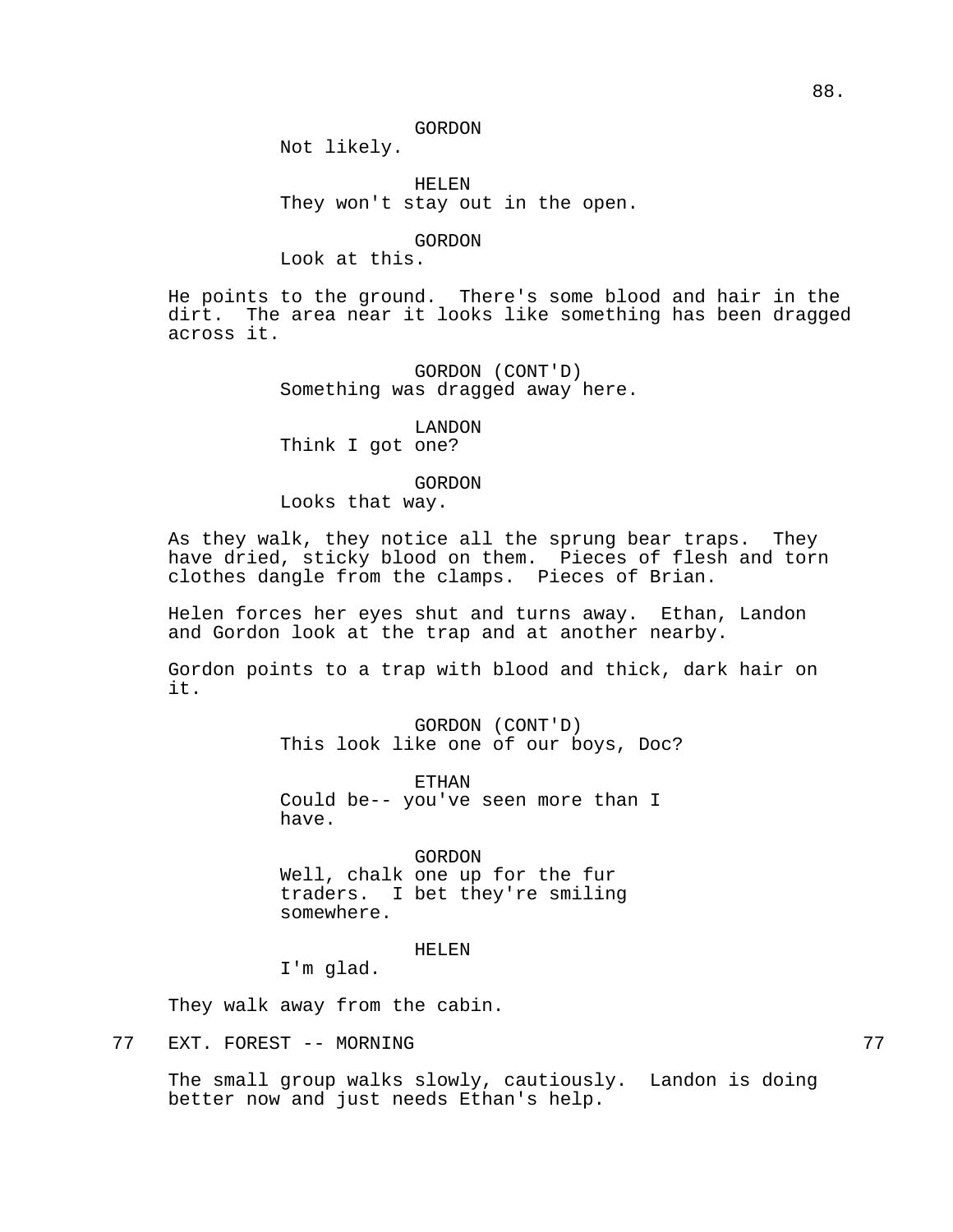They walk and walk, and walk, constantly scanning the surrounding area for any movement. As they walk even more, Gordon turns to Ethan.

> GORDON Hey Doc, I got a question for you.

## ETHAN

Yeah?

GORDON What was in your backpack?

ETHAN My gear, what do you think?

## GORDON

That's it?

## ETHAN

Yeah. Gear, a few samples from the site, canteen... the usual.

GORDON Samples? You mean bones.

ETHAN

Of course.

GORDON Un huh. Where were they?

ETHAN

I don't follow.

They stop.

#### GORDON

Your backpack and everything in it was torn to shreds. Where were the bones?

HELEN You think it's been looking for the bones?

GORDON Well, it wasn't doing anything until we started messing with those bones.

ETHAN Damn, I'm such an idiot!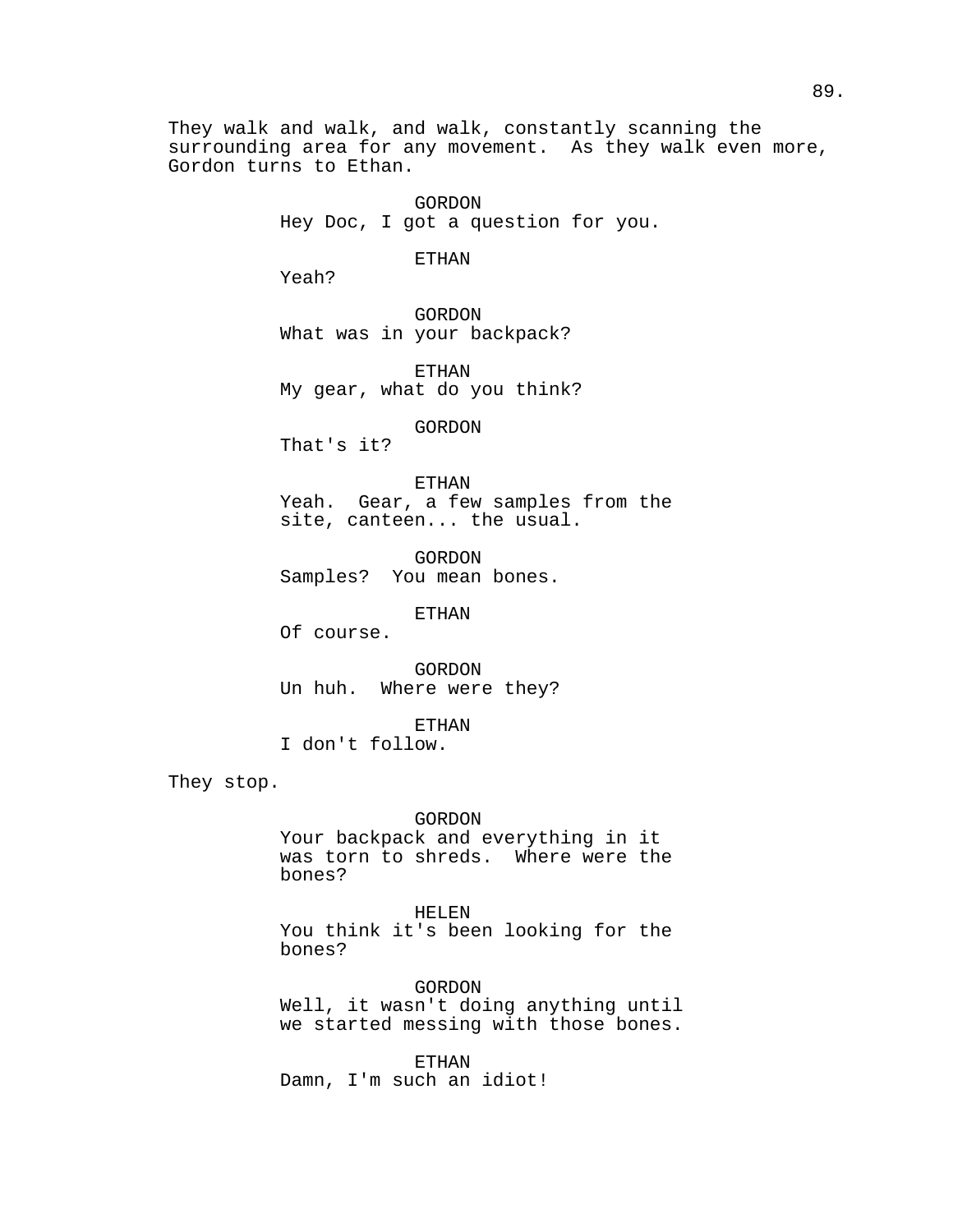LANDON But if they got the bones, why are they still after us?

ETHAN They must think we have more.

HELEN I don't think so. I think it's because we're a threat.

## LANDON

Us?

HELEN Yes, we've drawn their blood. As long as we're even close to their territory, we're a threat they've got to eliminate. (to Gordon) So what's that again, that bringing guns is a good idea?

She raises a brow to Gordon. His eyes speak for him: point taken.

> LANDON Well let's get the hell out of their territory.

They start walking again.

78 EXT. FOREST -- MORNING 78

They continue. Everyone is exhausted, but at least Landon is now able to hobble around on his own.

Something gets their attention. The trees in the woods around them sway.

> GORDON What the hell...

ETHAN Now what's going on?

GORDON

Huddle up!

They all come together, standing back to back. They've got their guns pulled and watch, looking for anything to happen.

> ETHAN What the hell are they doing?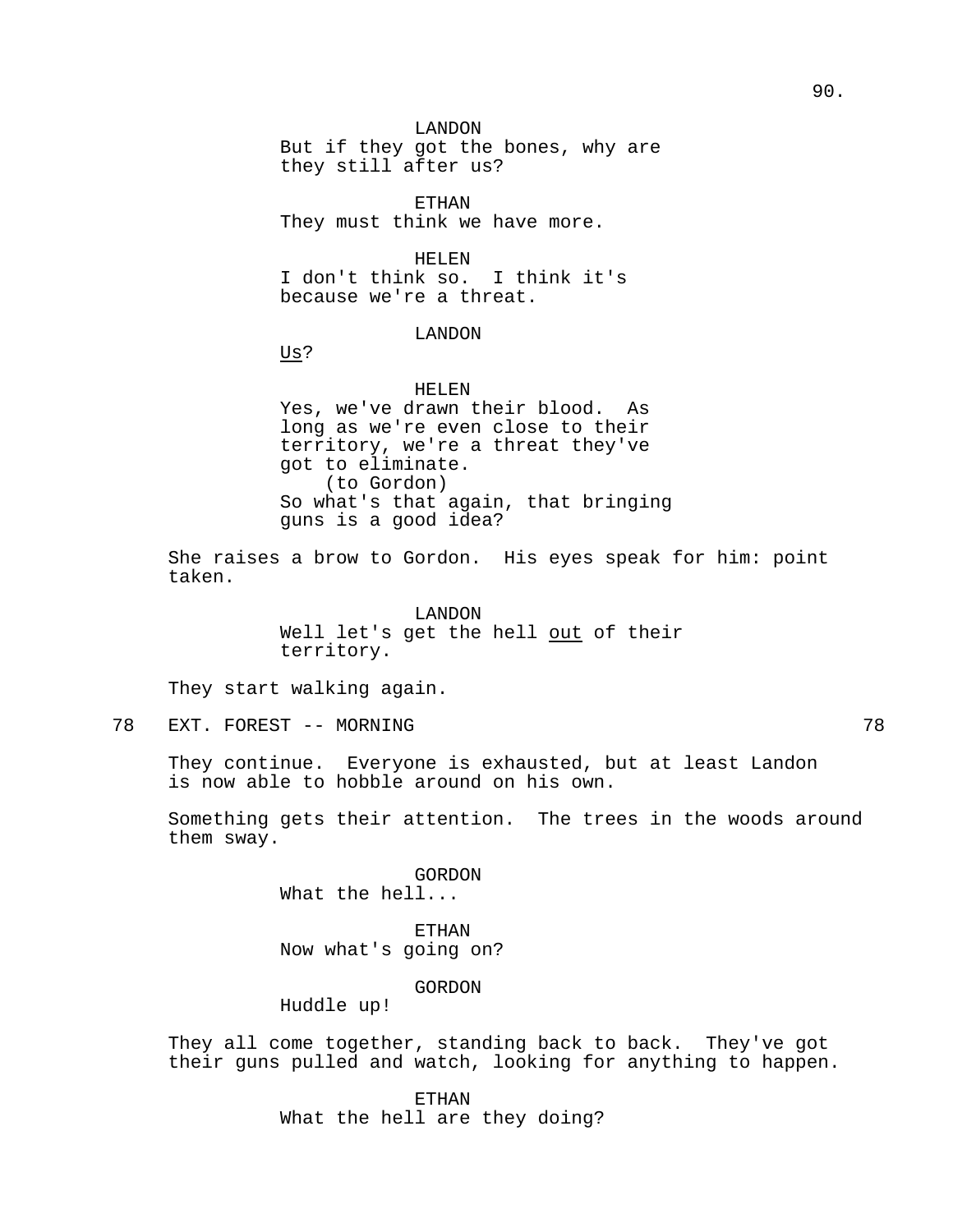The sounds in the woods stop. They wait and listen.

HELEN I think they're gone.

LANDON We should keep moving.

GORDON (quietly) Nobody fucking move.

This only makes everyone more nervous. They stare off in every direction.

They wait a few seconds more.

HELEN

Gordon?

He doesn't answer. He just stares out into the woods.

HELEN (CONT'D) How far from the road are we?

Landon sees that Gordon is too busy to answer.

LANDON

About a mile.

Then it happens. From high above, the creature jumps down on them. We can get a better look at it now. It's light gray mane, seen clearly over the rest of its brown body.

Everyone jumps out of the way and Gordon fires. Before the creature can grab anyone, it disappears into the brush.

GORDON

Go!

Gordon helps them up and they run off in the direction he pushes them.

79 EXT. FOREST -- MORNING 79

Helen, Ethan and Landon stop running as a creature jumps across the path they are on, right in front of them. Ethan fires his sidearm, but he's not very good and the creature is gone too quick.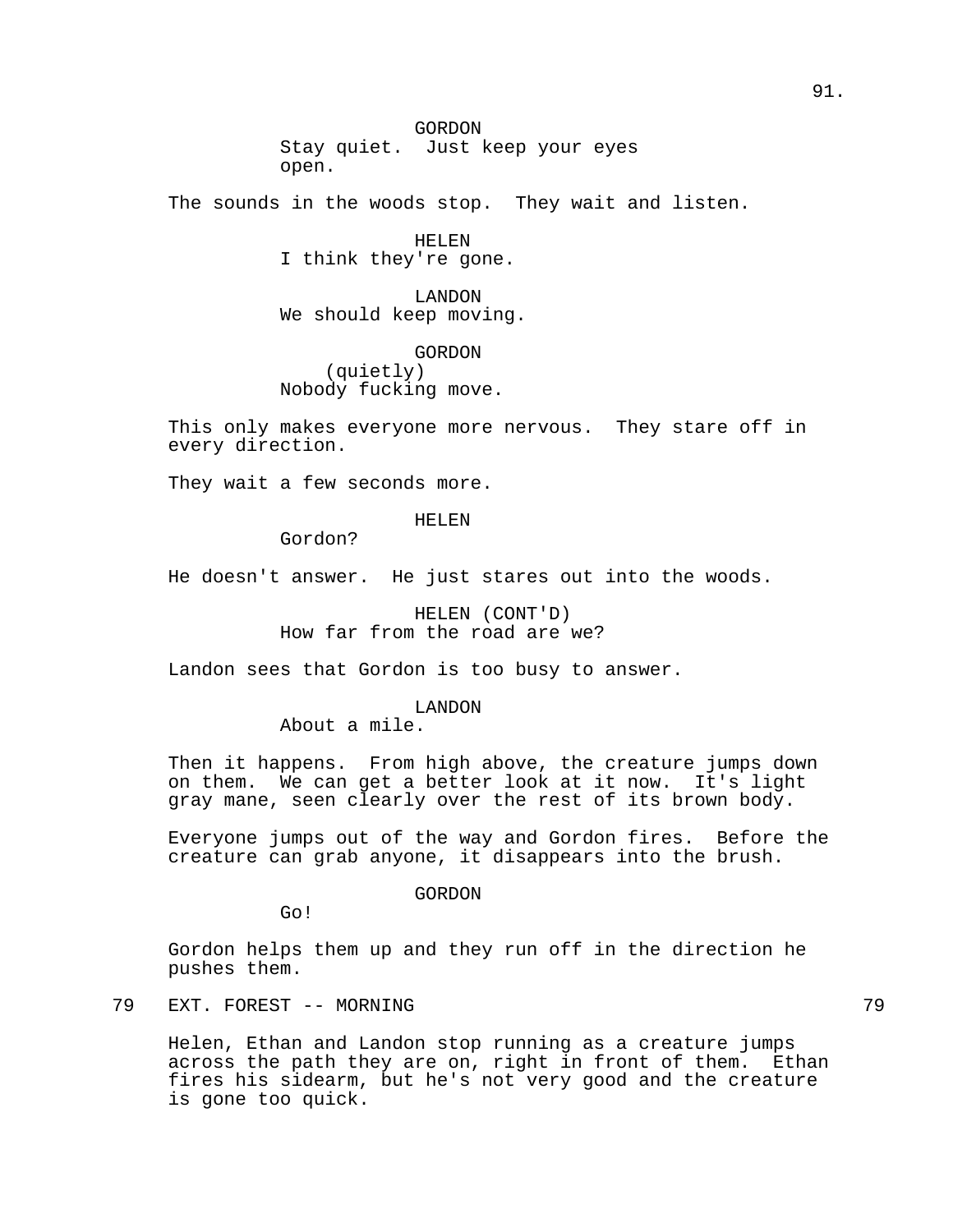Don't stop!

But before they can start gain, the creature suddenly reappears and grabs Landon and takes off into the woods!

With lightning speed, Gordon runs in, takes aim and shoots. The creature is hit and does a face plant to the ground. It staggers up and runs away, without Landon.

#### HELEN

You got it!

They all run to Landon. He's hurt even more, but alive.

GORDON Can you make it?

#### LANDON

I don't know.

Gordon turns to Helen and Ethan.

GORDON Help him. I'll cover.

Helen and Ethan lift Landon to his feet. He puts his arms around their shoulders for support, wincing in pain.

The sounds begin around them again. Everyone looks around.

GORDON (CONT'D)

Move!

Gordon pushes them in the right direction. He looks behind them and can see dark shapes, running behind the trees, towards them.

80 EXT. FOREST -- MORNING 80 and the state of the state of the state of the state of the state of the state of the state of the state of the state of the state of the state of the state of the state of the state of the sta

Gordon runs behind the others. Bushes shake along side of them as they run. He opens fire.

As the dense undergrowth disappears and the trees thin out, the others can see the creatures running along side them. These are solid brown, no light gray mane.

As they run, Gordon fires around them. Ethan and Helen drag an almost unconscious Landon with them.

An occasional shape darts down in front of them, then dives away from the gun shots.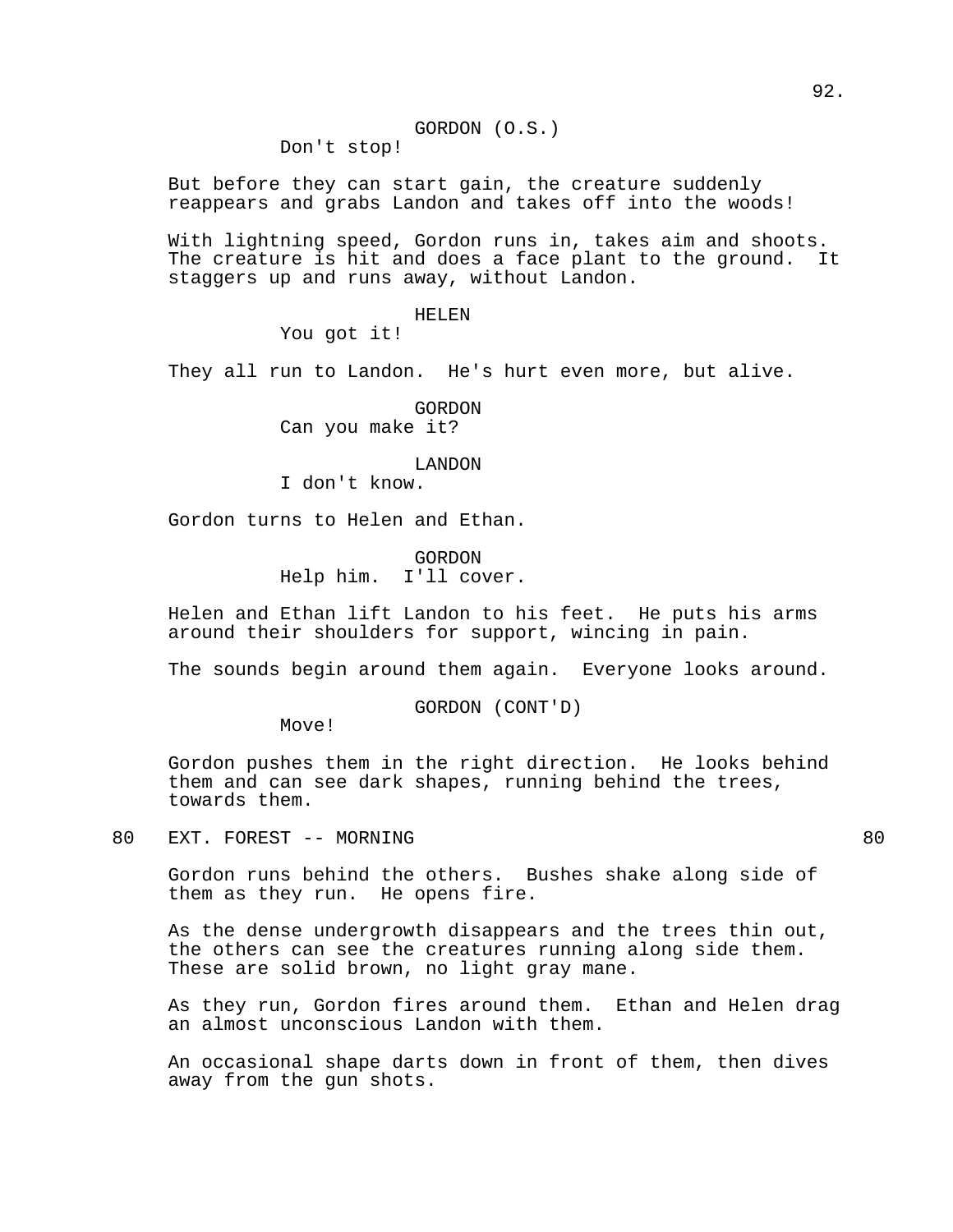81 EXT. FOREST -- MORNING 81

Gordon drops back, trying to give Ethan, Helen and Landon some cover as they make a break for the road.

The large creature with the mane comes running behind him. It is on two legs, and doesn't stop even as Gordon fires directly at it! Then it drops into it's, by now, very familiar animalistic gate on all fours!

GORDON (CONT'D)

Shit...

Gordon turns and runs.

82 EXT. FOREST -- MORNING 82

We're running along with Ethan and Helen now as they scramble for safety. All around are the shrieks of the creatures, and it's deafening.

The forest ahead suddenly gets brighter, and almost without warning they're out!

83 EXT. FOREST ROADSIDE -- MORNING 83

The Jeep is there, only a couple hundred feet ahead, and they race toward it.

> ETHAN (to Helen) Start the Jeep!

Helen lets go of Landon and runs ahead to start the Jeep. The engine roars to life!

Meanwhile, Landon slips from Ethan's grasp and they fall to the ground. Ethan struggles to lift the unconscious Landon.

Helen sees them on the ground and runs to help. Ethan looks back at her.

#### ETHAN

Get back!

Helen continues to run toward them, suddenly a creature grabs her from behind and darts to the woods with her!

ETHAN (CONT'D)

Helen!

Gordon comes running out of the thick foliage just in time to see the creature disappear with Helen.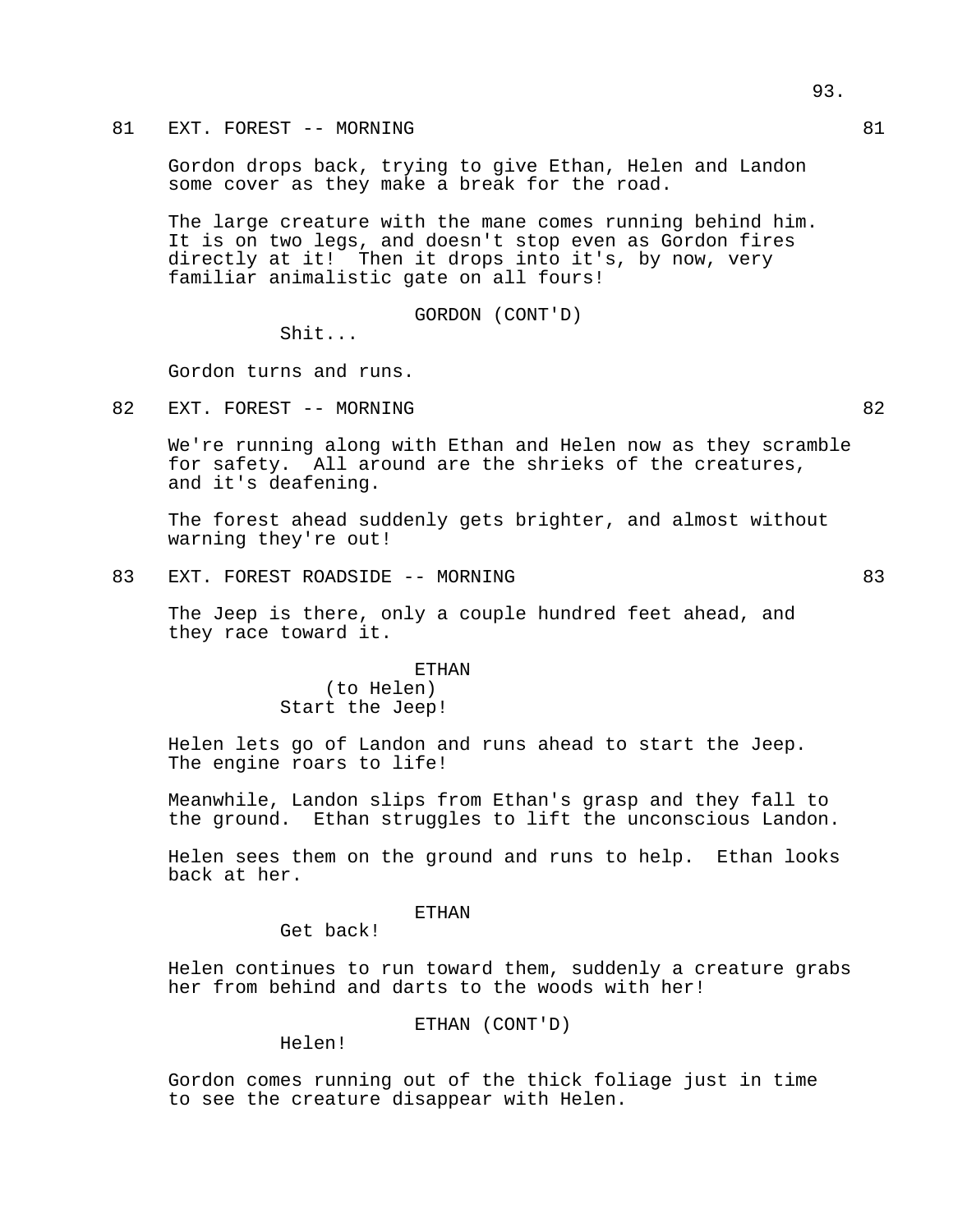# Get him in the Jeep!

Gordon turns and hightails it into the forest.

## 84 EXT. FOREST -- MORNING 84

Gordon runs at full speed. Ahead of him he can see the creature carrying Helen.

Gordon fires.

The creature stops and turns. It growls with rage and uses the only weapon it has at hand: it throws Helen at Gordon!

## GORDON

Shit!

Gordon braces himself to help cushion Helen's fall. They both hit the ground hard.

The creature rises up to its full height and roars as it stands above them. Gordon fires! The creature falls back, dead.

Gordon and Helen scramble to their feet and start running back to the road.

The large creature with the gray mane sees them run and has seen them kill the other creature. It roars in anger and takes off after them.

85 EXT. FOREST -- MORNING 85

It's a race for life, and Gordon and Helen have just enough of a head start to possibly make it. A moment later they make it out of the forest!

The Jeep is ready for them, but the creature is gaining fast.

## GORDON (to Helen) Go! Go! Go!

Helen scrambles toward the jeep while Gordon stops and turns around.

## **ETHAN**

## It's coming!

The bushes part and the creature races for them.

Gordon's shotgun rises. The creature is nearly upon him.

BAM! The creature is hit but keeps coming.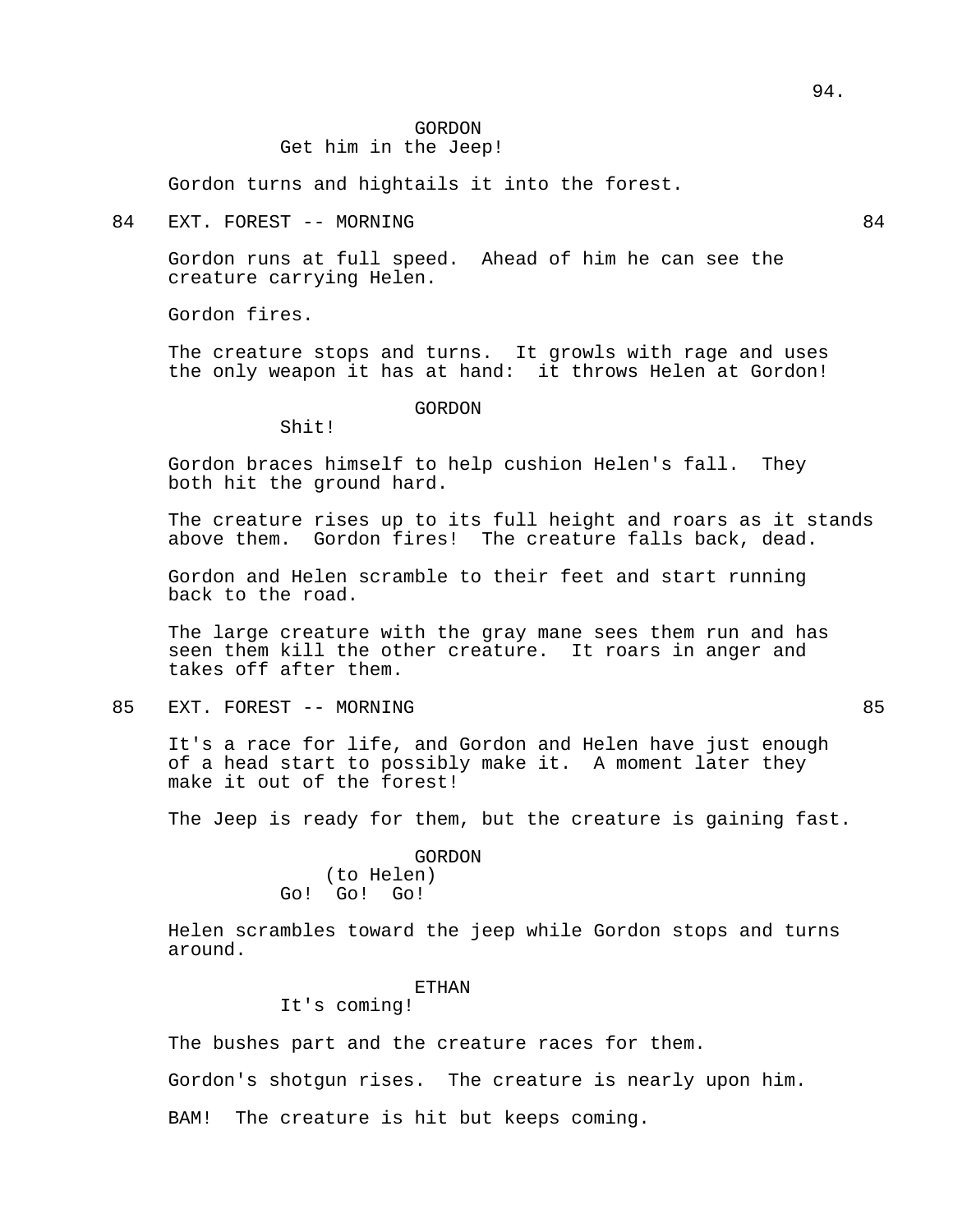BAM! It keeps coming! It leaps, racing through the air toward Gordon!

BAM! A solid shot to the head but the creature's momentum carries it through its arc and Gordon barely manages to roll out of the way in time.

The creature is dead and Gordon jumps to his feet, shotgun pumped and ready just in case.

But the victory is short-lived. The trees begin to rustle again and the shrieks of the creatures begin again, this time with more ferocity, if such a thing is even possible.

#### HELEN

Come on!

## ETHAN Let's go, let's go!

Gordon takes a last quick look down at the bloody heap in front of him then runs into the Jeep and jumps into the back.

Ethan spins around and steps on the gas, just as a group of the creatures emerge from the woods. Gordon barely has time to dive into the Jeep.

But the creatures stop at the body of the dead one.

Gordon watches from the bouncy back of the Jeep. It's hard to make out, but it looks like the other creatures are taking the dead one away.

86 EXT. FOREST ROADSIDE -- MORNING 86

The Jeep speeds away, down the winding road.

87 EXT. ROAD -- MORNING 87 EXT. 2008.

The Jeep pulls into view from around a curve and stops. Helen and Ethan breathe a big tense sigh, and turn to Gordon, who's only halfway in the back of the Jeep.

Gordon puts down his gun and climbs the rest of the way in. He looks at Helen and Ethan.

GORDON

You guys OK?

## ETHAN

Yeah.

Helen just nods. She's a trooper, but it's obvious that she's having a hard time coping.